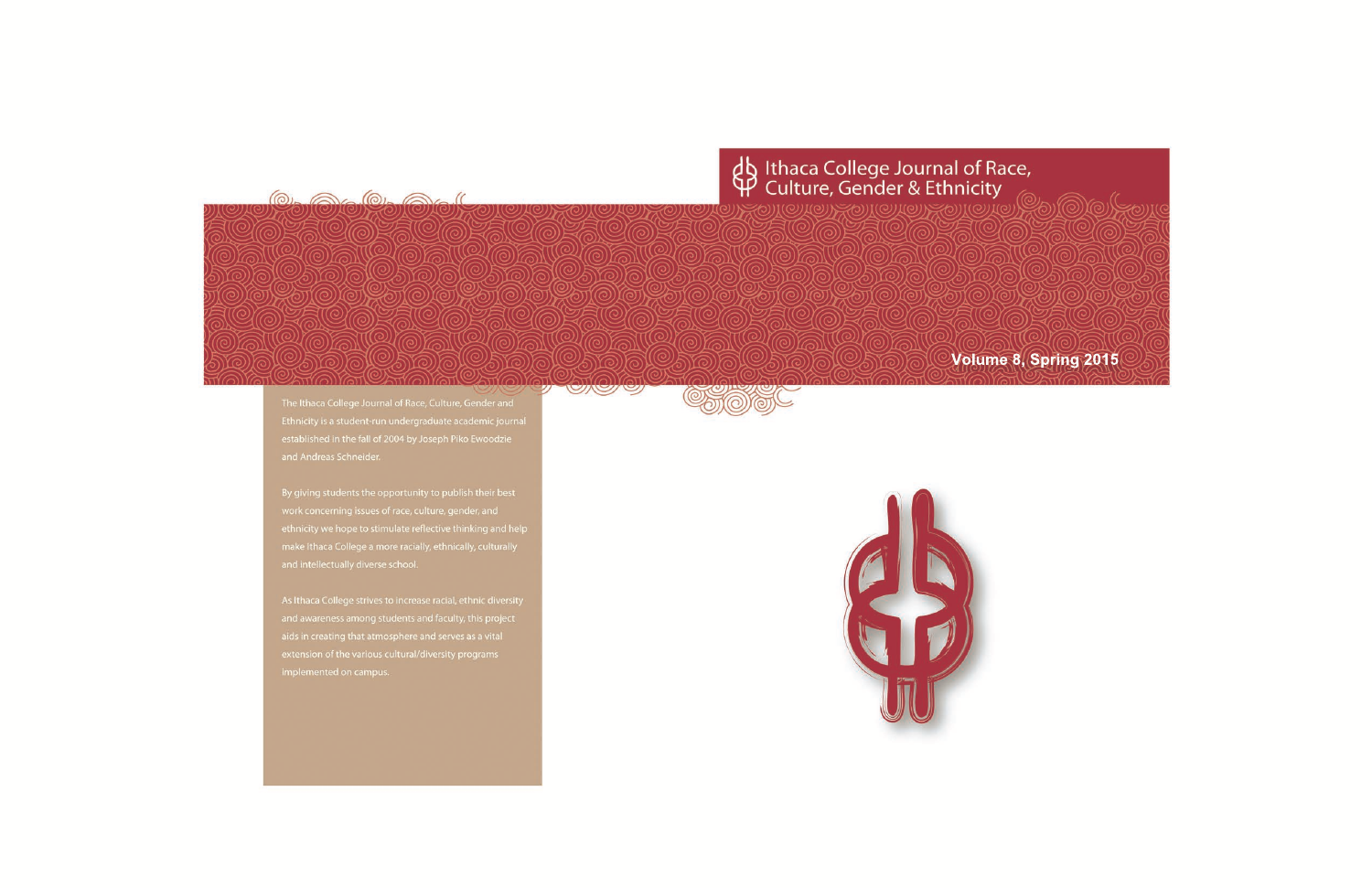# **The Ithaca College Journal of Race, Culture, Gender, & Ethnicity**

Volume 8, Spring 2015

------

# **Center for the Study of Culture, Race, and Ethnicity (CSCRE)**

Ithaca College

Ithaca, New York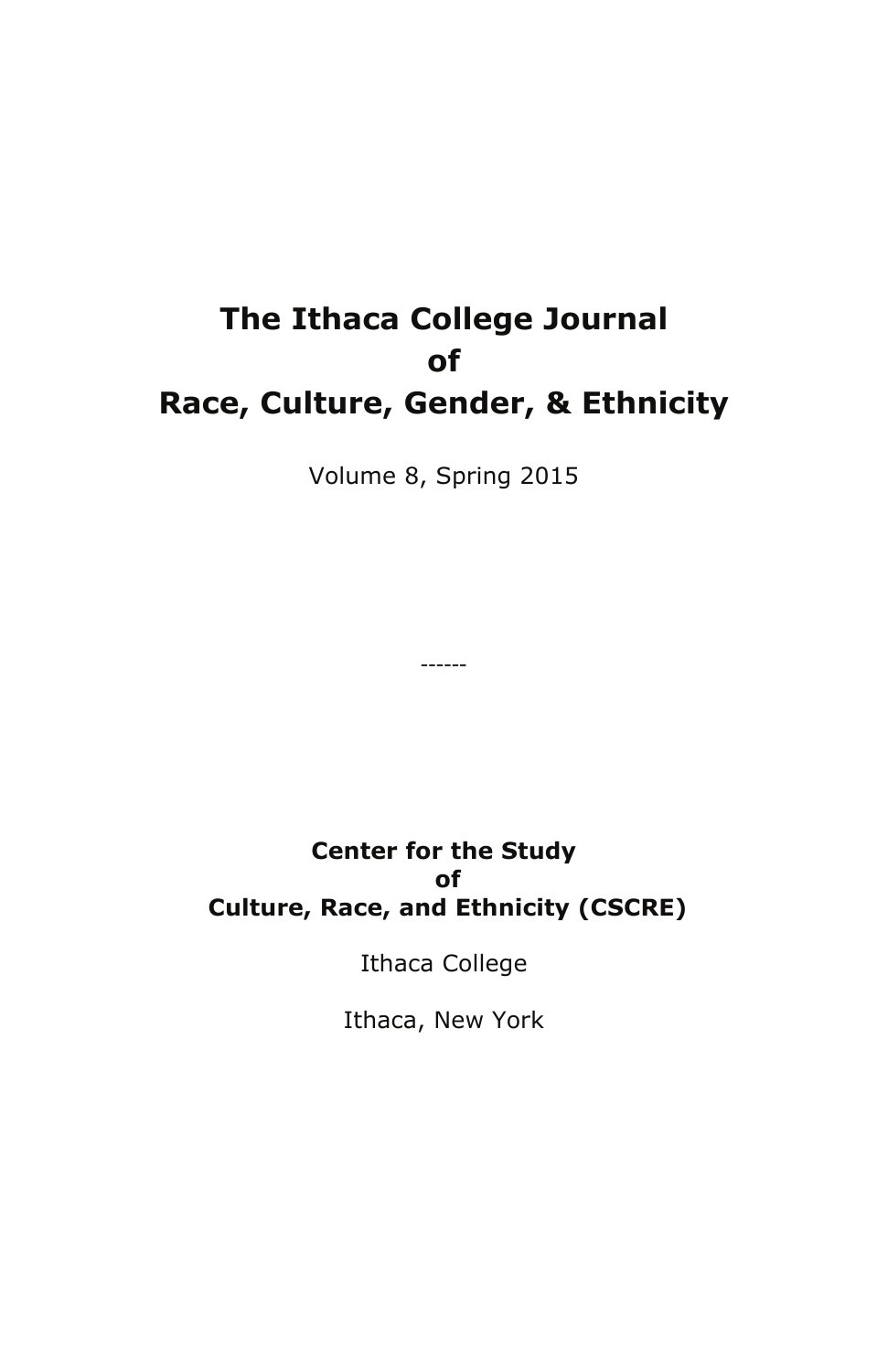| Editorial Board:          | Malisha Cooper-Suggs<br>Lisa Dupree<br>Isabelle Glass<br>Danny Scopelliti                                                                    |
|---------------------------|----------------------------------------------------------------------------------------------------------------------------------------------|
| <i>Faculty Advisor:</i>   | Asma Barlas, <i>Professor and Director</i> , <i>CSCRE</i>                                                                                    |
| <i>Faculty Reviewers:</i> | Sean Eversley Bradwell, Assistant Professor, CSCRE<br>Paula Ioanide, Associate Professor, CSCRE<br>Phuong Nguyen, Assistant Professor, CSCRE |
| Editorial Assistant:      | Claire Swensen, Administrative Assistant, CSCRE                                                                                              |

## *Acknowledgements:*

The editorial board extends its sincere gratitude to the dedicated efforts of the Center for the Study of Culture, Race, and Ethnicity for input and feedback during the process of compiling and editing this journal. We would especially like to thank Claire Swensen, whose logistical and organizational efforts were vital to this publication, as well as professor Asma Barlas for her continued guidance and sound advice, without which this journal would have never come to fruition. Finally, we acknowledge the intellectual efforts of our contributing students whose work is vital to the life of this publication.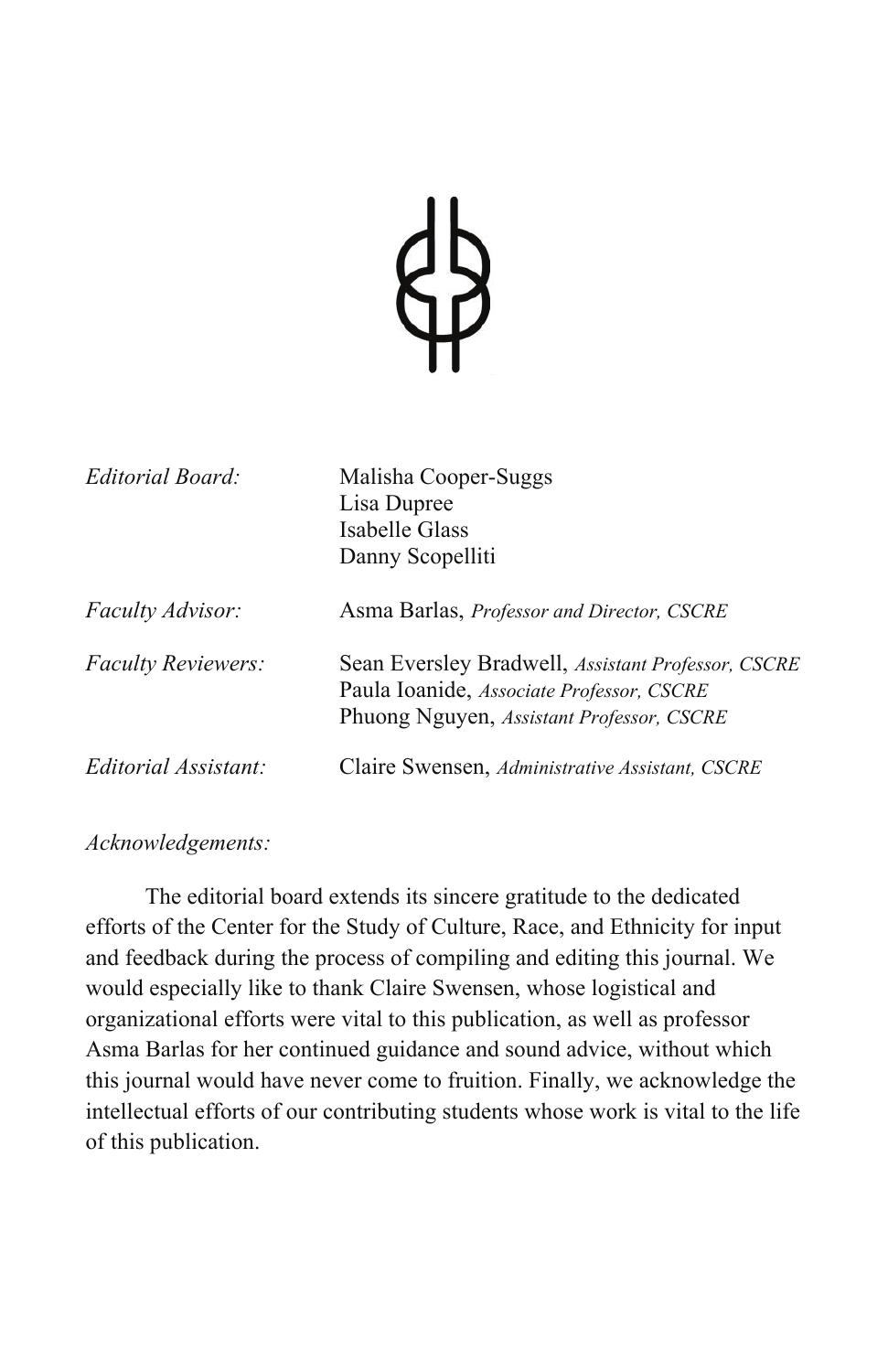Dear Readers,

 The following edition of the *Ithaca College Journal of Race, Culture, Gender, & Ethnicity* contains writings offered by Ithaca College students over the course of two years. These writings are representative of the continual striving towards social engagement and cultural dialogue within the local and academic communities of Ithaca. The writings have produced a wide spectrum of topics regarding race, culture, gender, and ethnicity.

 In the spirit of the previous editions, this journal seeks to become a space for fostering a critical and intelligent dialogue. In doing so, the journal becomes a voice within the greater dialogue that takes place in our community. The desire to take part in this dialogue is the spirit that drives this endeavor.

 With each edition, the journal strives for an ever-higher level of clarity and academic rigor. The journal also welcomes any further response and engagement. Therefore, feedback is welcomed and encouraged in the form of, responses, suggestions, and ideas.

The journal can be reached  $csc(\omega)$ ithaca.edu

Sincerely,

The IC Journal Editorial Staff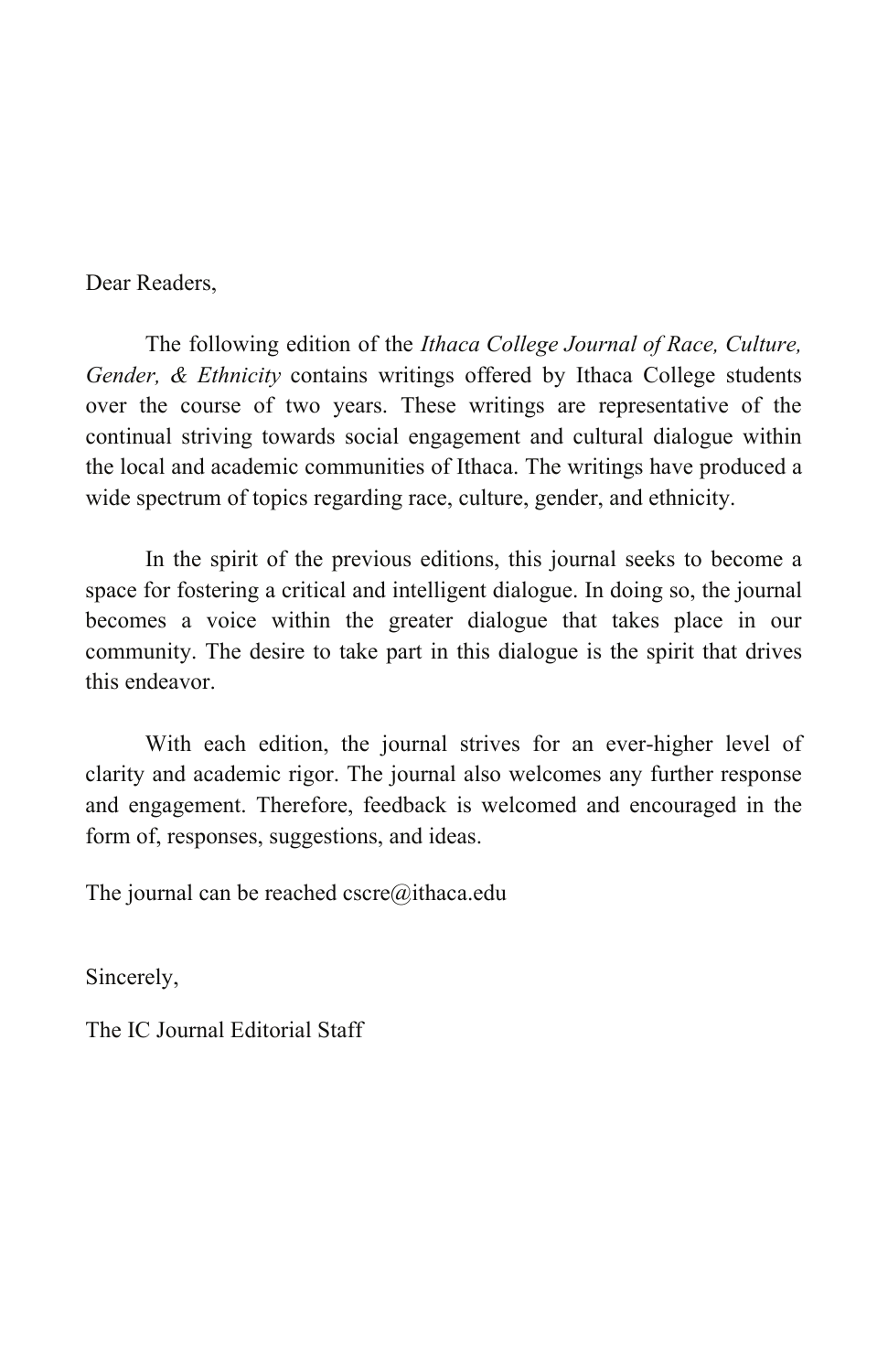# *Table of Contents*

| <b>Renaming the World, Reclaiming Yourself:</b><br>Self-Love as Agency for the Oppressed in a Colonial System<br>Cady Lang                    |    |
|-----------------------------------------------------------------------------------------------------------------------------------------------|----|
| <b>The Oppressor Who Accept</b><br><b>Isabelle Glass</b>                                                                                      | 13 |
| <b>Agency: Another American Dream?</b><br>Adjoa Darien                                                                                        | 24 |
| <b>Toward a Deconstruction of White Privilege:</b><br><b>Investigating Barriers That Distance Whites From Issues of Race</b><br>Taylor Graham | 29 |
| <b>Balance and the Tightrope of Resistance</b><br>Kamal Naeem                                                                                 | 35 |
| A Letter to My Peers<br>Sierra Council                                                                                                        | 45 |
| <b>Poem &amp; What Breaks?</b><br>Sophia Terazawa                                                                                             | 51 |
| <b>Consequences of Not Implicating Oneself into Histories of</b><br><b>Violence and Oppression</b><br>Jordana Jarrett                         | 57 |
| <i>'Who You Callin a Bitch?':</i><br>A Hip Hop Perspective of Bad Bitches and Hoes<br>Paige Bethmann                                          | 64 |
| <b>Black Solidarity and Black Liberation: A Celebration and</b><br><b>Critique of Racial Collectivism</b><br>Crystal Kayiza                   | 74 |
| New World Order: NYC's Queer Hip-Hop Renaissance<br>Ken Robertson                                                                             | 83 |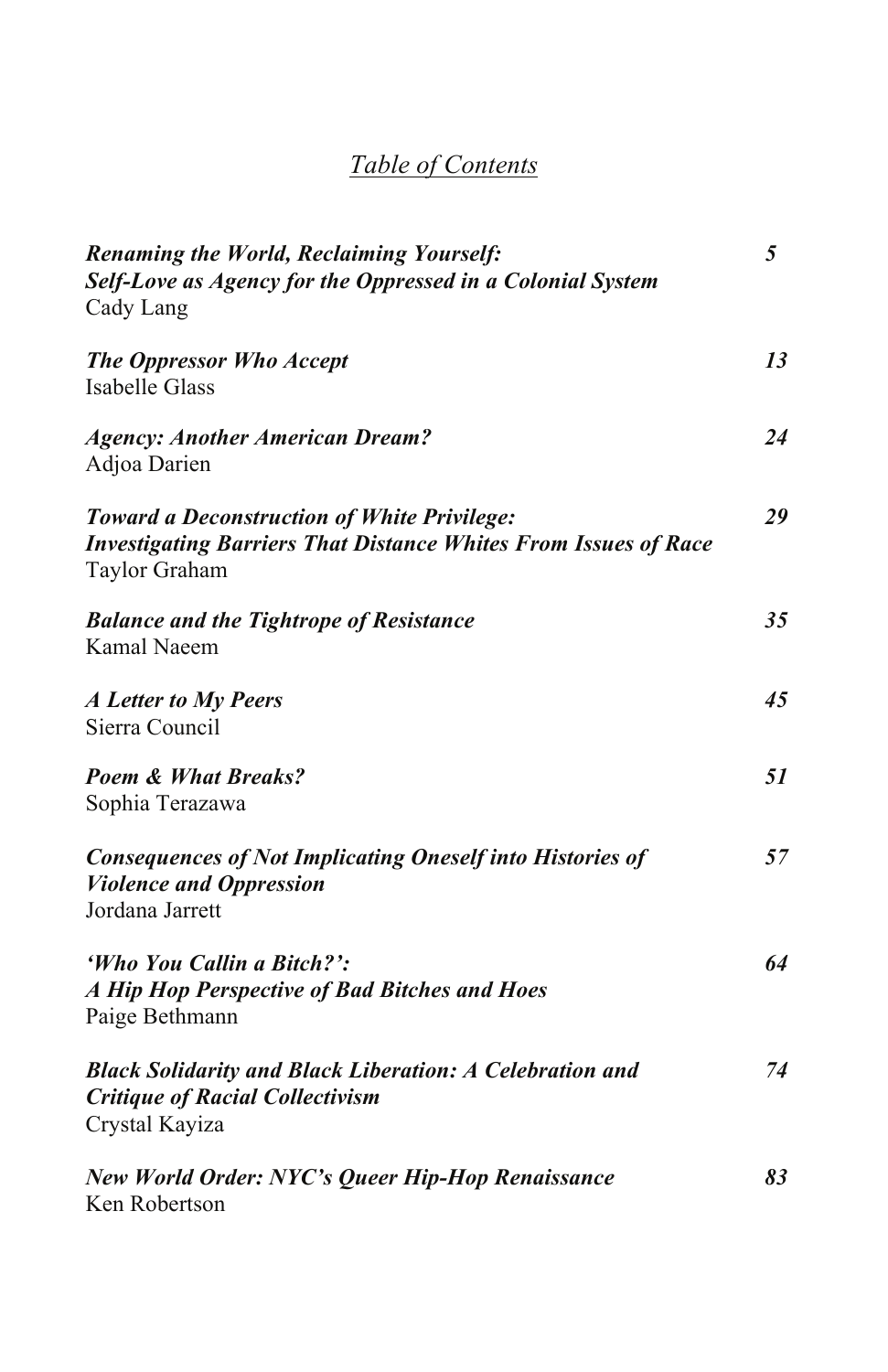#### Cady Lang

### *Renaming the World, Reclaiming Yourself: Self-Love as Agency for the Oppressed in a Colonial System*

"We don't see things as they are, we see them as we are." – Anais Nin

"I still believe that peace and plenty and happiness can be worked out in some way. I am a fool." – Kurt Vonnegut

In Paolo Freire's seminal text, *Pedagogy of the Oppressed*, he suggests that part of the road to liberation for his audience, is in renaming the world.<sup>1</sup> Taking into context Freire's Christian background, this hearkens to the Biblical story of the first man, Adam, naming the animals and the world around him. For the oppressed to name their world is for them to be able to not only define who they are without being in comparison, opposition, or in relation to the oppressor. It is also the ability to name and describe their own experiences, and to essentially change their worldview. However, the manner and respect in which the oppressed view themselves must be reexamined within the bounds of self-love before they are able to assign new meaning to the world around them. Freire notes that every form of resistance is an act of love; this love, however, must begin within the oppressed.  $2$ 

In this essay, I will examine how renaming the world begins and grows with selflove, and how this in turn, provides an accessible form of agency that finds a crux

<sup>1</sup> Paolo Freire, *Pedagogy of the Oppressed.* pp. 88-89 "To exist, humanly, is to *name* the world, to change it. Once named, the world in its turn reappears to the namers as a problem and requires a new naming…the naming of the world which is an act of creation and re-creation, is not possible if it is not infused with love."

<sup>&</sup>lt;sup>2</sup> Paolo Freire. p. 89. "Because love is an act of courage, not of fear, love is commitment to others. No matter where the oppressed are found, the act of love is commitment to their cause – the cause of liberation."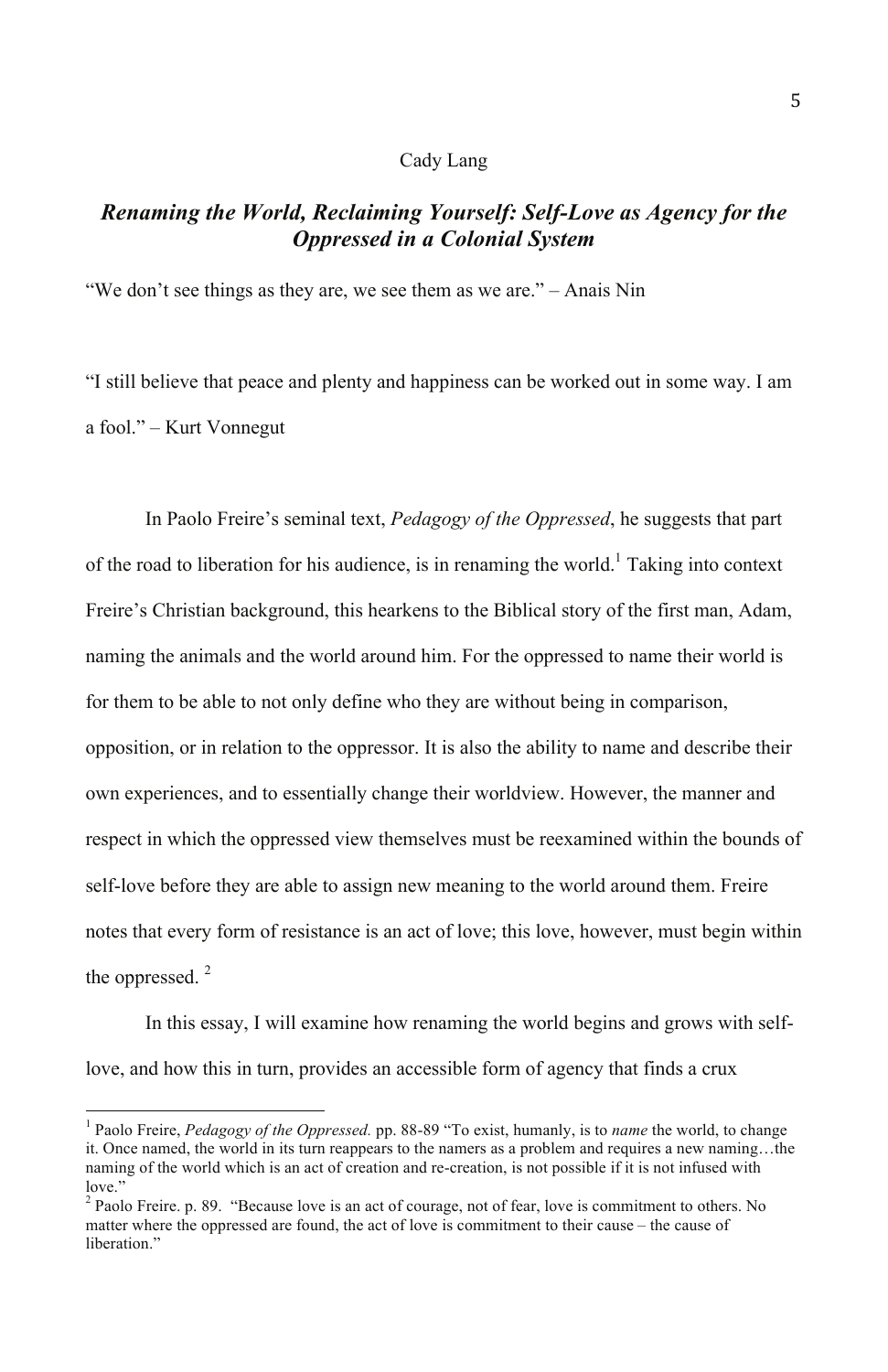between idealism and realism. The main concepts that I will discuss – that is, renaming the world, and the role of love in the liberation of the oppressed - stem primarily from Freire's work, but I will also pull from Frantz Fanon's *The Wretched of the Earth*. I will first explore how self-love enables resistance and promotes unity, as well as the processes and complexities of renaming and reclaiming. I will then discuss the role of love in resistance and its role in acknowledging and overthrowing the oppressor. Finally, I will delineate how self-love and renaming the world to shift worldviews provides an attainable form of resistance and liberation that will contribute to the greater goal of decolonization. I will end with my personal investment in this topic and why I chose to write about it.

 Self-love is an essential part of fostering the success of resistance; without selflove, self-hate flourishes, which is a stumbling block to the oppressed community, and undermines revolt. How can one fully believe in a message that they should not be oppressed, that they are not less than human, and that they should overthrow those that treat them as such<sup>3</sup>, if they themselves do not believe that to be true of themselves and those that share their struggle?<sup>4</sup> To hate oneself and others that share their struggle creates division, which is one of the easiest ways to allow the oppressor to maintain his power. <sup>5</sup>With the ability to love one's self comes the ability to love others.<sup>6</sup> This is not to

<sup>3</sup> Frantz Fanon, *The Wretched of the Earth*. pg. 2. "It is the colonist who *fabricated* and *continues to fabricate* the colonized subject."

<sup>&</sup>lt;sup>4</sup> Frantz Fanon. "The Trials and Tribulations of National Consciousness" pp. 97-144; not any passage, but the chapter on a whole I think speaks to the inter-ethnic conflict where dissent amidst the oppressed detracted from the goal of overthrowing the oppressor.

<sup>&</sup>lt;sup>5</sup> Paolo Freire. pg. 145. "Sooner or later, the oppressed will perceive their state of depersonalization and discover that as long as the are divided, they will always be easy prey for manipulation and domination. Unity and organization can enable them to change their weakness into a transforming force…"

 $6$  Paolo Freire. pg. 90 "If I do not love the world – if I do not love life – if I do not love people - I cannot enter the dialogue...how can I dialogue if I regard myself as a case apart form others, mere 'its' in whom I cannot recognize other 'I's?"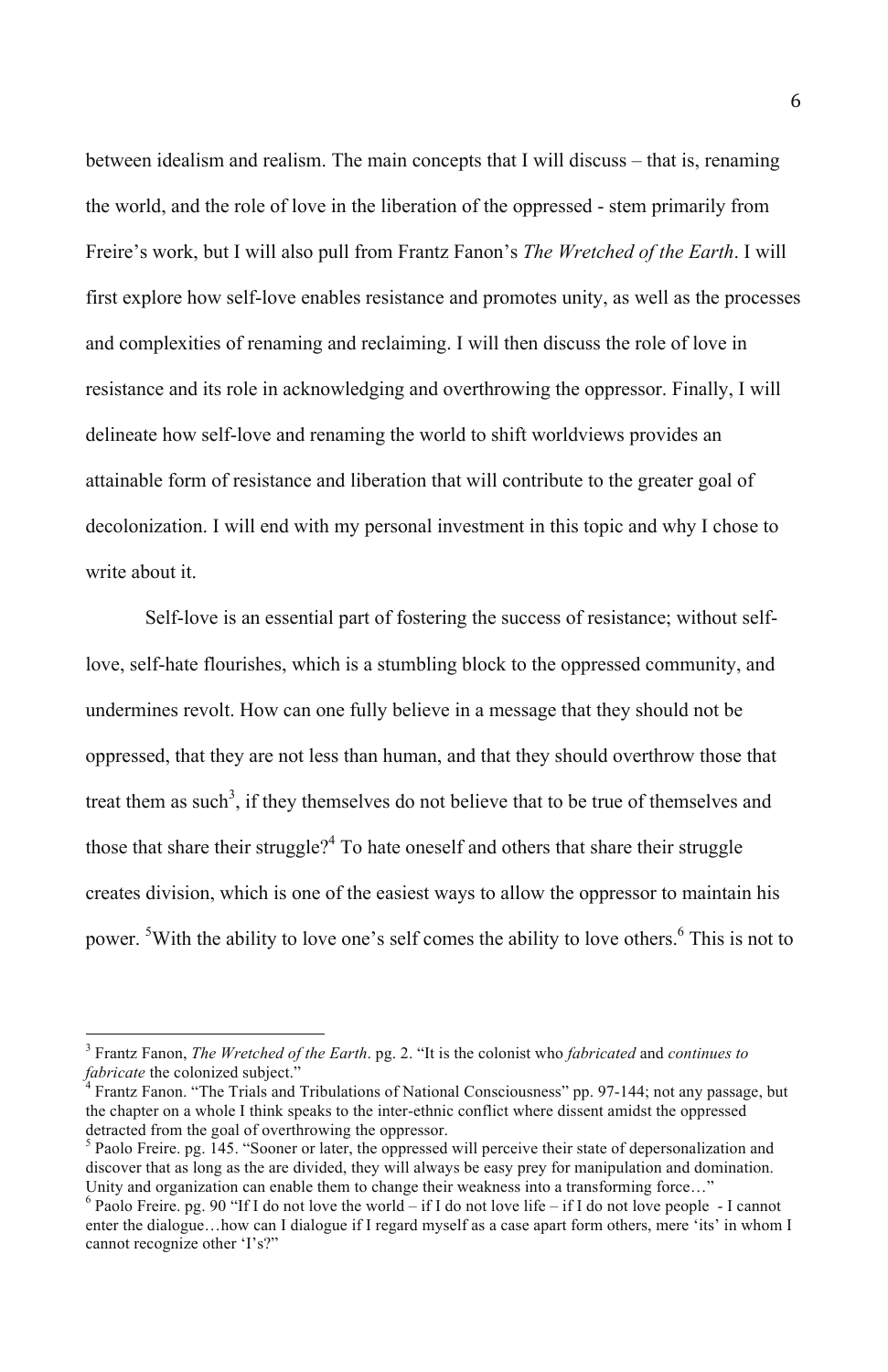say that one should erase the consciousness of who they are in the world that they were born into.

 The struggle to visualize oneself in spite of what one has been told from birth is true, is to uproot what is known as reality. To look at the world realistically is to adhere to the pattern of logic and reason set before you, given to you by the banking system in place.<sup>7</sup> To look at the world idealistically without consequences is to ignore the dull pain and weight of the burden carried, oblivious to the meaning of suffering.

 This extends to the larger idea of renaming the world. The tension of renaming the world comes from the pain of both reimagining and envisioning a different existence and world, but in the context of the struggle that has defined one's experience since birth. It is impossible to fling off years of oppression, the weight of being 'the Other' for the sake of a clean start and a new beginning. There are no clean starts or fresh dawns. There is always a history and a narrative. $8$  We know that idealism cannot exist in the sense that it would erase or make reparations for the past, and yet we strive towards a better world. We maintain hope that liberation for the oppressed is possible and attainable. It is necessary to create changes for the present, to rewrite history and redirect the narrative. We must stay rooted in the present, mindful of the past, with our eyes to the future. We cannot expect all the change in the timeline that we set, but we must remain hopeful that it will come at some point in the future.

 Having established the importance of self-love, love for others becomes essential in the fight for liberation; it is necessary to have both an acknowledgment and a critique of the love between oppressor and oppressed under a colonial structure. At this point, I

<sup>7</sup> Paolo Freire. pg. 73. A-J of Freire's description of the educational banking system (a. the teacher teaches and the students are taught, b. the teacher knows everything and the students know nothing, etc…)

<sup>&</sup>lt;sup>8</sup> Paolo Freire. pg. 130 "There is no historical reality which is not human. There is no history without humankind, and no history for human beings; there is only history of humanity made by people and (as Marx pointed out) in turn making them."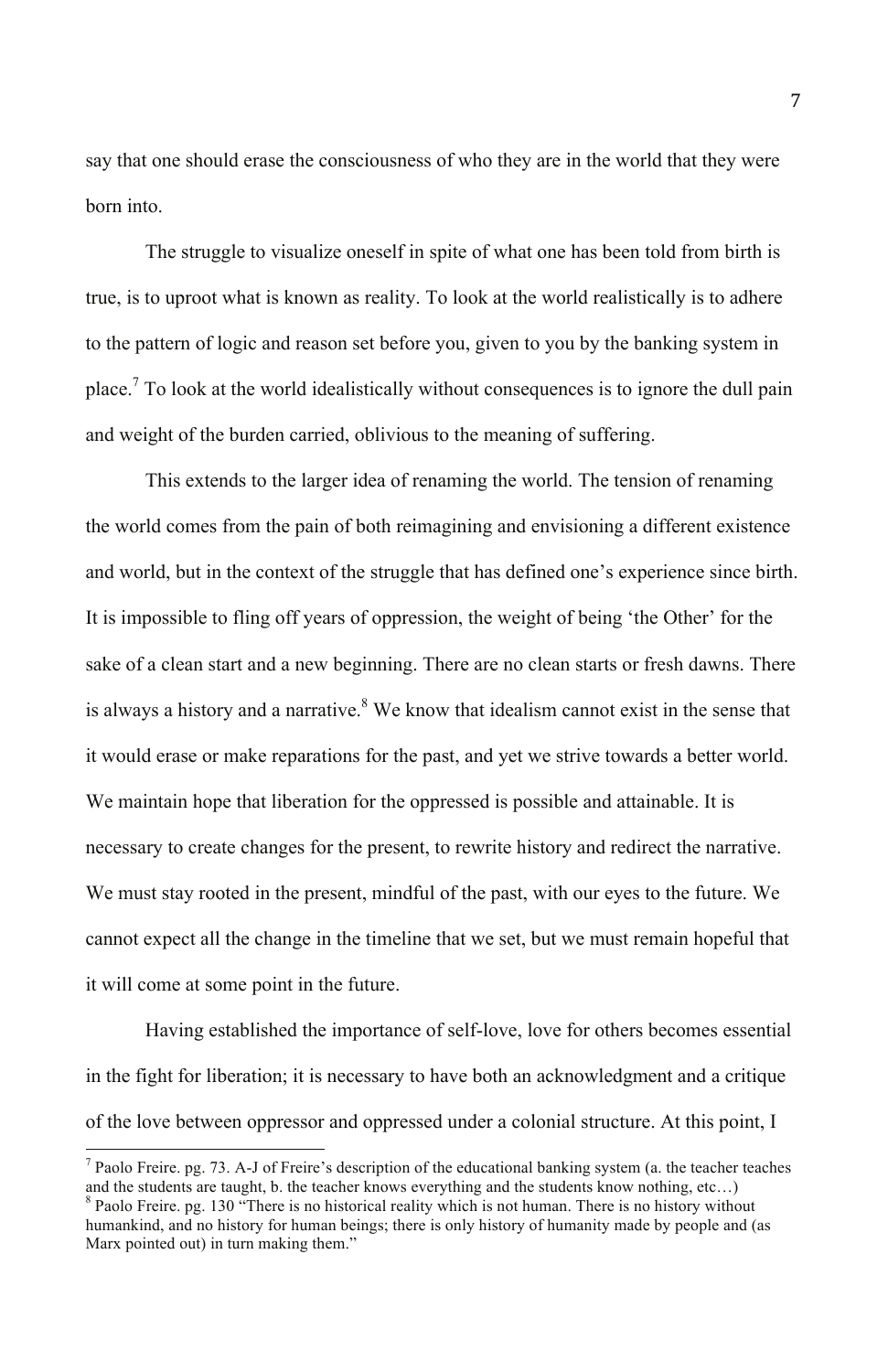would also like to delineate the difference between a Westernized, romanticized idea of love and that of a love that is capable of enacting just as much violence and passion as hate. The latter is the love that Fanon describes when using a passage of Césaire's poetry about the rebel and the mother (the motherland), which I also think effectively communicates the complexity of the dynamic of the love between oppressor and oppressed:

 "*Rebel: Killed… I killed him with my own hands… Mother: …O my son…an evil and pernicious death. Rebel: Mother, a verdant and sumptious death. Mother: From too much hate. Rebel:*  From too much love.<sup>9</sup>"

 The relationship between the mother and the rebel paints a cogent parallel for the colonizer and the colonized, the oppressor and the oppressed. For the oppressed, the oppressor is the motherland, which has both oppressed and nurtured the colonized. The well-being of the oppressed served only to benefit the oppressor, while the relationship must always reflect that of the master and slave, forever imbalanced. According to Freire, this is a sadistic love, gaining pleasure from the domination and possession of others. In fact, he even goes so far as to call it "perverted" and "necrophilic" – meaning that it is associated with a love of death.<sup>10</sup> Much like the love of a mother that can turn overbearing and domineering under the guise of nurturing, the seeming "goodwill" of the motherland is detrimental to the humanity of the oppressed. If the oppressed can harness

<sup>&</sup>lt;sup>9</sup> Frantz Fanon. pg. 45, excerpt from Césaire

<sup>&</sup>lt;sup>10</sup> Paolo Freire. pg. 59. "Sadistic love is a perverted love – a love of death, not of life. One of the characteristics of the oppressor consciousness and its necrophilic view of the world is thus sadism."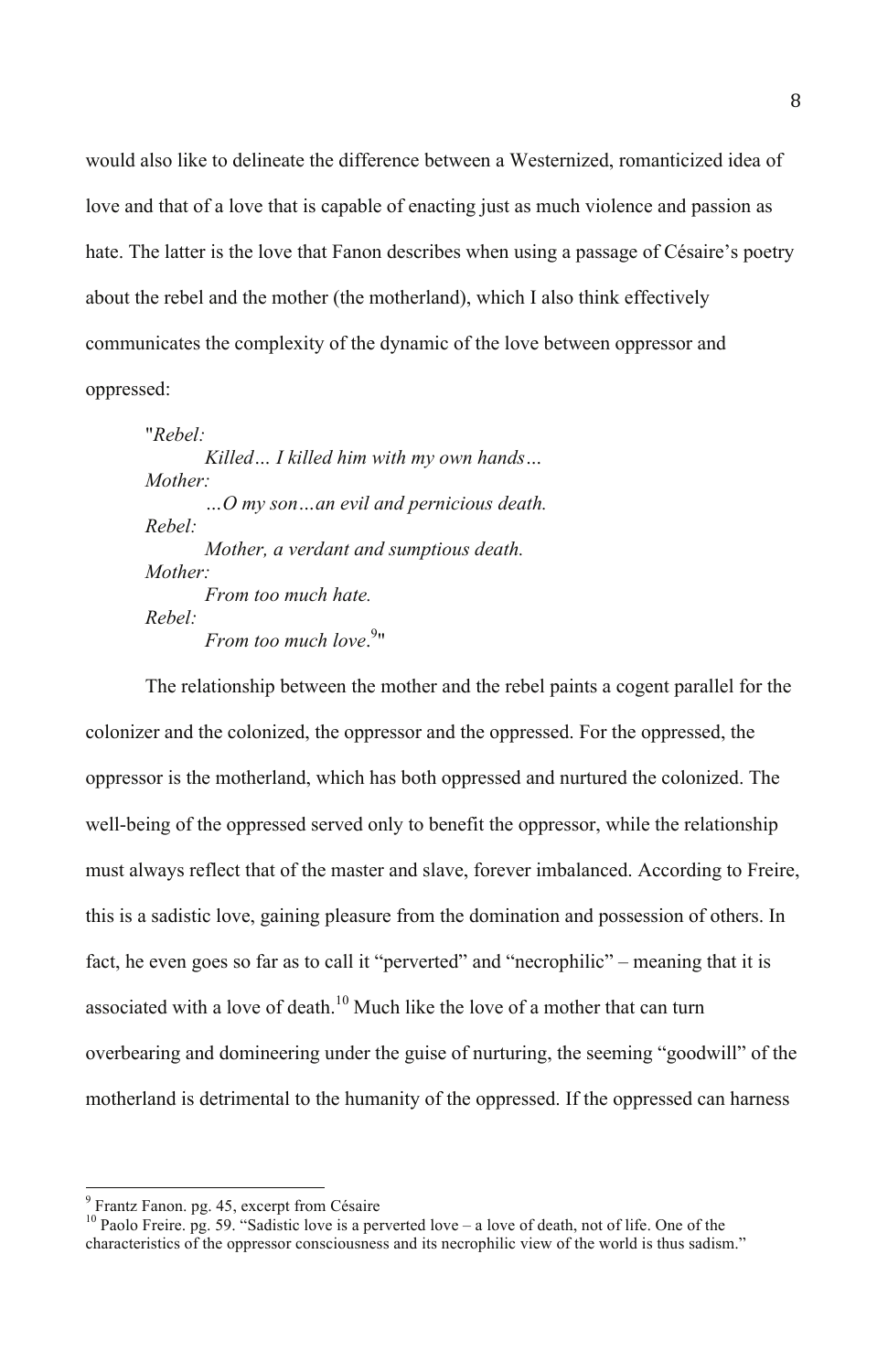the love that they have for themselves, and in turn, ask that the oppressors do the same, then love as the driving force of resistance makes sense.

 This love, however, is more than just emotional or good will towards others. It is a desire and a demand on the part of the oppressed to be recognized as fully human. Selflove has caused them to recognize themselves as fully human, and the self-respect that goes with that demands that those that have oppressed them recognize them humanly as well. If the oppressor can humanize and respect the oppressed within this context, this empowers the oppressed to then also recognize the humanity within the oppressor despite his legacy of domination. This is not to say that the history of colonization should be absolved, nor should privilege/marginalization should be forgotten, but it does present a space in which both oppressor and oppressed can express their humanity.<sup>11</sup> The ability to love humanity despite these factors demonstrates faith in humanity and the necessity of hope as discussed earlier in self-love.

 Both Freire and Fanon warn against accepting love at face value, as retribution or as an excuse for being manipulated.<sup>12</sup> One might even infer that Fanon's view of love propelling resistance would be love in acts of violence. If we are to believe that Freire's claim that behind every act of resistance is an act of love – that is, an attempt to be recognized, respected, and loved as fully human – then Fanon's assertion that rebellion and revolution will only come through (necessary) violent action.  $13$ 

 $11$  Paolo Freire. pg. 129. "There is nothing, however, more real or concrete than people in the world and with the world, than humans with other humans – and some people against others, as oppressing and

oppressed classes."<br><sup>12</sup> Paolo Freire. pg. 90. " As an act of bravery, love cannot be sentimental; as an act of freedom, it must not serve as a pretext for manipulation.

<sup>&</sup>lt;sup>13</sup> Frantz Fanon. pg. 23. "Colonization or decolonization: it is simply a power struggle. The exploited realize that their liberation implies using every means available and that force is the first." I think that Fanon's later usage of the mother/child/rebel analogy is especially strong in this context. The larger scale of the power dynamics can just as easily be reduced to the power dynamics within the home in the most intimate and loving of relationships.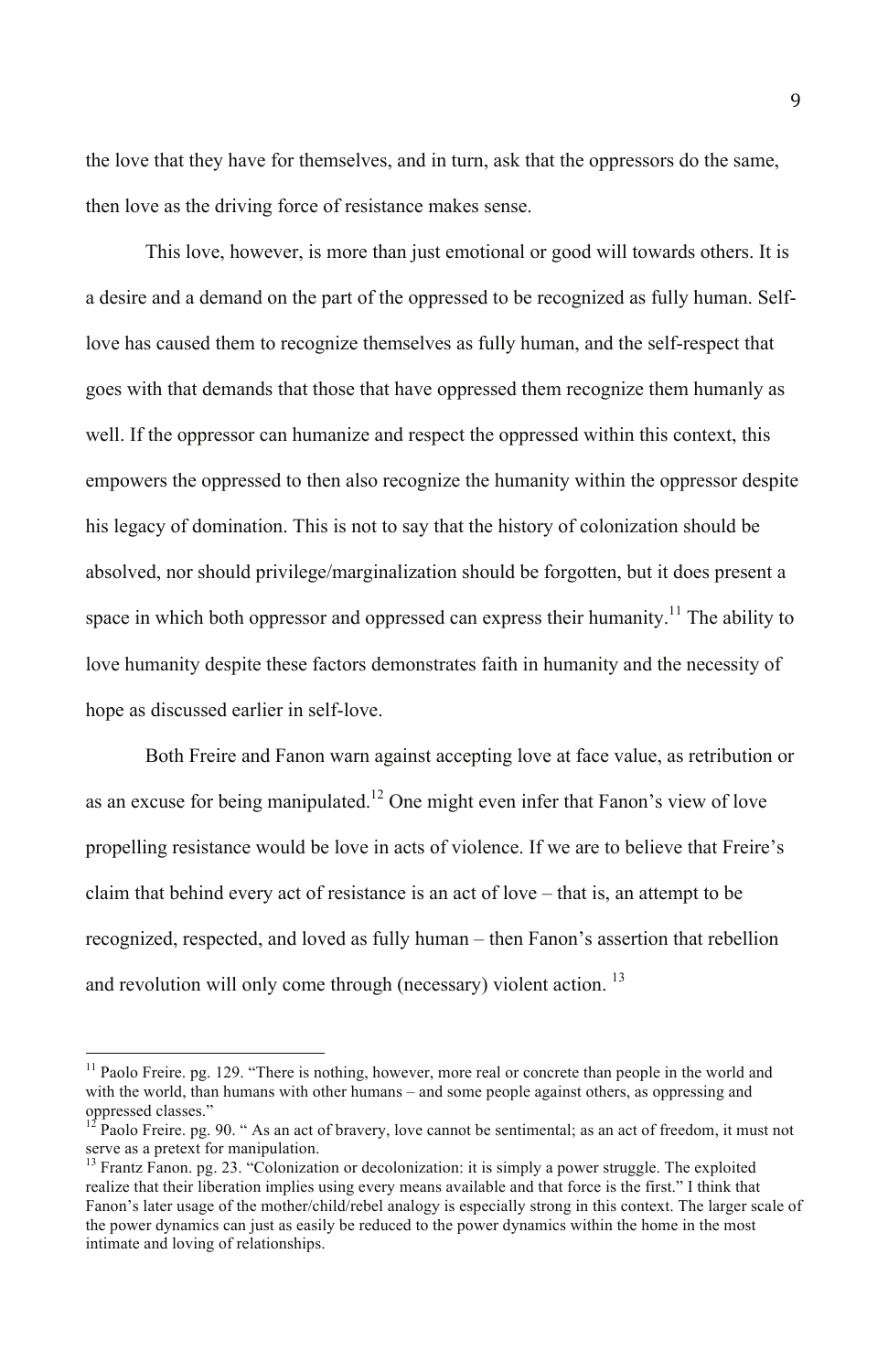The love exhibited both by and for the colonizer and the colonized also allow for the renaming of these individuals. When the colonized recognize themselves as the individuals that they have renamed for themselves and the colonizers can also recognize the renaming, it gives weight and credence to the new names given. Likewise, it provides the colonizers, the former namers of the world, with the opportunity to accept a different perspective, a different name, and a different dynamic.

 Although Fanon's tactics for decolonization were used in the Algerian war, his call to arms and forcible violence is not one that is necessarily accessible to all oppressed peoples. However, change that begins on the individual level – self-love - is a viable option for all. In committing to self-love and love of humanity in general, the oppressed can enact change on the micro level, a step that yields results that are ensured to have longevity and may impact the social strata on a macro level. As discussed earlier, the love shown towards oneself is essential to showing the love towards others. This love is necessary to hold others accountable, promote unity, and provide the momentum for propelling liberation and maintaining resistance.<sup>14</sup> It also provides a hope that change is possible, that the world is open to being renamed.

 How does one imagine the world in order to reclaim what they are due as a human being and to rename the ways in which they have been taught to live and love? How do you find a new way to see yourself and others? How do you measure value and importance, significance and triteness? How does one imagine the world without losing sight of what has already given them meaning in life?

<sup>&</sup>lt;sup>14</sup> Frantz Fanon. pg. 168. "National culture is the collective thought process of a people to describe, justify, and extol the actions whereby they have joined forces and remained strong…it must lie at the very heart of the liberation struggle these countries are waging."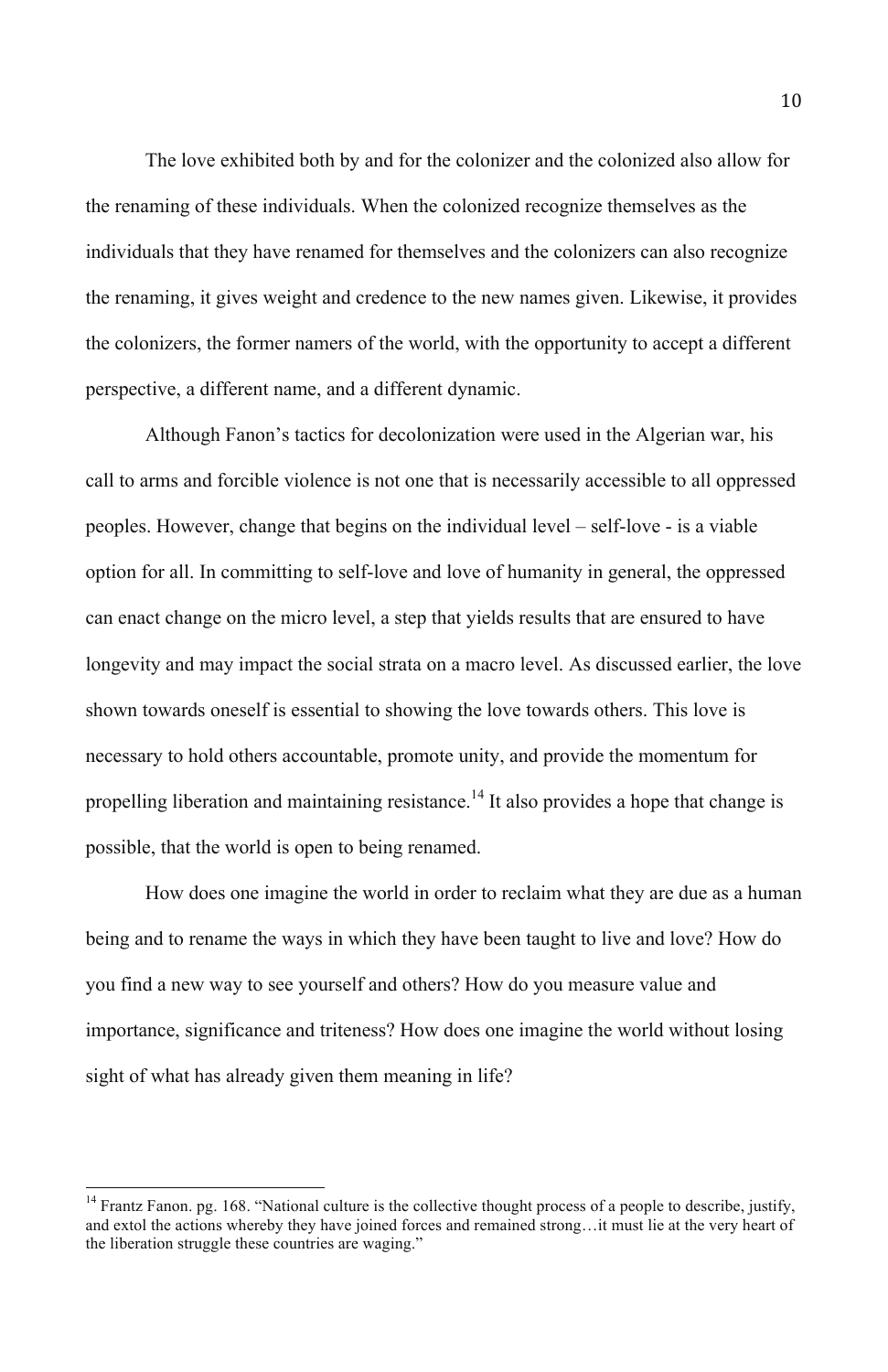These are questions that are not easily answered. However, I am learning that there is not easily an answer to any question surrounding the colonial structure. It's as complex as the relationship between a mother and a child, a master and a slave, where complicity and love, resistance and desire, consumption and nurturing are intertwined. I do know, however, that I cannot and will not believe in a plan of decolonization that does not involve resistance. I find myself constantly at a struggle between idealism and realism, which is why I wanted to explore those themes in this paper.

 I have come to the conclusion that idealism needs to be tempered by consequences past, present, and future so that it is informed and grounded, but that reality, does not have to be defined by what I know – essentially, what I was taught. There are two schools of thought that try to reinforce realism without agency<sup>15</sup> in my mind; one is the ultra-radical political education that I have gotten here at Ithaca College, that believes that any attempt to repair or absolve wrong will only result in more wrongdoing and destruction. While I can see the neo-colonialism in many Western aid structures, I do not want to sign off on the idea of agency and social justice being nonsequiturs. I would like to think that we are capable of at least enacting some change in our own lives, even on the micro level. On the other end of the spectrum is the complacency and comfort of the status quo, which is described in our Memmi, Fanon, and Freire texts as being a weakness of both the colonizer and the colonized. For the colonizer, this seems to be of no contest. For the colonized, however, it is difficult to rationalize why and how they would be willing to abandon freedom for comfort. Freedom and the sacrifices and violence that it could bring, is terrifying. The comfort of a structure known and recognized, adherence to the norm– this is a familiar arena.

<sup>&</sup>lt;sup>15</sup> Paolo Freire. pg. 109. "Reflection on situationality is reflection about the very condition of existence: critical thinking by means of which people discover each other to be "in a situation".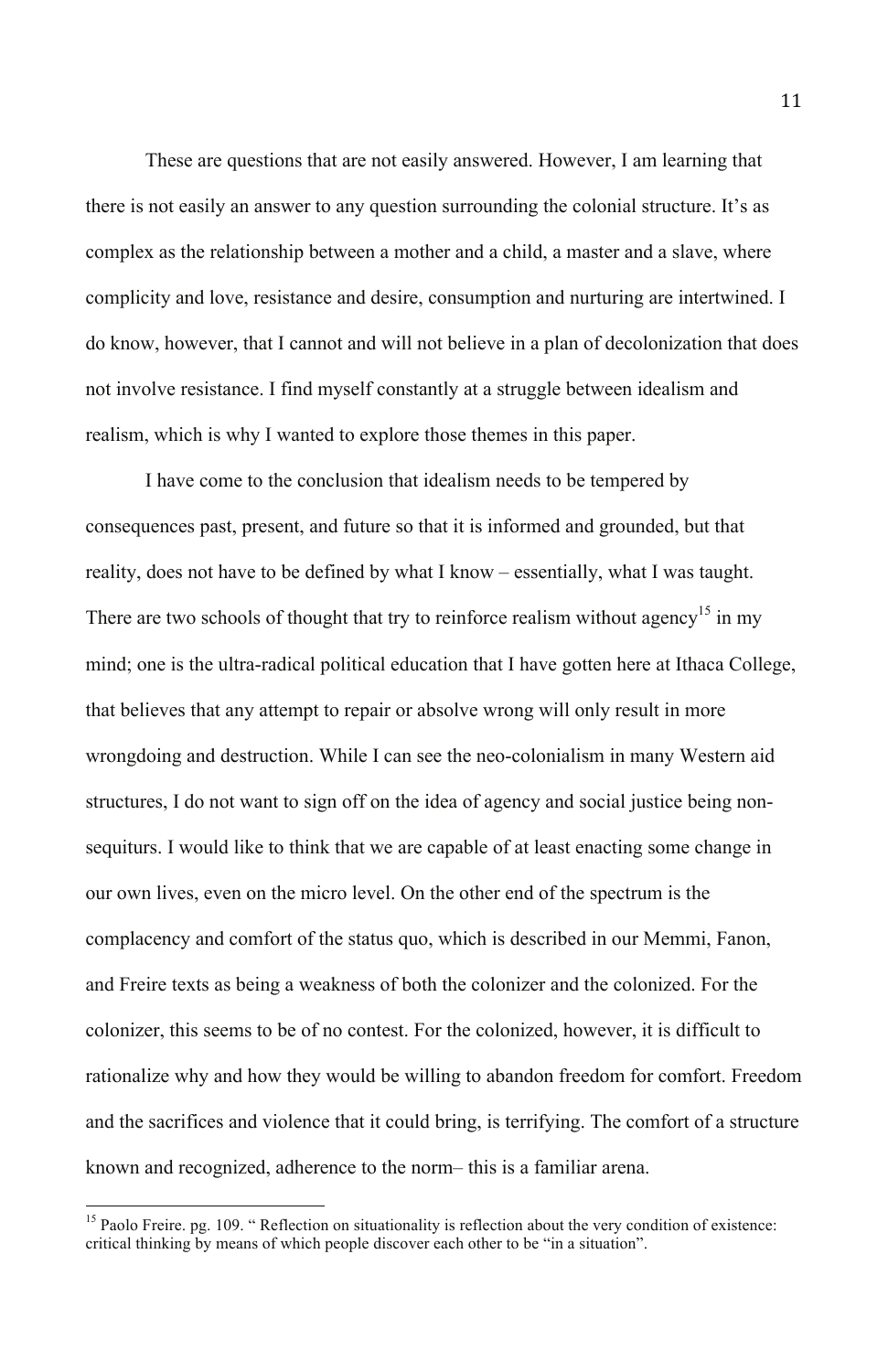Self-love is also terrifying. It's the ability to erase what others have told you about yourself, to be reliant on the opinion of only you. Renaming the world for yourself opens up the world to whatever you can imagine it to be, far from the oppressive, but also far from the familiar and the safe.

 To return to the first school of thought that promoted no agency – that is, the idea that any type of action in which we try to rectify a problem creates more problems – I refuse to be that cynical. This is not an unconsidered, uneducated idealism but instead a refusal to give up my agency. A professor in the Ithaca College Politics department cannot rename how I see the world because he is "enlightening me" from my "idealism" – it's funny how even the most radical of professors can inhabit patriarchal spaces and use the banking system to spread their "liberal" ideas. Likewise, I will not allow the comfort of what I know about the structures that rule the spaces I live in to dictate what I believe is possible, who I am, or how I see the world or what I believe humanity is capable of.

 Having firm confidence in what I believe about the world and humanity, what I have named in order to reconcile the pieces of life ravaged by colonial structures – this I think is self-love. In this, I find the agency to imagine a world where I may not see my efforts in my lifetime come to fruition, but know that they will contribute to a greater good.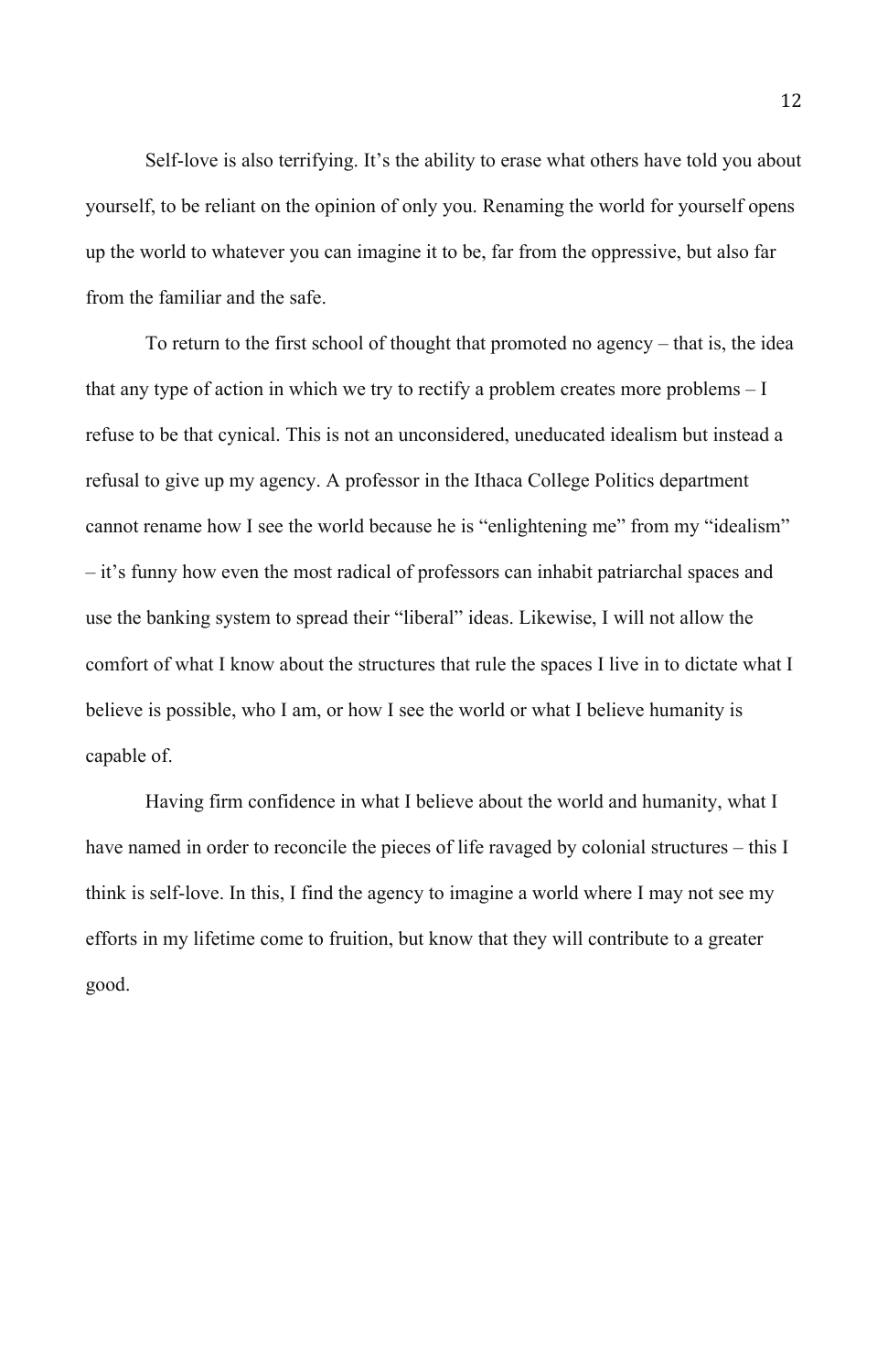#### Isabelle Glass

#### *The Oppressor Who Accepts*

On April  $27<sup>th</sup>$ , 2014, Dr. Cornel West spoke in Syracuse at the Tucker Baptist Missionary Church concerning the 400 drone strikes that President Obama and his Administration have issued in Pakistan, Yemen and Somalia. He spoke of the covert drone strike issued on October 24, 2012 in which a 67-year-old Pakistani woman, Momina Bibi, was killed while picking vegetables in a field with her grandchildren. He spoke of the attack on December 12, 2013 when as many as 12 civilians were killed when a U.S. drone targeted vehicles that were part of a wedding procession driving towards the groom's village outside the central Yemeni city of Rad'a. He spoke of the Bureau analysis that shows in five years, at least 2,400 people in these countries have died from U.S. issued drone strikes.

After speaking about these heinous acts of military power, Dr. West (borrowing from W.E.B. Dubois) posed to the crowd four questions. "How does integrity face oppression? What does honesty do in the face of deception? What does decency do in the face of insult? How does virtue meet brute force?" To these questions, Dr. West answered with love. He said, "I don't have a minute to hate. We have to love and we have to be morally consistent."

But you see, Dr. West, the question that I can't get out of my head, the question that you did not answer and the one that keeps me up at night is just how do we continue to love? How do I continue to love in a world that is oppressive, deceptive, violent, and insulting? How do I continue to love in a world which perpetuates so much hate? You see, Dr. West, I want so badly to agree that the answer is love, but I have a hard time finding it in our world. I have a hard time finding it in me.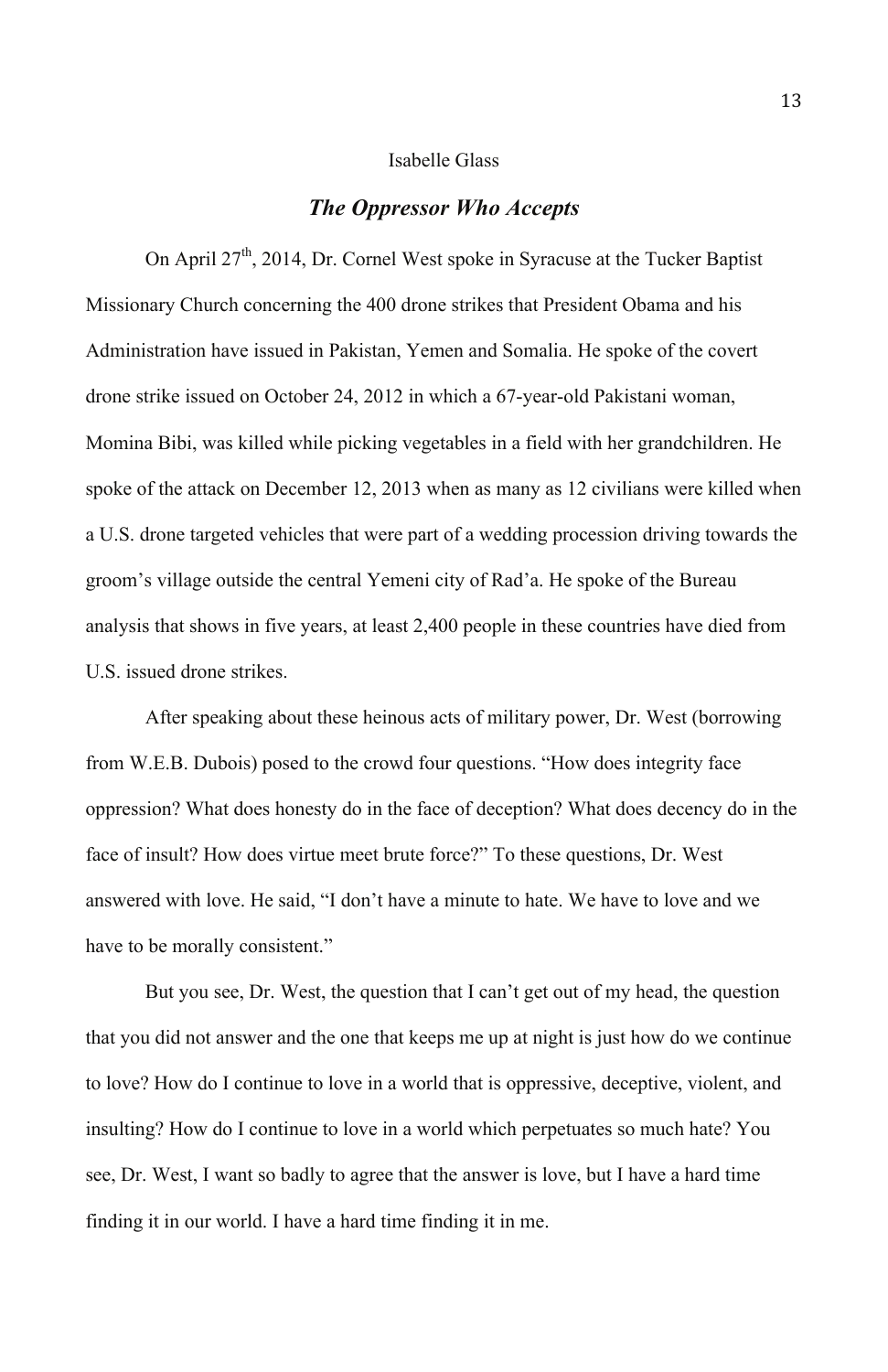Albert Memmi, Frantz Fanon, and Paulo Freire have each contributed brilliant and critical works of writing to the colonial discourse. *The Colonizer and the Colonized, The Wretched of the Earth,* and *Pedagogy of the Oppressed,* although all very different, each attempt to tackle the question (at least in part) of what can we, the oppressed, the oppressor, and those living as both, do within the colonial relationship to which we are bound?

…………

In this paper, I will attempt to examine and pull from each text what it is that Memmi, Fanon, and Freire have to say concerning what the oppressor who accepts is left to do or should do within the colonial relationship--that is, the oppressor who realizes their role as oppressor and wants to disengage from dehumanization. I am not speaking of the many colonizers who do not recognize their role as oppressive or of those who recognize but do not wish to break from it; or as Memmi would say, I will be writing about the "colonizer who accepts."

Albert Memmi has described his work, *The Colonizer and the Colonized,* as an "attempt at reconciliation between the different parts of myself."<sup>16</sup> Memmi wrote about the psychological effects of colonialism on colonized and colonizers alike from the perspective of Jewish, Tunisian, and French. For this reason, he writes from a place of direct tension and contradiction, claiming "I was a sort of half-breed of colonization, understanding everyone because I belonged completely to no one."<sup>17</sup> Memmi did not see a simple space "outside" colonial discourse. He saw the colonized as mutually constitutive, locked in an "implacable dependence." This needs to be noted because when

<sup>&</sup>lt;sup>16</sup> Wilder, G., & Memmi, A. (1996). Irreconciable Differences. *Indiana University Press and W.E.B. Du Bois Institute* , 158-177.

<sup>17</sup> Memmi, A. (1965). *The Colonizer and the Colonized.* Boston: Beacon Press.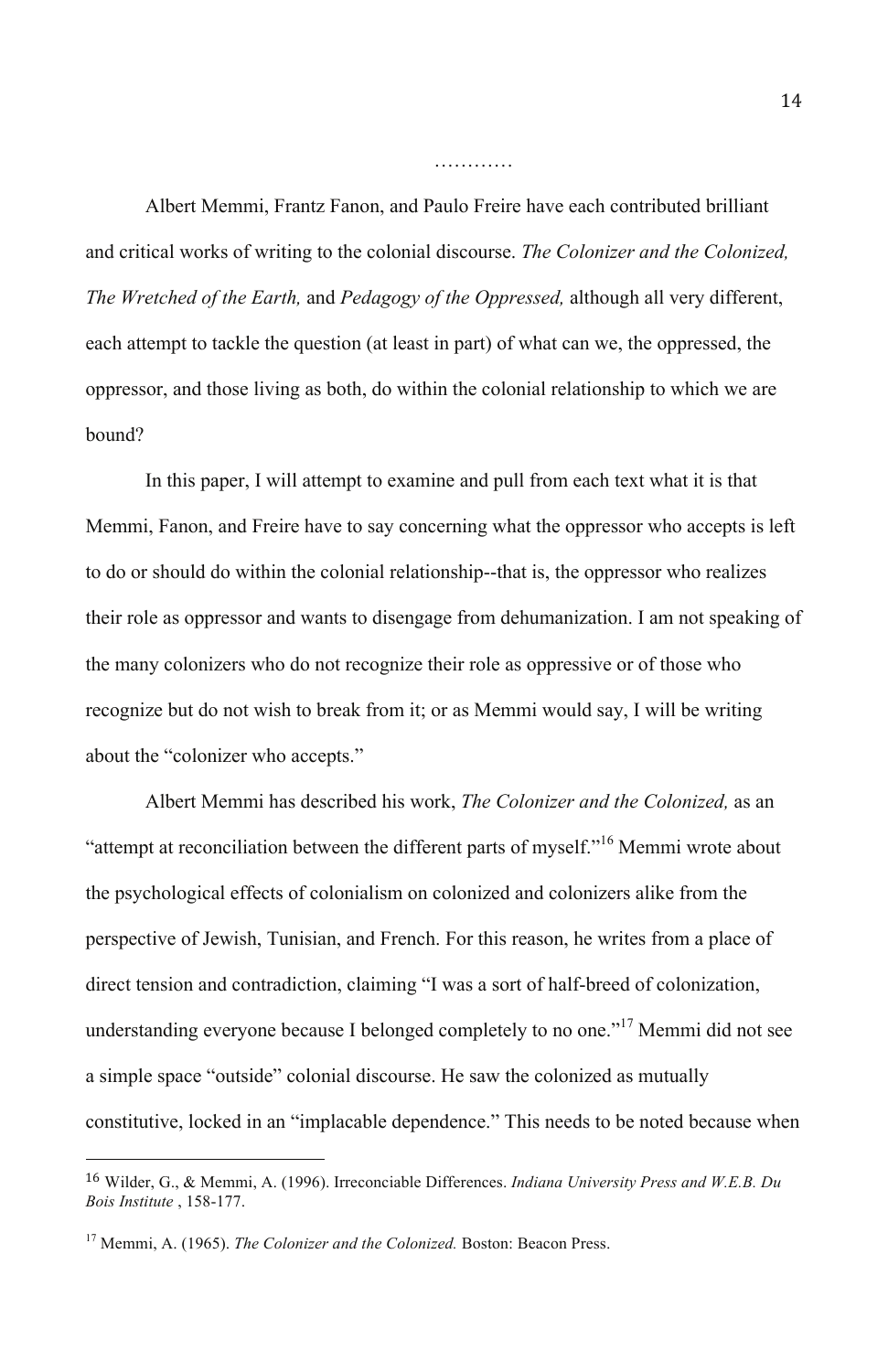we are talking about a Memmian understanding of the colonizer/oppressor we are in some ways simultaneously talking about the colonized/oppressed. They are wedded together, bound to each other by the colonial relationship.

With that said, although bound together, Memmi does distinguish between the psychology of the colonized and the psychology of the colonizer. He goes even further to make a distinction between the psyche of the "colonizer who accepts" and the psyche of the "colonizer who refuses." Because the psyche and experience of these two protagonists are different from each other, it intuitively makes sense that he would propose different courses of action for each role. However, when speaking of the "colonizer who accepts," perhaps it would be more accurate to say Memmi only proposes the actions of non-action. I use the term non-action to describe actions which are futile in breaking one from the colonial relationship, not as opposite of action.

Although the colonizer will undergo many "actions" to absolve his or herself, there is no action he/she can do which will break him/her from the colonial relationship.

"Having become aware of the unjust relationship which ties him to the colonized, he must continually attempt to absolve himself. He never forgets to make a public show of his own virtues…at the same time his virtues arise…from degrading the colonized…. If need be, he will act to devalue them, annihilate them. But he can never escape from this circle."<sup>18</sup>

 In other words, even when the colonizer acknowledges their role, because they are wedded to the colonized by the relationship, they will remain oppressive regardless of what they do because they are part of a structure which is oppressive in form.

Whether the colonizer accepts or refuses his/her role, he/she is helpless to change it. "A colonizer who rejects colonialism does not find a solution for his anguish in revolt. If he does not eliminate himself as colonizer, he resigns himself to a position of

<sup>!!!!!!!!!!!!!!!!!!!!!!!!!!!!!!!!!!!!!!!!!!!!!!!!!!!!!!!!</sup> <sup>18</sup> Ibid. pg. 54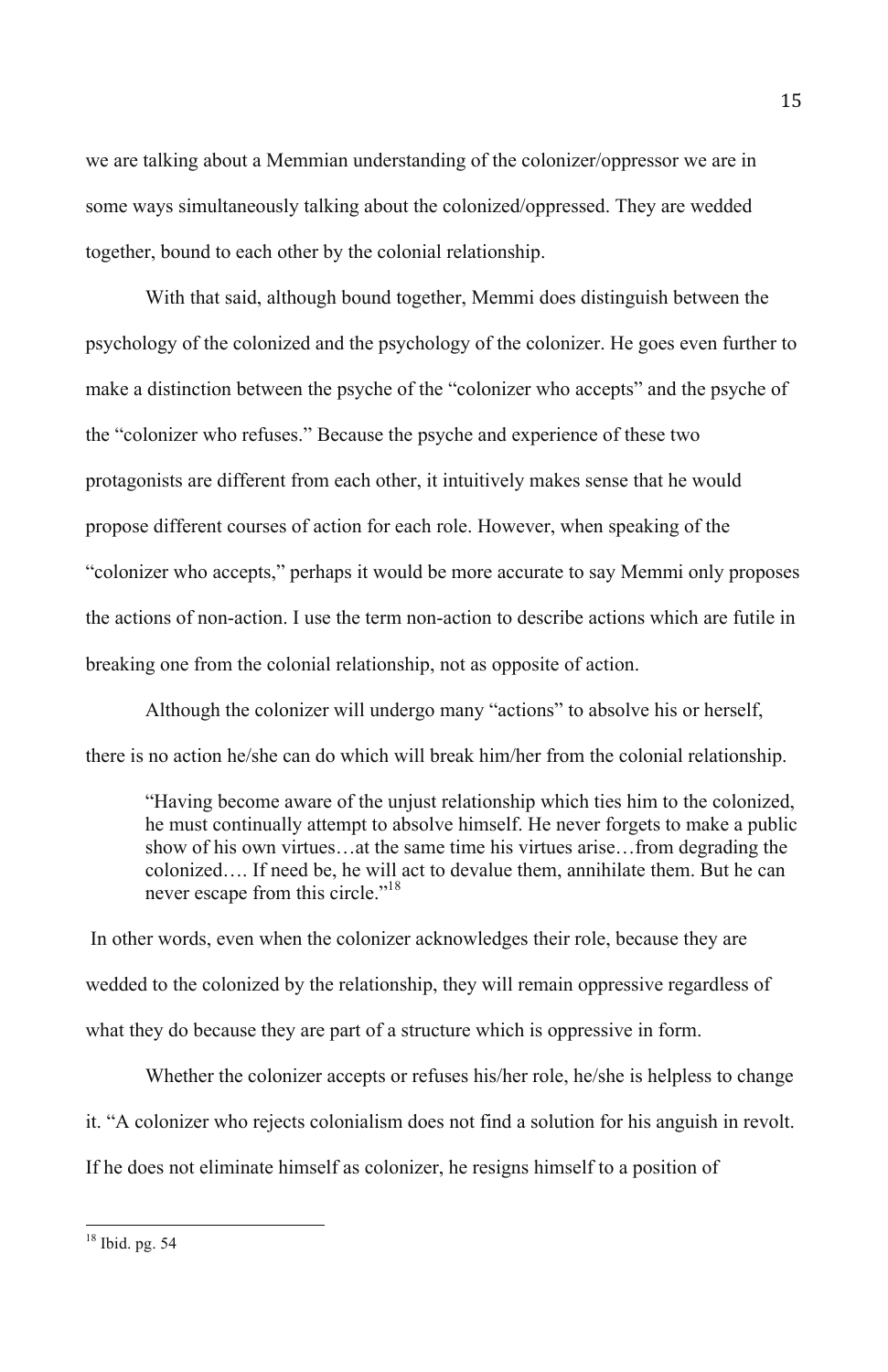ambiguity."<sup>19</sup> The only action Memmi proposes which will "eliminate himself as colonizer" is to physically leave the colony. However, even in physically leaving, the colonizer remains inauthentic and unsatisfied. "If he should go home, it would lose its sublime nature, and he would cease to be a superior man. Although he is everything in the colony, the colonialist knows that in his own country he would be nothing; he would go back to being a mediocre man."<sup>20</sup> Because Memmi defines the colonizer as being any European in a colony and the colonialist as a colonizer who agrees to be a colonizer, to leave the colony does absolve him/her from being a colonizer or colonialist. But it does not absolve them from the ill psychological effects stemming from engaging in the colonial relationship or from their role as oppressor.

The only way for colonizers to release themselves from the colonial relationship is for the colonial relationship to be destroyed by absolute revolt. The colonial relationship, for Memmi, is a system that produces colonizers and colonized, thus suggesting that colonial privilege precedes the individual. The colonizer is trapped in an impossible condition which can have no solution within the colonial structure itself. Solution comes only with the destruction of the colonial relationship, and Memmi does not suggest how this should be achieved: "I know very well that after this diagnosis the reader now expects remedies. I did not conceive of this book as a work of protest or even as a search for solutions."<sup>21</sup>

Like Albert Memmi, Frantz Fannon felt that the only solution to the colonial dilemma was complete destruction of the colonial relationship. However, unlike *The Colonizer and the Colonized, The Wretched of the Earth proposes very direct action for* 

<sup>!!!!!!!!!!!!!!!!!!!!!!!!!!!!!!!!!!!!!!!!!!!!!!!!!!!!!!!!</sup> <sup>19</sup> Ibid. pg. 45

 $^{20}$  Ibid. pgs. 60-61

 $^{21}$  Ibid. pg. 145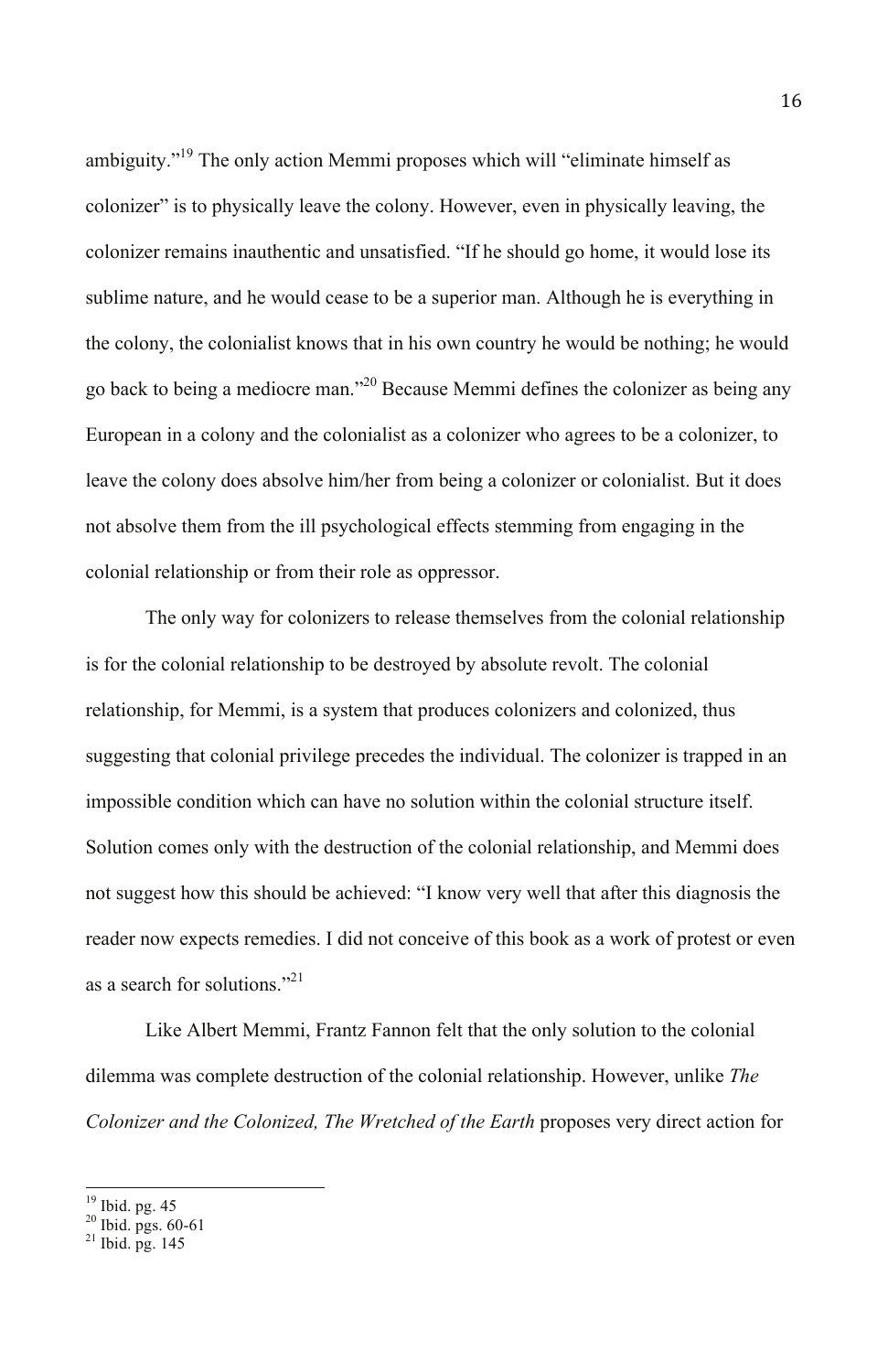exactly how the colonial relationship will be destroyed. As Sartre summarizes in the preface: "Let us enter history, and as we burst in let us make it universal for the first time. Let us fight. Failing other weapons, the patience of the knife will suffice" (Fanon, xlviii). Although still completely concerned with the colonial relationship, this particular piece of Fanon's writing is much different from that of Memmi. It is a call to arms, not a scholarly autopsy (for a time it was regarded by some Black Panthers as their "Bible").

It could be said that it is more difficult to pull from *The Wretched of the Earth* what Fanon claims the oppressor who accepts can do to break from the colonial relationship because this book is certainly not written to the colonizers. This could be considered a manifesto written directly to the colonized--a strategy of action explaining the measures that must be taken to free oneself from the colonial relationship in order to regain humanity. However, like Memmi, Fanon also sees the colonial relationship as a dance between the colonizer and the colonized. Perhaps the way in which he explains this relationship is not as wedded or bound as Memmi's language suggests, but nonetheless, to be colonized mean you are in relationship with a colonizer. One cannot exist without the other. Once it is understood what Fanon proposes to the colonized, it becomes clear what the colonizer is left to do.

Fanon describes the colonialist system as a Manichean world built by the colonist, where all that is white is good and all that is black is bad. This is a world that lacks reason and thus cannot be battled with a reasoned argument in return. "Colonialism is not a machine capable of thinking, a body endowed with reason. It is naked violence and only gives in when confronted with greater violence.<sup>22</sup> Fanon then suggests that "the

<sup>22</sup> Fanon, F. (2004). *The Wretched of the Earth.* New York: Grove Press. pg. 23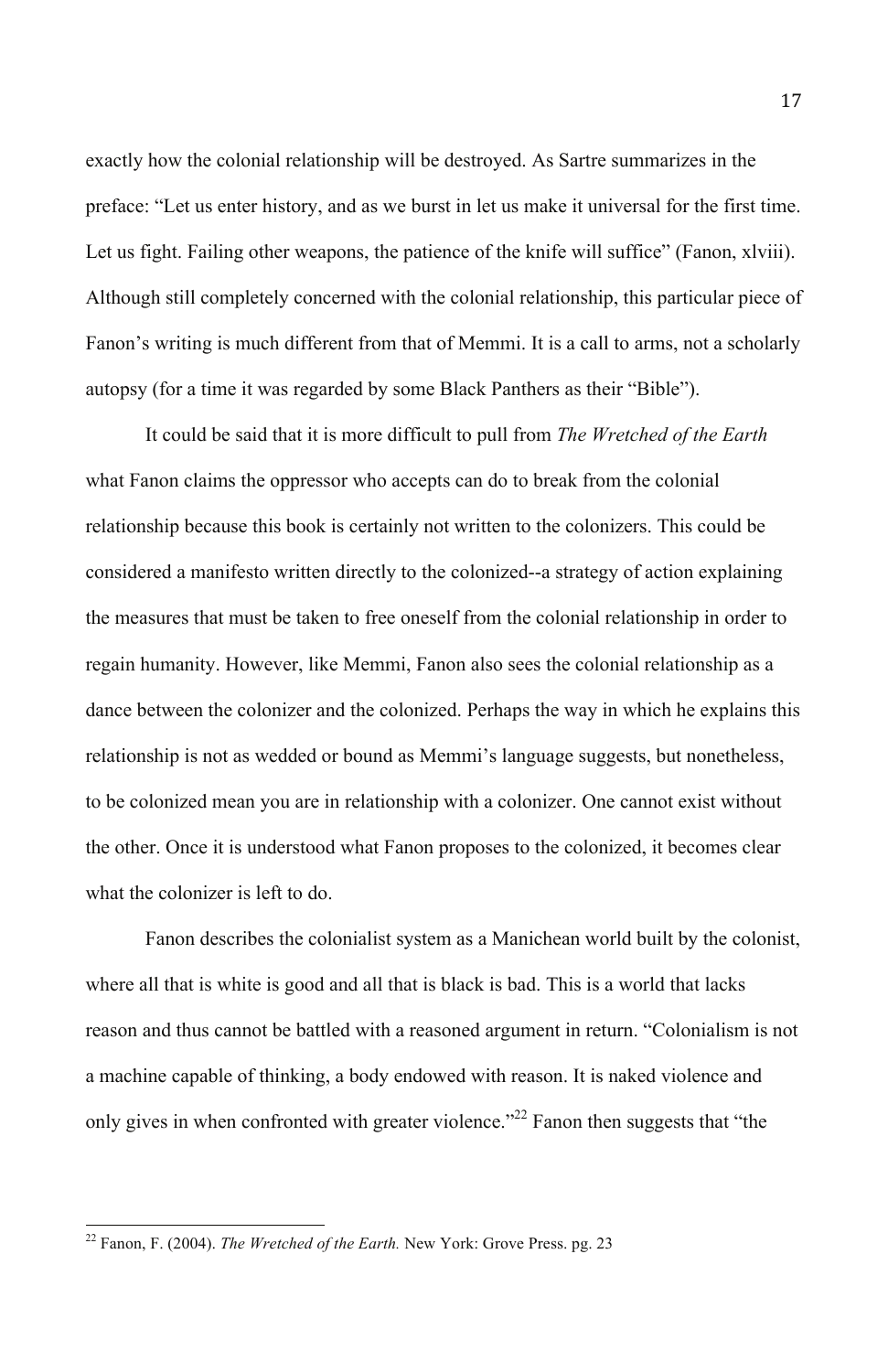last" must "become the first."<sup>23</sup> To destroy the shackles of colonialism (both physically and psychologically) the colonized people have no other choice but to meet the colonists' acts of violence (with no dichotomy between physical and emotional) with a violence of the same magnitude.

But the violence that Fanon calls for is not a means to an end. Fanon writes *The Wretched of the Earth* with an existential conception of the anti-colonial struggle as a process that could allow for self-authentication. To bring an end to Manichean struggle, violence is essential because the colonized man/woman finds his/her freedom in and through violence. "At the individual level, violence is a cleansing force. It rids the colonized of their inferiority complex, of their passive and despairing attitude. It emboldens them, and restores their self-confidence."<sup>24</sup> But once the violent revolt has taken place, the oppressed must not become the oppressor because to do so would mimic Europe. The colonized must not become the new colonist, but must replace them. "Let us decide not to imitate Europe and let us tense our muscles and our brains in a new direction. Let us endeavor to invent a man in full, something which Europe has been incapable of achieving."<sup>25</sup>

For the "last to become the first," Fanon is implying that those who are "first" now can no longer hold that position. Although this is a manifesto written to the colonized, it is clear what Fanon implies the colonizer must do; the colonizer must lose. Only by the colonizer losing can the colonial relationship, which dehumanizes both protagonists, be destroyed. One only needs to read Fanon's case studies placed at the end

 $23$  Ibid. pg. 3

 $^{24}$  Ibid. pg. 51

 $25$  Ibid. pg. 236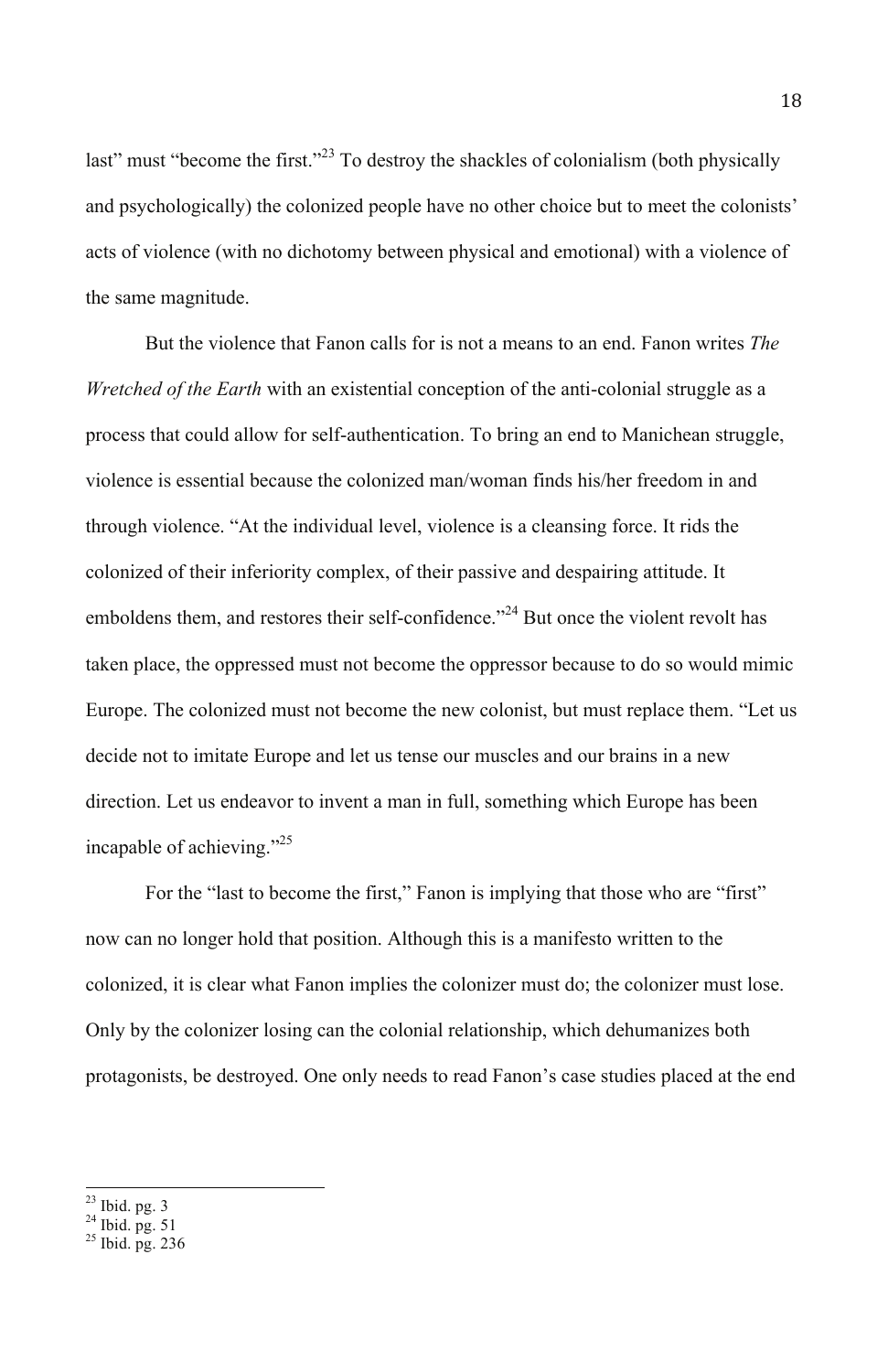of this manifesto to understand the depths to which colonialism has dehumanized both the colonizer and the colonized. "Our actions never cease to haunt us."<sup>26</sup>

Paulo Freire has offered a discourse to the colonial conversation that I believe is different from that of Fanon or Memmi. One can see the similarities between *The Colonizer and the Colonized* and *The Wretched of the Earth* as they both contain a psychoanalysis of the colonial relationship (suggesting that the colonial relationship dehumanizes all involved and creates inauthentic beings) and they both believed that to end dehumanization perpetuated by the colonial relationship, complete destruction of the colonial structure must occur. Memmi and Fanon approach the problems of the colonial relationship from a macro perspective.

In *Pedagogy of the Oppressed,* Freire offers a more micro solution to the colonial relationship, both for the oppressed and the oppressor. He too sees the colonial relationship as one which creates inauthentic human beings, but believes there is a way to become a human approaching authenticity without complete destruction of the structures in which we are confined. This is because Freire does not see dehumanization as a permanent condition (although he acknowledges that it is a "concrete historical fact") but as a "limiting situation which they [the oppressed] can transform.<sup> $27$ </sup> He claims that people can engage in and fight for their own liberation through praxis which is dialogical. It is a praxis that is neither pure theory nor mere activism. It is an ever re-created reality that provides an environment conducive for human growth away from oppression and toward an unrestricted exercise of human freedom. Freedom for Freire may then appear to be more accessible than Memmi or Fanon would suggest because it is "not an ideal

<sup>26</sup> Ibid. pg. 185

<sup>27</sup> Freire, P. (1970). *Pedagogy of the Oppressed.* London: Penguin Books. pg. 31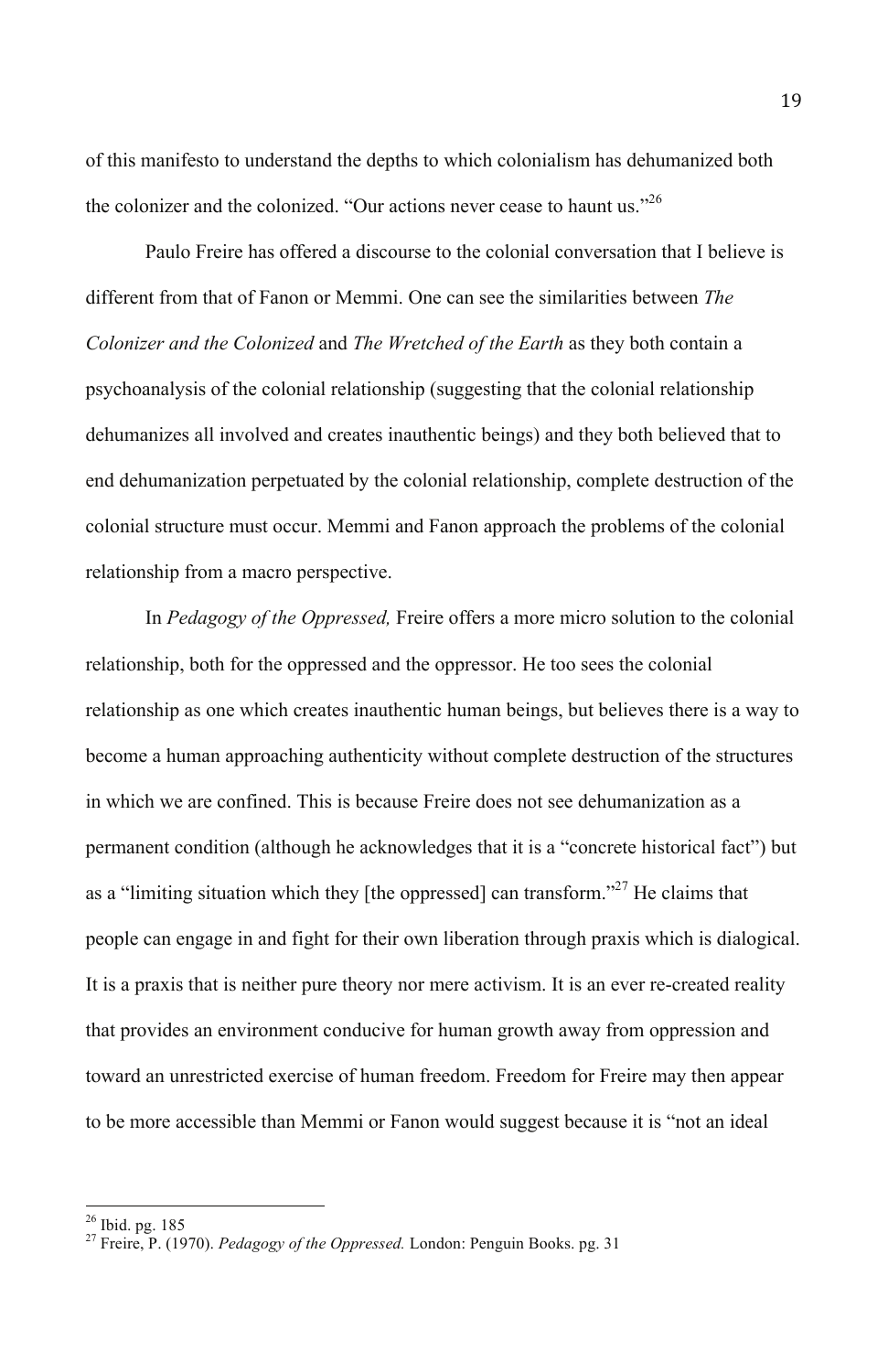located outside of man; nor is it an idea which becomes myth. It is rather the indispensable condition for the quest for human completion."<sup>28</sup>

What is also different about Freire is that although he, too, recognizes the difference in experience between being the oppressed and the oppressor, parts of the pedagogy he suggests in this piece of writing are the same for the both the oppressed and the oppressor. Like Memmi, Freire also sees the oppressed and the oppressor as being bound together. "Neither can exist without the other, nor can they be dichotomized."<sup>29</sup> They exist together in a world where one needs the other to exist, but this is not an authentic existence. Thus, if the oppressed are liberated, then the oppressor is liberated. Furthermore, true liberation can only come from the oppressed but only when they recognize their condition as being transformable.

To recognize the world as being transformable and to exist as human happens when we name the world. "To exist, humanly, is to *name* the world, to change it. Once named, the world in its turn reappears to the namers as a problem and requires of them a new *naming*."<sup>30</sup> To name the world is the right of everyone, and consequently no one can name the world for another. The world must be named for oneself because we are both subjects and objects of the world simultaneously. As humans with consciousness, we are both in the world and with the world. Because to name the world is a right of everyone, this is part of Freire's praxis (and I would argue, the heart of his praxis) that both the oppressed and the oppressor who want to end the oppressive relationship must engage in to cultivate humanization.

<sup>28</sup> Ibid. pg. 29

 $^{29}$  Ibid. pg. 32

 $30$  Ibid. pg. 69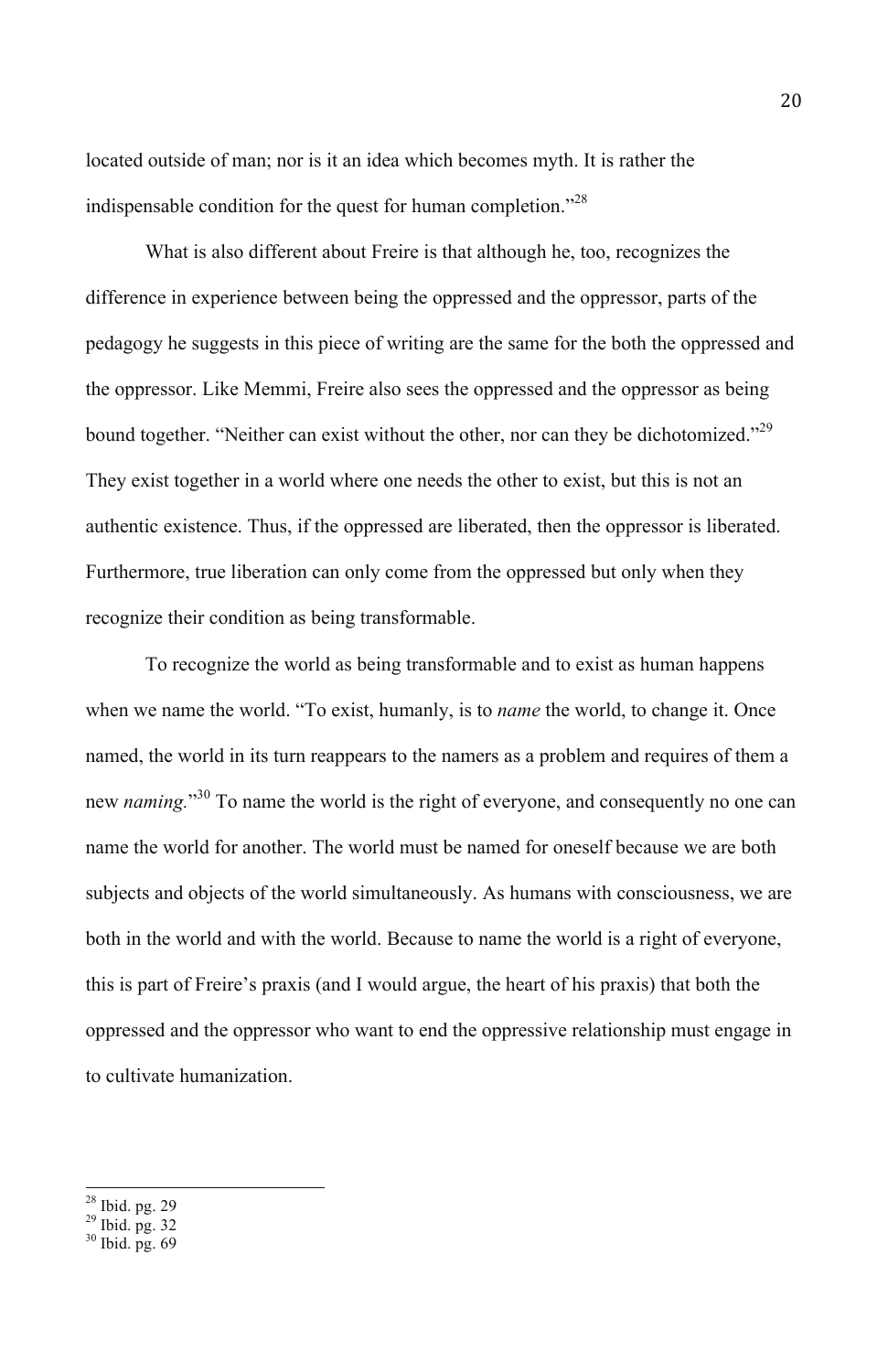Although Freire makes less of a distinction between the oppressed and the oppressors (at least compared to Fanon and Memmi) there are points in *Pedagogy of the Oppressed* in which he speaks directly to what the oppressor who "discovering himself as oppressor" can do specifically. Drawing from Hegel, he claims: "true solidarity with the oppressed means fighting at their side to transform the objective reality which has made them these 'beings for another.'<sup>331</sup> He explains that true solidarity can only occur when the oppressors engage in the praxis authentically and see the oppressed as beings who can name the world for themselves and to recognize that the oppressed, also, "know things." The oppressor must also cease from engaging in false charity, just as the oppressed must stop asking for false charity. "A real humanist can be identified more by his trust in the people, which engages him in their struggle, than by a thousand actions in their favor without trust."<sup>32</sup>

 The oppressor must trust the oppressed, because only the oppressed can liberate and free both protagonists. "Trusting the people is the indispensable precondition for revolutionary change."<sup>33</sup> The oppressor must constantly re-evaluate themselves and their commitment to the oppressed. They must enter into critical and liberating dialogue that must be carried on with the oppressed at whatever stage in their struggle for liberation. They must also constantly enter into critical and liberating dialogue with themselves asking: do I have enough faith and love for the oppressed to trust them?

 Memmi, Fanon, and Freire, by engaging with and being critical about the world, were able to produce some of the most radical and enlightening texts concerning the colonial relationship. However, as people of an imperfect world, they too were imperfect.

 $31$  Ibid. pg.  $31$ 

 $32$  Ibid. pg. 43

 $33$  Ibid.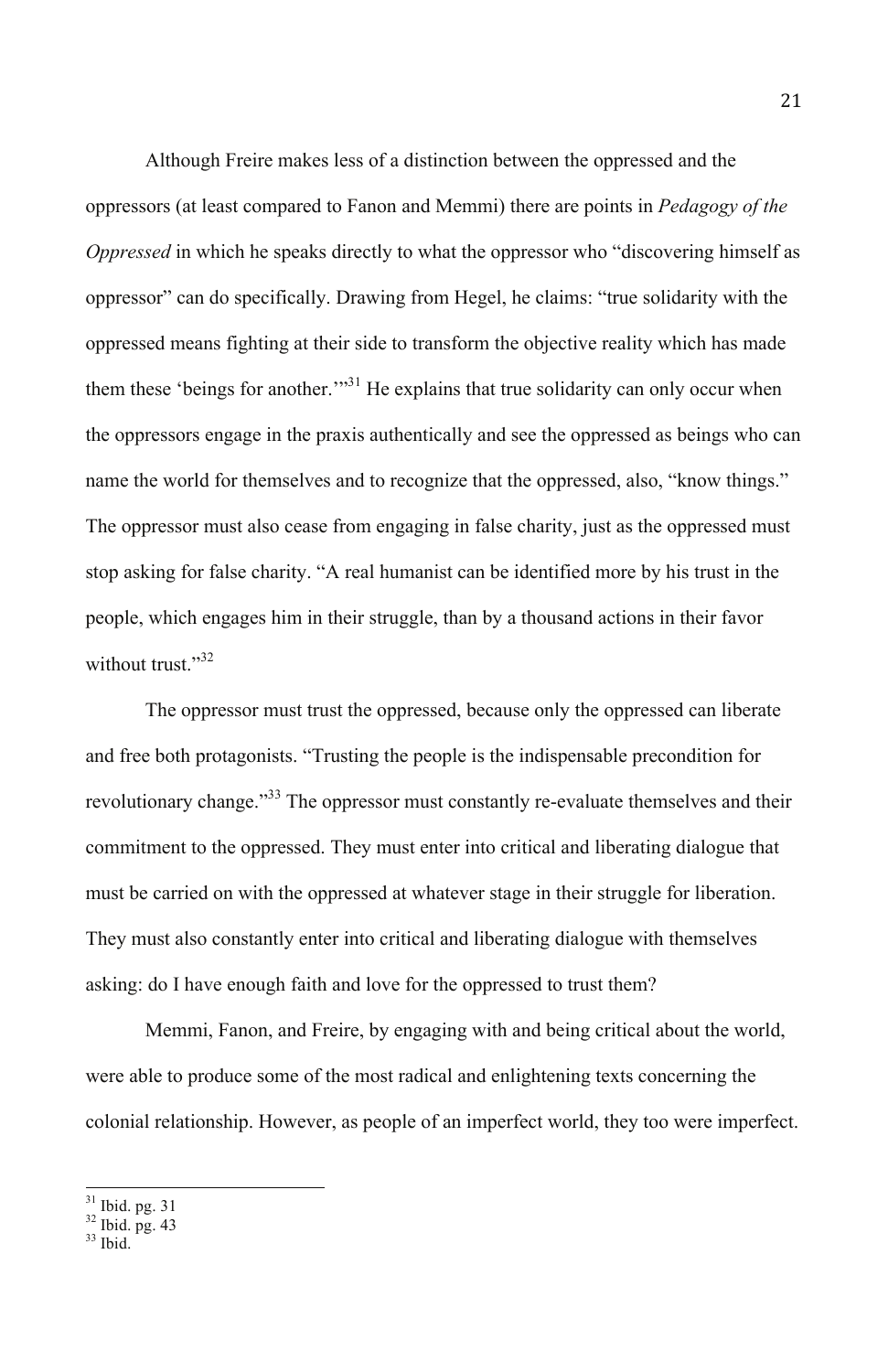None of these texts should be read and digested as perfect manifestos or perfect pieces of writing which hold all of the answers concerning what to do with something as disastrous and messy as colonialism. I say this because we often outright dismiss texts which do not align with our own thinking, forgetting that the authors themselves were critical of their own work and that their thoughts would undoubtedly change within the course of a lifetime. We should also allow ourselves as readers to progress in the way we think about important texts and our worldviews.

 In *The Colonizer and the Colonized,* Memmi claims that there is nothing the colonizer can do within the colonial structure. However, in the preface of a more recent edition he claimed that his thinking constantly changed and in a more recent interview with Gary Wilder he stated, "I now insist on the positive sides of humanism. [Laughs.] Maybe I am happier now." Perhaps in his later years, Memmi believed that there was something one could actually do within the macro structure. As for Fanon, I believe he held the belief that change could come or else he would not have chosen to spend his last dying days writing a manifesto for the colonized describing exactly how revolution could happen in a seemingly stagnant and dying world. What would be the drive to write such a book if there was no hope for it being lived out? As for Freire, he has never claimed to not be contradictory nor has he ever claimed to provide the answers that will satisfy all men and women of the world. Taken from one of the last pieces of writing Freire published before his death in 1997 he stated, "The fight is not…for a democratic society so perfect it suppresses sexism, racism, and class exploitation once and for all. The fight is for the creation of a society capable of defending itself by punishing with justice and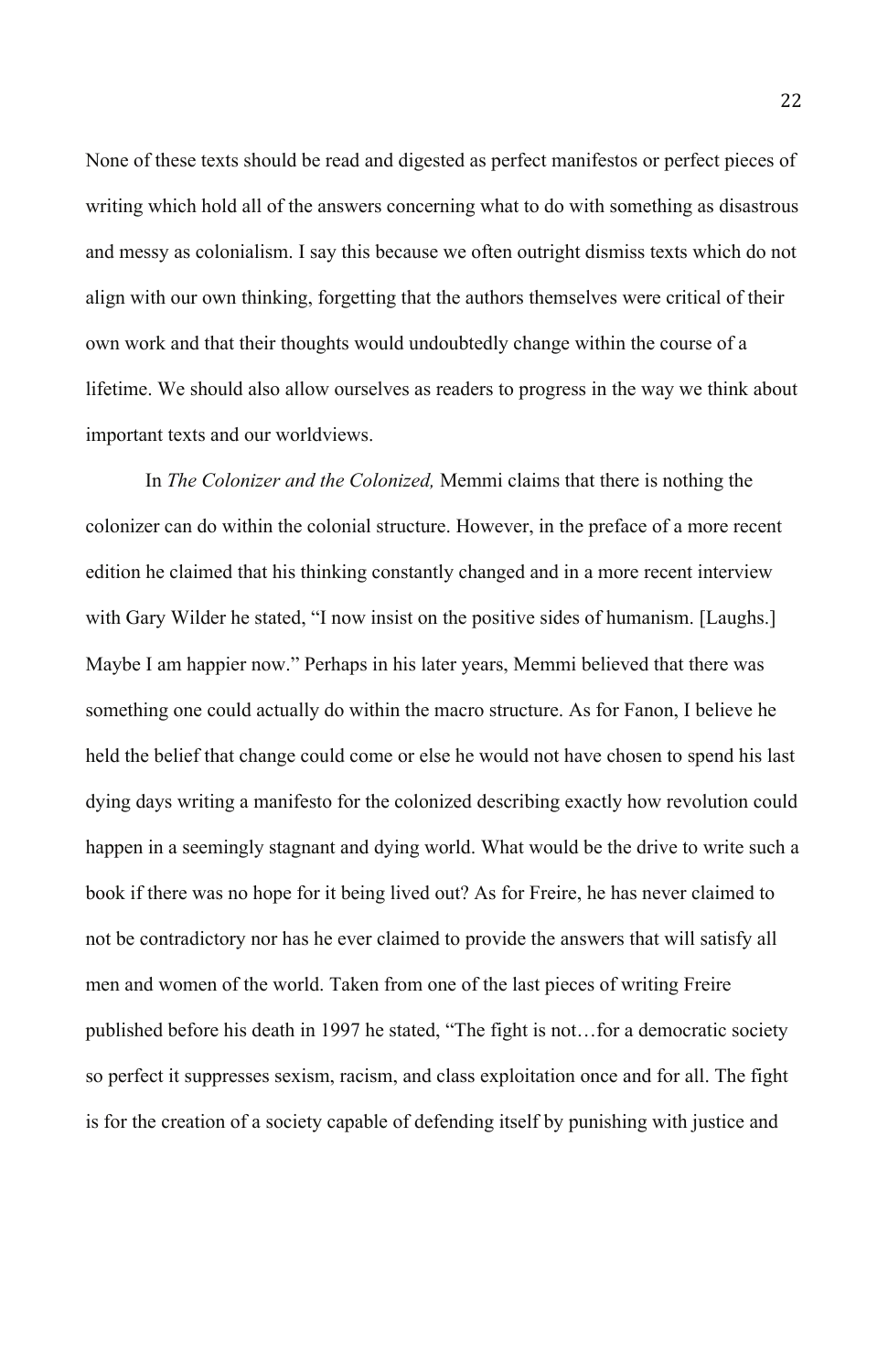rigor the perpetrators of abuse; it is for a civil society capable of speaking, protesting and fighting for justice."<sup>34</sup>

How do I continue to love in a world which perpetuates so much hate? I continue to love because there is so much hate. I continue to love because it is what I must do. I nurture and cultivate love for myself so I can love the people and work together towards establishing a mutual language of vulnerability. I continue to love because I name the world for myself as a place in which I see can see the power in hope, humility, and trust. I love despite being an imperfect and struggling being living in an imperfect and struggling world. I love not because I am ignorant of how much hate persists in our world, but because I must remain strong enough to continue loving for myself and for the world.

<sup>34</sup> Freire, P., & Macedo, D. (1996). *Letters to Christina.* New York: Routeledge. pg. 160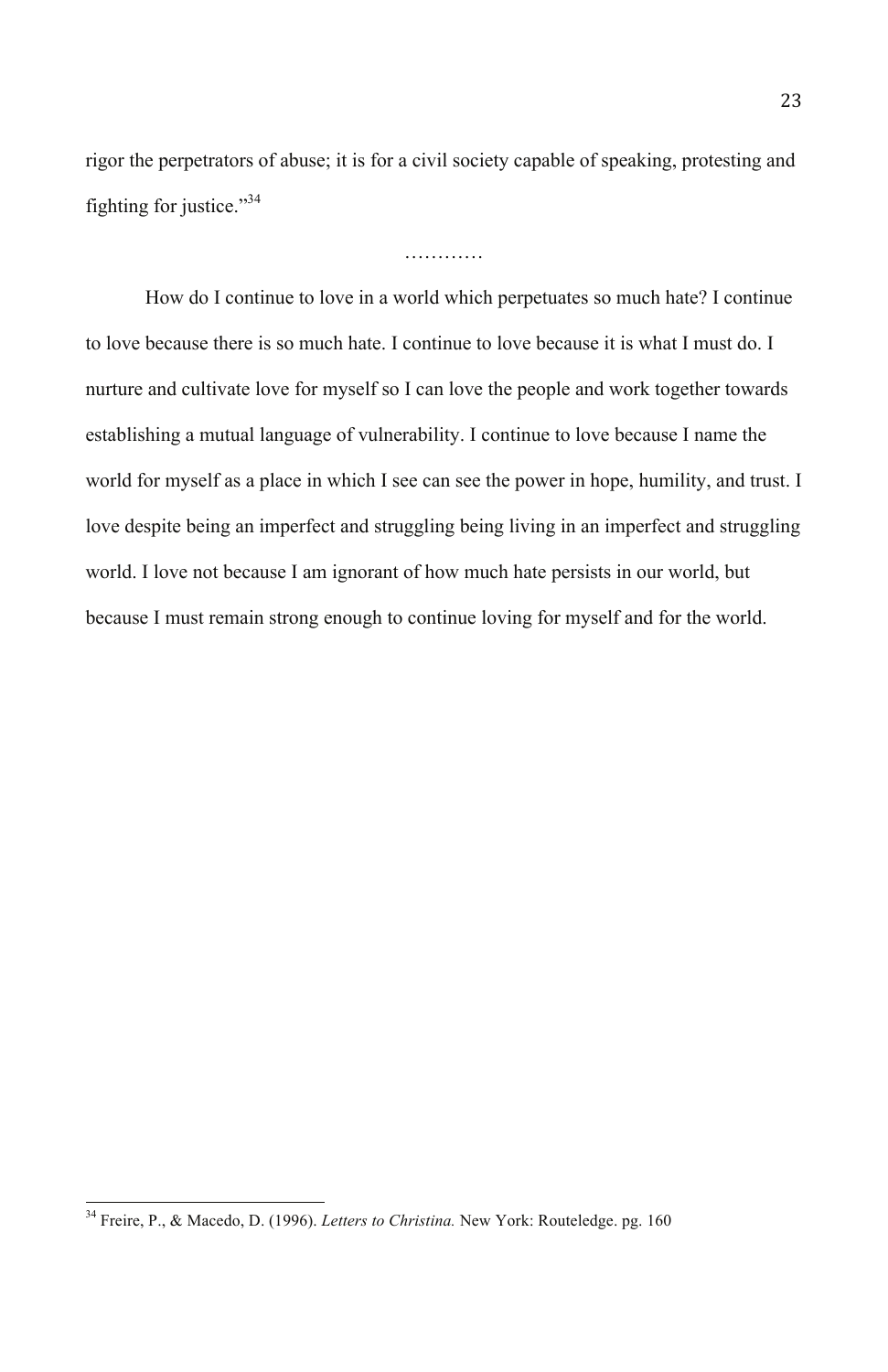#### Adjoa Darien

#### *Agency: Another American Dream?*

 Agency is the human capacity to make choices, to take control of one's destiny. In a recent conversation with satirist Jon Stewart, political commentator Bill O'Reilly lay out the logos behind the concept of agency in the United States: "If you work hard, if you get educated, if you're an honest person, you can make it in America!"<sup>35</sup> Being a consumer culture of course, 'making it' is often defined in material terms. In other words, you can achieve anything you want if you just follow the formula. By this logic, agency really is limitless. However, it also implies that in this land of opportunity failure to achieve an acceptable level of wealth and material comfort can simply be traced back to the individual. It is her/his own fault that s/he is poor or drug-addicted or routinely harassed by the police. It is their own fault that they have become the undesirables of society. People who fail simply haven't tried hard enough. But history presents another perspective: our agency is limited by external forces which are beyond any individual's control.

Andrea Stuart points out that at one point the "term [white people] was so unfamiliar… that one pamphleteer writing for an audience in the mother country felt it necessary to explain that it was used to describe Europeans living in the [Americas]."<sup>36</sup> By acknowledging a distinction between two groups of people based on phenotype, this invention was fundamental in the creation of an inherently racist legal system and social

<sup>&</sup>lt;sup>35</sup> Sharp, D. (Oct. 16, 2014). *Watch Bill O'Reilly get schooled by Jon Stewart on white privilege*. Retrieved from

www.theroot.com/articles/culture/2014/10/watch\_bill\_o\_reilly\_get\_schooled\_by\_jon\_stewart\_on\_white\_pi vilege.html

<sup>36</sup> Stuart, A. (2012). *Sugar in the blood: A family's story of slavery and empire*. London: Portobello Books. pg. 86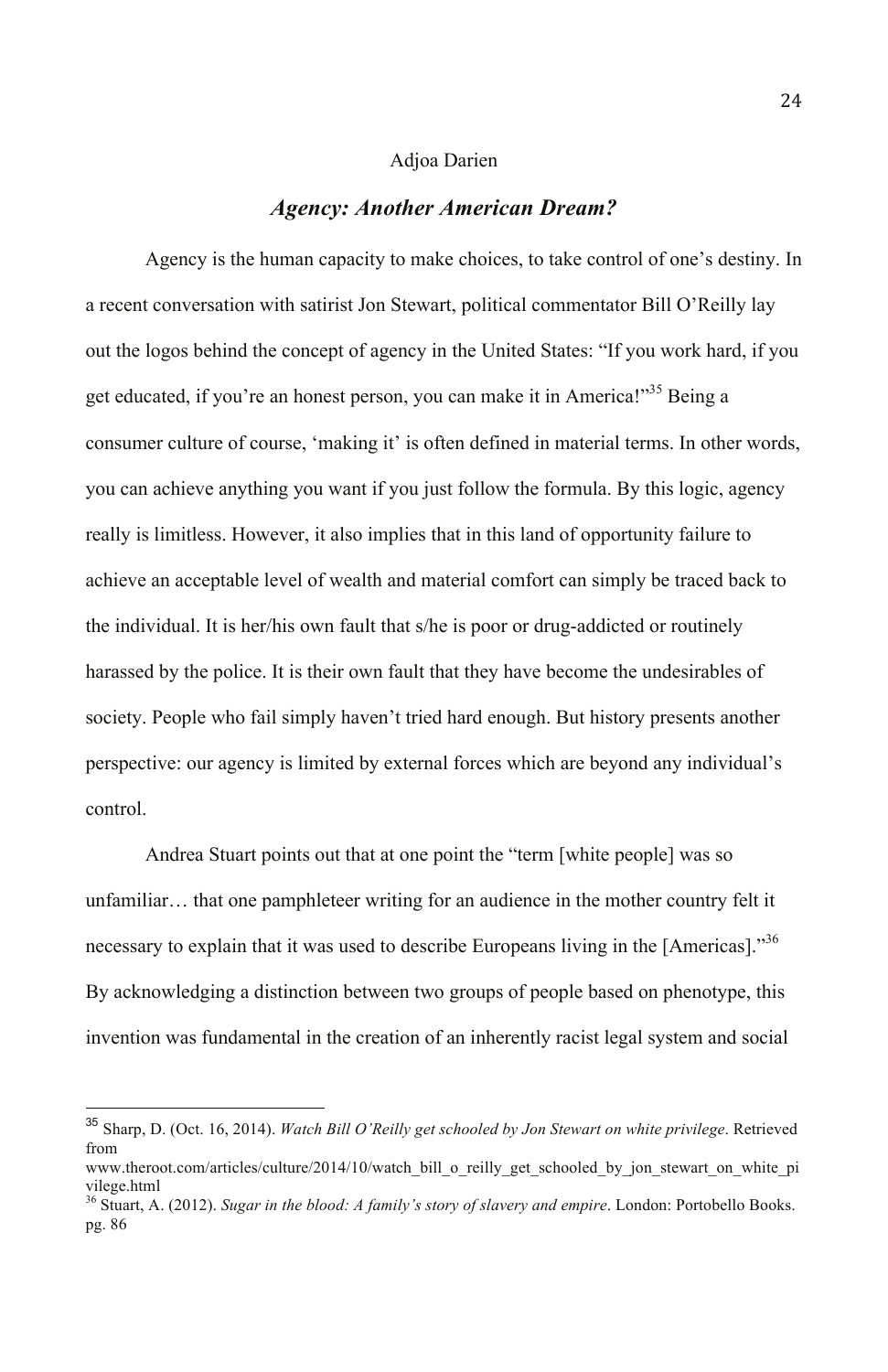structure. Within the legal system whites had more rights and better treatment. Conversely, blacks had less rights and were treated much worse.

> "*'Whiteness'* and the privileges intrinsically connected with it… by extension helped to invent *'blackness'* and its associated disadvantages...Whiteness became associated with social superiority and blackness with poverty and inferiority<sup>37</sup>

 After several centuries of shaping the narratives about and experiences of virtually every human being in the world and reinforcing the dichotomy between white and black (and eventually between white and non-white), racism is alive and well. Its pervasive influence echoes through history and manifests itself in the daily lives of individuals in a multitude of ways. William Finnegan illustrates this in his narratives. For instance, in his description of the way Terry's blackness stands out in a predominantly white space as he requests a job application at a convalescent home:

"I see his whole identity under siege: his language, appearance, manners, culture -his humanity itself -viewed skeptically by every doctor, nurse, secretary, or shuffling white-haired resident who passes" (Finnegan, 1998, 75)

The fact of the matter is that racism and other forms of discrimination limit people by depriving them of opportunities and nullifying the efforts that would otherwise bring about upward mobility and success. By virtue of whatever characteristic becomes "the most important determinant of [their] identity" (Stuart, 2012, 86) people are denied the things that often translate into that acceptable level of wealth and material comfort so prized in USian culture.

Sometimes, discrimination is easy to miss. It's easy to think of it as an 'invisible boogeyman' that we can't control and that may not even exist. This is especially true

 $37$  Ibid. pg.  $87$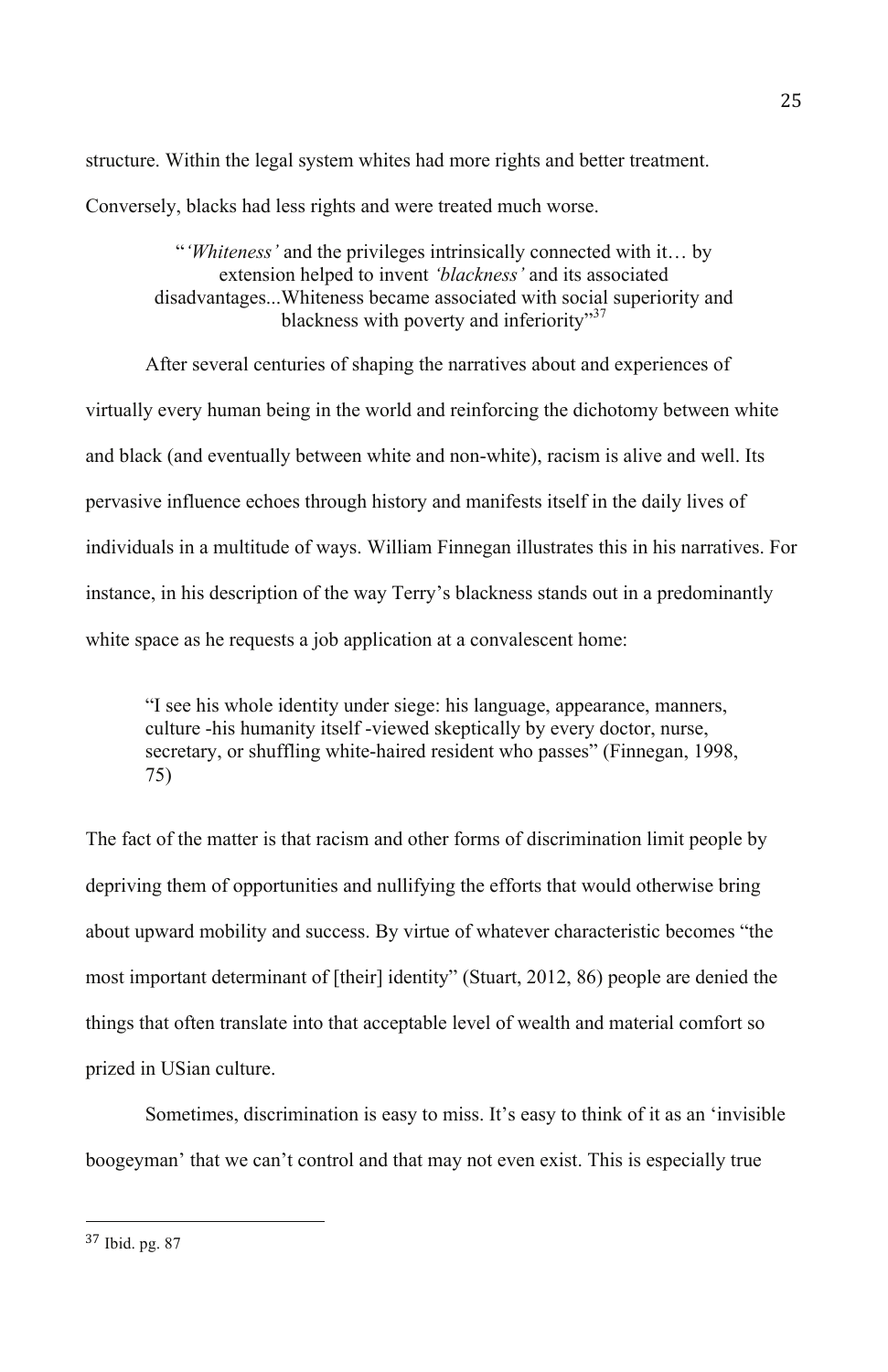when it doesn't appear to affect us and worse, when our ideas about the world in general can justify it. Sadly, these ideas are often deeply embedded in our culture. We inherit them and become quite attached as heritage and identity merge into one inextricable entity. And this is where things get uncomfortable because there is always someone, somewhere, whose actions are influenced by discriminatory motives whether they be racist, ableist or any variety of 'ist' or 'ism' that seeks to disadvantage people because of characteristics that make them who they are. If this happens on a strictly one-to-one basis, two people are affected. But it's not ever that simple and as the number of people involved increases, so does the impact. 'Outsiders' are denied the ability to reap rewards equivalent to those of 'insiders' for the same amount of effort, sometimes more. In addition to this, the collective actions of 'insiders' often result in the creation of systems which effectively ensure that the cards are stacked against 'outsiders', as evidenced by Finnegan's introductions to each new locale he explores. The whole process of 'making it in America' for some is thus made that much more difficult.

The effects of our action (or inaction) do not exist in a vacuum. The limits we place on each other have consequences. And, as all systems really do is create and enforce limits, the limits we deem valid are perpetuated through our systems. Thus systemic discrimination based on identity is made possible. The funny thing about identity is that it isn't something wholly determined by you. This fact is demonstrated in Finnegan's description of Juan. Juan defines himself as a snowboarder but school and law enforcement officials believe his intelligence and disregard for authority is dangerous. Because of this diagnosis they expect him to be in one of the local gangs. But he isn't. And for Juan, not fitting neatly into a category that either of these groups can accept or make sense of makes him a target of violence from both groups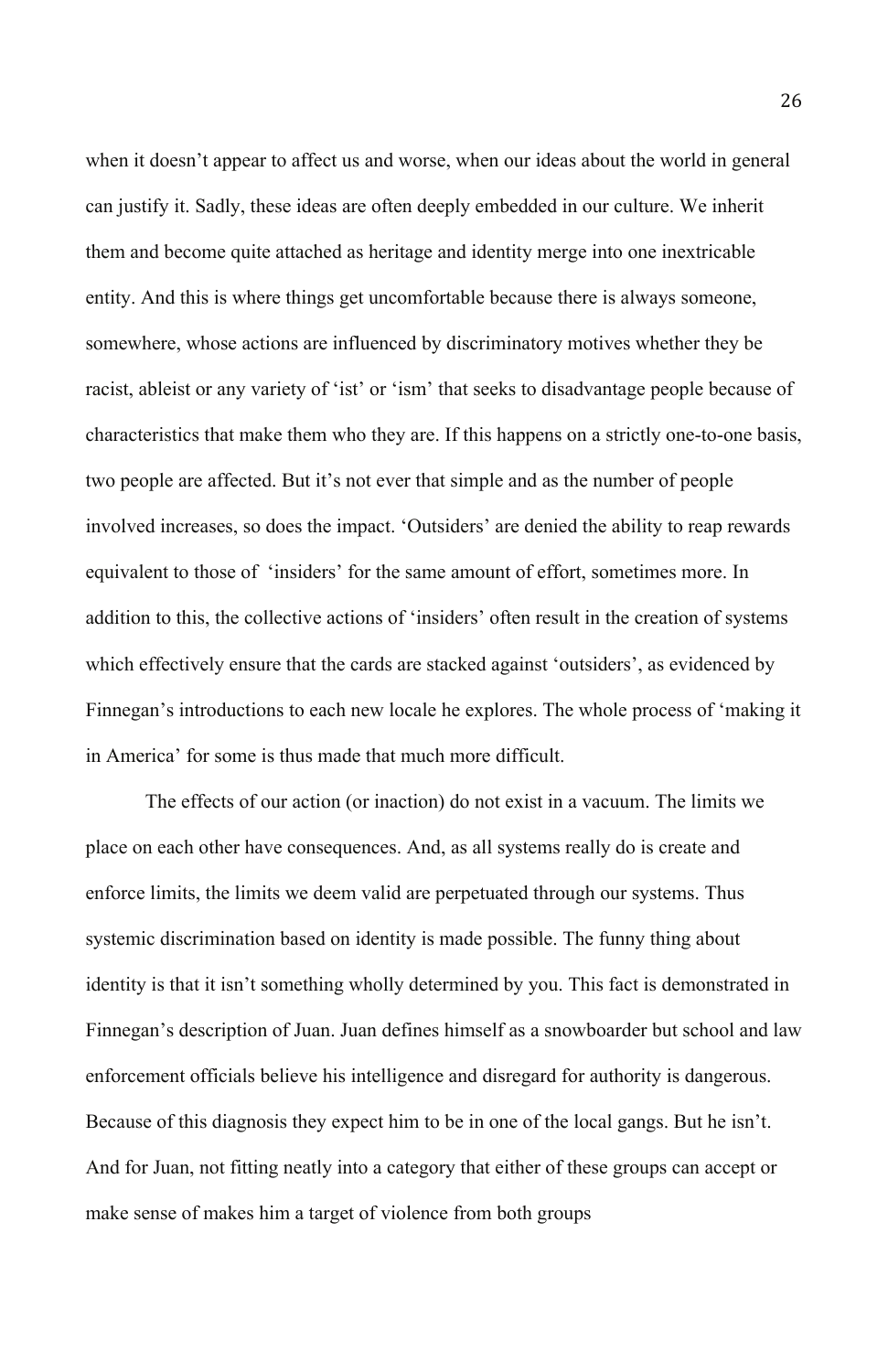Your identity is partly a product of what other people think you are or ought to be. It determines how they interact with you; whether you will be a target of their wrath or inclusion.

"Dr. James Comer, a professor of child psychiatry at Yale, says that children begin to understand in about the third grade whether that are part of the American mainstream or part of another more marginal country and sometimes they sense the distinction years earlier. If they see that they are on the margins, Dr. Comer says their academic performance usually suffers immediately: "They sense already that they are not getting… the skills, the socialization they need to participate in the mainstream economy." By early adolescence… most kids… simply stop trying to bond with school and teachers."<sup>38</sup>

 This passage highlights the impact that identity has from the very beginning. Children sense that who they are in the eyes of others isn't necessarily who they want to be. They know that someone else's perception of them will determine their future. They understand that they are either inside or outside the margins that will give them a fair chance at achieving the American dream which influences their ability to benefit from the very thing that should give them 'a leg up' in the first place. The pressure to 'choose a box' or be put in one, to ensure that somehow you end up in the 'right' box is overwhelming because if you don't, you will suffer the consequences.

If you lack the right 'credentials' you won't have the same amount of power to change your circumstances as someone who does. As a product of decisions, beliefs and events from times before you even existed, who you are determines how far you have to climb before you can achieve the American dream. As a factor which influences how you are socialized and how other people perceive you, it has a heavy hand in how hard you have to work to get there and sometimes, whether you get there at all.

<sup>&</sup>lt;sup>38</sup> Finnegan, W. (1998). *Cold new world: Growing up in a harder country*. New York, NY: Random House. pg.44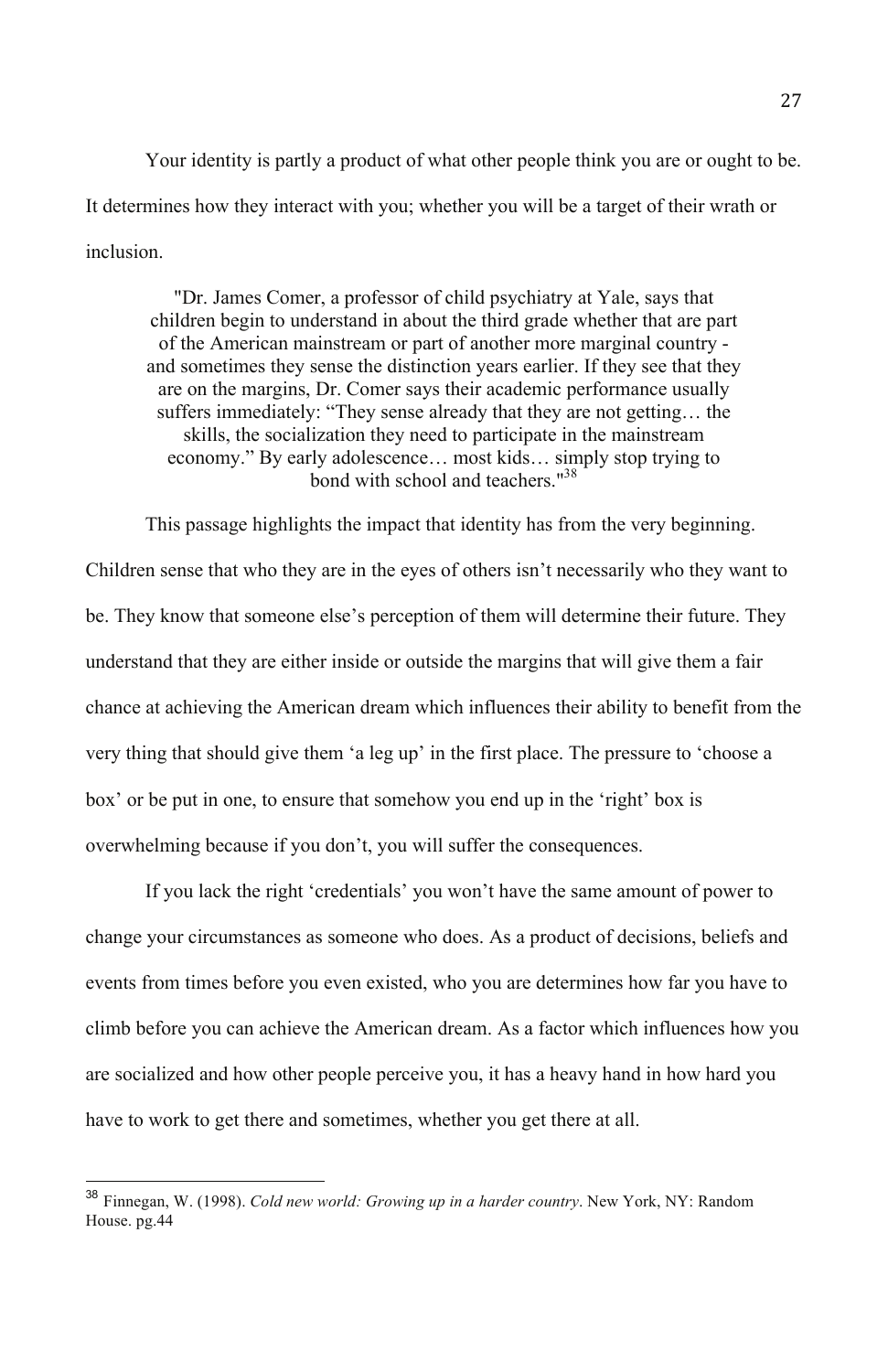No matter how you want to be seen, society's perception of you often has more weight in the grand scheme of things than self-definition. In fact, it often seems that the only way to get ahead is to conform as much as possible to an acceptable mode of being. But even assimilation can only take you so far because simply taking on a persona that isn't traditionally ascribed to someone like you will not result in direct translation. You cannot acquire this new identity, you can only become like it. And as long as the identity of 'the other' represents the acceptable standard of being, your efforts to join the inside will always be limited by 'insiders'.

Our limits are reinforced by our perceptions of each other. Redefining and/or removing them will depend on our collective action to do so. And until we do*,* the logic behind the limitless agency that comes to mind when we talk about agency will continue to be false.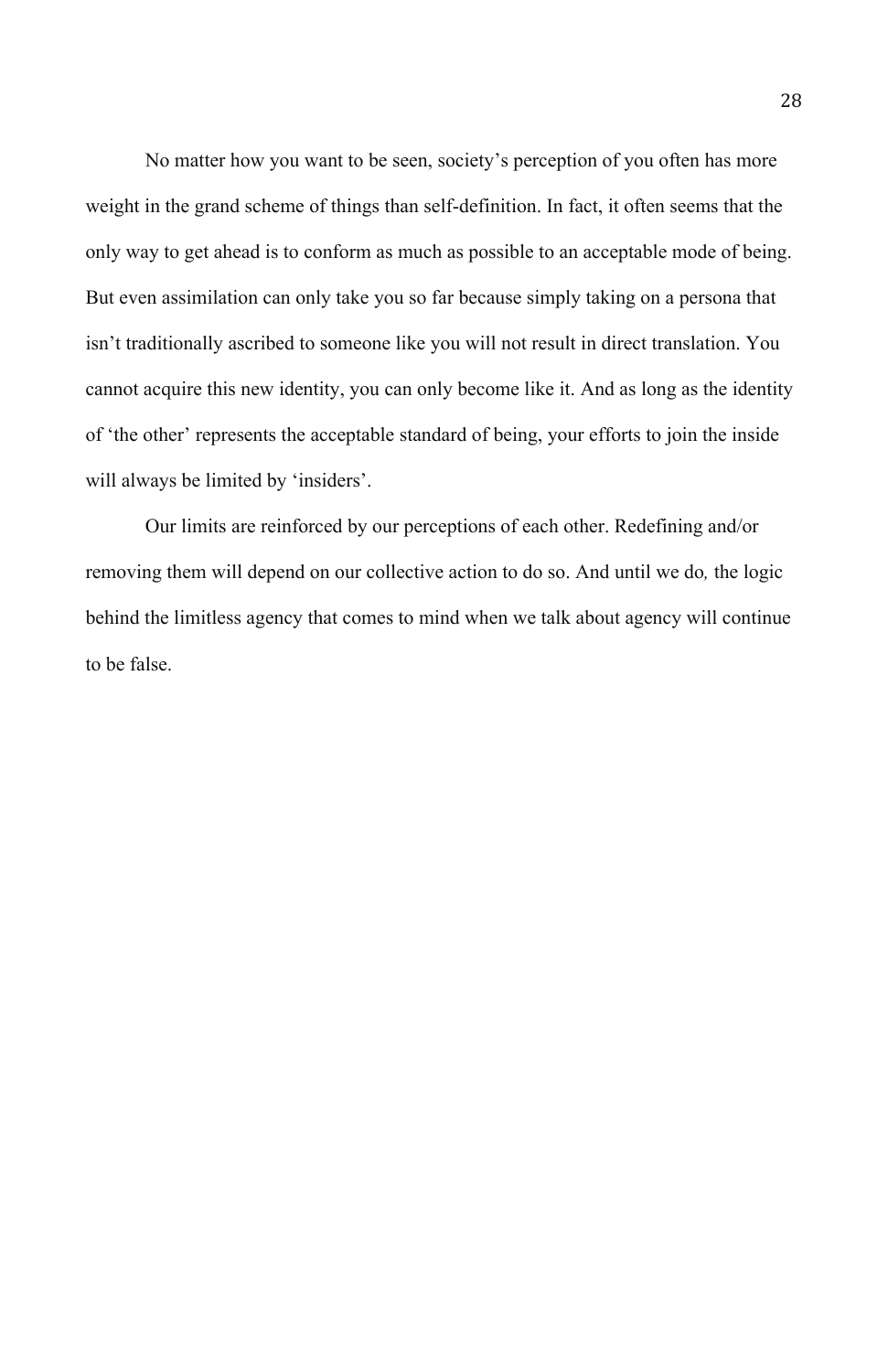#### Taylor Graham

### *Toward a Deconstruction of White Privilege: Investigating Barriers That Distance Whites From Issues of Race*

 In her 1998 investigation of white privilege, Peggy McIntosh notes how easy it is to unconsciously use "unearned power and conferred privilege" as "permission to escape" the exploration of complex moral dilemmas.<sup>39</sup> Often, white students of privilege feel that their understanding of inequality is grounded in others' experiences of discrimination, and, as D.J. Pense puts it, feel that "because they are white, they have nothing to add to the conversation.<sup>"40</sup> This resistance to engage fully in the issue of white privilege and thus situate themselves within the greater system of conferred power and unearned privilege often results "in the form of a wall of silence."<sup>41</sup> As the myth of meritocracy continues to pervade classrooms across the country, the reality of privilege is left undiscussed, opening the door to racial prejudice and the unchecked, and oftensubconscious, establishment of subversive, race-based social and economic structures. Openly acknowledging and discussing the reality of white privilege in America is a necessary first step in beginning to deconstruct the harmful, subconscious concept that a single race may be "normative and also ideal."<sup>42</sup>

Andrea Stuart's family narrative, *Sugar in the Blood,* and William Finnegan's, *Cold New World*, engage the reader in an exploration of systems of power and the lasting legacies of institutionalized racism. Both narratives illuminate the subtle act of distancing

 $41$  Ihid.

<sup>&</sup>lt;sup>39</sup> McIntosh, P. (1998). "White Privilege and Male Privilege: A Personal Account of Coming to See Correspondences Through Work in Women's Studies." Wellesley: Center for Research on Women.

<sup>&</sup>lt;sup>40</sup> Pence, D. J., & Fields, J. A. (1999, April). Teaching about Race and Ethnicity: Trying to Uncover White Privilege for a White Audience [Electronic version]. Teaching Sociology, 27(2), 150-158.

<sup>&</sup>lt;sup>42</sup> McIntosh, P. (1998). "White Privilege and Male Privilege: A Personal Account of Coming to See Correspondences Through Work in Women's Studies." Wellesley: Center for Research on Women.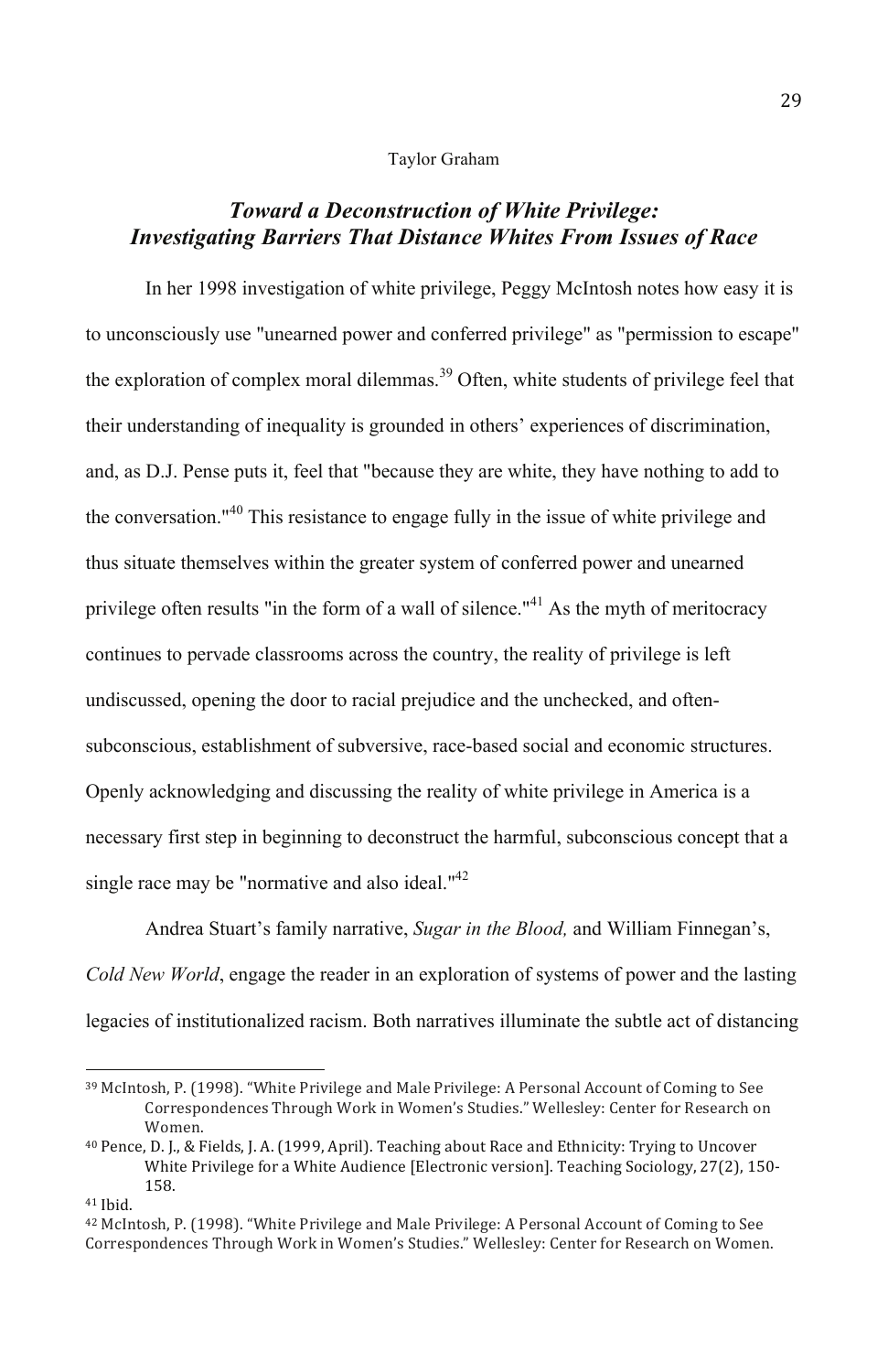that is key to the endemic avoidance of issues of race and deconstructing white privilege. The texts can be used to frame a discussion of white privilege in the United States in an effort to examine the challenges created by distancing oneself from issues of race, an overarching white, *cultural psyche*, and the fallible construction of *whiteness* as a racial identity.

Stuart notes that during the slave era, many whites in England, who benefitted greatly from the horrors of the slave trade, "saw [slavery] as taking place on the far side of the world," and thereby accepted the practice, allowing it to take root and perpetuate.<sup>43</sup> Today, the prevalent feeling among whites in the United States that racial inequality is a "Black or Latino issue" exemplifies the same ability in humans, especially those benefitting from entrenched power structures, to ignore the disadvantages of others and create a moral distance between themselves and social dilemmas.<sup>44</sup> Whites create this moral distance, often without realizing they are doing so, because of their inability to see themselves as oppressors. They believe that they are not guilty of any wrongdoing or usurped-dominance, and in so believing, they make themselves "confident, comfortable, and oblivious, [while] other groups" are made "unconfident, uncomfortable, and alienated."<sup>45</sup> Social scientist Elizabeth Minnich points out that these beliefs, which stem from the subconscious formation of distance, lead to the subtle implementation "of forms of hostility, distress, and violence on people of color" – difficulties from which, Minnich argues, whites are protected on account of their 'whiteness.'<sup>46</sup>

<sup>&</sup>lt;sup>43</sup> Stuart, A. (2012). Sugar in the Blood. New York, NY: Vintage Books. 74

<sup>44</sup> Pence, D. J., & Fields, J. A. (1999, April). Teaching about Race and Ethnicity: Trying to Uncover White Privilege for a White Audience [Electronic version]. Teaching Sociology, 27(2), 150-158.

<sup>45</sup> McIntosh, P. (1998). "White Privilege and Male Privilege: A Personal Account of Coming to See Correspondences Through Work in Women's Studies." Wellesley: Center for Research on Women.  $46$  Ibid.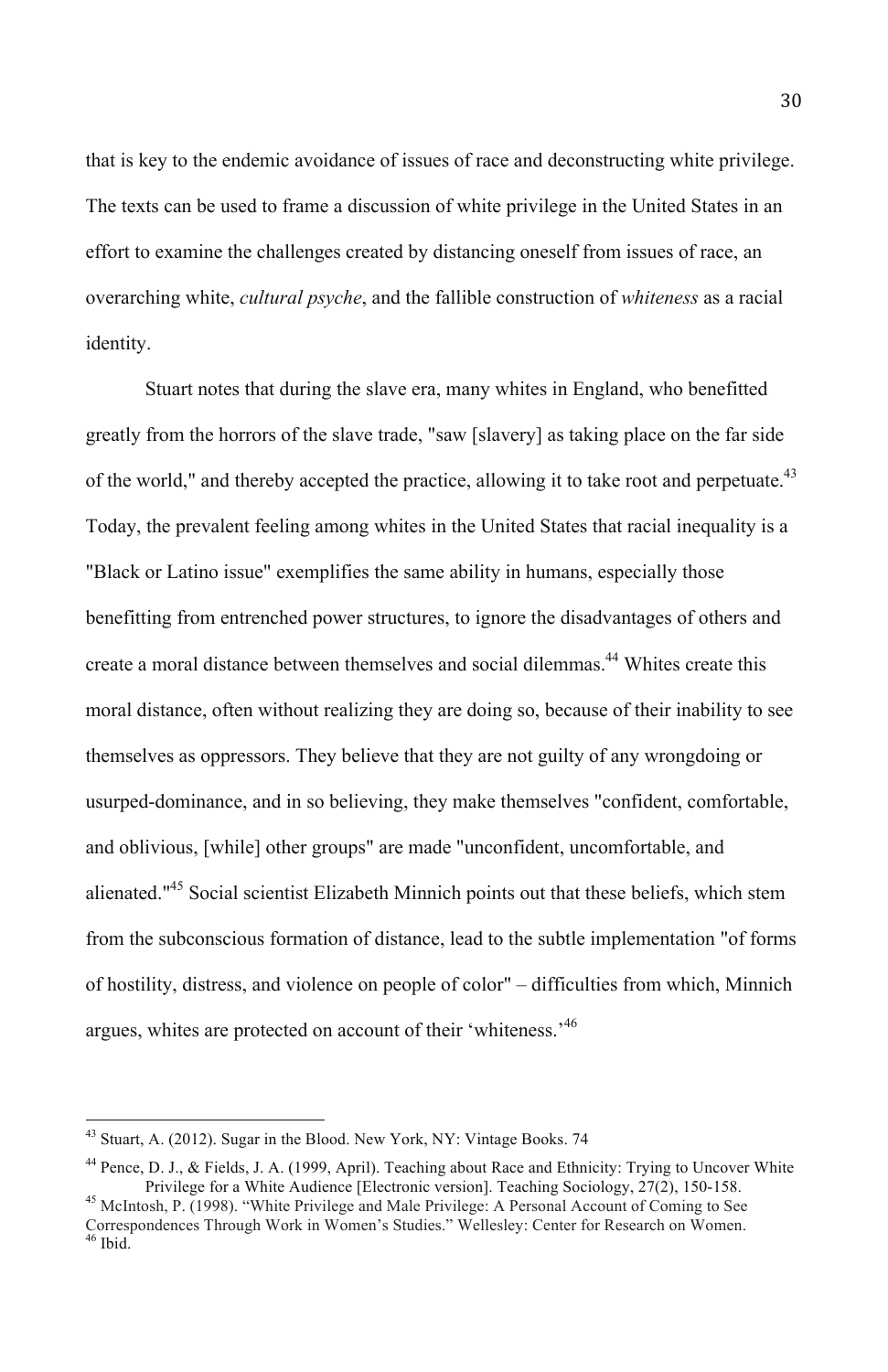More troubling is the notion that the act of distancing is not a personal creation. Rather, it pervades American society and stems from the lasting legacies of institutionalized racism in the form of slavery and the Jim Crow era that followed. In her 2014 interview, Terry McIntosh urges those seeking to understand their own privilege to place themselves within the "the larger patterns in the rest of society"<sup>47</sup> One of those patterns, the perpetuation of a white *cultural psyche,* holds that white privilege is a hereditary cultural trait resulting in the inability of those in positions of power, most often white males, "to be sympathetic to the concerns and emotions of others."<sup>48</sup> The consistent placement of whites in positions of power throughout recent American history not only perpetuates white privilege, it may well hinder a large-scale investigation of that privilege. Indeed, according to Stuart, the harmful construction of "the other" and the act of distancing by whites from the disadvantages of people of color may stem from whitedominated power structures that reach back through the slavery era and the "soul-eroding effects of absolute power" wrought by that era.<sup>49</sup>

 The notion that psychological constructs of power could affect an individual's ability to deal with issues of race and see from others' point of view is also consistent with what Seattle University psychologist, George Kunz, calls "the paradox of power."<sup>50</sup> He states that "the very traits that help leaders accumulate control in the first place all but disappear once they rise to power," and that, psychologically speaking, the effects of

<sup>&</sup>lt;sup>47</sup> Rothman, J. (2014, May 12). The Origins of Privilege. [Interview with Peggy McIntosh]. The New Yorker. Retrieved October 8, 2014

<sup>48</sup> Lehrer, J. (2010, August 14). The Psychology of Power. Wired. Retrieved October 9, 2014

<sup>&</sup>lt;sup>49</sup> Stuart, A. (2012). Sugar in the Blood. New York, NY: Vintage Books. 236

<sup>50</sup> Kunz, G. (1998). The Paradox of Power and Weakness: Levinas and an Alternative Paradigm for Psychology. Albany: State University of New York Press.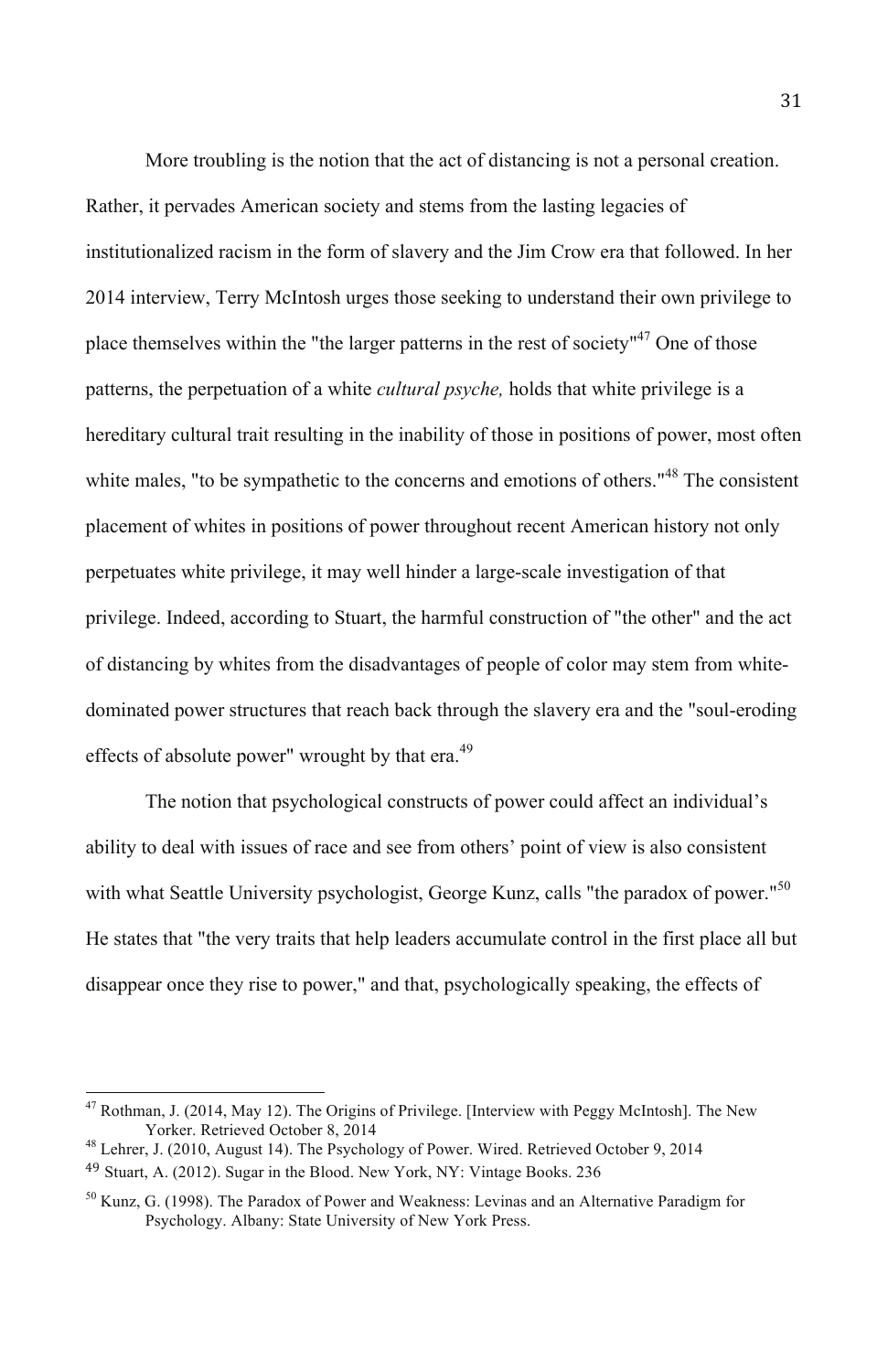power are akin to that of neurological damage.<sup>51</sup> He notes that the effects of power create a lack of compassion and inability to feel empathy towards others. In these terms, white dominated power structures have, in a small way, affected the white cultural psyche and created a damaged system in which white privilege and the feelings of power it inherently affords, affect whites' ability to close the distance between themselves and issues of race.

 While it may be tempting to place blame for the continuation of white privilege on structures that reach far back in American history, and while these structures shouldn't be ignored, placing the issues in a historical perspective *increases* the distance whites so easily seem to create between themselves and issues of race and white privilege. Instead, it would be wise to note the reality that part of the issue is based within the inability of the white cultural psyche to see the tackling of racial issues as attainable goals. The previous construction of whiteness lays much of the blame for whites' ability to distance themselves from issues of race on the overarching, modern white culture, and aligns itself with the endemic belief that a white person's ability to do something about their privilege is too "external, entrenched, and outside of human agency."<sup>52</sup> However, this can lead to what Nancy Davis witnesses in her college classes and refers to as a "paralysis," followed by the aforementioned "wall of silence."<sup>53</sup> Hence, the idea of "creating a more humane or just society through dismantling [structures of privilege]" seems beyond possibility.<sup>54</sup> That need not be the case, however. All societal change is incidental, and it is important, as a first step toward solving the issue of white privilege, to accept the fact that issues of racial stratification and privilege are complex and deeply ingrained, and that, therefore, a

 $51$  Ibid.

 $52$  Davis, N. J. (1992, July). Teaching about inequality: Student resistance, paralysis, and rage. Teaching Sociology, 20(3), 232-238.

<sup>53</sup> Ibid.

<sup>54</sup> Pence, D. J., & Fields, J. A. (1999, April). Teaching about Race and Ethnicity: Trying to Uncover White Privilege for a White Audience [Electronic version]. Teaching Sociology, 27(2), 150-158.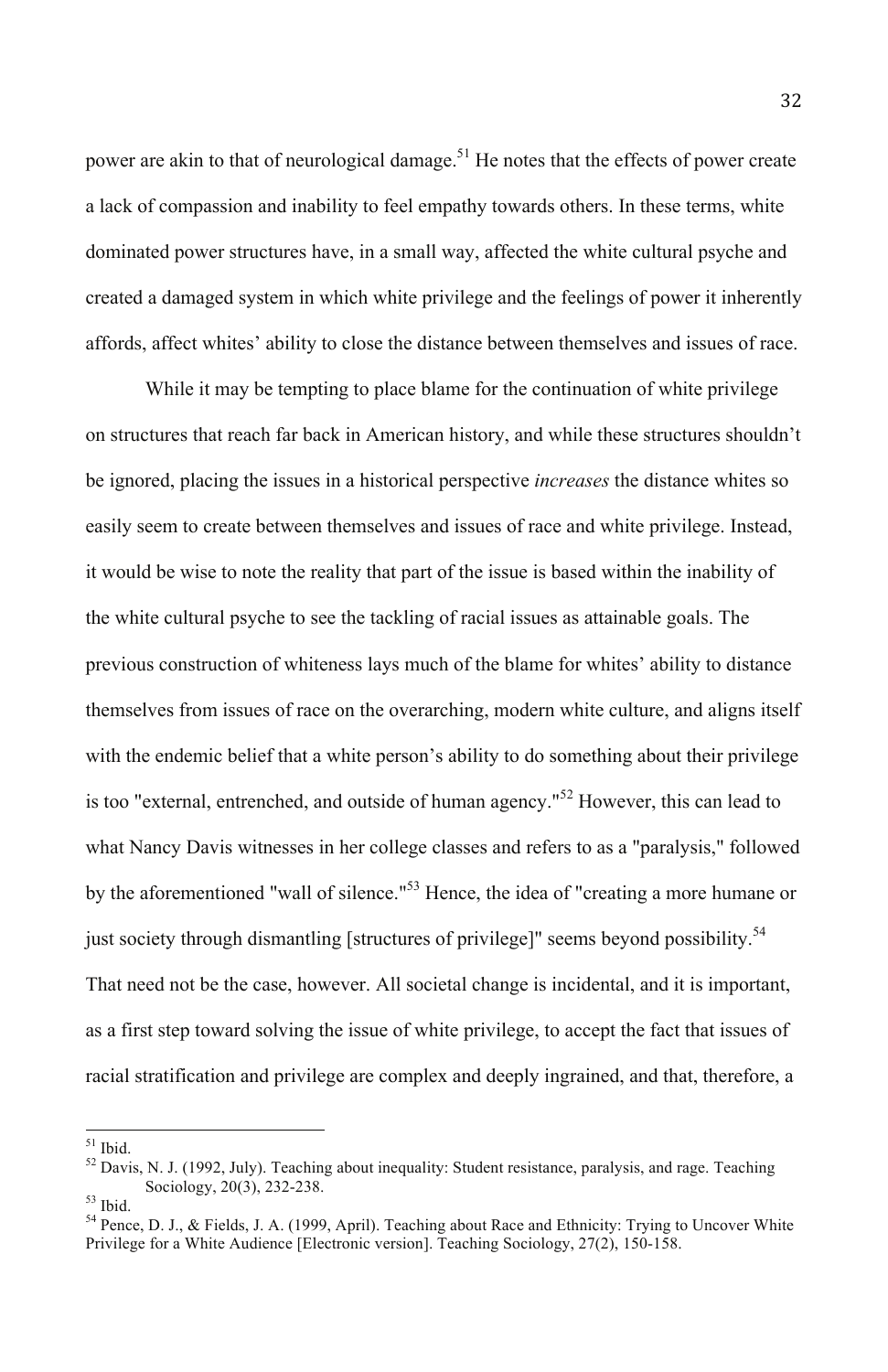certain feeling of helplessness is to be felt in grappling with them. That does not, however, excuse whites from ignoring the "elephant in the room" that is too often "barely spoken about."<sup>55</sup>

That fact accepted, whites may begin to grapple with their cultural inability to understand the racial construction of *whiteness* and their inability to see *white* as a race. In *Cold New World,* William Finnegan, divulges an experience from his youth in which he was involved, for a short time, in a violent, racial gang. In his Honolulu "school, where whites were a small minority," Finnegan fights 'joyfully' with his white gang during an "adventure on the far side of the law."<sup>56</sup> Finnegan, p. 257). After this brief stint dealing in criminality, Finnegan moves back to a white, middle-class suburb in Los Angeles, and his experience as the minority is over. This demonstrates an important manifestation of white privilege: that Finnegan was able to move back to a place where he felt more comfortable, surrounded by those of his own race, and, in essence, regaining his and other whites' "inability to see whiteness in a sea of white faces."<sup>57</sup> (Pense  $\&$ Fields, p. 150).

White students tend to have no problem understanding what 'white is not' and can identify 'characteristics of other racial and ethnic groups.<sup>58</sup> Even if they are to accept the fact that institutionalized inequality exists, they are at risk of escaping the crucial point that if "one group is advantaged," so must another be disadvantaged.<sup>59</sup> As a result. discussions surrounding race in America center around circumstances and experiences of people of color. With whiteness placed firmly outside of a racial boundary, whites are

<sup>&</sup>lt;sup>55</sup> Stuart, A. (2012). Sugar in the Blood. New York, NY: Vintage Books. 74

<sup>56</sup> Finnegan, W. (1999). Cold New World. New York, NY: Random House. 257

 $57$  Pence, D. J., & Fields, J. A. (1999, April). Teaching about Race and Ethnicity: Trying to Uncover White Privilege for a White Audience [Electronic version]. Teaching Sociology, 27(2), 150-158.  $58$  Ibid.

<sup>59</sup> Ibid.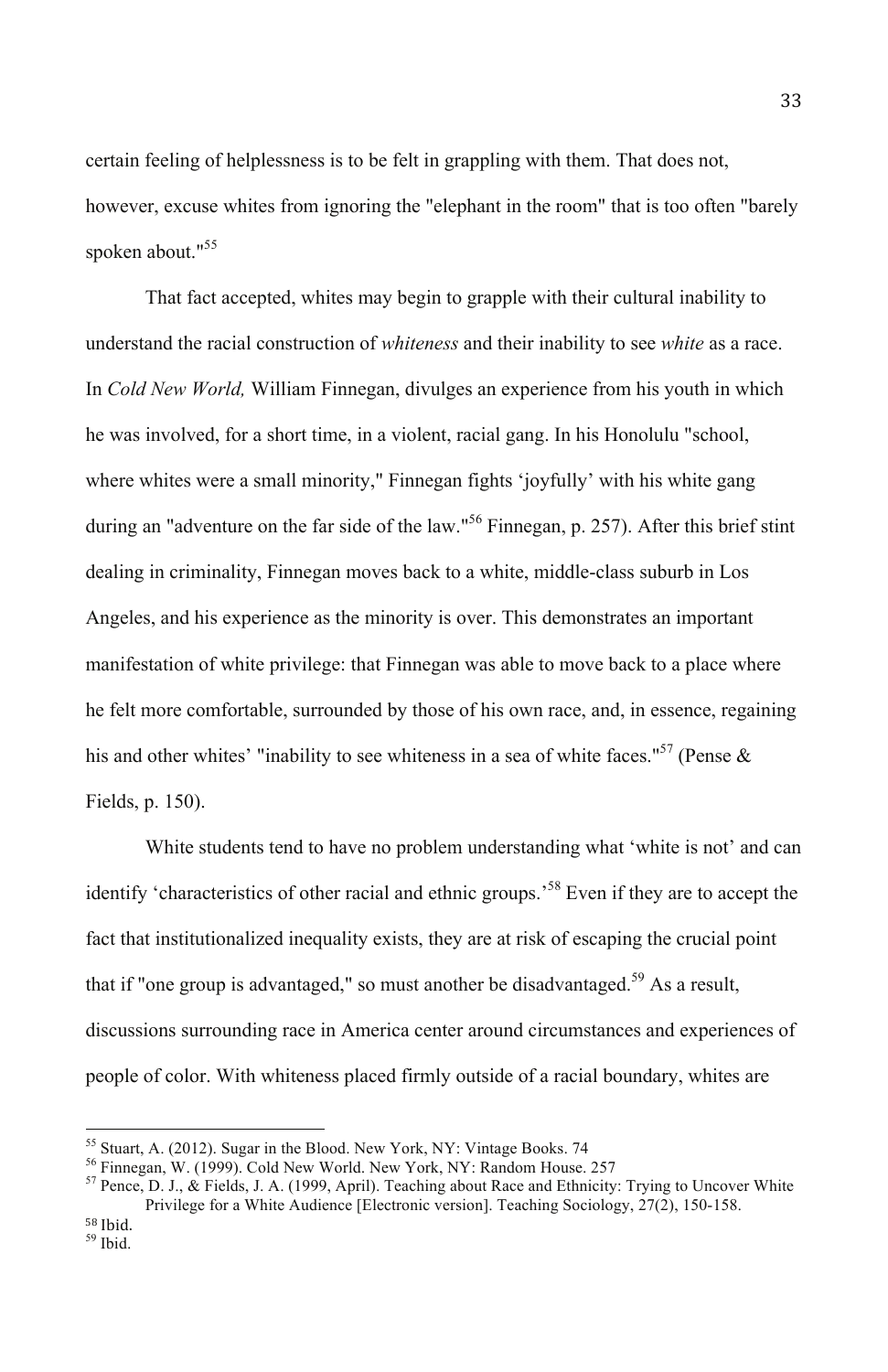able to avoid discussions of what it means to be beneficiaries of white privilege, and are able to ignore the need to move forward in deconstructing their own privilege. The key, then, to beginning to deconstruct white privilege is for whites first to begin to see whiteness as a racial experience just like any other. Accepting that whiteness is indeed a racial identity allows whites to place themselves within a greater societal and racial framework, a step that McIntosh asserts is vital in moving towards a greater understanding of privilege, and an understanding, which makes it easier to "see the role privilege plays."<sup>60</sup>

 Understanding the effects of an overarching cultural psyche and deconstructing the idea that *whiteness* exits outside of racial boundaries are key first steps to fostering the ability among whites to see their privilege and approach issues of race. By not doing so, and choosing to ignore the fact that they make use of unearned advantage on a daily basis, whites are subconsciously perpetuating dangerous and unequal systems. Fully acknowledging white privilege means that "meritocracy, the myth that democratic choice is equally available to all," is dead, and this can be an equally difficult realization to make.<sup>61</sup> However, doing so opens doors to constructive investigation of inequality and issues of race, as well as the possible subversion of these issues and the creation of a more equal society further down the road.

<sup>60</sup> Rothman, J. (2014, May 12). The Origins of Privilege. [Interview with Peggy McIntosh]. The New Yorker. Retrieved October 8, 2014

<sup>61</sup> McIntosh, P. (1998). "White Privilege and Male Privilege: A Personal Account of Coming to See Correspondences Through Work in Women's Studies." Wellesley: Center for Research on Women.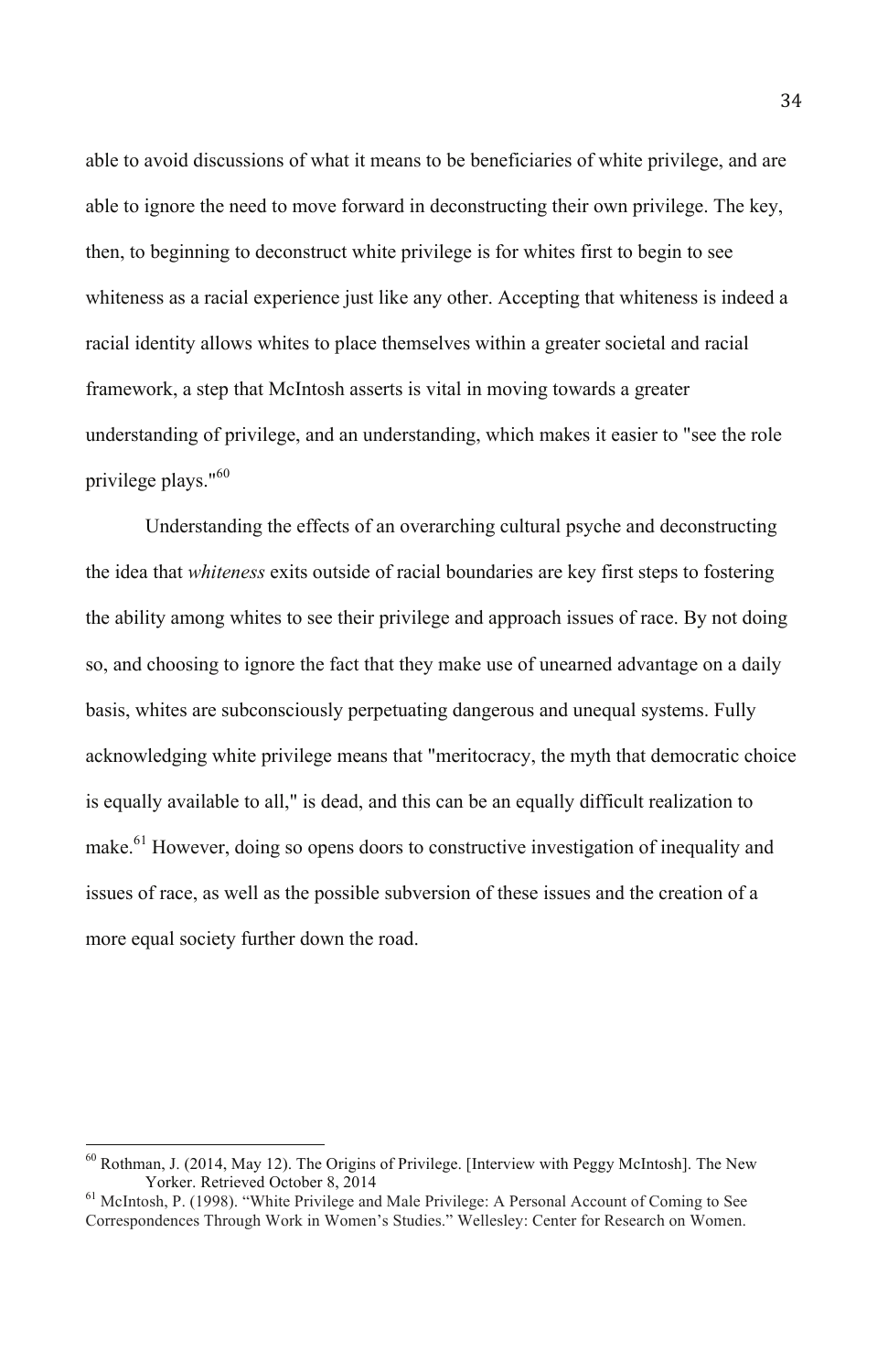#### Kamal Naeem

#### *Balance and the Tightrope of Resistance*

 When imagining an effective method resistance to colonization one must walk an incredibly tedious tightrope. One must strive to understand the power of colonization with all of its complexity, adaptability, finesse, and historical dominance. One must do this without falling for the many traps that colonization sets for the colonized. In one of these traps, colonization convinces its subjects of its overwhelming domination to the extent that it is immune to defeat, and such that its subjects will never be able to define themselves without relating to its power. In another trap sprung by colonization, the resistor enacts the same domination that's enacted through colonization. Only through a state of constant reflection can one attain a balance where one isn't discouraged into a state of petrification, or acting completely alienated from one's own doubt.

 These traps are examples of colonization's dominant adaptability. Though understanding one's own oppression is nearly universally accepted as a step towards one's freedom, colonization has constructed itself so that one can step out of its domination through ignorance and easily step back into a dominance through discouragement. If there is one thing that can be taken from Memmi, Fanon, and Freire, it is that balancing between the pitfalls of domination through discouragement, and the nonacknowledgement of colonization, is not a path to be trodden carelessly. This balancing act occurs in one's mind and isn't negotiated through selecting the correct action. One should be skeptical of simple solutions that offer any comfort in finality. I suppose that the value to this balancing act is found not in its finality but in its continuity. As it forces the thinker to remain in a constant state of self-reflection.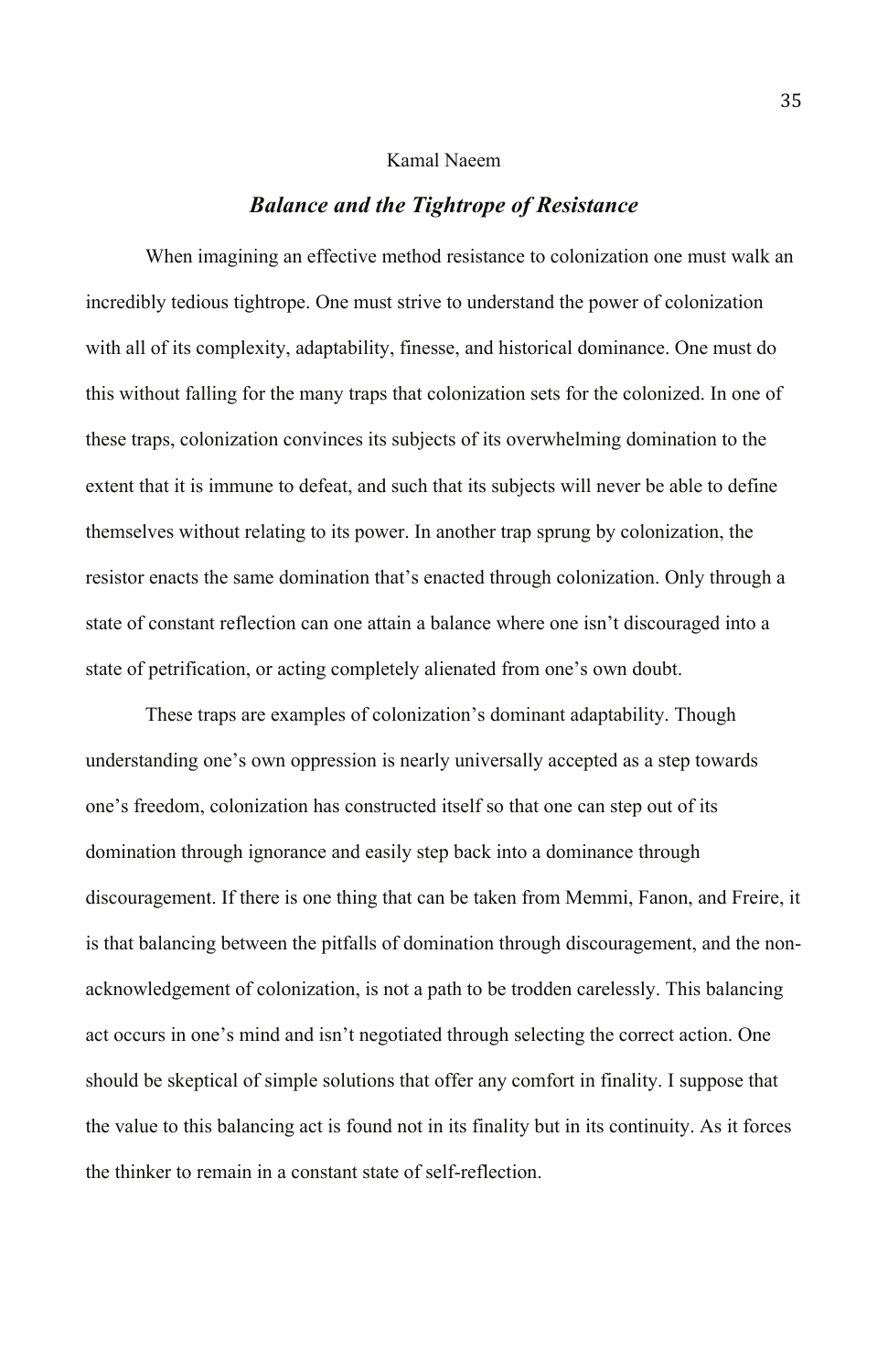To start, I'd like to outline a few of these simple solutions to resisting

colonization. I will apply different texts to the analysis of examples. By no means is this a complete list or even a list of the most important resistive simplistic reactions. To clarify, I will not be responding to what is known by activists as "political action," but instead to the structures of thought that surround resisting colonialism. My skeptics will also claim that I too fall off my own tightrope and into the pit of despair and helplessness. Though I certainly do not claim to be writing a solution to colonization, I do hope to target reflection as an important aspect of resistance. Furthermore, I will also hypothesize as to what these simplistic resistive thoughts to colonization fulfill.

 There are many ways of relating to colonization that heighten the duality between the colonizer and the colonized. This does not mean that the colonized cannot rightly hate the colonizer. The hatred that I speak of is not a feeling, but a methodology to understand colonization. In this methodology, colonization is a system that is reduced to being a tool of the colonizer. It merely becomes an act that only someone as evil as a colonizer could perpetuate. This construct of understanding lacks complexity. Rather than jump to Freire, Fanon or Memmi, I'd first like to invoke Joseph Conrad's *Heart of Darkness* to explain what I mean by complexity.

 Charles Marlow, the narrator and protagonist in *Heart of Darkness,* is labeled by most as a colonizer. He joins and participates in the colonization of Africa but he's not that easily loathed by the reader — his character is relatable. And though only the storyteller, he's constantly reflecting on why he's there and what he and the men around him are doing. He isn't obviously evil and he doesn't seem to intend to dominate anyone. In his story he's quite honest about his awkward fascination with Kurtz, a man who represents the most extreme elements of colonization. He seems to realize that not only is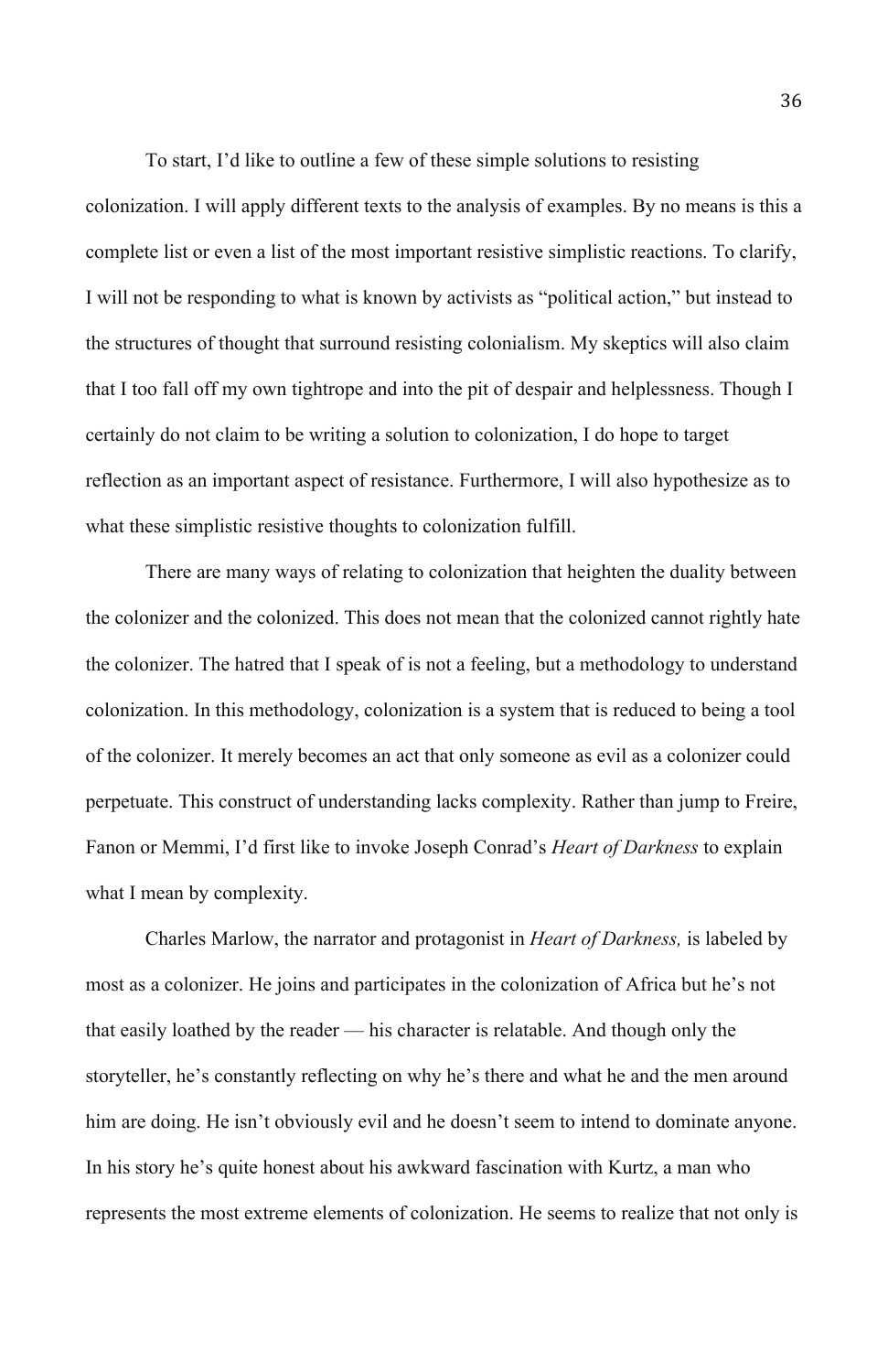his being in this new world wrong, but also the manner is being there as wrong as well. At the same time he could also be categorized as a pushover, because he doesn't take a stand against some of the atrocities that he witnesses.

 Textual evidence aside, the most striking comments made about Marlow were made by my classmate Isabel outside of class. She remarked that Marlow was the most frightening character in the book because she saw so much of herself in him. In other words, he was relatable and his actions weren't far from understandable. To me, *Heart of Darkness* was supposed to function similarly to how *Sugar in the Blood* functioned in our last class: to provide an actual example of complexity so the class was forced to confront the discomfort of imagining the oppressor as complex. The similarities between George Ashby and Charles Marlow were quite striking.

 There is a high cost to this process of thought, which enhances dualism. In this construct, nearly unlimited power is appointed to the colonizer. The colonizer is seen as mythically strong and completely able to control the colonized. Both Fanon and Freire point to this belief that the colonized have of the completely powerful colonizer as evidence of internalized oppression. The colonized have come to actually believe the myth that colonization has spun decreeing the colonizer's ultimate superiority and domination. The colonized are internalizing the colonizer's superiority and therefore also their own inferiority. For if both their inferiority and the colonizer's superiority was real, resistance to colonialism would most certainly be impossible. Furthermore, intentionality also comes into play. The unspoken assumption is that it is in fact possible for the colonizers to choose to intend to do something other than dominate and exploit, that it is a simple choice to operate the role of colonizer.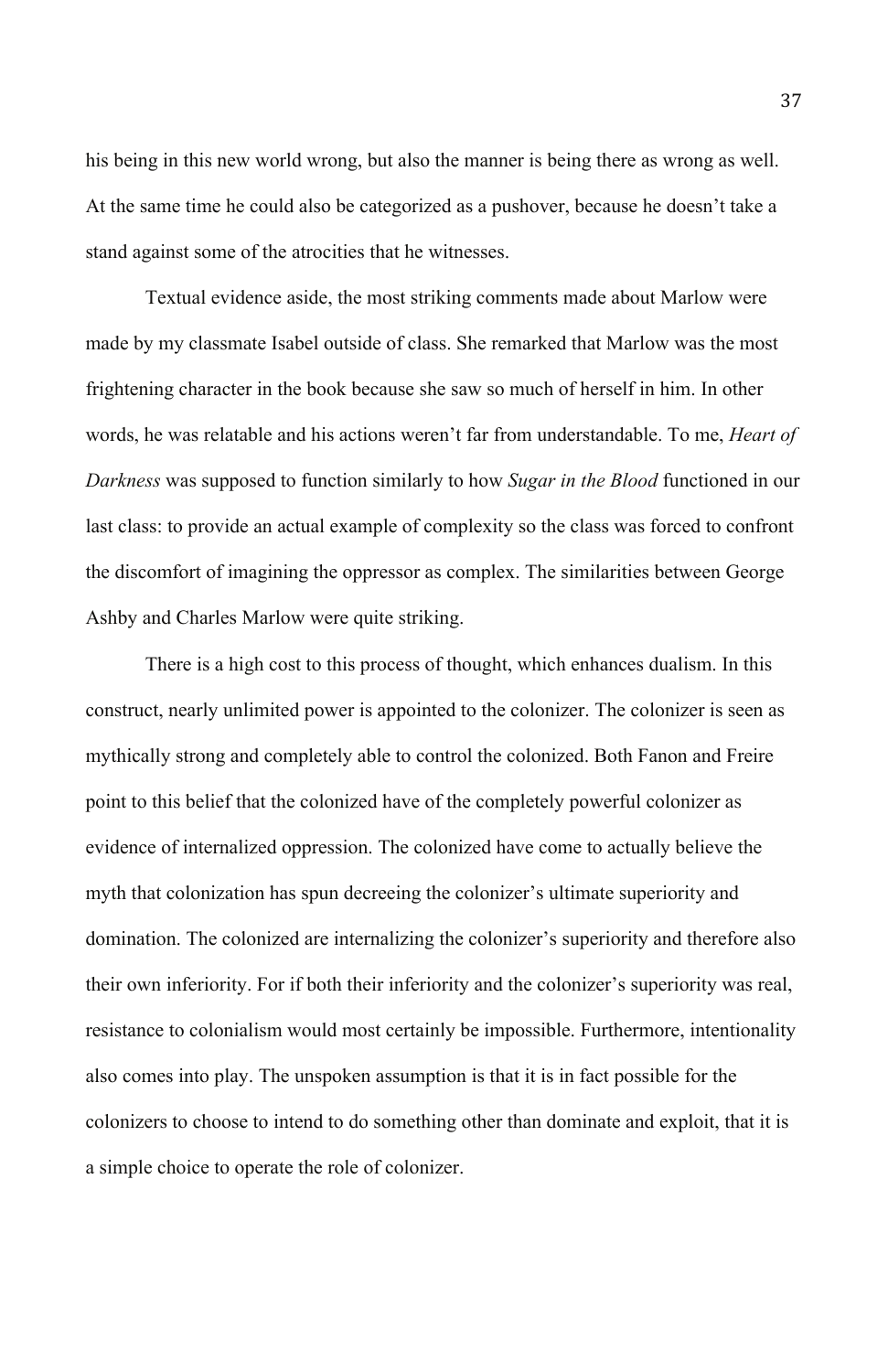Memmi goes as far as to remind his readers that colonization is in fact autonomous. That it functions outside of the colonized and the colonizers.<sup>62</sup> It is the same aura of power that Conrad conjures in his book when Marlow and Kurtz seem to consistently act as if they were puppets to by some greater and darker force. Colonization is the system of oppression which defines the reality of the colonizers and the colonized. It isn't a tool controllable by the elite colonizers, the engine of colonization isn't fueled by the cruel intentions of powerful individuals, and though colonization is capable of operating between people, its existence operates on a higher plane.

 Finally this thought process enhances the dualism between colonized and colonizer. This is comforting because the more separate one can see themselves from this super powered colonizer, the less responsible one is for one's own oppression and colonization as a whole. Through this dualistic lens, it becomes impossible to see the colonizer's similarities to the colonized: that both are victims of colonization and both are dependent on each other for defining their realities. This thought corrupts colonization on a very different level than resorting to dualism

 Another methodology of thought for resisting colonialism is enacted through the idea that the colonized should be organized to become unified. The thought process is that once unification or solidarity is achieved, only then will some kind of revolt towards liberation be possible. This methodology inspires the colonized to manufacture a solidarity of sameness. Instead of working towards revolt, the "national bourgeoisie" becomes focused on molding its subjects into adopting one mindset, one identity, and one "national culture."<sup>63</sup> Though Fanon's construct of national culture is only provided in a specific context of his own book, I hope to apply his construction of national culture to

 $62$  Memmi "The Colonizer and the Colonized," pg. 116

<sup>63</sup> Both terms are borrowed from Fanon's *Wretched of the Earth,* Chapter 4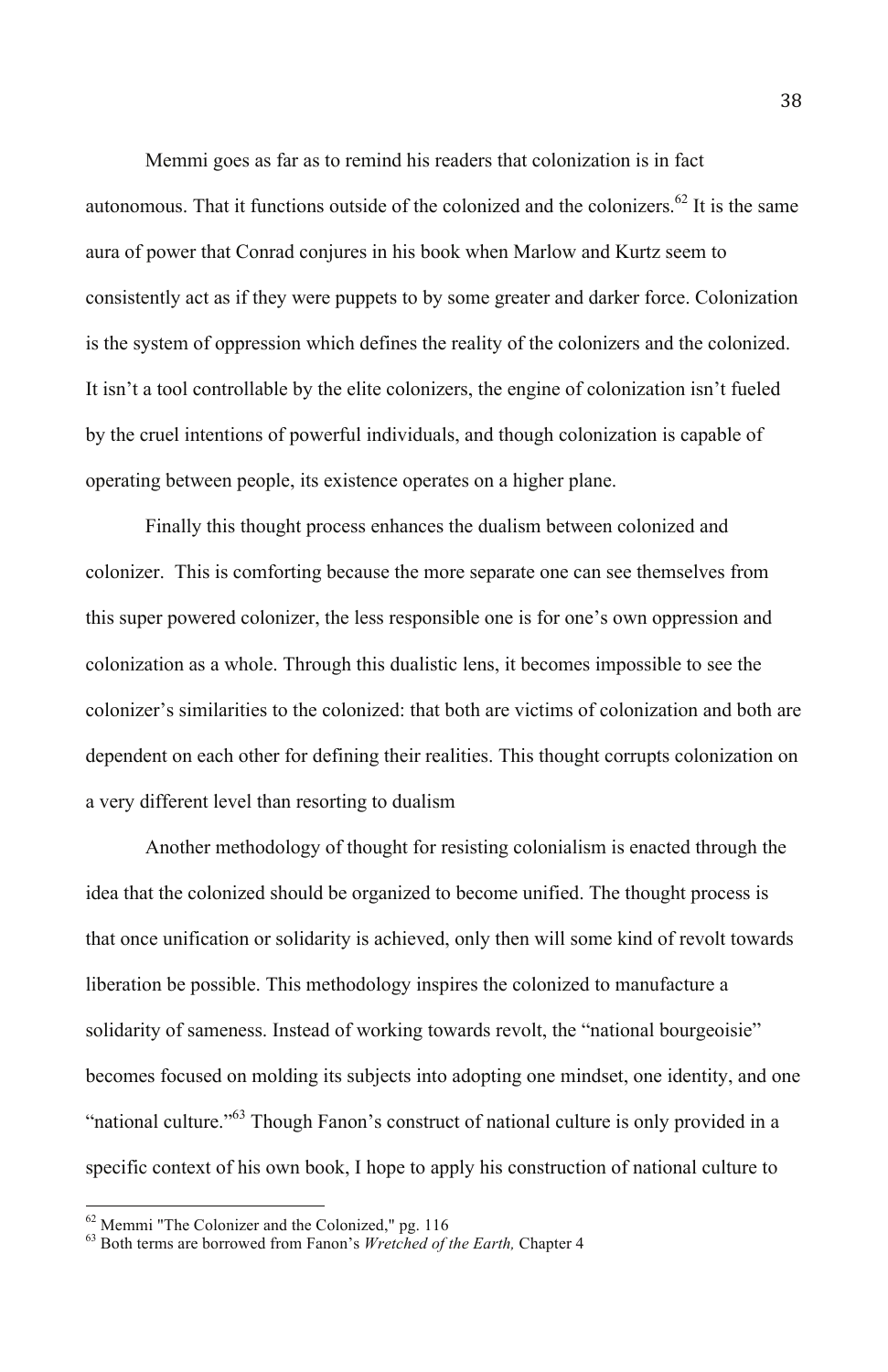critique a mindset that many forms of activism, perhaps unknowingly, adopt. I will transplant Fanon's national culture to a different context and show how a nearly identical model emerges in the context of racial solidarity.

 Fanon writes that the national bourgeoisie, best described as the colonized elite, manufacture national culture is a "cultural matrix" that the colonized can cling to.<sup>64</sup> Fanon suggests that the function of national culture is in part to attempt validation. In his context this validation occurs once the colonized have their own nation; at least on paper. The colonized country must seek validation by creating a singular national identity. Difference, more precisely diversity in thought, ideology, religion, and methodology, become liabilities for this validation and therefore a threat to the nation itself. Similarly, in racial politics the colonized elites hope to manufacture racial solidarity with the goal of validation. The idea is that if enough people can be molded into having the same ideals, goals, and identities, the systems oppressing them will be forced to validate their solidarity. The system can validate their solidarity by perhaps allowing a small change to occur to perhaps "dampen" the power of the colonizer.<sup>65</sup>

 The nearly ironic piece of the concept of national culture, is that the force that originally demanded that the colonized become a singular identity, was colonization itself. Colonization drew most of the borders in the world and determined that the colonized are a group of people who do and must act and think the same way. National culture is in essence an attempt to redefine a group of people whose togetherness has already been defined by colonization. Attempting to redefine the identity of the group, rather than defining the concept of the group itself, is akin to attempting to beat colonization at it's own game. Not only are the odds stacked against such attempts but by

<sup>64</sup> Fanon 153

<sup>65</sup> Paolo Freire, "Pedagogy of the Oppressed"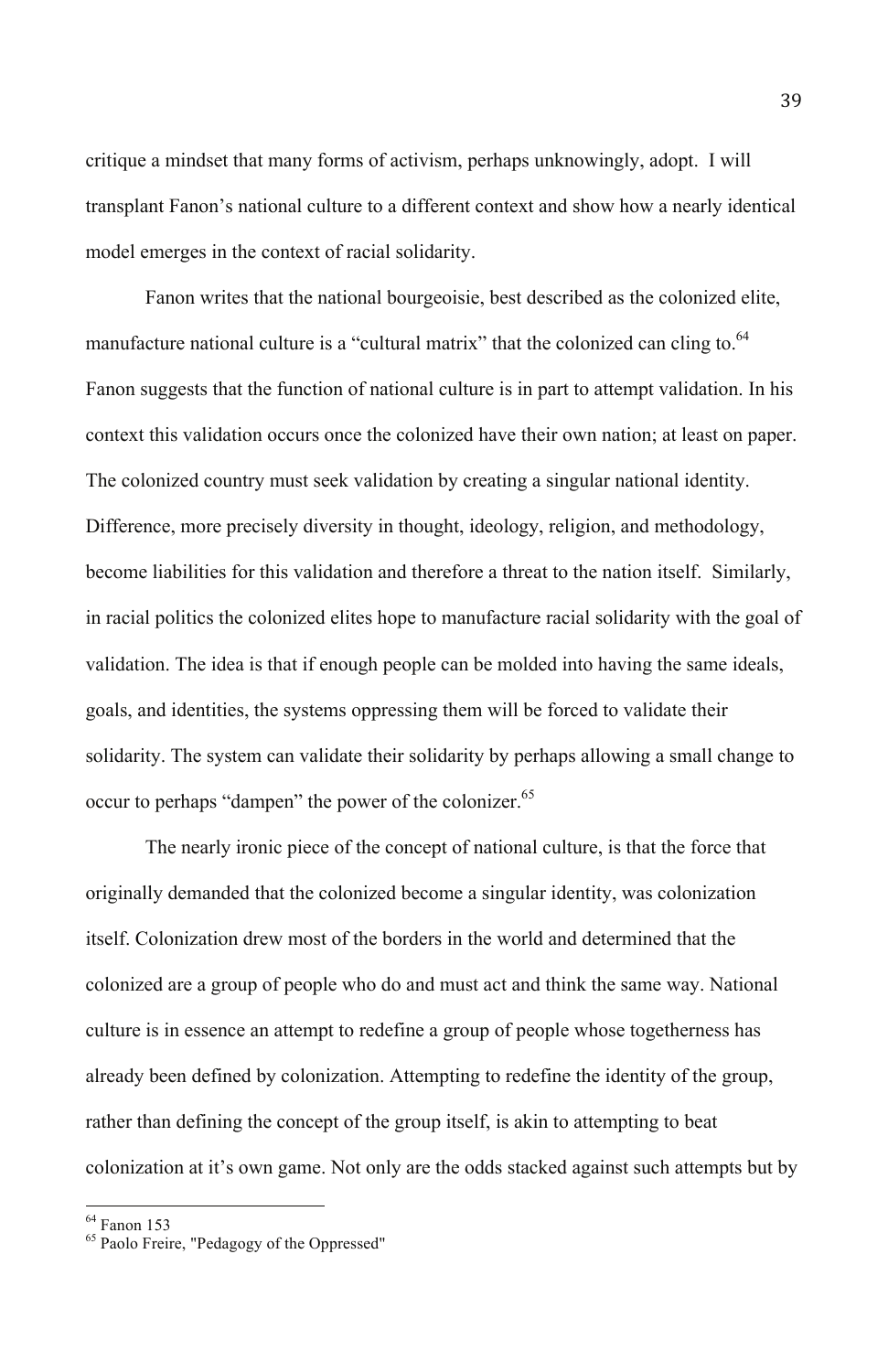preserving this colonial-defined group, the colonized are continuing the domination of colonization unto themselves. What is continued in attempts to manufacture national culture is the sacrifice of pieces of identity in order to fit within a predetermined whole. The difference is that the colonized are now under the impression that they, and not colonization, are determining the whole is. This is a continuation of alienation.

 It is not only the context of validation that makes national culture highly problematic. The method which it utilizes to spread its singular identity is also highly problematic. I would like to adopt Freire's critique of banking style education to describe how the colonized elites deliver this predefined manufactured identity unto the colonized. This banking style of education is also utilized by colonized people in our own educational system who bank in order to achieve racial solidarity.

 Freire describes the banking style of education as one where the student is coerced into adopting the reality of the teacher.<sup>66</sup> He contrasts the static reality of the teacher to a critical reality which the students are able to create themselves.<sup>67</sup> This stifling of a student's ability to create their own realities is referred by Freire in the harshest of terms: that of domination. This static reality imposed on students in the banking style of education is also addressed by Memmi. Though, instead of the context of education he writes of this static reality of the colonized in colonization. Memmi writes: "No new role is open to the young man, no invention is possible.<sup>568</sup> The colonized dream through the static reality set for them by colonization and the students dream through the static realities endowed to them by the banking style of education. Students become "receiving objects" for the teachers to deposit static information and this is a form of

<sup>!!!!!!!!!!!!!!!!!!!!!!!!!!!!!!!!!!!!!!!!!!!!!!!!!!!!!!!!</sup> <sup>66</sup> Friere 70

<sup>67</sup> Friere 78

<sup>68</sup> Memmi 98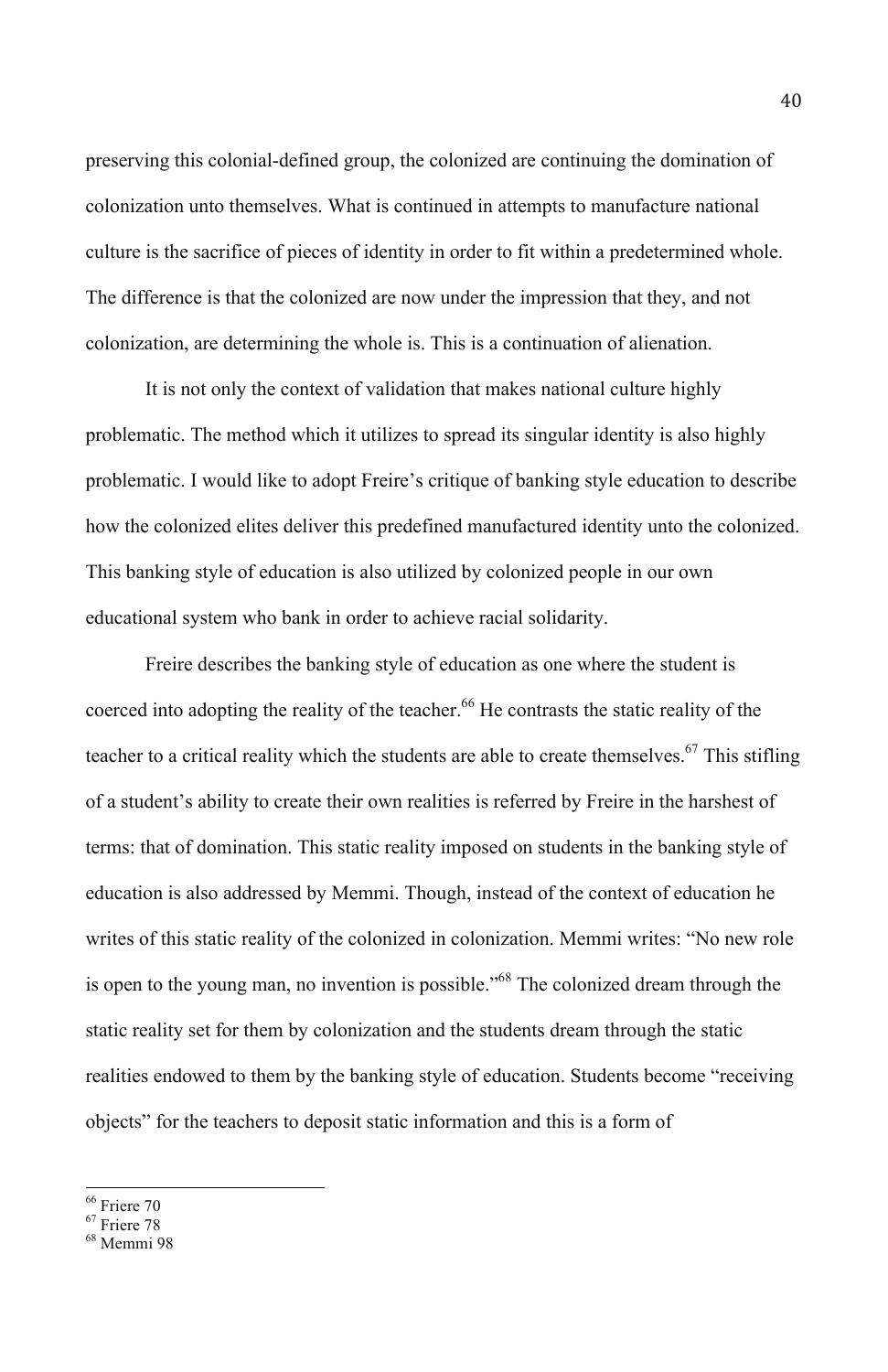dehumanization.<sup>69</sup> In racial politics, those who are seen as obligated to solidarity must accept the identities deposited on to them by colonized elites. While this may lead to some kind of transformation, one can not "utilize the instruments of alienation in a struggle to liberate."70

 One of Freire's primary focuses is form rather than function. To him, it is not enough to have the goal of a revolutionary outcome. Instead, one must focus on achieving a revolutionary process. This means that form of which ideas are shared is as important as the content of the ideas themselves. To crudely summarize his revolutionary education model, it's a model which revolves around dialogue, and both the teacher and student must be committed to allowing dialogue. This relationship fosters the kind of creative thought which allows people to create their own critical realities. Freire writes:

> *. . . The leaders cannot utilize the banking method as an interim measure, justified on grounds of expediency with the intention of later behaving in a genuinely revolutionary fashion.<sup>71</sup>*

 This revelation of Freire's isn't for the faint of heart and should not be accepted easily. The notion that a revolutionary isn't defined by what they are fighting for but actually how the are fighting, upsets so much trust in the bank-clerk teachers of the world. Whether this be a teacher on our own campus or the quasi-educational element of global colonization. This is surely not the ideal that rules classrooms, nor is it the set of ideals that informs many of the young activists who I'm constantly surrounded by.

> *Manipulation, sloganizing, "depositing", regimentation and prescription cannot be components of the*

<sup>!!!!!!!!!!!!!!!!!!!!!!!!!!!!!!!!!!!!!!!!!!!!!!!!!!!!!!!!</sup> <sup>69</sup> Friere 77

<sup>70</sup> Friere 77

<sup>71</sup> Freire 86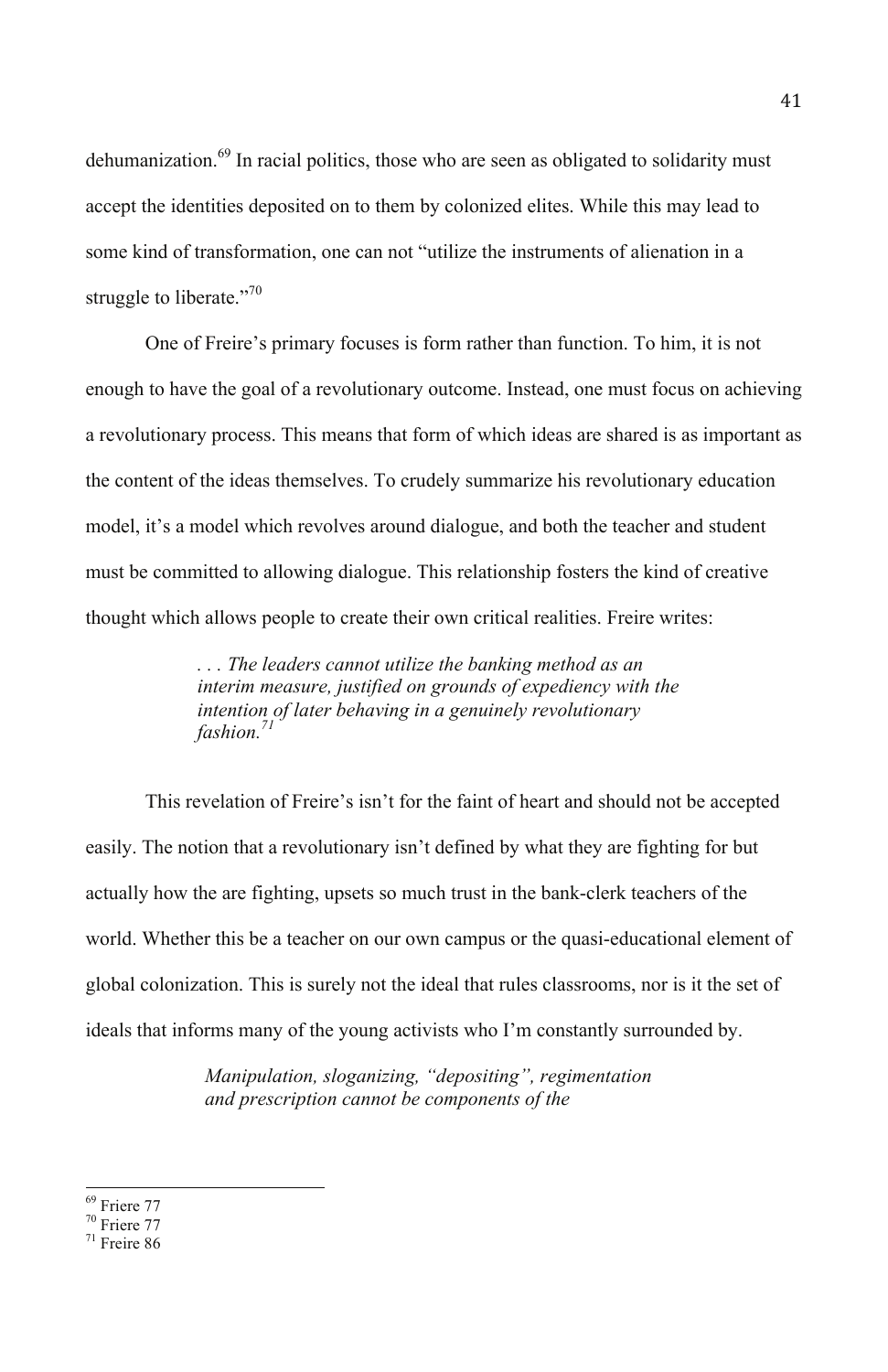*revolutionary precisely because they are components of the praxis of domination.<sup>72</sup>*

 Freire sees manipulation and sloganeering as anti-dialogical elements. As the revolutionary educational style he proposes is based on dialogue, these are methods that threaten the revolutionary legitimacy. The process of domination forces the dominator to deny others' ideas if they are contrast to his/her own.

> *Those who use the banking approach, knowingly or unknowingly, (for there are innumerable well-intentioned bank-clerk teachers who do not realize that they are serving only to dehumanize), fail to perceive that the deposits themselves contain contradictions about reality<sup>73</sup>*

### **The dominator, to live with being a dominator, is forced to alienate**

**him/herself from their own doubt.** They must sacrifice their ability to reflect on themselves in order to spread their gospel with as little doubt as possible. Sacrificing this doubt means sacrificing their creativity. But only when operating within colonial thought is doubt a weakness.

 What would it mean for solidarity if it existed beyond the imagination of a colonial banking model? Such a solidarity would thrive from difference, diversity, and disagreement, instead of being threatened by such things. Solidarity of sameness only needs to be instilled when the colonial model which values sameness is accepted. This is not a change in what people think, but how they think about solidarity.

 To actually challenge colonization as an entity of its own, one must have a certain balance. A delicate balancing act is required for one whose intention is to resist colonization. Without this balance it's incredibly easy to fall into a colonial pattern. Being the colonized doesn't prevent one from bolstering colonization. When the

<sup>72</sup> Freire 126

<sup>73</sup> Fanon 75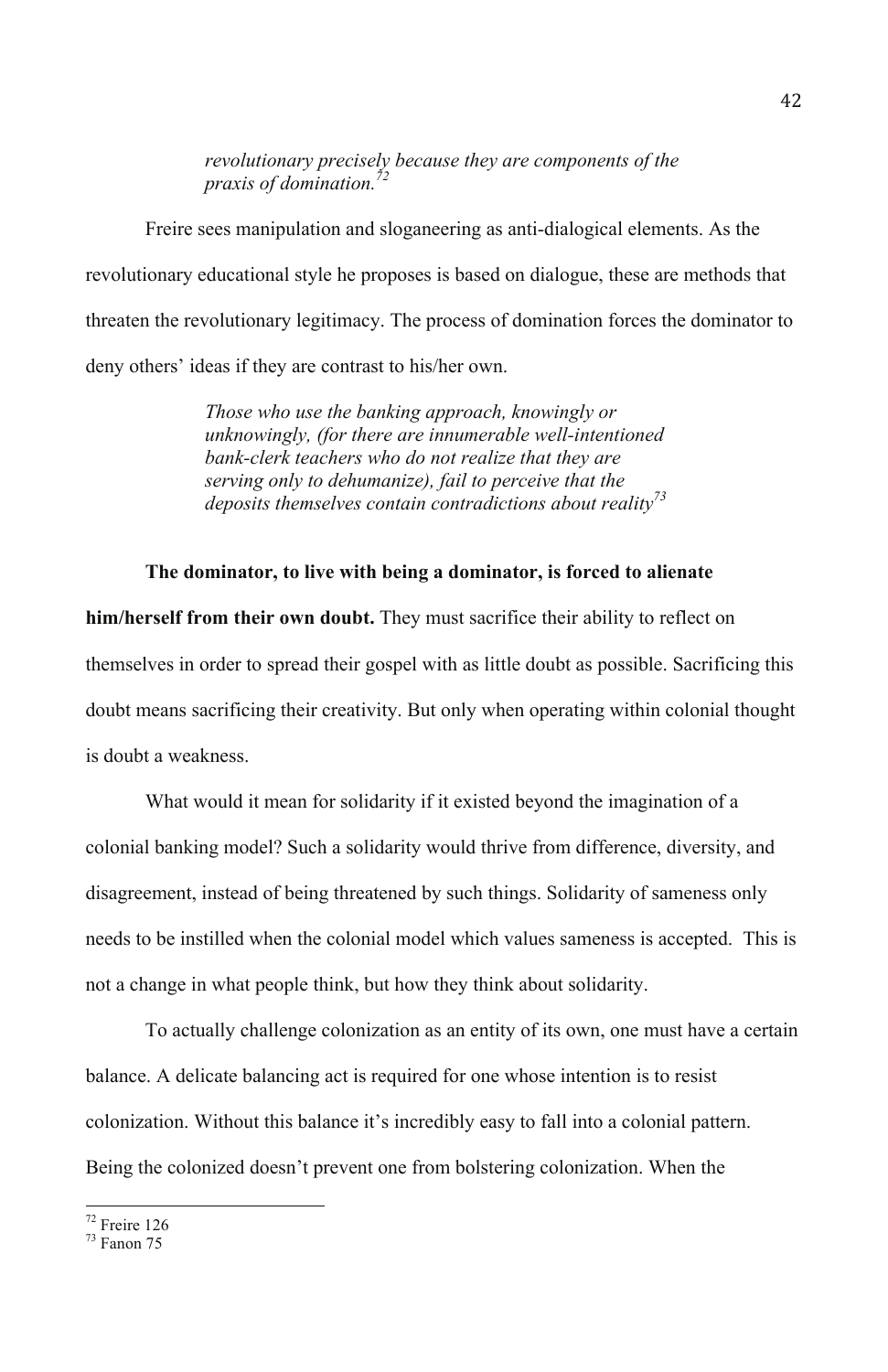colonized attacks difference with the same furor as colonization's eradication of difference is based on, it's still an act of oppression. This is not a call for discouragement. The call is not to say that resistance is impossible, but that the thought processes surrounding resistance needs to be created and maintained with incredible care. Freire calls this process of maintenance a state of "constant transformation."<sup>74</sup>

 What inspires this process of the constant maintenance is doubt, and humility. Doubt is often discouraged as an entity that inspires petrification of action. But where no doubt exists and no reflection can exist. And the hope of attaining a balanced state, where one meticulously avoids reenacting of oppressive systems, is all but impossible. Nearly every writer we read for class implied that there was an element of creativity that colonization had stifled within the colonized. Without reflection and doubt what inspires such a creativity? Those alienated from doubt, who claim to know where liberation lies and exactly how to get there are not open to such creativity. They are alienated by their finality from the others who surround them and immune to others' thoughts, imagination and creativity. To them a dialogical relationship is threatening.

 One must respect the power of colonization but not stifle the creativity and imagination that will ultimately inspire its downfall. One must creatively think of solidarity as being greater than an identity cookie cutter, discarding incompatible pieces of identity. Fanon, Memmi, and Freire all seem to agree that it is the process and not the outcome of revolution that determines its legitimacy. Fanon writes of the traps of national culture, Freire spends a chapter on the perils of banking education, and Memmi writes constantly that the colonized must define themselves outside the bounds of colonization.

<sup>74</sup> Friere, 75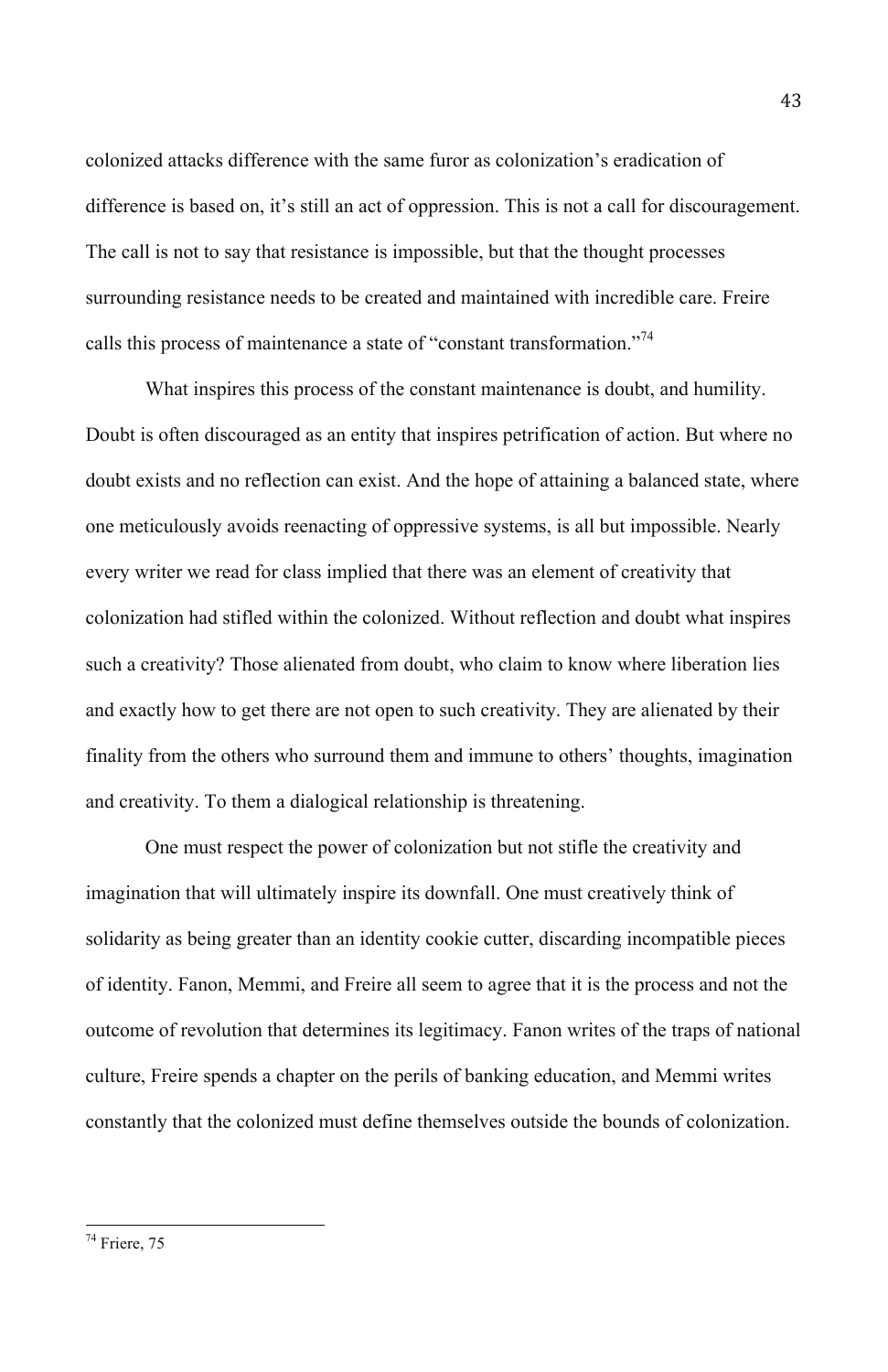Achieving a balance on the tightrope of resistance, requires constant reflection to create for one's self, and with other's around them a state of critical reality.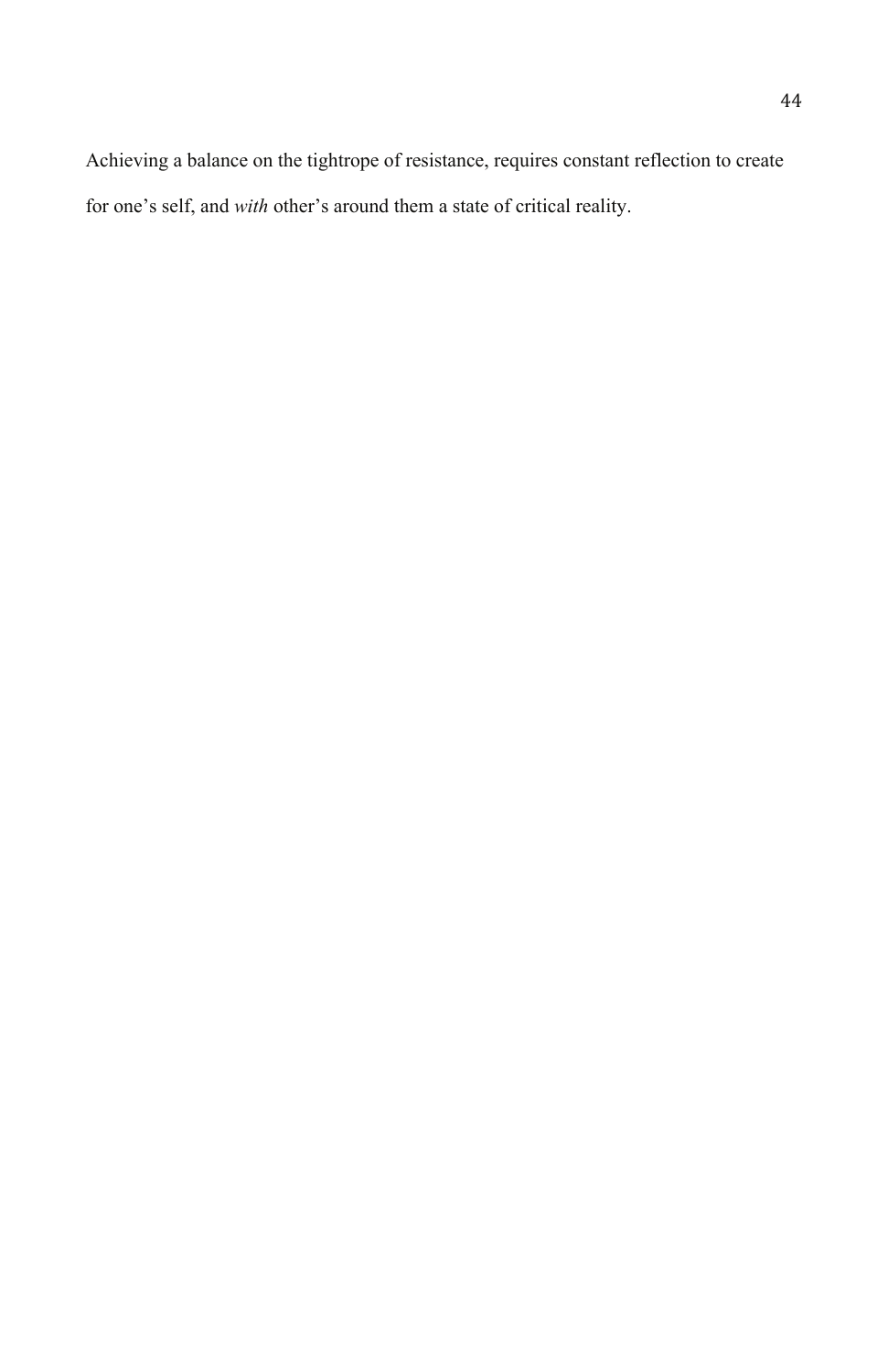### Sierra Council

### **A Letter to My Peers**

To Dr. Barlas and my fellow peers,

# "In this season, you must be a voice of clarity and truth...Never be afraid to tell your story but remember to tell it with grace." 75

In fourth grade, I tried to kill myself. Ten years of misguided innocence and I was convinced that my life was not worth living. A childhood foundation built on pain, prayer and perseverance taught me that while silence may be detrimental, repression is deadly. Eleven years later, I am still fighting. A structured society rooted in the oppression of Black and Brown bodies has left wounds constantly reopened by the choice to live consciously - a "system that was never meant to guarantee our survival."76

This class has been a reflection of the greater systemic forces that influence our lives - patriarchy, capitalism, hetero-normativity, and racism. It has plagued our conversations and forced some students to withdraw, including myself at times. In continuing to fight frustrations and ignorance, the conflicts that I would engage in would often only reflect issues within myself. Through verbal altercations and nonverbal acts of rejection, I have exposed myself enough to prove that my "fighting" tactics haven't been working. If anything, I have been swinging in the wrong direction.

In reading Layman's "How to Slowly Kill Yourself and Others in America," and enduring weeks of self-reflection, vulnerability appears to be an alternative to selfdestruction. In my efforts to survive in this system, I am choosing speak.

<sup>&</sup>lt;sup>75</sup> Laymon, K. (2013). How to slowly kill yourself and others in America: Essays. Agate Bolden. pg. 141 <sup>76</sup> Ibid. pg. 76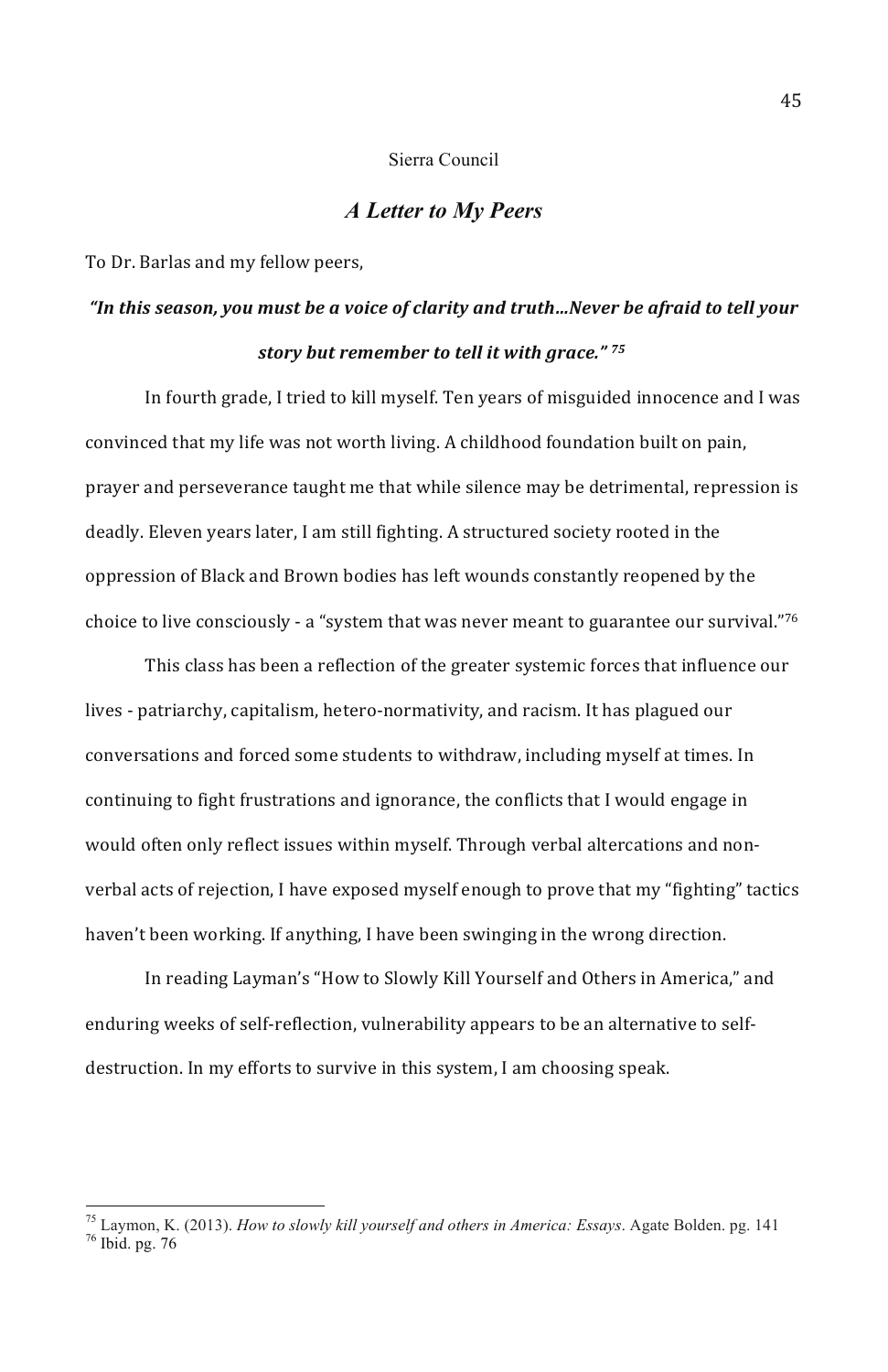# "I only recently learned that the sadness I carry is not just my own. It was inhoritod"77

Reading Andrea Stuart's "Sugar in the Blood"<sup>78</sup> resurfaced a Black woman's history through the lens of a family narrative. Understanding the role of capitalism in the foundation of generational suffering for communities of color released a sort of helplessness that I could not shake. It was acknowledging that my experience as a young Black girl living in Philadelphia was inevitably correlated to the consequences of slavery. I could directly relate areas of turbulence in my personal life to the "structure", uncovering skeletons within my own family that are often kept hidden. These discoveries became the source of rage, fueling a demand that my history and my experience be at the forefront of the conversation.

Even more so, the refusal of some students to take part in the transparency was understood as denial, specifically in the impact of this shared history. It was translated as a refusal to empathize with the pain I know has manifested in the families of students in the classroom. However, the expectation of students on this journey was unfair. This impatience with student's politics only reinforced my internal suffering, layers of shame, frustration and anger that has been building over decades. Acting from impulse was synonymous with acting from pain and neither produced an outcome that encouraged solidarity, understanding and acceptance.

"If white American entitlement meant anything, it meant that no matter how patronizing, unashamed, deliberate, unintentional, poor, rich, urban, ignorant, and destructive white Americans were, black Americans were still encouraged to work for them, write to them, listen to them, talk with them, run for them, emulate them,

 $77$  Ibid. pg.  $80$ 

<sup>&</sup>lt;sup>78</sup> Stuart, A. (2012). Sugar in the Blood. New York, NY: Vintage Books.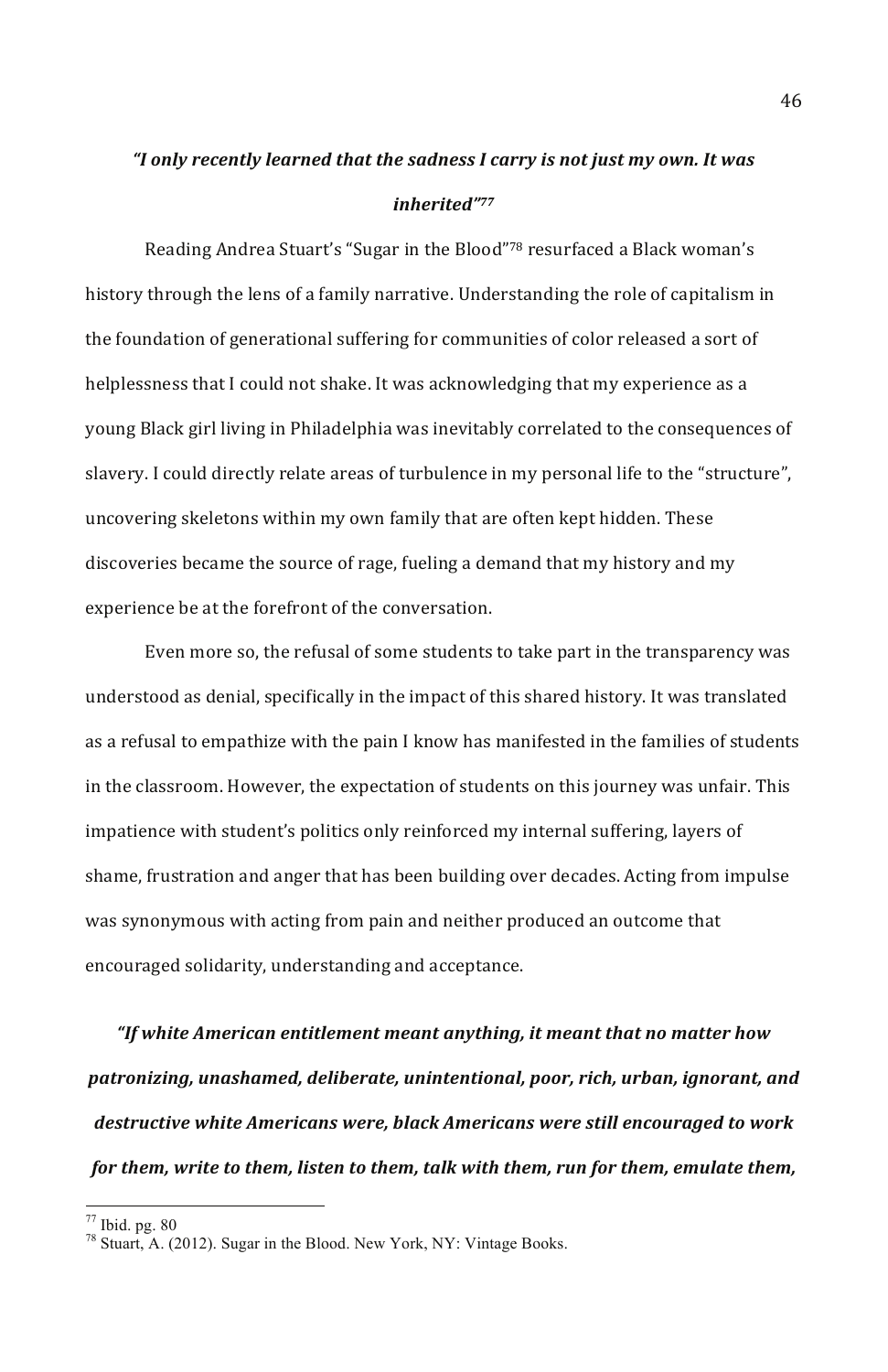# teach them, dodge them, and ultimately thank them for not being as fucked up as they could be"79

I feel these words everyday. My experience on Ithaca College's campus has only reinforced my personal notion that "White America" is looking for people of color to appease their guilt and reinforce their superiority. Coming into this class, I brought in these sentiments. Every time someone stated, "I have nothing to say," I was infuriated. Each moment a white student or student of color looked at the text or another student with confusion, I wanted to scream with exasperation. In reading Finnegan's "Cold New World,"80 student's efforts to disengage from the material that exposed their own investments in privilege was disheartening. I wanted students to accept feeling the pain that I was feeling. I wanted everyone to be angry in the same ways that I was angry. I could not see the potential for change if students would not allow themselves to connect on the same level of despair that I had embraced.

Coming from Philadelphia, the realities and implications of structures of oppression extend beyond the words of a textbook or the walls of the classroom. Desperate to be the "voice at the table" for marginalized communities who deserve liberation from this framework, I took their responses as personal attacks of structural violence. As a result, I responded with the same intensity that I felt such "intentional" ignorance warranted.

"We are experts in the art of killing because we know what it is like to be killed, maligned, have our spirits deadened, our bodies pillaged. We know, but we cannot

 $79$  Ibid. pg. 52

<sup>&</sup>lt;sup>80</sup> Finnegan, William. Cold New World: Growing Up in a Harder Country. New York: Modern Library, 1999. Print.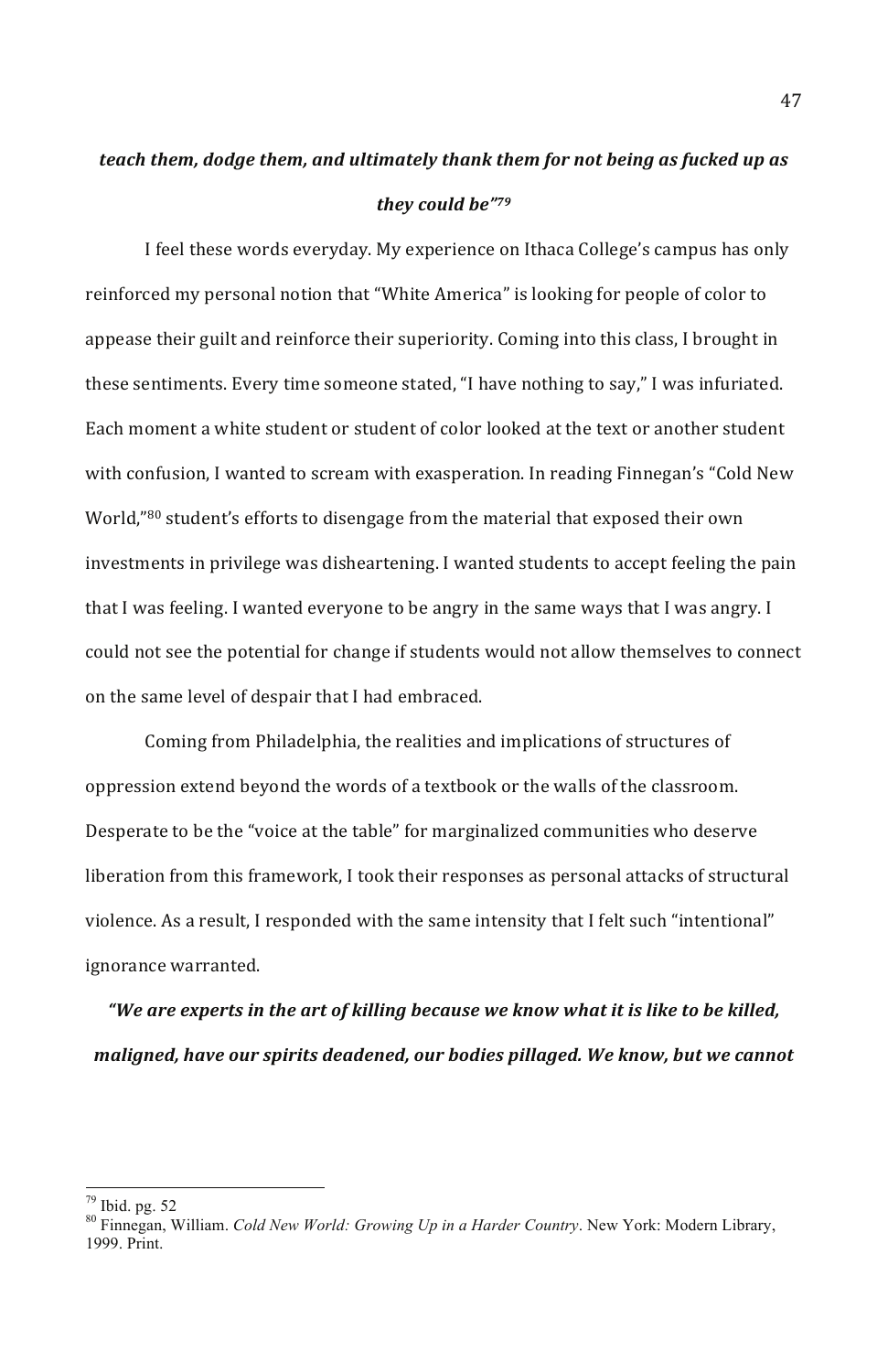## demonstrate our knowledge by rearticulating the very violence that has been used to murder us "81

When our fellow peer asked how, as students, we reenact forms of violence through our actions, the confident strongholds of my resistance collapsed. I feel entitled to my anger. I feel justified in my indignation towards white students who don't allow themselves to acknowledge the role that they place in the structure of oppression. "White guilt" frustrates me. White people's tears aggravate me. Given all of the negative experiences that I have internalized both at Ithaca College and attending a predominantly white high school, I have experienced, firsthand, the cruelties of racism.

Gaining knowledge of my past and my community has given me a voice to explain the pain that I understood but could not express. Yet, as beneficial as those learning steps were in maturing, taking that knowledge and using it in a way that perpetuated oppressive methodologies contradicted its purpose. I have deliberately disregarded and invalidated the experiences of my fellow students and for that I should not be excused.

For a while, I was critical of the class for not holding me accountable. As a student, I wanted to also be forced to learn, to be shot down, and to be evaluated critically for the betterment of my education. In other words, I felt that growth and critique of the roles we play in the system is not simply for the white and privileged. At the same time, to not hold myself accountable would be doing myself a disservice. It is not always up to others to be the moral agents of change that we need in ourselves. I have expressed my anger in a way that did not come from a place of love. As an advocate for empowerment and the ways in which love can conquer systems that

 $81$  Ibd. pg. 76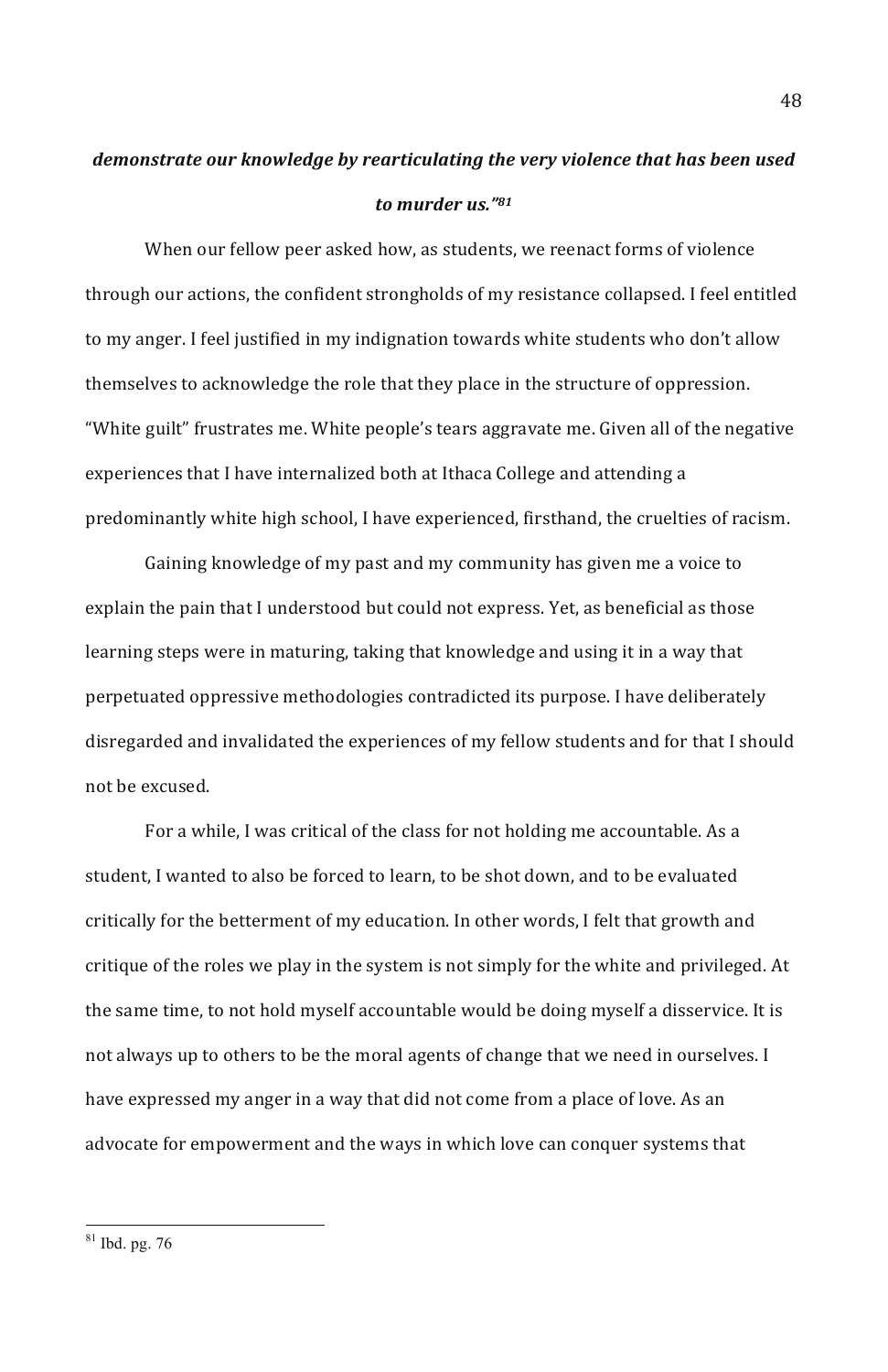perpetuate hate. I also need to be checked. In borrowing words from Layman, in the future do not hesitate to "knock my hustle."

### "I'm trying to pinpoint the moment I stopped worrying and started living."82

I have been socialized on how to respond in situations of "trauma." Growing up in my grandmother's house, emotions were a distraction. Allowing my aspirations to be deterred by "spaces of vulnerability" halts the one-way track to success that the family members that have come before me have created. The illusion that expression served as a distraction is something I wanted to resent but also was taught to abide by. I now understand that, for my grandmother, the repercussions of growing up in the Jim Crow south - cleaning the homes of white families to pay her way up to a new life in the "North" - necessitated a repression of feelings for protection. As a result of this upbringing, even in my "radical demeanor" I still cannot allow my emotions to be truly transparent without hearing my grandmother's voice in my ear saying "What you always cryin' fo'?" As I sat amongst everyone, in my critique of my fellow students who courageously expressed their emotions, I denied my own. Too often my passion is mistaken for transparency, however, you should know that I also guard my heart.

### "I really get how transformation is impossible without honest acceptance of who you are"83

Somewhere along the journey of college maturity, I have tried to break down the barriers of my own growth. Seeking psychological liberation is often a "tug of war" internal battle; however, choosing "life" has always been the motivation.

As Kiese Layman encourages the importance of vulnerability, it has forced me to recognize my space in this classroom. It has challenged me to understand the power in my voice as well as my silence. It has compelled me to question the influence of my

<sup>82</sup> Ibid. pg. 74

 $83$  Thid.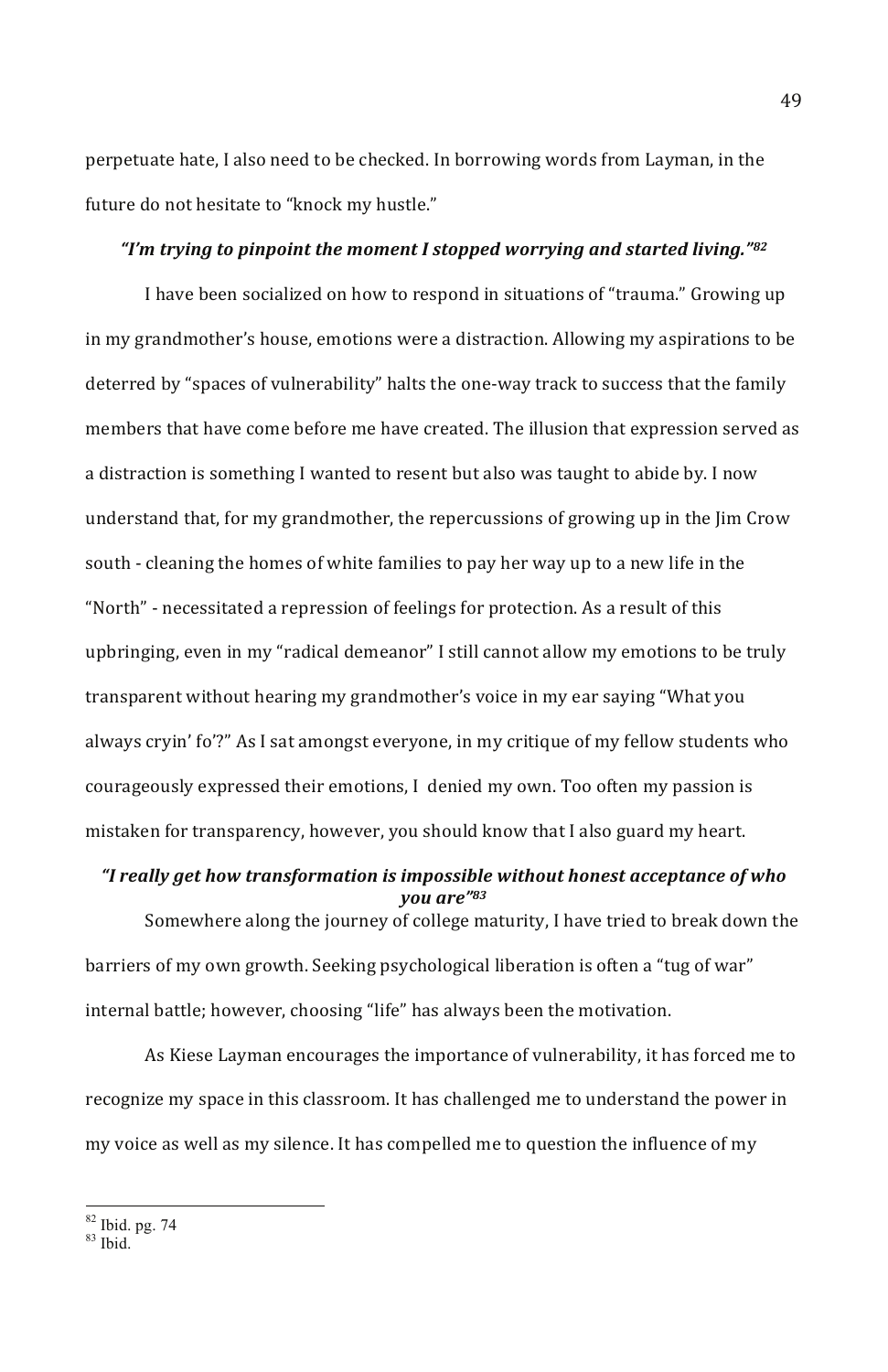presence and the impact that I was to have in a structure that I am constantly working to resist. In a system built and continuously working towards the demise of those who work outside of a framework of oppression, this text has encouraged me to figure out alternatives forms of resistance.

# "What do we do with the scars, those of us who did not die, but still aren't free. We struggle. We fight. We make a way out of no way. Every day we prove that the impossible is possible just be living."84

I'm going to have to keep fighting. This system doesn't stop for anyone. However, at the same time, the limitations of the structure are not the end all be all of my identity. I am more than the space that society has conveniently carved out for me; hence, why I do not sit comfortably or quietly. I have chosen a life of radicalism, simply because I have chosen life.

Nevertheless, this is a work in progress and I am grateful that this class has helped to influence the journey. Our nation has made murder too easy and I've been complicit in it for too long. I'm tired of actively killing myself and others - physically, mentally, spiritually, and emotionally. I want to heal.

Thank you for teaching me to love through my pain. Thank you for allowing me to be secure in the flexibility of my identity. Thank you for forcing me to grow.

With deep appreciation and endless respect,

Sierra Council

<sup>84</sup> Ibid. pg. 79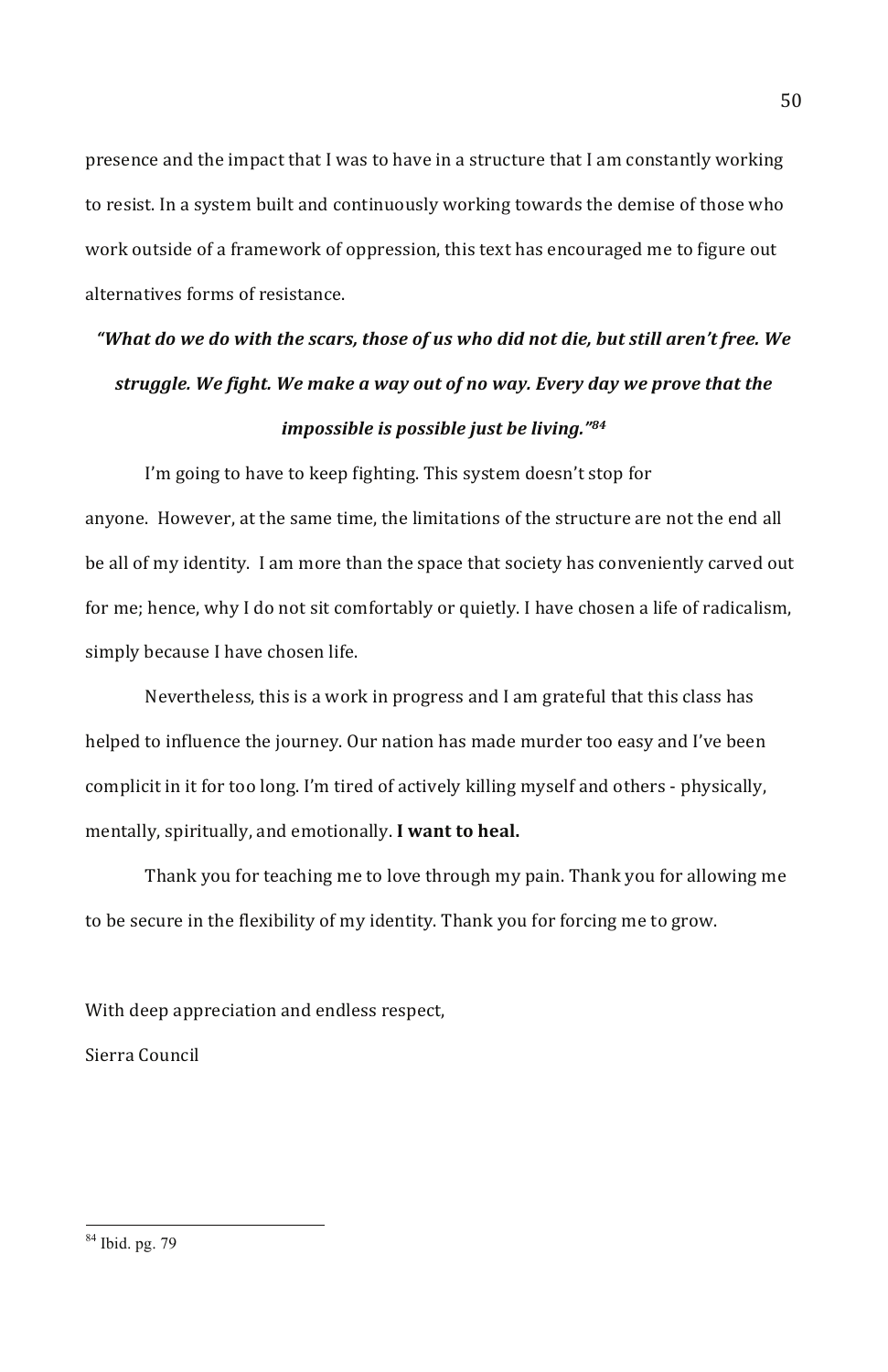### Sophia Terazawa

## *Poem & What Breaks?*

Poem

 there are some things a history cannot forget, my sky star-spangled over home—Asia America, don't abandon me.

cash body, me white collars incorporated and button cuffs around his wrists to make the bonds of mami and fathers proud—

to have come from nothing and enter the Promised Land with everything, everything but our memories.

Asia America, don't forget me. Asia America, you loved me in exile, carried my tears across the spine of an entire ocean. Asia America, you relived my reflection of faces, eyes darkened and lids flying upward for a return to the . . . . . Asia America, you believed in my silences, reminded me of faith, of my mother's scriptures, swelling in the oyster sauce, ginger, and pork of family suffering.

What do you stand for, Asia America? Ai, see I stand, unmoving and swelling—waiting for you. Un-Exile me, Asia America.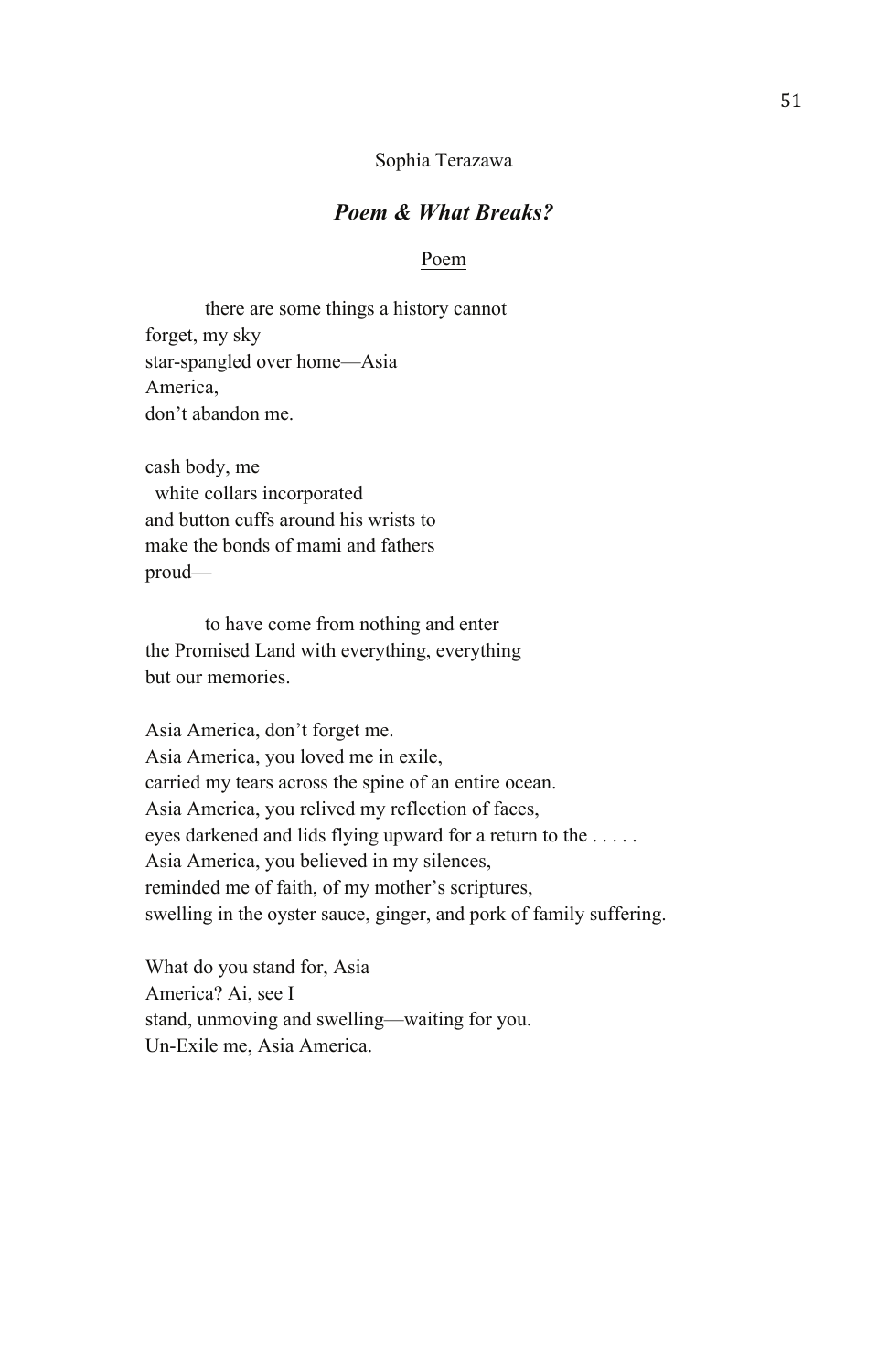What emerges—in-between—what submerges? What hides—in-between—what resurfaces? What is the "political will" of Asia America?<sup>85</sup> In its shifts and continuities, the racist (internally colored), sexist (internally violated), speaking American (internally spoken), and classist (internally terrorized) foundations of Asia America remains cyclically intact. What breaks? How can I propose resistance, when I do not even own my body? This is not a paper about progression, of resolving from one stage to the next, but rather a claim that my rage is legitimate, my silence is legitimate.

### What Breaks?

 The shadow language of complicity in Asia America is inaccessible, abstract in its lack of wholeness. The inaccessibility, perhaps, serves to protect against unwanted access into a place of reminders—memories of what we lost and who we betrayed. To this point, I have learned about many models of resistance that document how women of color strategized creative and powerful ways to reclaim their control over who may access their bodies while simultaneously claiming political access for their communities. For example, in the struggle for self-determination among black women leaders of the civil rights movement, Kimberly Springer contends that their "sexuality was a way to understand black women's access to political power."<sup>86</sup> Likewise, through reclaiming words and images, originally intended to degrade and marginalize the queer Latino/a community, Juana M. Rodriguez engages with the construction of a "collective self-

<sup>&</sup>lt;sup>85</sup> Kimberly Springer defines "political will," particularly to black women in the civil rights movement, as a site of resistance. See "The Soul of Women's Lib," in *Living for the Revolution* (Durham: Duke University Press, 2005), 19.

<sup>86</sup> Springer, "Soul," 25.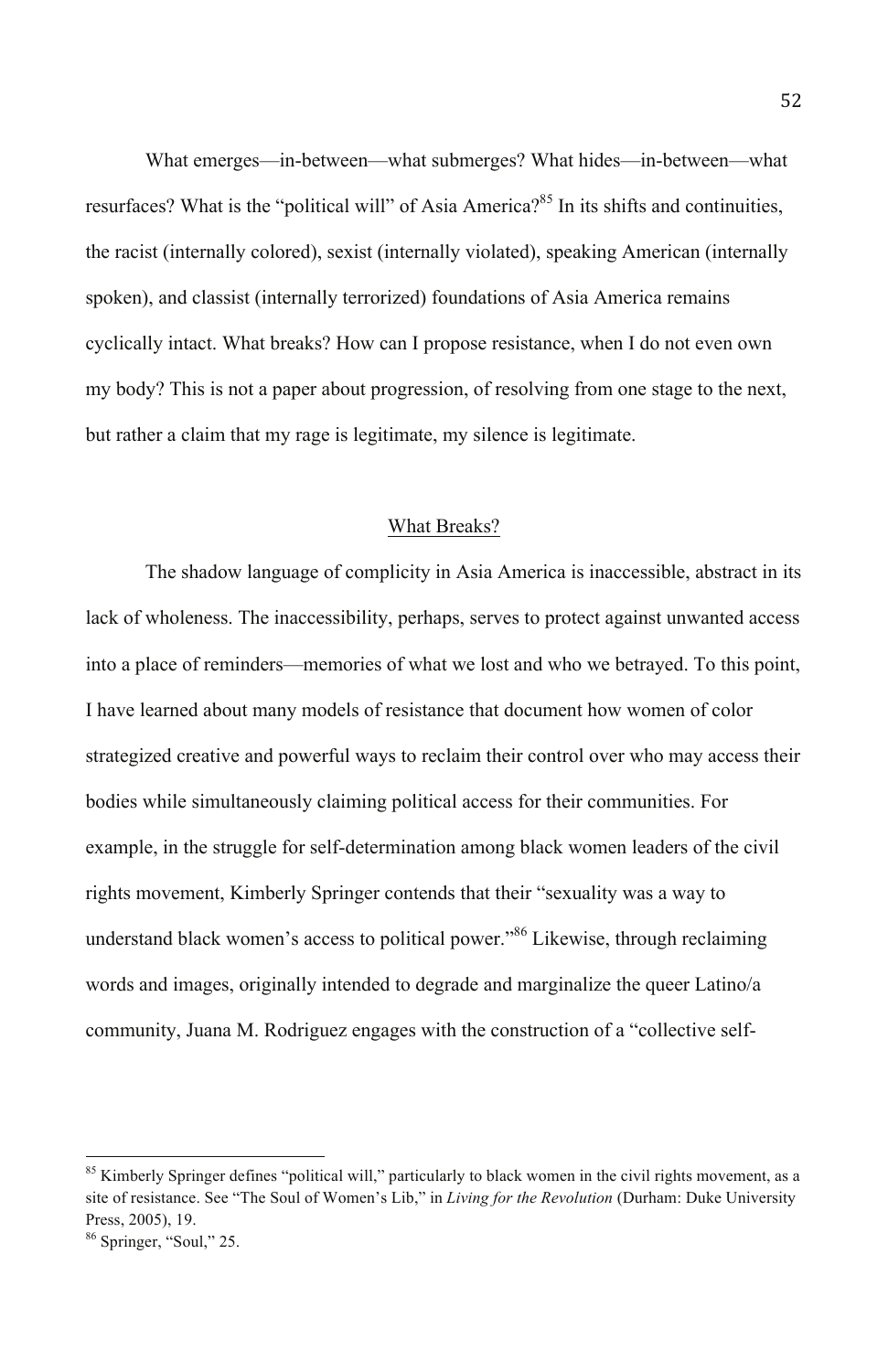representation" that demands to be heard and seen.<sup>87</sup> Both examples *speak out* against a systematic oppression that denies black women and queer Latino/a activists' access to historical recognition, social justice, and political autonomy.

In contrast with these narratives of resistance, literature around Asian American access to privileges, opportunities, and mobility articulates an extraordinarily quiet entrance into the Promised Land—the perceived attainment of the American Dream with little fuss, and much less speech.<sup>88</sup> However, Robert G. Lee cautions that the fulfilled and unfulfilled promises of equality granted to Asian Americans positions the silence of success with the thundering howls of racial-gendered-class inequalities that continue to swell over the mountaintop, with no promises on the other side.<sup>89</sup> This is what I know. This is what the literature says.

Now I will speak to the unknown… the unsaid… if not a site for resistance, then a mode of transformative rage, transformative silence!

---

- Where does the desire for assimilation into white America fulfill the lust for Asian American bodies? Who fills (in) the Asian American woman?
- When does Asia America's consumption of capitalist ideals feed the appetite for Asian American bodies? Who eats (out) the Asian American woman?
- How does the open access to socioeconomic opportunities open access to Asian American bodies? Who opens (up) the Asian American woman?
- **Do you know what it is like to** *take it***?**

<sup>87</sup> Juana Maria Rodriguez, "Activism and Identity in the Ruins of Representation," in *Queer Latinidad: Identity Practices, Discursive Spaces* (New York: New York University Press, 2003), 48.

<sup>88</sup> Robert G. Lee, "The Cold War Origins of the Model Minority Myth," in *Orientals: Asian Americans in Popular Culture* (Philadelphia: Temple University Press, 1999), 146.

<sup>89</sup> Lee, "Cold War," p. 160.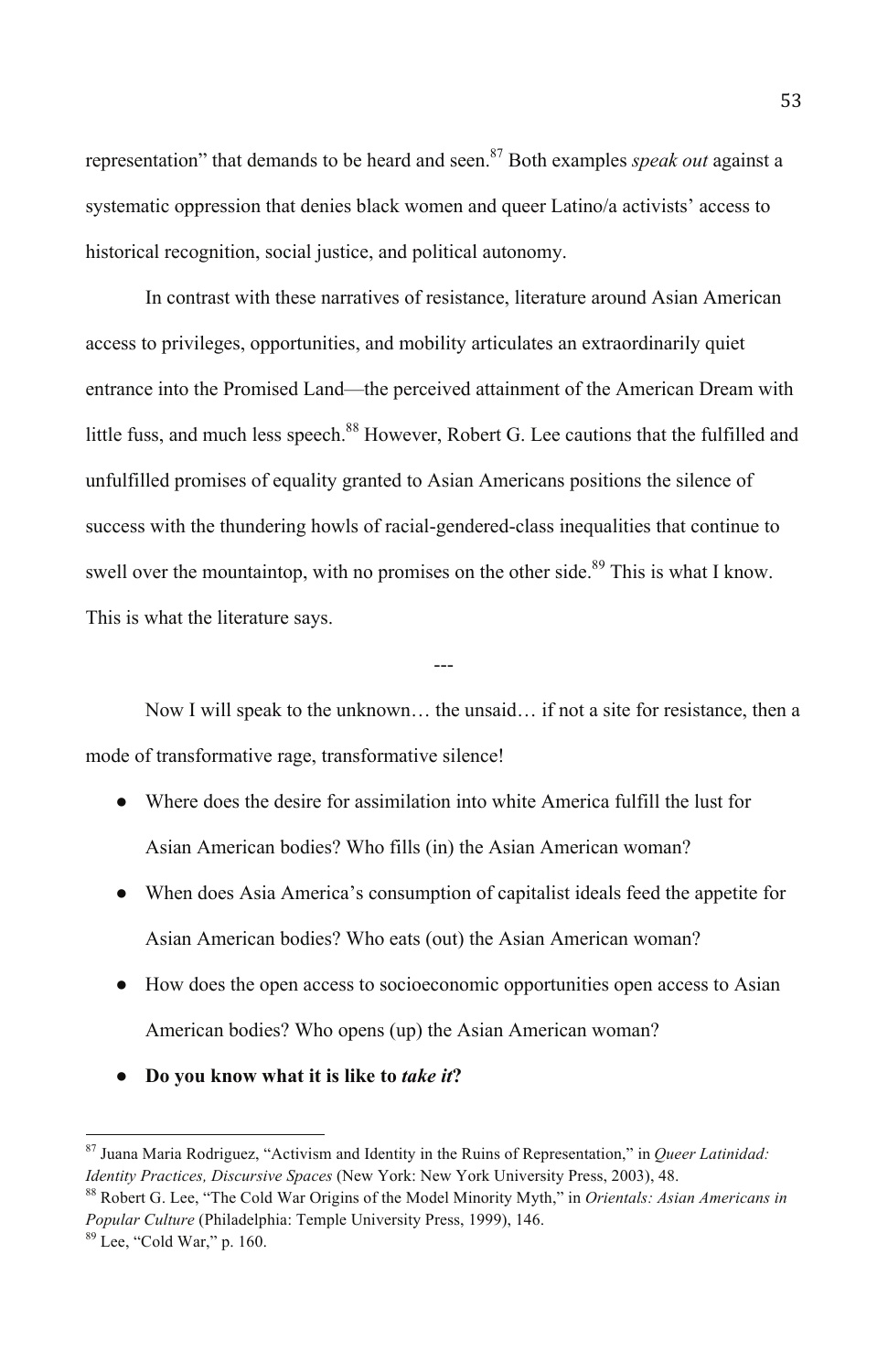### **H O L E**

that is still unclosed and unspoken. I do not yet have the collective will to say, and more particularly to be heard, about the *peculiar institution* of this HOLE, so the rest of this paper will talk around it.

In order to map the silences of Asia America, we must first look at her body, rendered both visible and invisible. Kent Ono and Vincent Pham observe that film and other forms of media representations construct the interchangeability of Asian and Asian American women around a common, yet incomprehensible, language.<sup>90</sup> Ono and Pham do not identify, however, the interchangeability between representation and invisibility, actress and audience. For example, where is the audience produced by the Lotus Blossom and Dragon Lady, who are subjective sites of ruptures (as opposed to whole images)?<sup>91</sup> While one body may easily replace, if not consume, another body on the screen, the silences around the transmitted realities of Asian American bodies remain unaddressed. While stereotypes of my body may be verbalized by text and speech, there is no shadow voice that just as loudly protests, "That image is not true!" This shadow voice is self- and other-suppressed like the image of her face, a face that looks like my Self as much as my Other. The transmission between representation and reality are, therefore, perpetually affirmed. As my father would say, "This is shame."

 A counter-speak, a voice of the margin, is silent and re-silenced because the representation and the body are made interchangeable with the silences of Asia America. What breaks again and again? I turn to Laura Pulido, as she attributes the fragmentation

<sup>&</sup>lt;sup>90</sup> Kent A. Ono and Vincent N. Pham, "Problematic Representations of Asian American Gender and Sexuality," in *Asian Americans and the Media* (Cambridge: Polity, 2009), 70.

 $91$  Ono and Pham, "Problematic Representations," 67.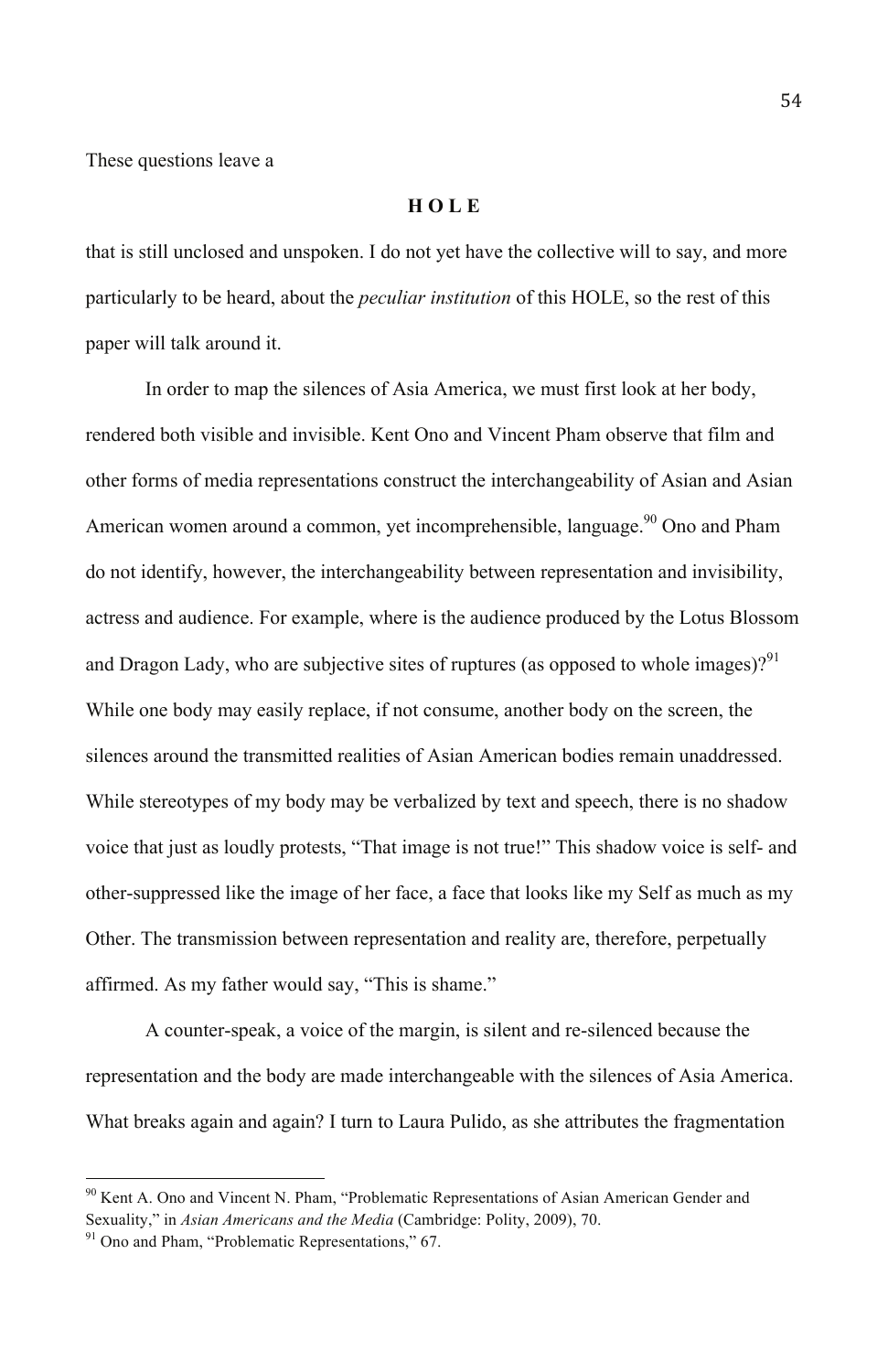of resistance against patriarchy in anti-racist movements to the diffusion of responsibility in an unchallenged and unseen "disembodied capitalism."<sup>92</sup> What breaks as Asia America slips into the "ethnicity paradigm," fragmented into hierarchies and negotiations? Robert G. Lee outlines this theory of "desired assimilation" that enabled Asian Americans to become a part of modern American society,  $93$  though even the appeal of the Model Minority myth comes with a deep price. The Model Minority, or rather the perpetual representation of the Model Minority, graciously and gratefully and gracefully envelops financial stability, social mobility, national allegiance (to the United States, of course).

What do we desire, Asia America?

The appeal of modernization contrasts with the terror of subordination.<sup>94</sup> Is this not self-ethnic cleansing? Likewise, the unraveling "braid of oppression"<sup>95</sup> for Asian and Asian American women, in ties with Asian and Asian American men, represents a disembodied problem in a disembodied struggle. It is simply learn and express the symptoms of the problem—negative/positive stereotypes, internalized racism—but why do we stop at the body? Yuri Kochiyama urges the Asian American movement to remember her/his body, (re)made whole:

"…if you don't know who you are and where you come from, meaning your heritage and history, how can you know in which direction to go? I feel that the Asian American movement heeded [Malcom's] words because through Asian American studies people delved into history to learn of the past, to learn about feudalism in Asia, of foreign domination and then here in America, about

<sup>92</sup> Laura Pulido, "Patriarchy and Revolution," in *Black, Brown, Yellow, and Left* (Berkeley: University of California Press, 2006), 198.

 $93$  Lee, "Cold War," 158.

<sup>&</sup>lt;sup>94</sup> Lee, "Cold War," 159.

<sup>&</sup>lt;sup>95</sup> Originally envisioned in the radical programing of Sista II Sista, the "braid of oppression" represents the intertwining forms of oppression faced by women of color (such as sexism, capitalism, racism). Nicole Burrowes et al. propose that unique forms of resistance should stem from creating strategies that encompass multi-stranded layers of oppression in their entirety. See "on our own terms: Ten Years of Radical Community Building with Sista II Sista," in *The Revolution Will Not Be Funded* (Cambridge: South End Press, 2007), 228.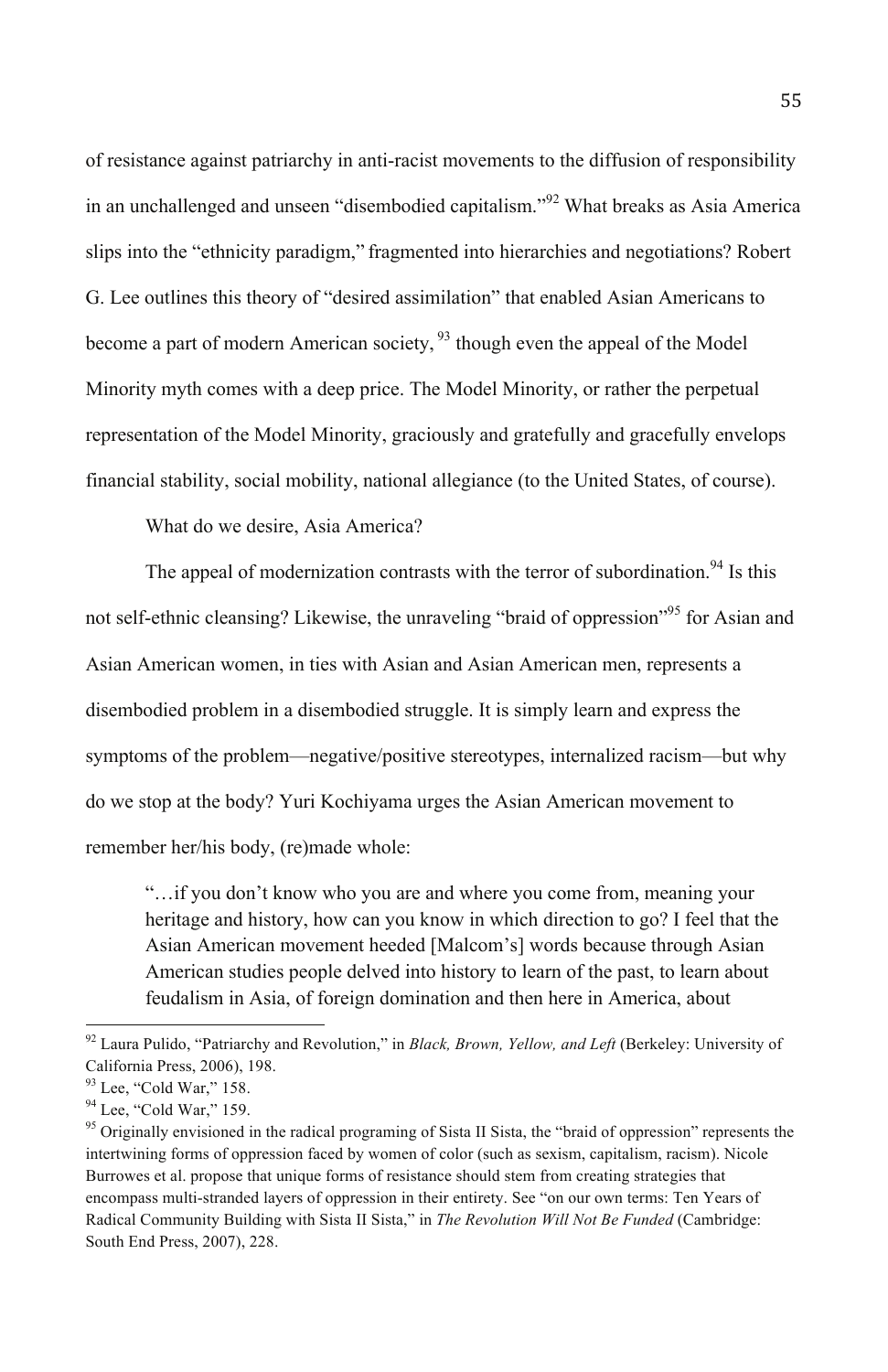colonized mentality, being assimilated and of being a 'banana'—yellow on the outside and white on the inside—like oreo cookies for blacks and pinto beans for the browns and Indians—I think Asians felt we had to find ourselves and feel pride in our Asian-ness."<sup>96</sup>

The Asian and Asian American body is a site of survival for both oppression and resistance, inseparable and interchangeable.

If we are going to look at the modes of perpetuating gender-specific racism, we must also consider even more so the psychic-physical-communal survival of bodies that fight against their own degradation. The sexual-racial body of Asia America becomes central to sustaining its own survival. It shifts and continues to move, accessible and inaccessible.

<sup>96</sup> Yuri Kochiyama, "The Impact of Malcom X on Asian-American Politics and Activism," in *Blacks, Latinos, and Asians in Urban America: Status and Prospects for Politics and Activism* (Westport: Praeger, 1994), 134.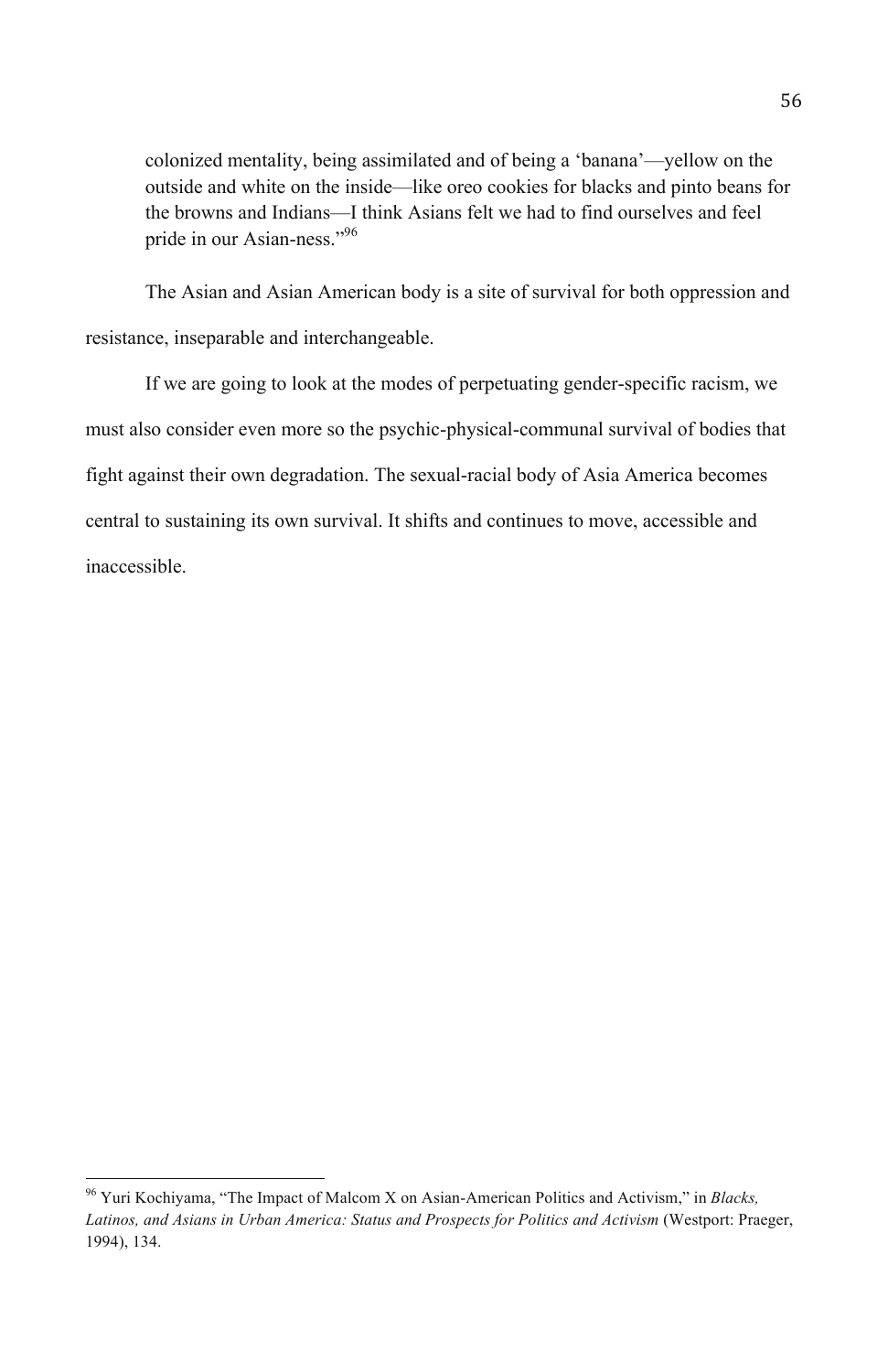### Jordana Jarrett

## *Consequences of Not Implicating Oneself into Histories of Violence and Oppression*

 Histories of tragedy and the immense brutalization of people cannot be learned at a distance. Every day people are bombarded with news headlines, conversations, music, art and cultural expressions that serve as constant links between histories of oppression and their lasting effects on societies. During May 2014, Brooklyn-based artist Kara Walker constructed a 35-foot tall mold of a black woman shaped as a naked sphinx, but with the face of a black mammy. The exhibition, which took place in a 150-year old abandoned Domino sugar factory presented viewers to both the power of black women and the horrifying realities they endured during slavery in the Americas. Placed around the mammy were molasses "molds of black children literally melting before your eyes."<sup>97</sup> The sugar mammy – a popular trope used in slavery to justify black women's care of white plantation owner's children and forced domestic work –was crouched, exposing her vagina from behind. She represented the unforgettable presence of sugar plantations throughout the Americas, the often-untold sexual abuses that Black women suffered at the hands of white masters, and their beautiful resilience in the face of great oppression.

Inevitably, due perhaps to the increased gentrification of Brooklyn's neighborhoods or the construction of the art world as a space dominated by a particular class, many of the people that visited Walker's exhibit were white.<sup>98</sup> While the presence of white faces in a space for black empowerment is not a problem, the interaction with the exhibit by those who do not fully understand the gravity of the slave era or white

<sup>97</sup> King, Jamilah. "The Overwhelming Whiteness of Black Art." *Colorlines*. 21 May 2014. Web. http://colorlines.com/archives/2014/05/the\_overwhelming\_whiteness\_of\_black\_art.html. pg. 1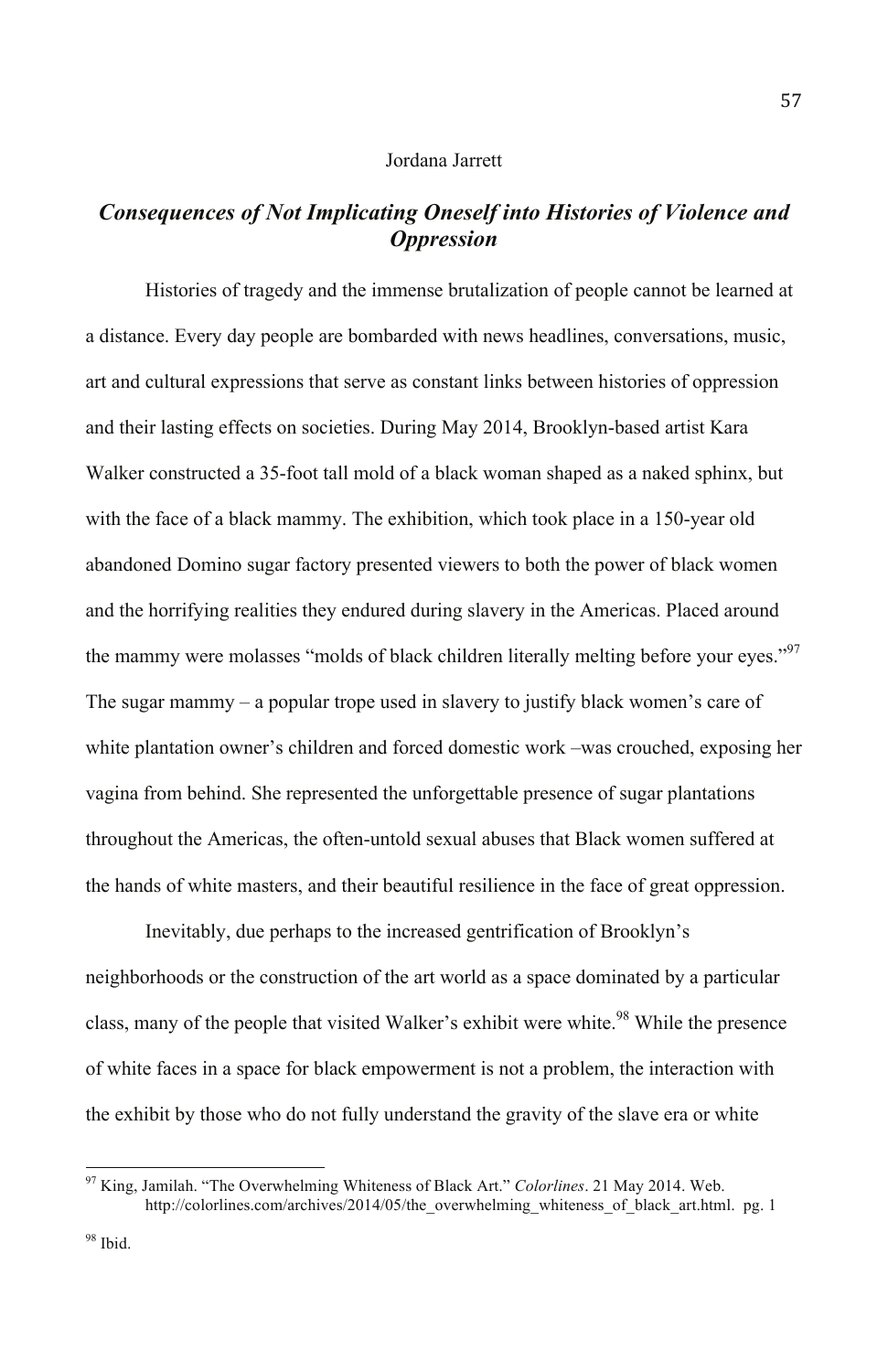people's investment in the constant degradation of black women, is in fact problematic. As a result, many white visitors took "selfies" with their camera phones in front of the black mammy's exposed genitals. This is one of the consequences of people not implicating their identities and constructed roles in histories of oppression – white people smiling for photos in front of a black woman's genitals.

 When one engages in the interaction, study and discussion of deep histories of oppression it is necessary that one implicate oneself into the text, medium, or story that she or he is studying. Global histories of racism, genocide, slavery, sexism, homophobia, etc., are not histories that happened within a vacuum and without the support, perpetuation and willful ignorance of people. Each of our identities is constructed in relations of power to the dominant society in a respective country. When we do not implicate our identities, ways that our lives have been shaped by the system and our politics, we become desensitized to the material – become distant. As a result, we end up perpetuating the very structures that in many cases, we seek to destroy.

 The United States is a country founded on the genocide and brutalization of groups of people in the name of democracy and economic gain. Throughout history, its oppressive reach has not only been limited to the US, and as a result, all that inhabit the US inherit global histories of dehumanization and violence. These histories are deep and link various identities together. From the indigenous woman who had her land stolen, to the biracial children who cannot trace their lineage through their African mothers, to the immigrant that moved to the US in search for better opportunities, all identities are implicated by these histories.

As with the case of Barbados, which was "the first society that was entirely organized around its slave system," the structural remnants of slavery force its inhabitants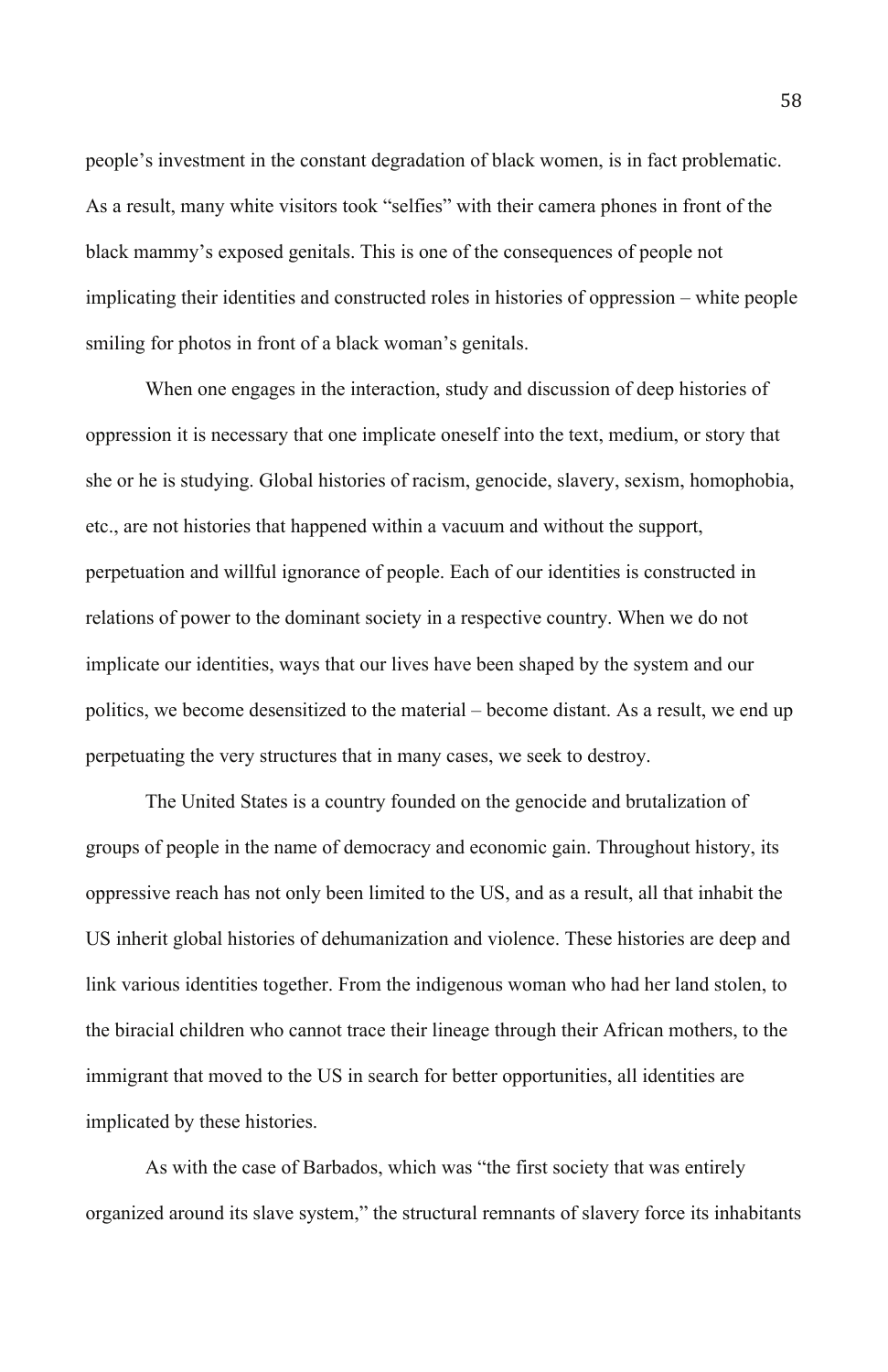to constantly negotiate these dark histories and where they fit within this context. These dark histories are not only limited to memories of slavery. Other oppressive systems such as economic immobility, the prison industrial complex, and the disaster capitalism complex – which have all been fundamentally shaped by European colonization and slavery in the Americas, also force this tight negotiation of identity on a daily basis. By living in this society, its people have adopted the ghosts of this land, tragedies that continue to haunt social structures and individual's lives.

Individual and collective identities are created, very deliberately, in relationship to power and histories of oppression. The question "why do white people escape the mark of the plural" was asked one day during class, and the answer lies within the ways in which white privilege and power was constructed to allow white people the space for fluidity and flexibility in their gendered, raced, and sexualized identities. Contrastingly, people of color are never allowed the same level of flexibility because there is power and agency in the ability to self identify, rather than have a constructed identity enforced upon one's identity.

It is imperative that when studying the lives and stories of people living in the margins of society to know that one's identity can be seen as one constructed in relation to theirs, the system, but also to know that enforced identities can also shift, depending on the location and topic at the forefront. For example, a poor Latina experiences the intersectionality of racism, sexism and economic immobility on a daily basis. However, when she travels to a country that has been systematically impoverished by the United States, she may still experience both racism and sexism, but she becomes more economically dominant in comparison to those in a different country, highlighting her position as an 'American' first. The negotiation of our identities within the structures of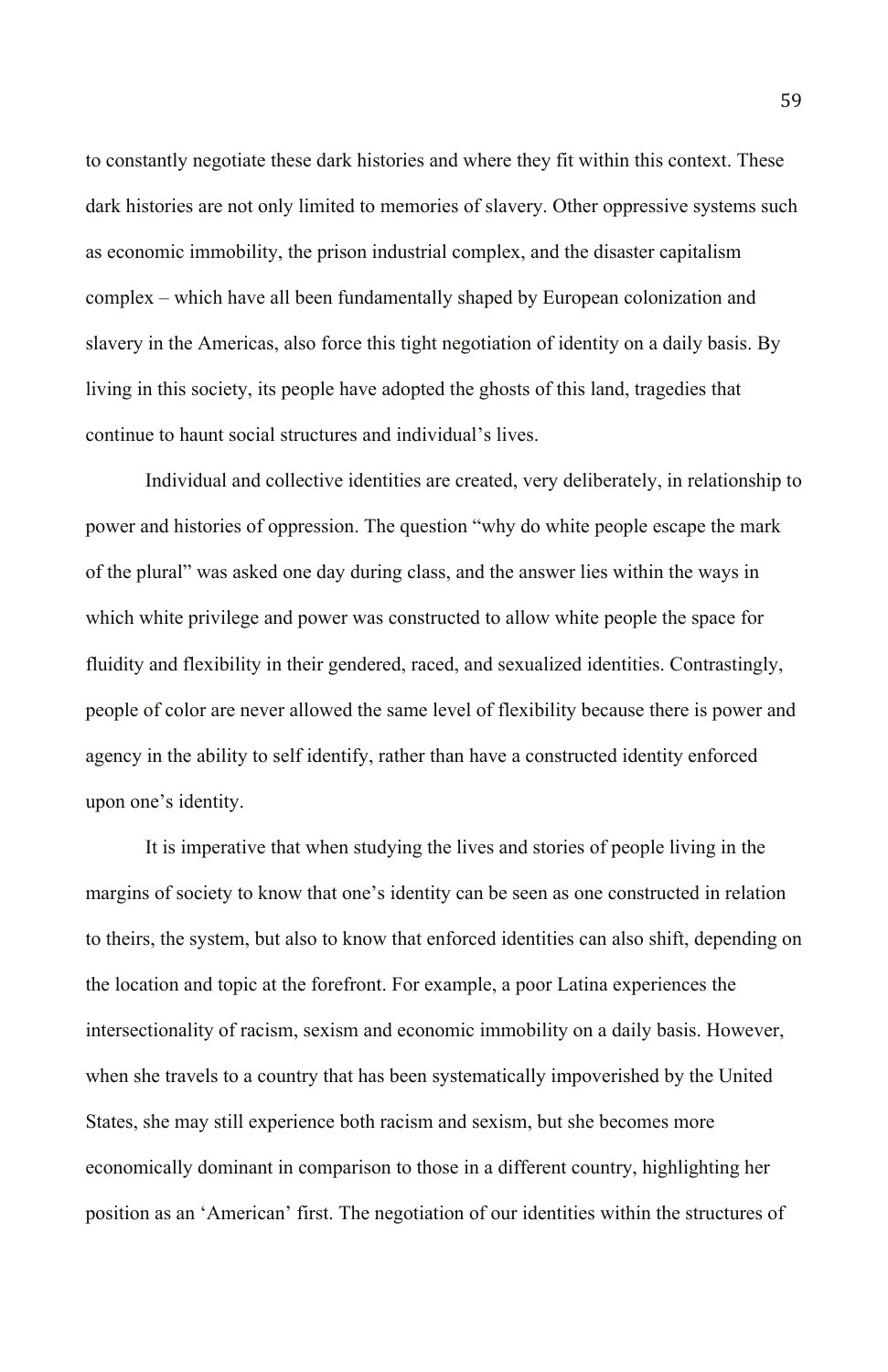this current white, patriarchal, elite system is necessary to begin allowing room for shifts, resistance, and complications. However, when these notions of in-group and out-group, collective identity and individual identity are not placed within this context it becomes too easy to write them off as things that are not the product of a specific structure that is designed to view people in a certain light, which then results in real life consequences or benefits.

Although racism is often examined through a black-white binary in the United States, people of every race are forced to make sense of their identities within this tight binary that equates whiteness with power, purity and affluence, while blackness is constructed as criminal, inferior and impoverished. Those who cannot be placed neatly on this spectrum attempt to negotiate where they place themselves and where society places them.

In "*Cold New World*," William Finnegan records that in the New Haven drug economy, "most of the buyers [they] see out [there] are white...they come in cars."<sup>99</sup> Both San Augustine and New Haven's population are mostly black, but police officers, judges, political figures, teachers, and storeowners that sold drug dealers expensive merchandise were mostly, if not all, white. Each of these professions, maybe with the exception of teachers, have an interest in the perpetuation of the war on drugs and maintenance of the prison industrial complex, both of which target black and brown youth. At some points in his piece, Finnegan inserts his identity as a white male in spaces largely dominated by people of color into the story. While this is also necessary, it is equally important to not only acknowledge one's whiteness, but why one is able to enter

<sup>99</sup> Finnegan, William. *Cold New World: Growing Up in a Harder Country*. New York: Modern Library, 1999. Print. pg. 61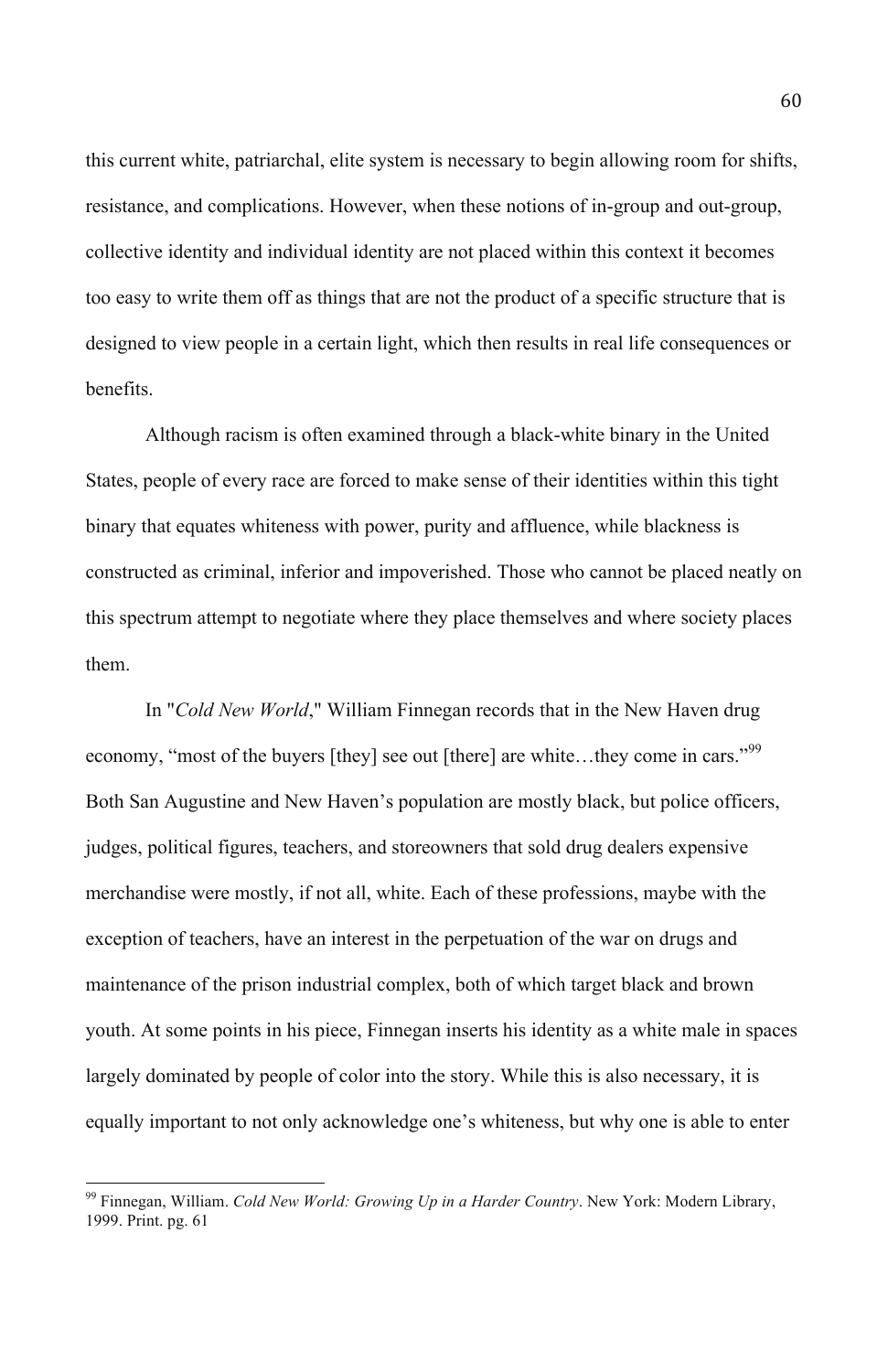particular spaces, access certain information from other white males, and how his identity constructed in opposition to those of Terry, Juan and Lanee.

 One of the key ways to implicate oneself in these inherited histories is the ability to see oneself in the history, text, or experience being analyzed. Seeing one's experiences, whether very different or similar to those being examined is necessary to make systems of oppression more personal and familiar, rather than a mysterious and impersonal entity. These systems have real life consequences that have destroyed, and continue to destroy people, in the name of benefitting a nation or particular society. Systems are intended to leave ruptures in people's lives, while seeming like a force than cannot be grasped. Andrea Stuart uses "*Sugar in the Blood"* to not only see herself in Barbados' history of slavery, but to examine the creation of her family through slavery and ultimately to make sense of herself in this system.

 One of the intended consequences of the black-white binary is that it forces those who do not fit into the spectrum to place themselves, or wait for society to locate them. Stuart's decision to put photos of her family members in her book creates a visual way of "seeing oneself" in these histories. I would argue that Stuart's section about the mistrust that mulattoes experienced by whites and black, while true, and is a microcosm for her attempts to locate herself in this history. As mixed-race people obtained more privileges than darker-skinned Africans, "these privileges came at a price, and many mulattoes found themselves caught between blacks and whites – different from either and distrusted by both."<sup>100</sup> It reflects her confusion about where she "fits" in society and how she can

<sup>100</sup> Stuart, Andrea. *Sugar in the Blood: A Family's Story of Slavery and Empire*. New York: Random House. 2012. Print. pg. 211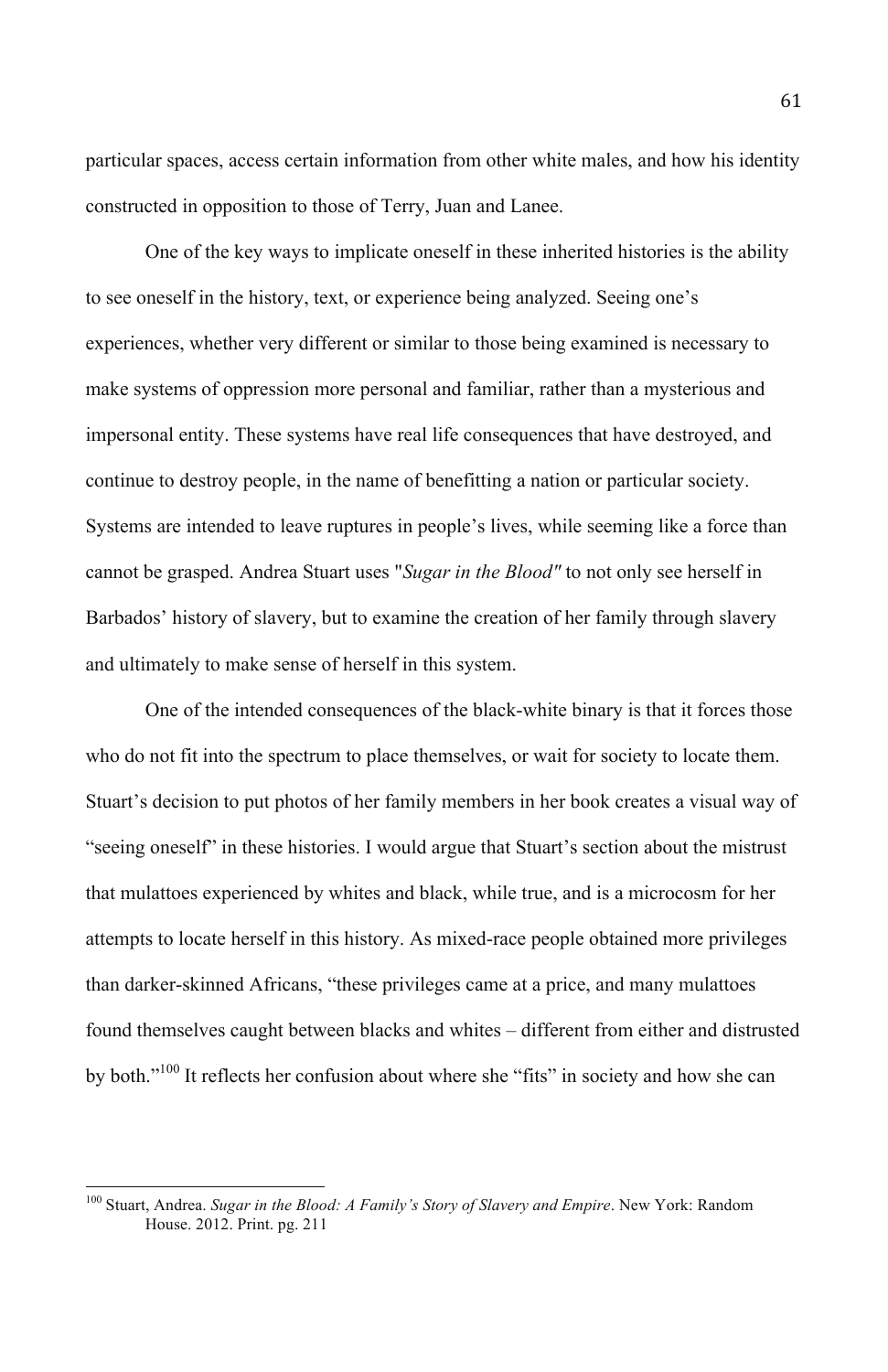grapple with being the product of both slave and slave owner. This confusion is also a part of her lived experiences, being a phenotypically black biracial woman.

Finnegan rarely questioned the deeper histories and meanings of why he can see Terry "through the eyes of an elderly white woman" who clutches her purse as he walks past her.<sup>101</sup> The trope of a dangerous black male, especially dangerous to white women, has existed since slavery as a means to justify the brutalizing of black men's bodies. However what is more telling is that the author, a white male who is transparent about being a white male, finds it easy to see Terry as dangerous and threatening, simply because he is black. While it is important to see one's self examinations of race and racism, the way in which one sees and a critique of why that is, is equally as important. These conversations allow people to complicate how racism intersects with other systems, but also with one's political and moral stances as well. It creates small ruptures that question the structure of these systems. A prime example is Joshua Steele's attempt in "*Sugar in the Blood*" "to bequeath his fortune to his enslaved partner and two children in order to guarantee their lifestyle and education."<sup>102</sup>

We each act in favor or against the existing systems of oppression every day, regardless or whether it is in our consciousness or not. As such, failing to recognize our presence and structured identities in these texts creates a kind of willful ignorance that is both destructive and unproductive. Class discussions that fail to reveal the interconnectedness of all students in the discussions of race, ethnicity, politics, oppression and liberation fail to open up honest paths to achieving liberation. This type of ignorance does more harm than good. Many times it causes people to become

<sup>&</sup>lt;sup>101</sup> Finnegan, William. *Cold New World: Growing Up in a Harder Country*. New York: Modern Library, 1999. Print. pg. 34

<sup>&</sup>lt;sup>102</sup> Stuart, Andrea. *Sugar in the Blood: A Family's Story of Slavery and Empire*. New York: Random House. 2012. Print. pg. 183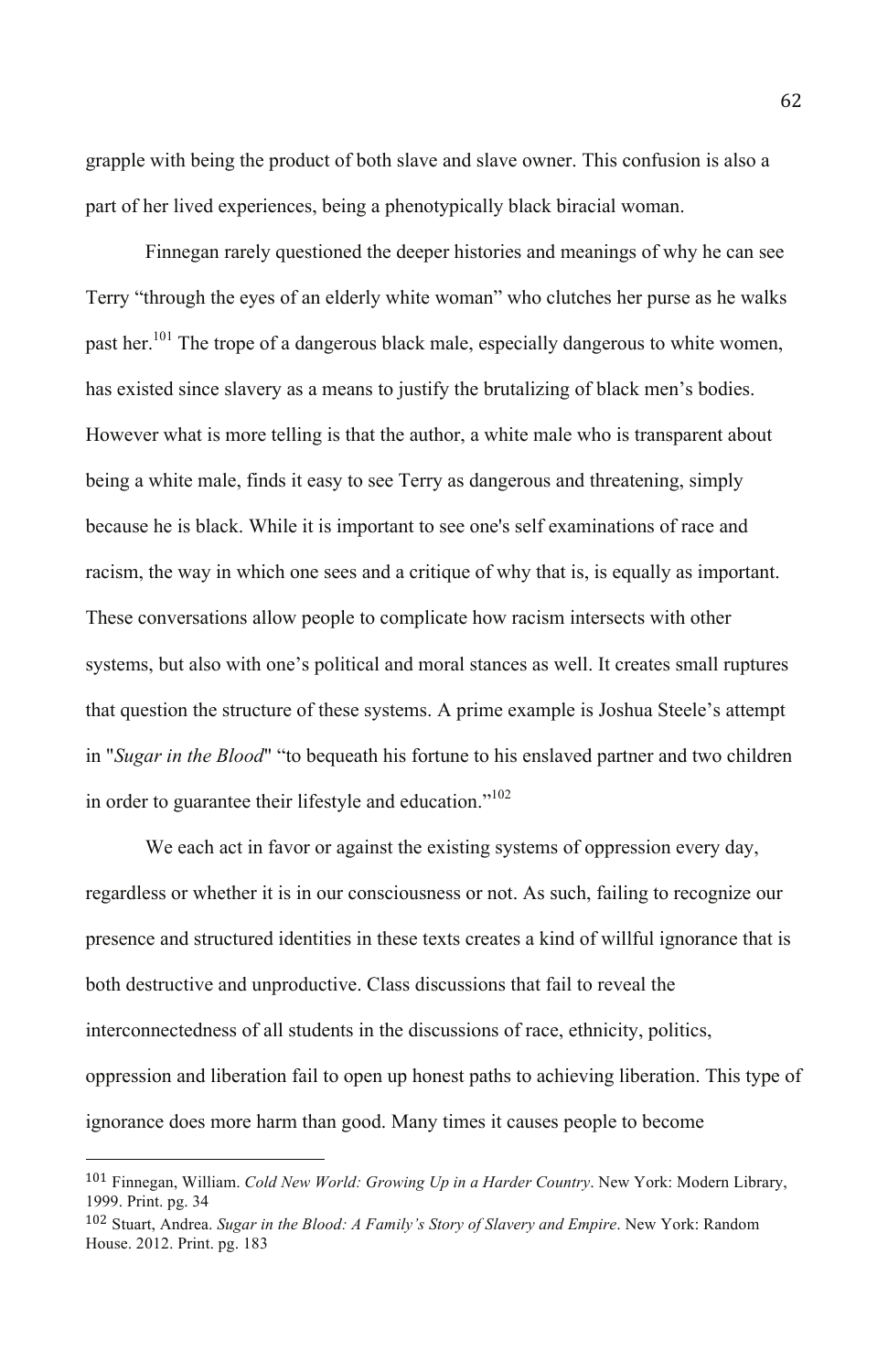desensitized to a subject and perpetuate its oppression of people through silence or become spectators to oppression.

In the case of William Finnegan, he is a spectator to pain and oppression experienced by marginalized groups in the US. It is easy to appreciate Finnegan's attempt to insert his whiteness and maleness into the conversation, but his analysis of *why* he has particular judgments about teenage pregnancy in Black and Latino communities or why he expects nothing positive from Terry or Juan's futures goes largely unchecked. White is not the only criteria that should be included in a book in which the author attempts to be transparent about his own lens. Race, economics, sexuality, gender, language, etc. play a large factor in how one interprets and reconciles with difficult histories.

Ultimately, if one wishes to break down the systems and ghosts that haunt, not only the United States but also many countries in the world, it is necessary that one place his or herself in the conversations and texts about these systems. By doing so, it creates accountability and responsibility for the dismantling of these oppressive structures. Otherwise, it would be too easy to dismiss responsibility for past and current ways the people perpetuate structures. People have agency to perpetuate destructive habits and to create positive change. If one wishes to achieve the latter, they should apply a lens that personalizes the structures, histories and consequences.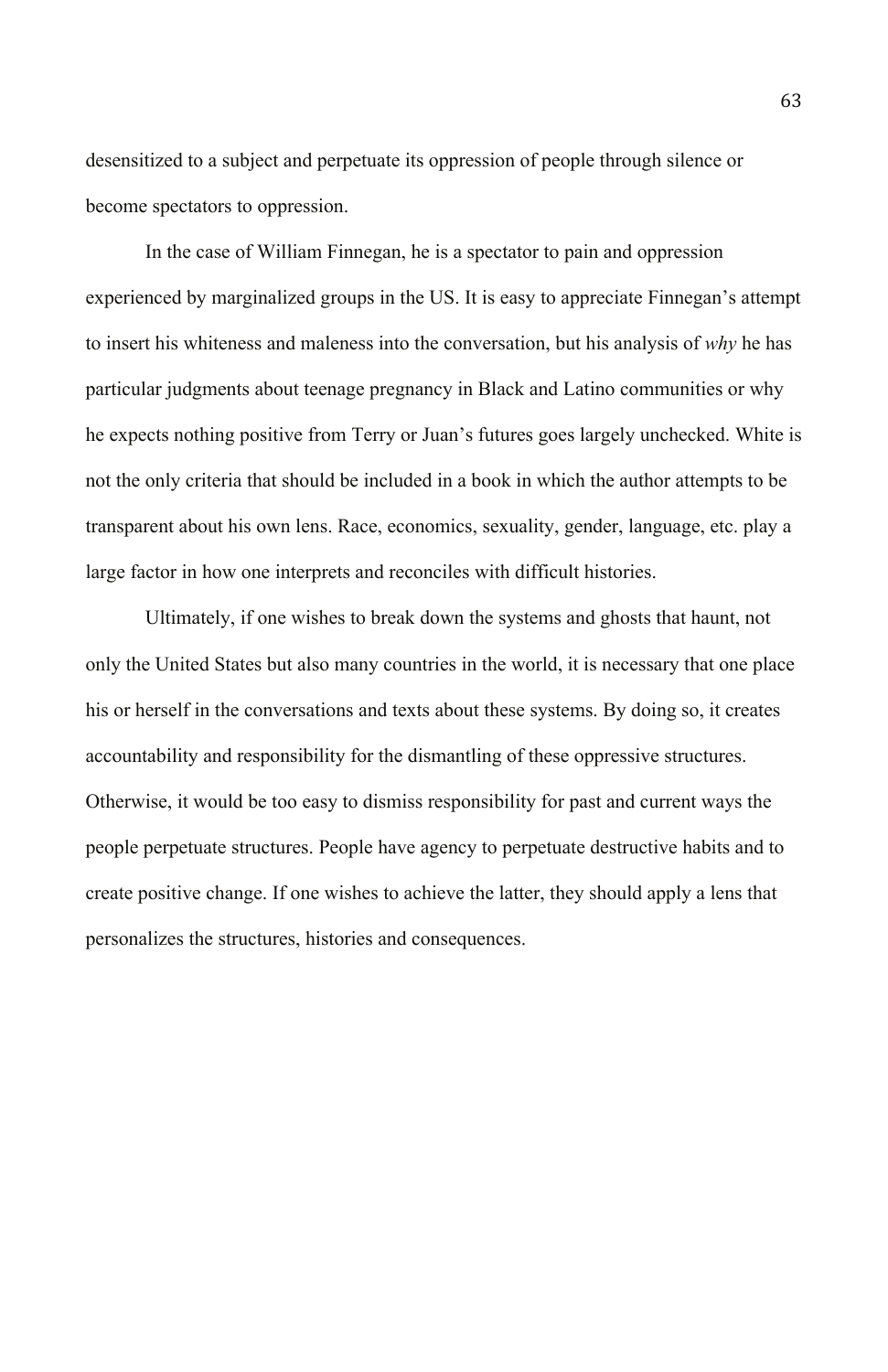### Paige Bethmann

## *'Who You Callin a Bitch?': A Hip Hop Perspective of Bad Bitches and Hoes*

 "You gotta let him know… you ain't a bitch or a hoe." The words of Queen Latifah's "U.N.I.T.Y." captured the image of 80's and early 90's hip hop, when female MC's proved they could spit rhymes like men in the rapping game. Artists like Salt n' Peppa, MC Lyte, and Queen Latifah empowered women through their lyrical rejections of sexual objectivity, male misogyny and gender inequality. This wave of hip-hop feminism presented ideas that challenged women to set aside their feminine qualities and focus directly on lyrical abilities. Female MCs, like Missy Elliot, expressed that, "Women had to be able to rap like a dude to even be heard in the game" ("My Mic Sounds Nice..."). Through mastering the art of rap, females relied less on their physical presence and crafted a "ruff and tuff" attitude in order to be recognized as equal or even better competitors to their male counterparts. However, over the course of hip-hop's progression, views of black feminism have transformed and cultivated new waves of hip hop feminism to embrace the sexist nature and violent tones through sexual empowerment and re-appropriation. By analyzing the personas of female MCs and the timeline of hip hop feminism, it can be determined that hip-hop feminism is complex and embraces both new age and old school ideals.

 Although, many female MCs of this era often rejected the label of 'feminists' and substituted the term with "pro-women", "given their lyrics, their working of the crowds and the industry, and their overall pride in being female, these rappers were *feminist* in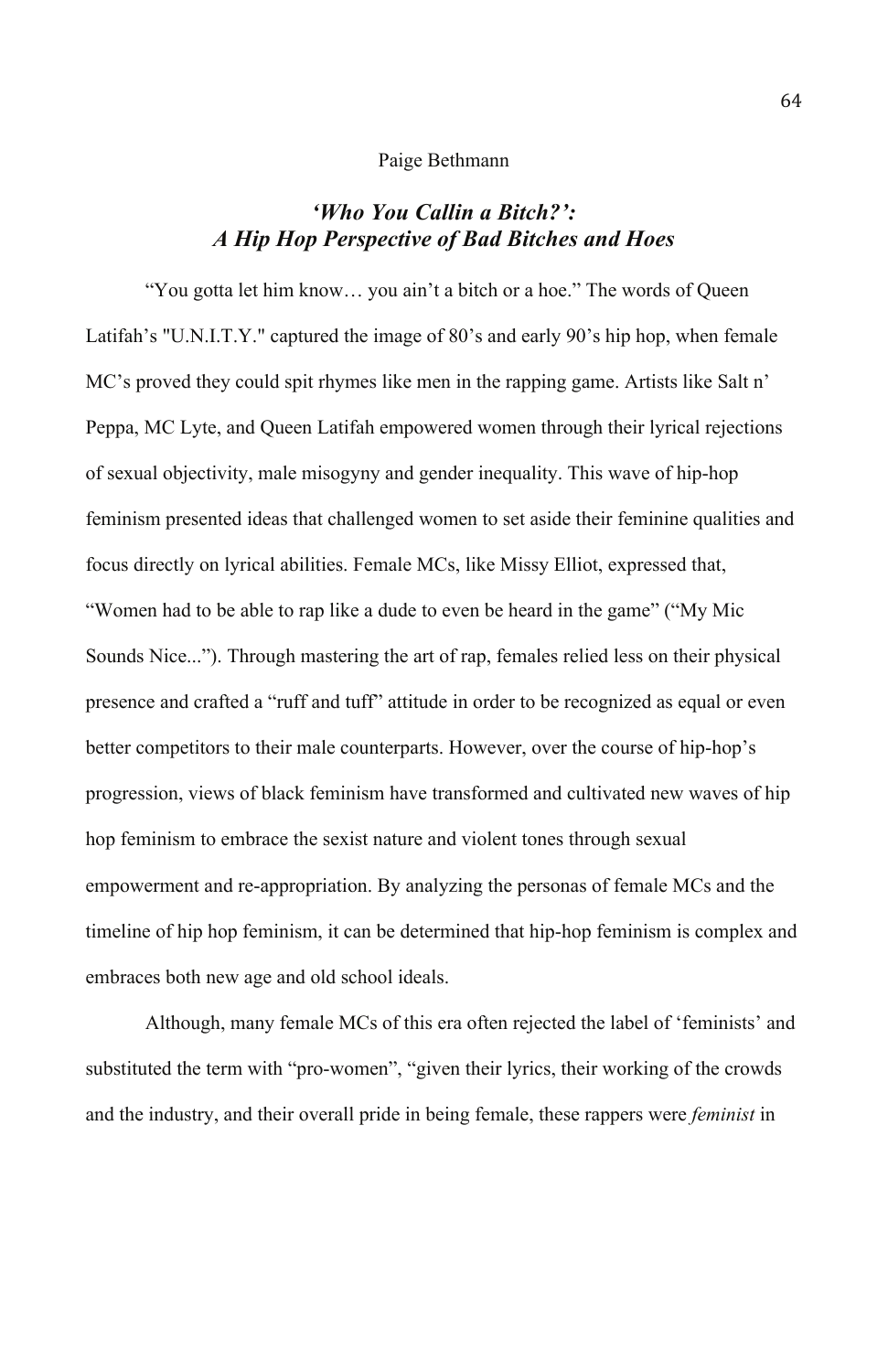their approach.<sup>"103</sup> Tricia Rose points out the connection and association issue with the term feminist because for "women rappers, and many other Black women, feminism is the label for members of a white women's social movement that has no concrete link to Black women or the Black community."<sup>104</sup> However, rap music employs a powerful link between feminism and the black community and is "essential to the struggle against sexism because it takes us straight to the battlefield" <sup>105</sup> By exposing oneself and acknowledging sexist language of rappers such as Ice Cube, Dr. Dre, Biggie, along with other male rappers, a conversation is started to begin to understand the damage that is being done and inflicted on the esteem and self-perceptions of young Black females.

 Female MC's became inspired by hip-hop culture and developed a voice within the confines of misogynistic language. Through outspokenness and hard attitudes they brought "wreck" to the Black male dominated sphere. Gwendolyn Plough explains the concept of "bringing wreck" to "signify skill and greatness."<sup>106</sup> Queen Latifah's refrain, "Check it while I wreck it, sing it while I bring it," serves to boast about her talents and imply of the damage she can do with her words. Other MC's like, Roxanne Shanté in, "Roxanne's Revenge," took charge of the rap scene, describing her as "the best," and calling out male rhymers as, "weak." MC Lyte's "Ruff Neck" empowered women by voicing her preference of males, while exposing the image of the "hard Black male" or lyrically, a "Ruff neck." Although, boasting and self-celebration was a large part of

<sup>!!!!!!!!!!!!!!!!!!!!!!!!!!!!!!!!!!!!!!!!!!!!!!!!!!!!!!!!</sup> <sup>103</sup> Clay, Andreana. ""Like An Old Soul Record": Black Feminism, Queer Sexuality, And The Hip-Hop Generation." Meridians: Feminism, Race, Transnationalism 8.1 (2008): 53-73. OmniFile Full Text Select (H.W. Wilson). Web. 9 May 2014. pp. 64

<sup>104</sup> Rose, Tricia. Black Noise: Rap Music and Black Culture in Contemporary America.

Hanover: Wesleyan University Press, 1994. pp. 1-257

<sup>105</sup> Morgan, Joan "Fly- Girls, Bitches, and Hoes: Notes of a Hip Hop Feminist" *Social Text, No. 45 (Winter, 1995)* pp. 151-157. Duke University Press

<sup>106</sup> Plough, Gwendolyn, "Check it While I Wreck it: Black Womanhood, Hip Hop Culture and the Public Sphere*." Northeastern University Press*, 2004 pp. 77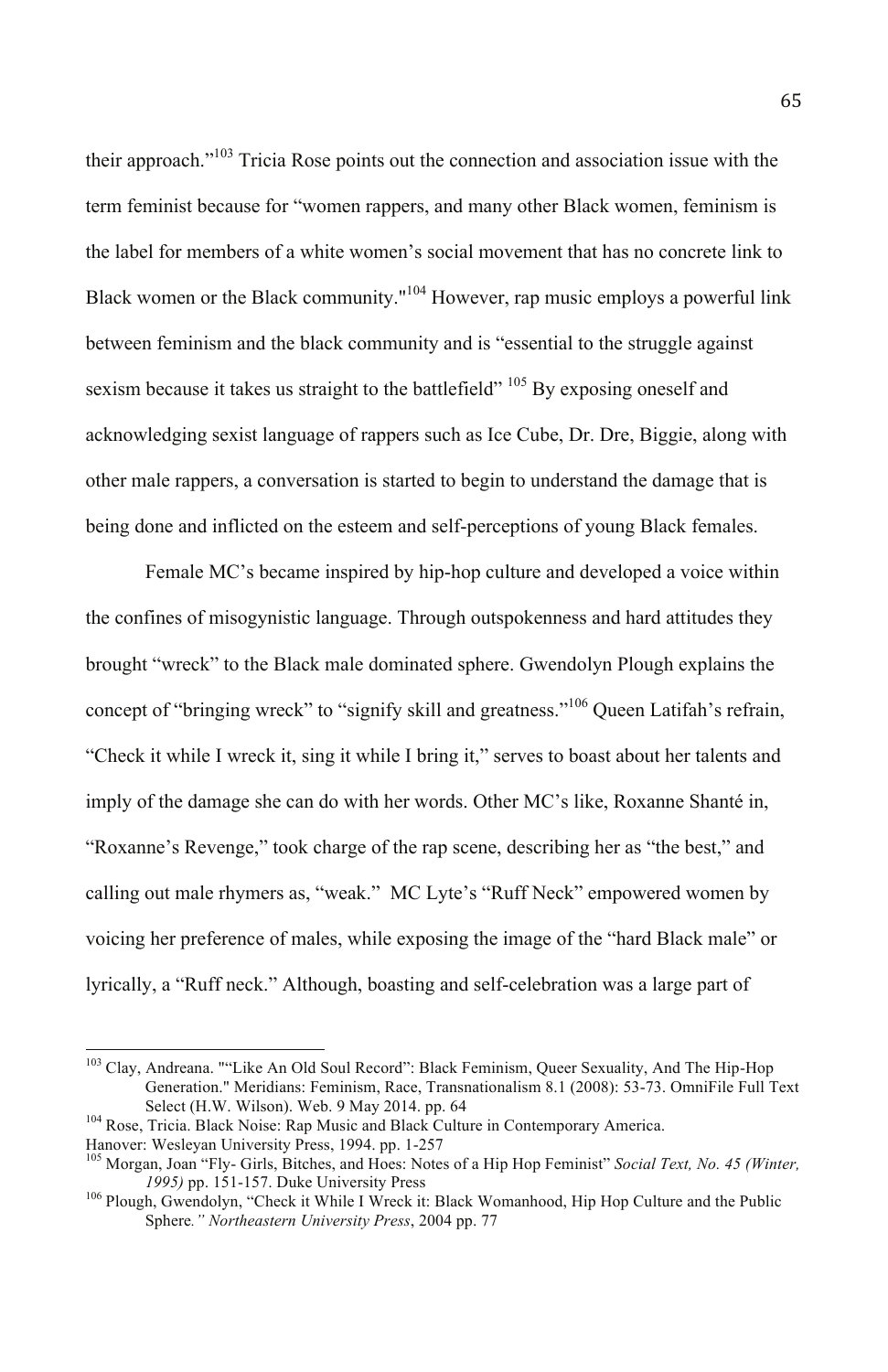'keeping it real' in the rap game, female MCs also attacked the stereotypes and misconceptions that influenced their lives and dominated their experiences.

 Hip-hop was cultivated out of a convoluted terrain of a culture rooted historically in economic inequality, social injustice and racial discrimination. Through verbal expression and rap music, these hardships were illuminated and expressed artistically. While most examples of impoverished and violent lifestyles are heard in gangsta rap through the perspectives of Black males, Joan Morgan explains that few people are, "willing to believe that Black girls growing up in the same violent, materialistic, and economically and spiritually impoverished environments were likely to suffer their own pathologies."<sup>107</sup> Like males, females rapped about issues that pertained to them and surrounded their environments.

 Queen Latifah's "U.N.I.T.Y." called attention to sexual harassment, domestic violence and the influence of negative images on Black womanhood. Her lyrics brought to question the variety of acts that occur daily in the objectification of women as she described her story of street catcalls, and the verbal abuse of being called a bitch. Her social critique provides insight into the harsh reality of the environment that many Black women endure. Through this, she implicates change within the world of Hip-Hop and the society at large.

MCs like Queen Latifah, MC Lyte, and Salt N' Peppa became representative of the emergence of Black feminist empowerment through their powerful presence and the use of image, fashion, performance, attitude, and lyrical context. Women in hip-hop started a new conversation that challenges negative, male-oriented perspectives. "Their music reflects the same macho style and aggressive delivery, but it includes black

<sup>66</sup> 

<sup>!!!!!!!!!!!!!!!!!!!!!!!!!!!!!!!!!!!!!!!!!!!!!!!!!!!!!!!!</sup> <sup>107</sup> Morgan, 77, *Bad Girls of Hip Hop*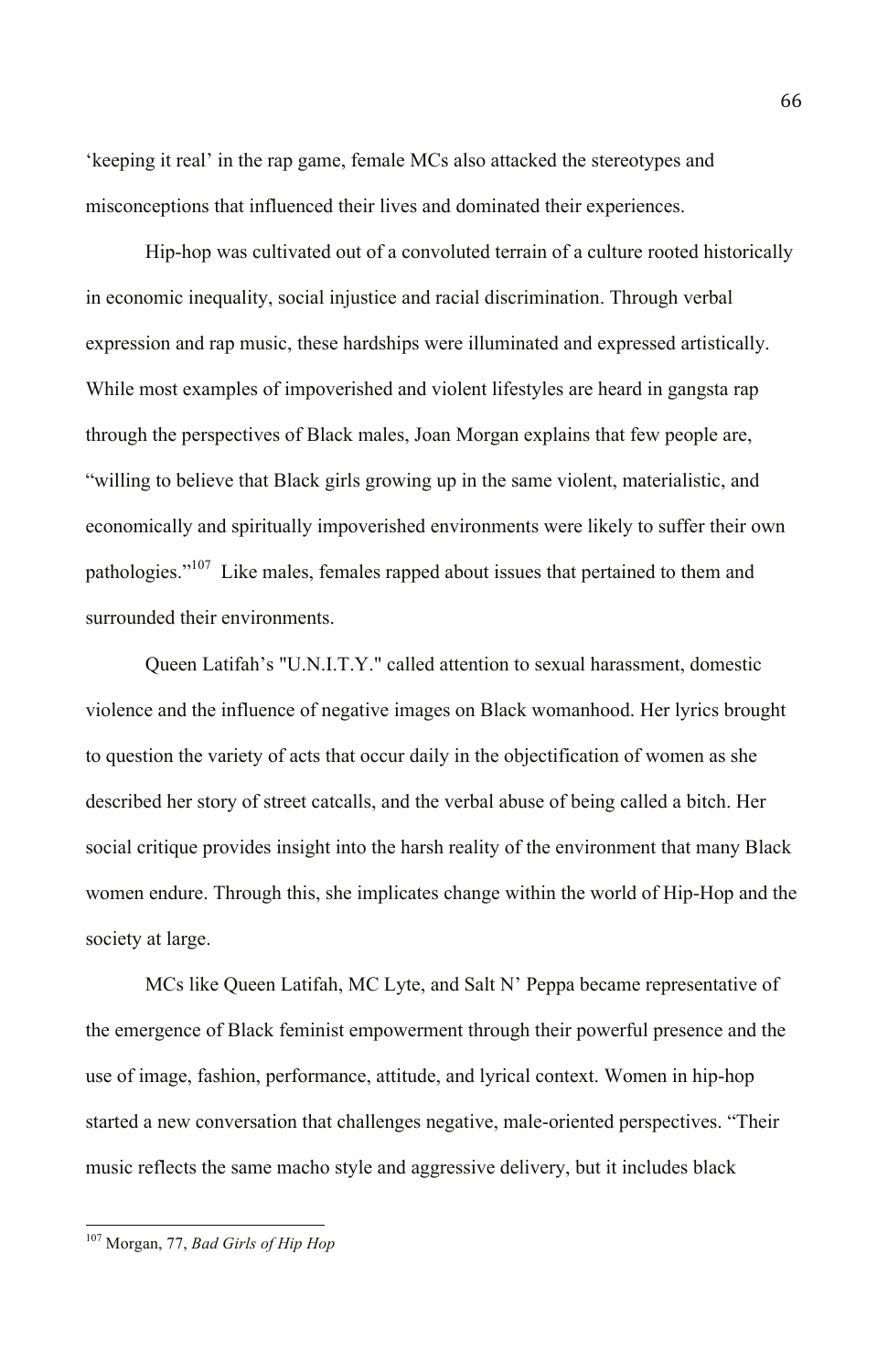feminist ideology that tests the line between socially accepted male and female"<sup>108</sup> (Berry, 188).

 "Beyond the problematic of demeaning women via its incontestable misogyny, hip hop provides a space for young black women to express their race and ethnic identities and critique racism<sup>3109</sup> The rise and success of female rappers in hip hop promoted black feminist ideals of the strong black and independent woman, and prompted MC's to reclaim their female identities and begin constructing an image of their own to reflect in the genre. Some of these identities began to re-appropriate the same sexist and degrading language of hip-hop and translate it into language of sexual liberation and female empowerment.

A new wave of hip-hop feminism emerged as women began to participate in the style of hardcore rap. The sexist nature and violent overtones that were once rebuffed heavily by female MCs were transformed into personas that embraced hypersexual imagery and promiscuous behavior. Two of the most commercially successful female rappers, Lil' Kim and Foxy Brown, proved "they can be 'iller' (naughtier) or at least just as 'ill' as their male counterparts."<sup>110</sup> Lil Kim and Foxy Brown's sexually explicit rap lyrics and scantily clad outfits exposed their sexual desires and also defined themselves "in relation to material culture and their possessions"<sup>111</sup> While some argue this behavior contributes to the ongoing sexist nature in hip-hop, others acknowledge these artists as

<sup>&</sup>lt;sup>108</sup> Berry, Venise "Feminie or Masculine: The Conflicting Nature of Female Images in Rap Music" *Cecilia Reclaimed: Feminist Perspectives on Gender and Music* Universitty of Illinois Pres, 1994 pp.1-24

<sup>&</sup>lt;sup>109</sup> Peoples, Witney A. "Under Construction: Identifying Foundations of Hip Hop Feminism and Exploring Bridges between Black Second-Wave and Hip Hop Feminism," in " Merdians: Feminism, Race, Transnationalism" pg. 19-52. Indiana University Press pp. 21

<sup>&</sup>lt;sup>110</sup> Dunn, Stephane, "Sexing the Supermama: Racial and Gender Power in *Coffy* and *Foxy Brown*," in *"Baad Bitches" & Sassy Supermamas: Black Power Action Films*" (Urbana: University of Illinois Press, 2008), 107–32.

<sup>&</sup>lt;sup>111</sup> Yeagle, A. "Bad Bitches, Jezebels, Hoes, Beasts, and Monsters: The Creative and Musical Agency of Nicki Minaj" (Doctoral dissertation, Case Western Reserve University, 2013). pp. 28https://etd.ohiolink.edu/rws\_etd/document/get/case1374281548/inline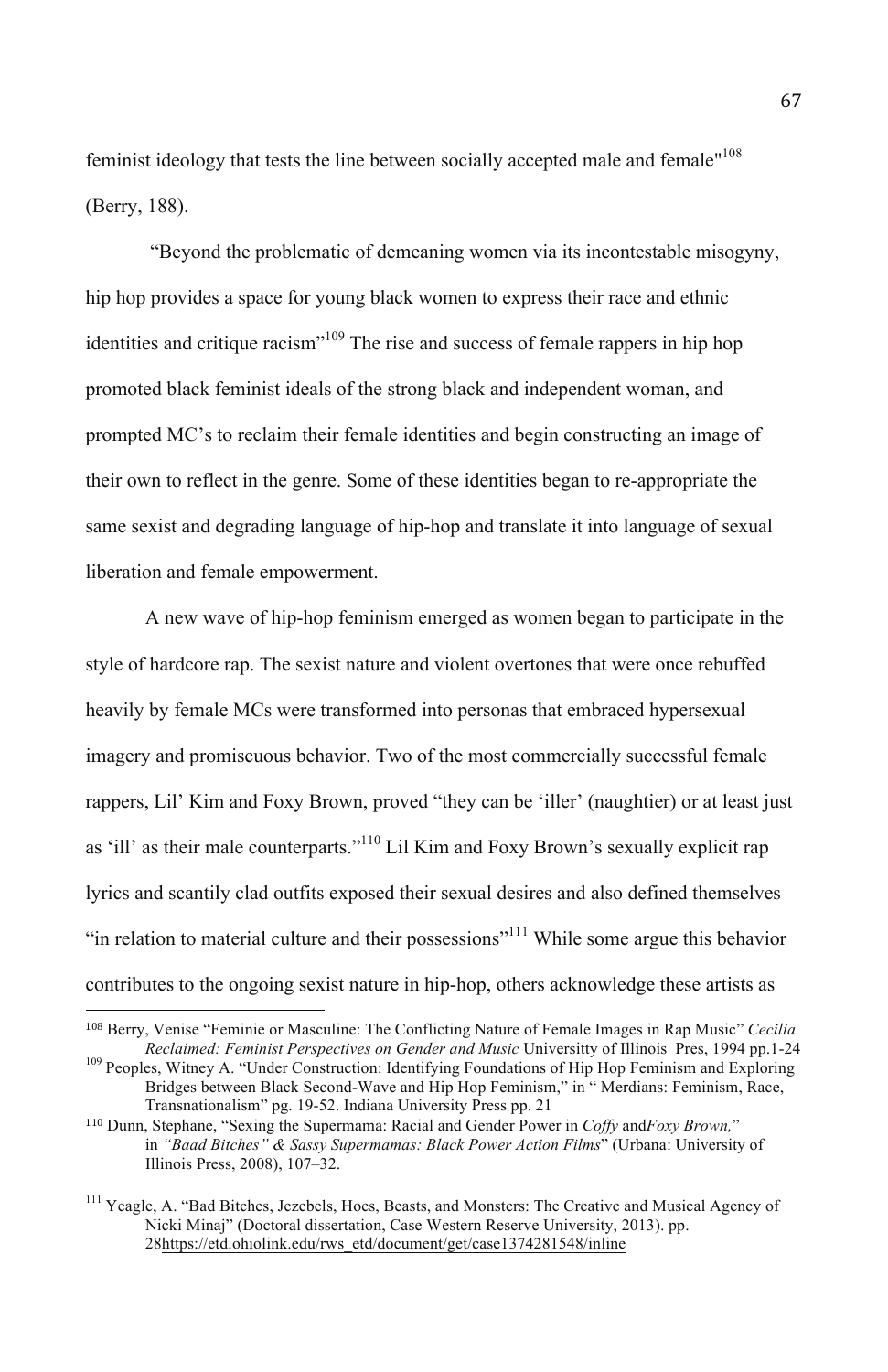sexual revolutionaries. "Too often Black women rappers are not credited with having a conscious understanding of their oppression."<sup>112</sup> In Jess Butler's piece, *For White Girls Only?: Post Feminism and the Politics of Inclusion*, she remarks this type of feminism is a, "way for women to challenge traditional associations of femininity with weakness and subordination—it is a can-do, sex-positive, all-access pass that allows women to be independent, strong, smart, and sexy all at once."<sup>113</sup> However, the debate exists between feminists who emphasize the "need to protect women from sexual objectification and those who emphasize the importance of women's sexual liberation."<sup>114</sup>

Feminist who feel the need to protect, see the glamorization of materialistic, hyper sexualized, and violent environments that are reflected in the works of Lil' Kim, DaBrat, and Foxy Brown to portray sex as the "the bartering chip that many women use to gain protection, material wealth, and the vicarious benefits of power."<sup>115</sup> While these are not the messages desired to relay to young black women, Joan Morgan understands that through these misunderstandings, young people will be able to see this is not what it means to be empowered. "Truly significant hip hop reflects images of Blackness we refuse to see. If we take note of them, then maybe we'll get mad enough to do something about them."<sup>116</sup>

Accompanying Morgan's idea, Whitney People's *Under Construction: Identifying Foundations of Hip-Hop Feminism and Exploring Bridges Between Black Second-Wave* 

<sup>&</sup>lt;sup>112</sup> White, Thersea, "Missy 'Misdemeanor" Elliot and Nicki Minaj: Fashionistin' Black Female Sexuality in Hip-Hop Culture- Girl Power or Overpowered' in *Journal of Black Studies* ( Sage Publications, 2013), 1-20

<sup>&</sup>lt;sup>113</sup> Butler. Jess " For White Girls Only?: Postfeminisim and Politics of Inclusion," in "*Feminist Formations, Volume 25, Issue 1, Spring 2013, pp. 35-58.* 

The Johns Hopkins University Press

 $114$  Ibid.

<sup>115</sup> Morgan, Joan "Fly- Girls, Bitches, and Hoes: Notes of a Hip Hop Feminist" *Social Text, No. 45 (Winter, 1995)* pp. 151-157. Duke University Press

<sup>116</sup> Morgan, Joan. "The Bad Girls of Hip-Hop." *Essence* 03 1997: 76-77+. *ProQuest.* Web. 1 May 2014.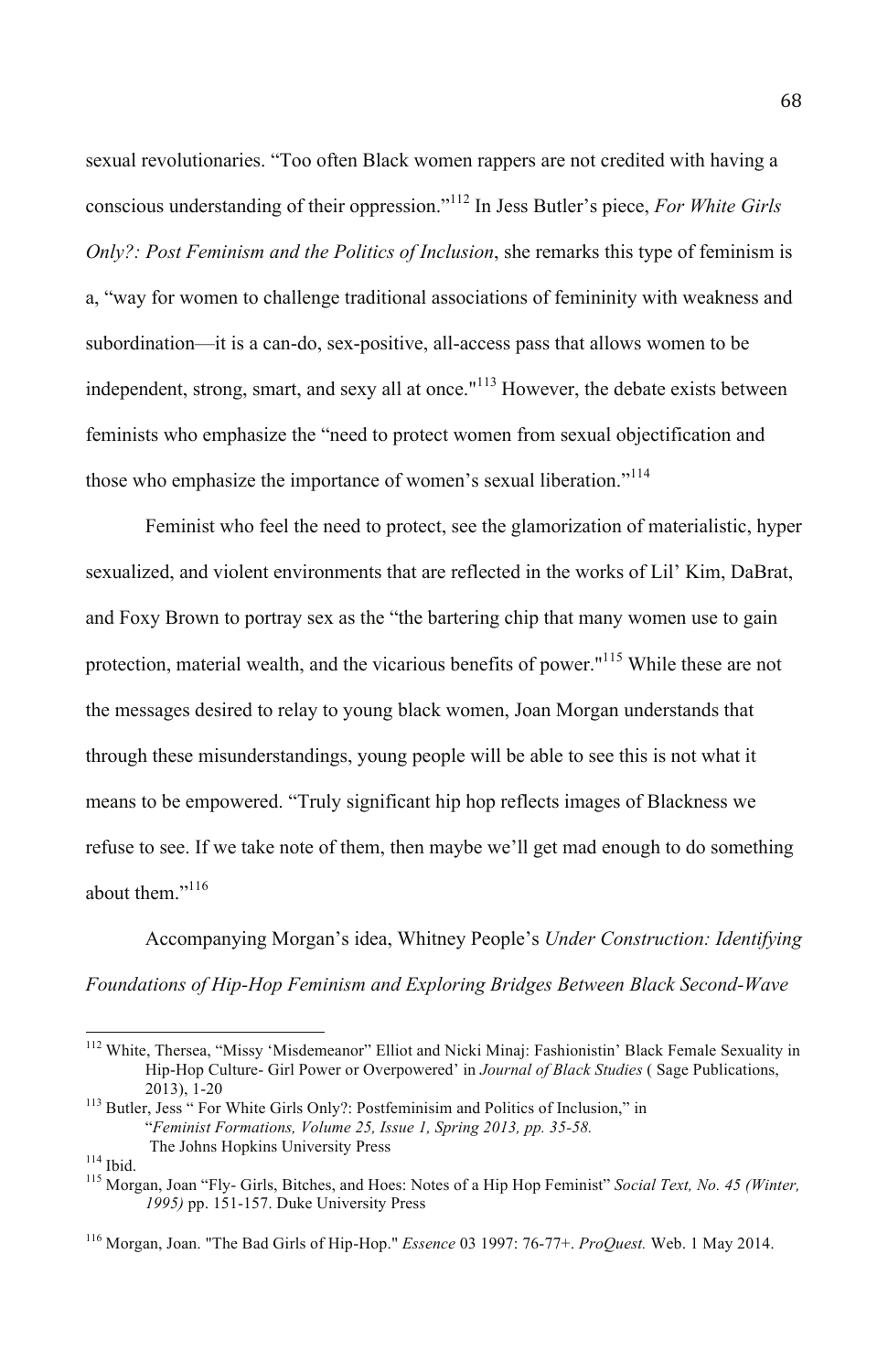*and Hip Hop Feminism*, understands Lil' Kim's music, as a woman who enjoys sex, isn't necessarily radical in itself but, "when placed into dialogue with oppressive community norms that deny black women sexual agency, her works takes on new light."<sup>117</sup> Although Lil Kim's image and foundations were constructed through male MCs such as Notorious B.I.G, and P. Diddy, ultimately debarking Lil Kim's persona as her own creation, it is important to see "her as not the symbol the liberation of black female sexuality, but rather as a catalyst who forces a particular conversation around black women and sexuality."<sup>118</sup>

 While hyper sexualized imagery and language became a way for female MCs to combat and own Black femininity and sexuality, so did redefining other derogatory language, which has negative connotations, such as the word "bitch." The lowercase "b" has been revised as "Bitch" to "signify a hardcore woman who makes money and proudly flaunts her sexual libido and sexuality."<sup>119</sup> The term "Bad Bitch" represents a woman who owns her sexuality and sexual attractiveness and knows how to manipulate it to attain a man of monetary means. Through owning this "Bad Bitch" persona, "the Bitch archetype becomes a useful mechanism for extending the exploration of black women's sexual and political experiences without the constraining need to produce 'positive' images."<sup>120</sup>

 The "Bad Bitch" persona appropriated by Lil' Kim, Foxy Brown, DaBret, and Nicki Minaj, marked a great distance between fellow rapper Queen Latifah and her ideas

<sup>&</sup>lt;sup>117</sup> Peoples, Witney A. "Under Construction: Identifying Foundations of Hip Hop Feminism and Exploring Bridges between Black Second-Wave and Hip Hop Feminism," in " Merdians: Feminism, Race, Transnationalism" pg. 19-52. Indiana University Press pp. 25

<sup>118</sup> Ibid.

<sup>119</sup> Dunn, Stephane, "Sexing the Supermama: Racial and Gender Power in *Coffy* and*Foxy Brown,*" in *"Baad Bitches" & Sassy Supermamas: Black Power Action Films*" (Urbana: University of Illinois Press, 2008), 107–32.

<sup>&</sup>lt;sup>120</sup> Bragg, Beauty "Feminism and the Streets: Ubran Fiction and the Quest for female Independence in the Era of Transactional Sexuality," in "Palimpsest: A Journal on Women, Gender, and the Black International,Volume 1, Issue 2, 2012, pp. 237-255. State University of New York Press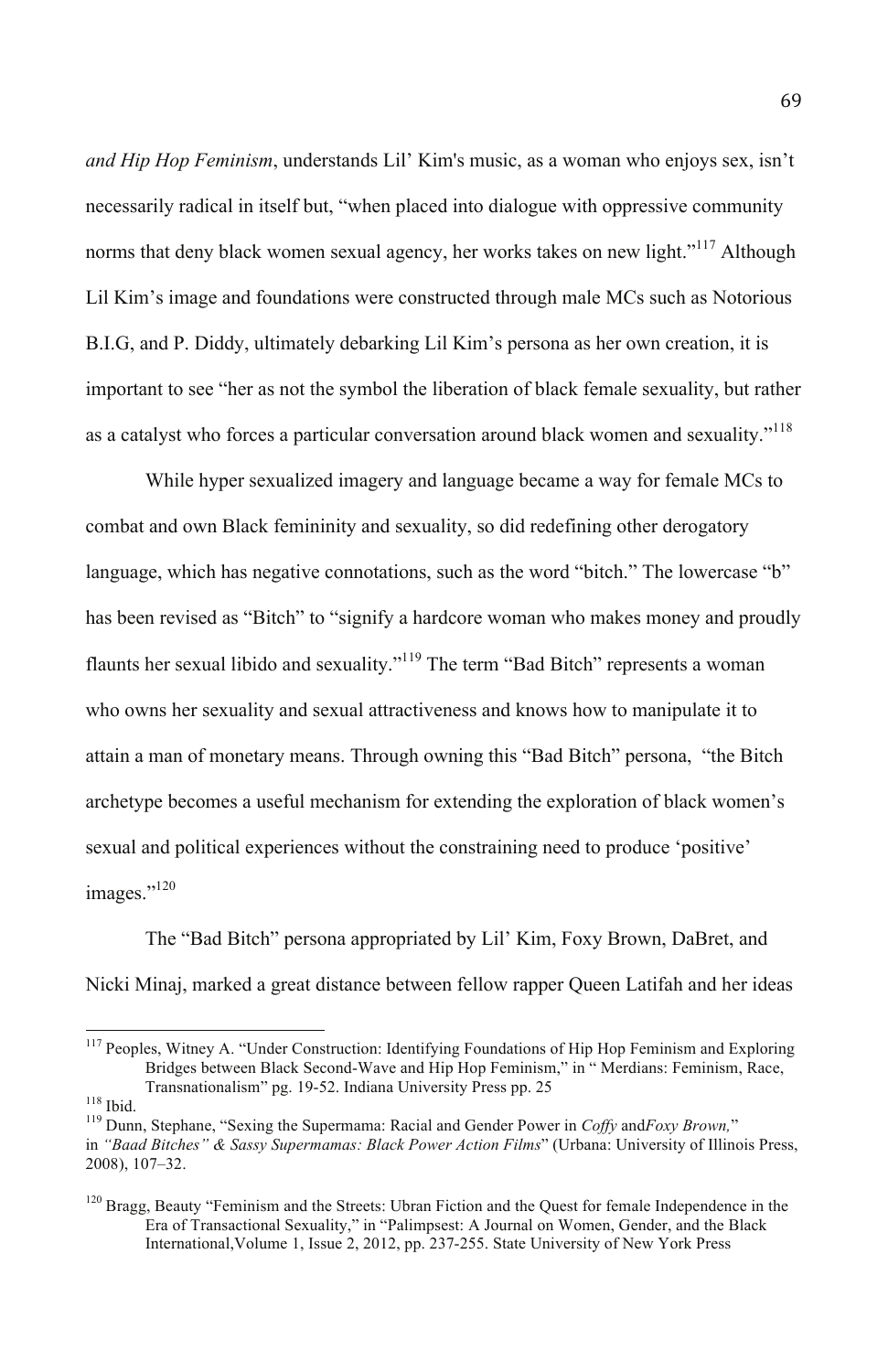that encouraged Black men and woman to respect and love themselves and others. Lil' Kim asserts herself as "Queen Bee," "baddest chick," and " lil' freak" through her sexual prowess and "money rollin'" attitude. Her song "Jump Off", showcases her aggressive, fabulous, and sexually driven attitude that others would not want to mess with:

> *"Money ain't a thing throw it out like rice Been around the world cop the same thing twice Rub on my tits (Huh!) squeeze on my ass (oh!) Gimme some UH!! Step on the gas (Ah) Pop the cork and roll up the has You know what we about, sex, drugs, and cash"*

 Lil Kim's channels her image as a "Bad Bitch" to represent herself as a "hard" and a powerful female in the rap industry. Through her pornographic, monetary, and glamour driven attitude she takes on the constantly portrayed persona of sex as a stress relieving act to feel good and gain sexual power in that very moment. Lil Kim's image "whether she 'fucks men' for pleasure, drugs, revenge, or money, the sexualized bitch constitutes a modern version of the jezebel, repackaged for the contemporary mass media."<sup>121</sup> DaBrat exhibits her "Bad Bitch" persona through her "thug" lifestyle. Rappers who posses the "Bad Bitch" persona "brag about partying and smoking 'blunts' with their men; seducing, repressing, and sexually, emasculating male characters; or 'dissin' their would-be female or male competitors."<sup>122</sup> On DaBrat's single "Sittin' on top of the World" she illuminates the similar pursuit for status and power:

> *"With 50 Grand in my hand Steady puffin on a blunt Sippin Hennessy and Coke Give ya what ya want"*

<sup>&</sup>lt;sup>121</sup> White, Thersea, "Missy 'Misdemeanor" Elliot and Nicki Minaj: Fashionistin' Black Female Sexuality in Hip-Hop Culture- Girl Power or Overpowered' in *Journal of Black Studies* ( Sage Publications,  $2013$ ), 1-20

<sup>&</sup>lt;sup>122</sup> Bragg, Beauty "Feminism and the Streets: Ubran Fiction and the Quest for female Independence in the Era of Transactional Sexuality," in "Palimpsest: A Journal on Women, Gender, and the Black International,Volume 1, Issue 2, 2012, pp. 237-255. State University of New York Press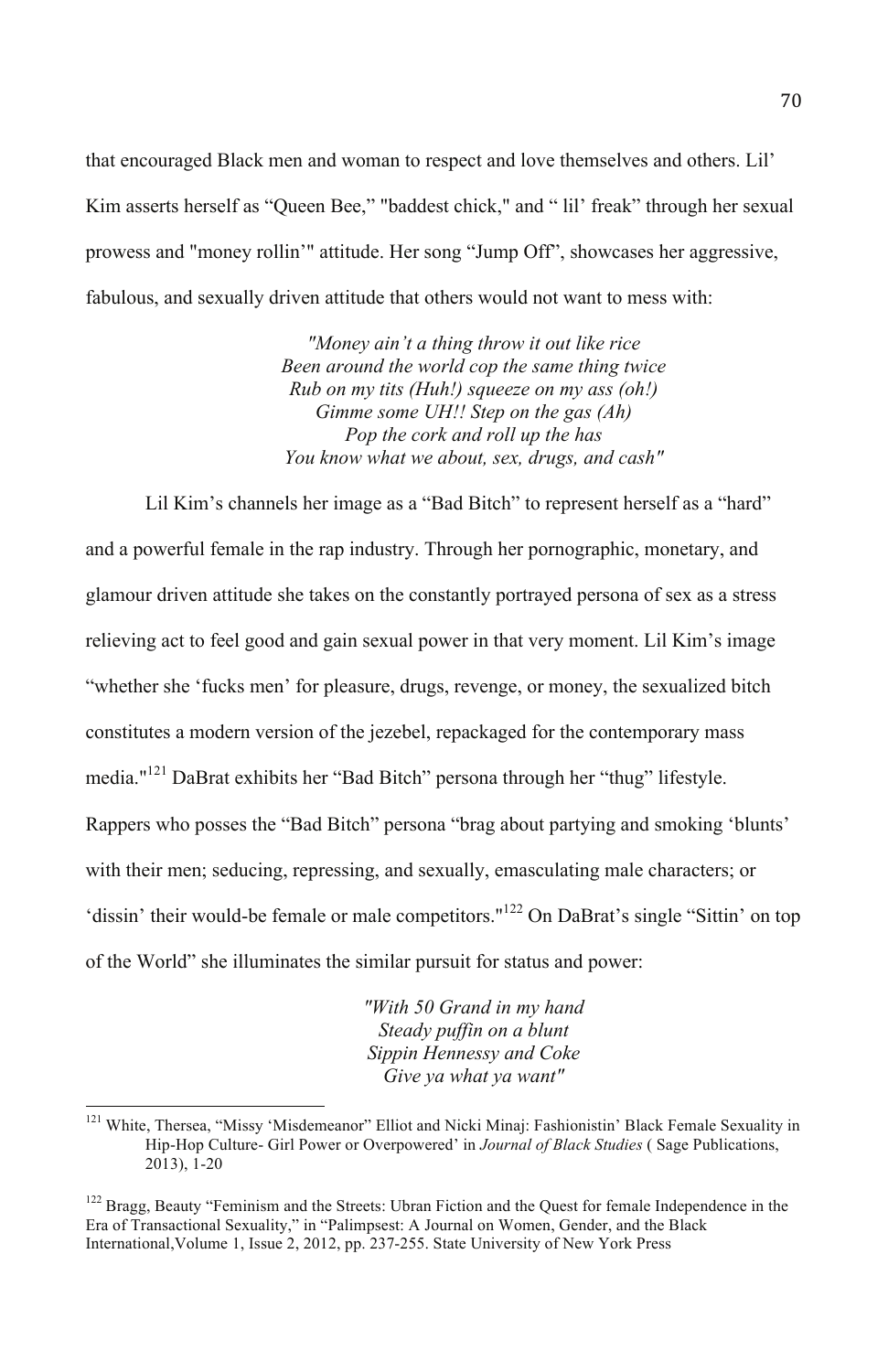DaBrat demonstrates an attitude that showcases the willingness to get "theirs" through any means necessary to remain a part of the lavish lifestyle.

 Another artist, Foxy Brown inherited this "Bad Bitch" persona and climbed her way to the top of the rap game. Others acknowledged "her ability to 'flow' and be as dirty and profane as the bad boys of rap."<sup>123</sup> Through her use of fashion, she was sexually engaged as she "appeared on stage clad in lingerie and bikini-like costumes."<sup>124</sup> Along with the feminist perspective of the explicitly charged female, MC's tried to "affect black empowerment by using the excessive sexualization of her body onstage through erotic poses and ongoing macho bravado about her sexual value and prowess."<sup>125</sup>

 The "Bad Bitch" persona is only one of the scripts identified in female identity in hip-hop. Other scripts include, the Diva, Gold Digger, Freak, Dyke, Gangster Bitch, Sister Savior, Earth Mother, and Baby Mama. "Sexual scripts are schema used to categorize norms regarding appropriate sexual beliefs and behaviors."<sup>126</sup> These stereotypes offer insight to the crafted personalities and behaviors artists and producers create to portray images of certain lifestyles and characters. While Nicki Minaj identifies with being a "bad bitch," her music showcases multiple characters and personalities allowing her to portray different and unique examples of feminism, female power, and sexuality within her music.

 Nicki Minaj embodies multiple frameworks and unique qualities in her hip-hop music, as well as her stage presence. Through exhibiting style, witty rhymes, sassy,

<sup>&</sup>lt;sup>123</sup> Dunn, Stephane, "Sexing the Supermama: Racial and Gender Power in *Coffy* and *Foxy Brown*,"

in *"Baad Bitches" & Sassy Supermamas: Black Power Action Films*" (Urbana: University of Illinois Press, 2008), 1–192.  $124$  Ibid.

 $125$  Ibid.

<sup>&</sup>lt;sup>126</sup> Stephens, D., & Few, A. "Hip Hop Honey or Video Ho: African American Preadolescents' Understanding of Female Sexual Scripts in Hip Hop Culture. Sexuality & Culture" Springer Science and Business Media, 2007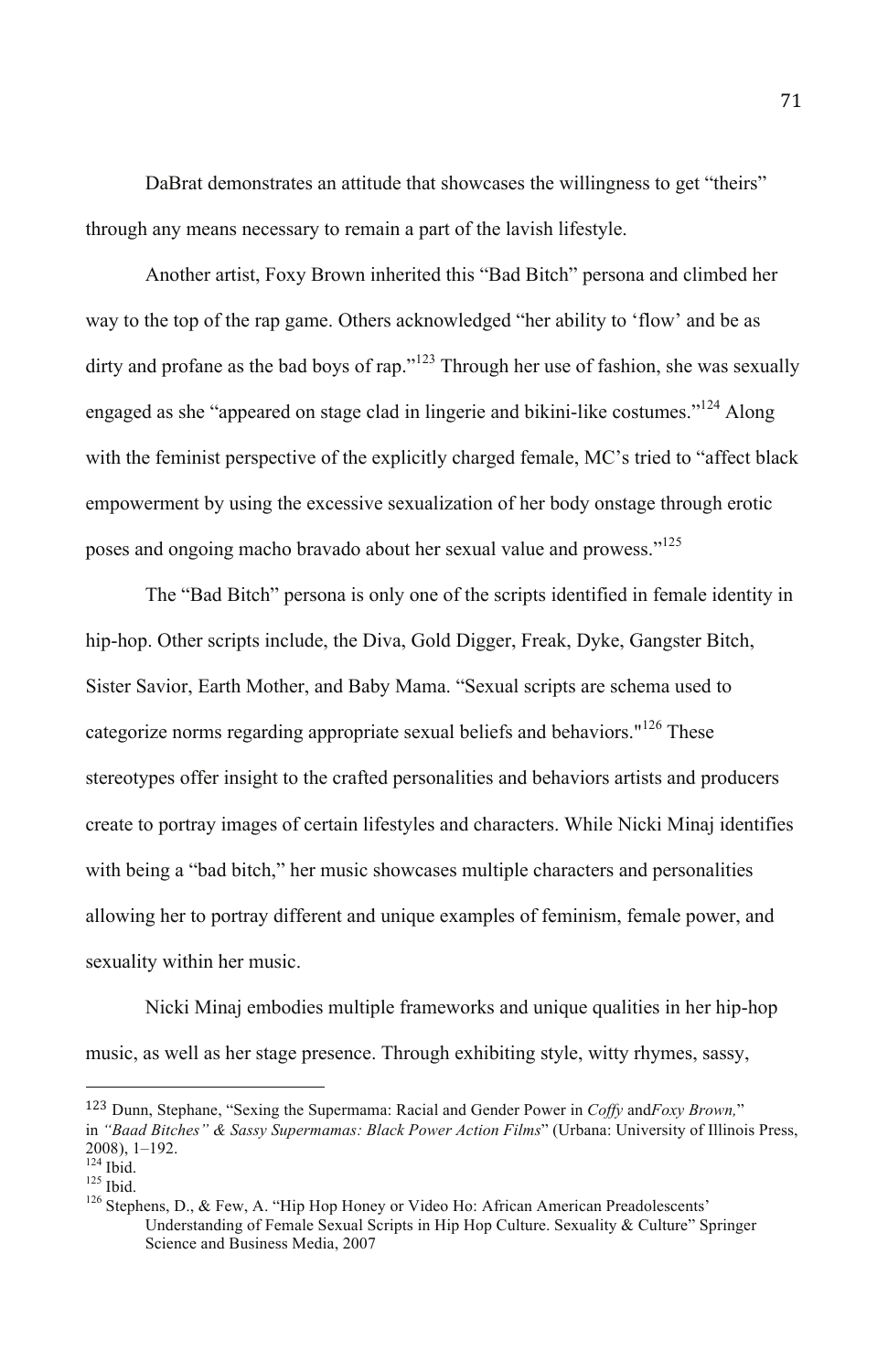cutesy, bad bitch, and monster-like attitudes, she is able to empower herself and other females by asserting control over her own identity and creativity. "She consciously negotiates the ways in which she is racialized by shaping how she is coded in the media through transforming signifiers such as clothing, hair color, hair style, skin color, body weight, music, and of course, her paramours."<sup>127</sup> Minaj is divided in terms of portraying her feminine side, which is in the character of a Barbie-like, sweet, and cartoonish exaggerated girl, and her "bad bitch" persona of "Roman", which exhibits fiery and boldly intoned raps.

On the complex terrain of contemporary feminism, Nicki Minaj chooses to identify with both personalities of the highly feminine "Barbie" and the hypersexualized "bad bitch." Minaj also exhibits the redefining oppressive language and detaches it from the previously male-dominated image of the "ho," and exaggerates it as a mocking figure of a "dumb girl" rather than an objectified woman. Her music channels multiple personalities, reflecting issues of oppression such as the music did back when Queen Latifah and MC Lyte were in the game, as well as the sexually explicit and "bad bitch" defined styles of Lil Kim and Foxy Brown. Nicki Minaj demonstrates the way hip-hop feminism is divided through her non-commitment to identifying with two different hiphop personalities.

The females of hip-hop have cultivated waves of feminism through understanding and personifying the environments in which they've struggled and thrived. Through lyrical rebellion and hyper sexuality, hip-hop has transformed into a complex and multilayered form of feminism. Although, the debate continues between those who defend

<sup>&</sup>lt;sup>127</sup> Butler, Jess " For White Girls Only?: Postfeminisim and Politics of Inclusion," in "*Feminist Formations, Volume 25, Issue 1, Spring 2013, pp. 35-58.*  The Johns Hopkins University Press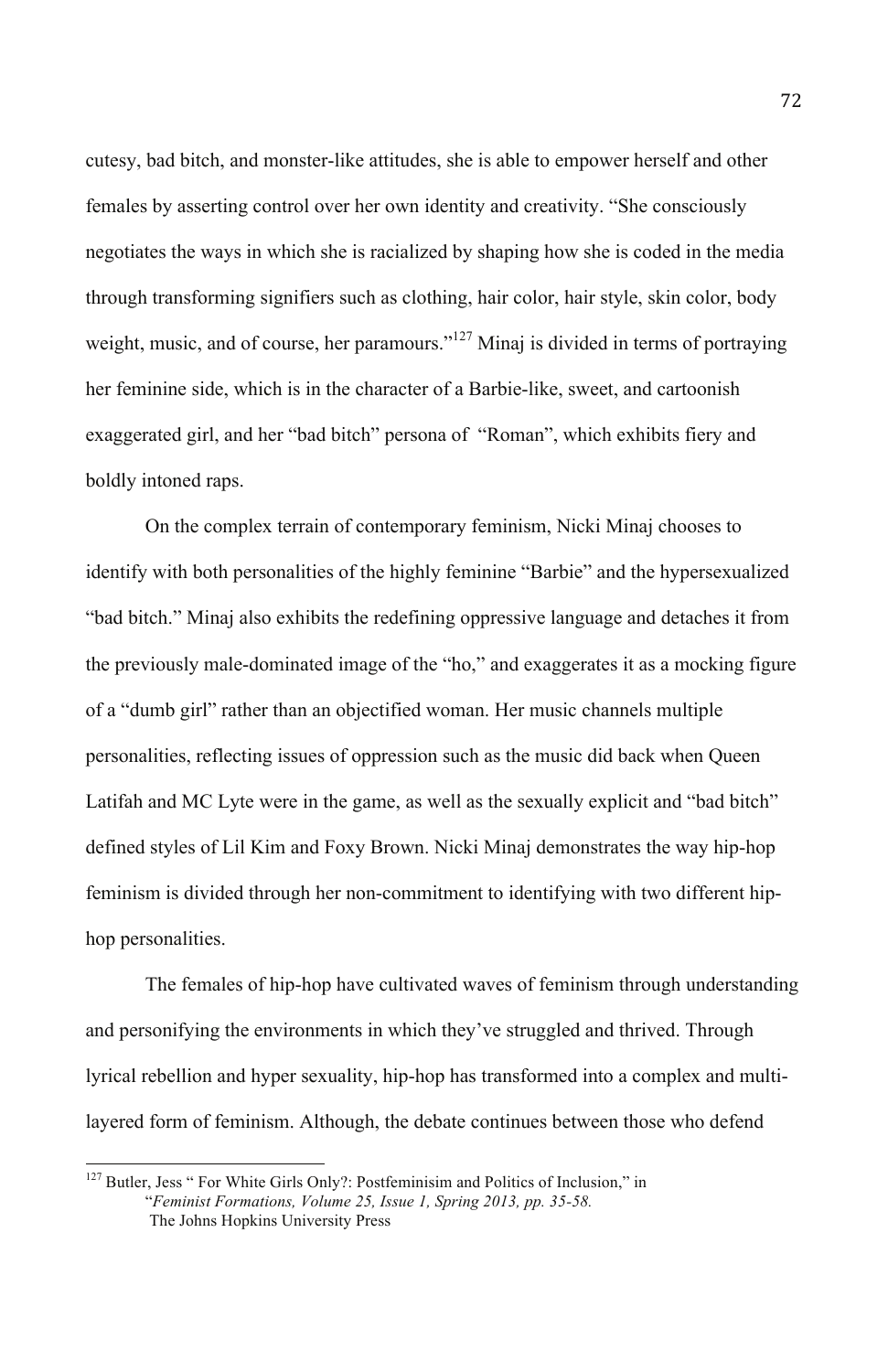anti-sexist appeals of hip hop and those who embrace redefined sexism, hip-hop feminism has impacted female MCs and have perpetuated their presences in the hip hop industry.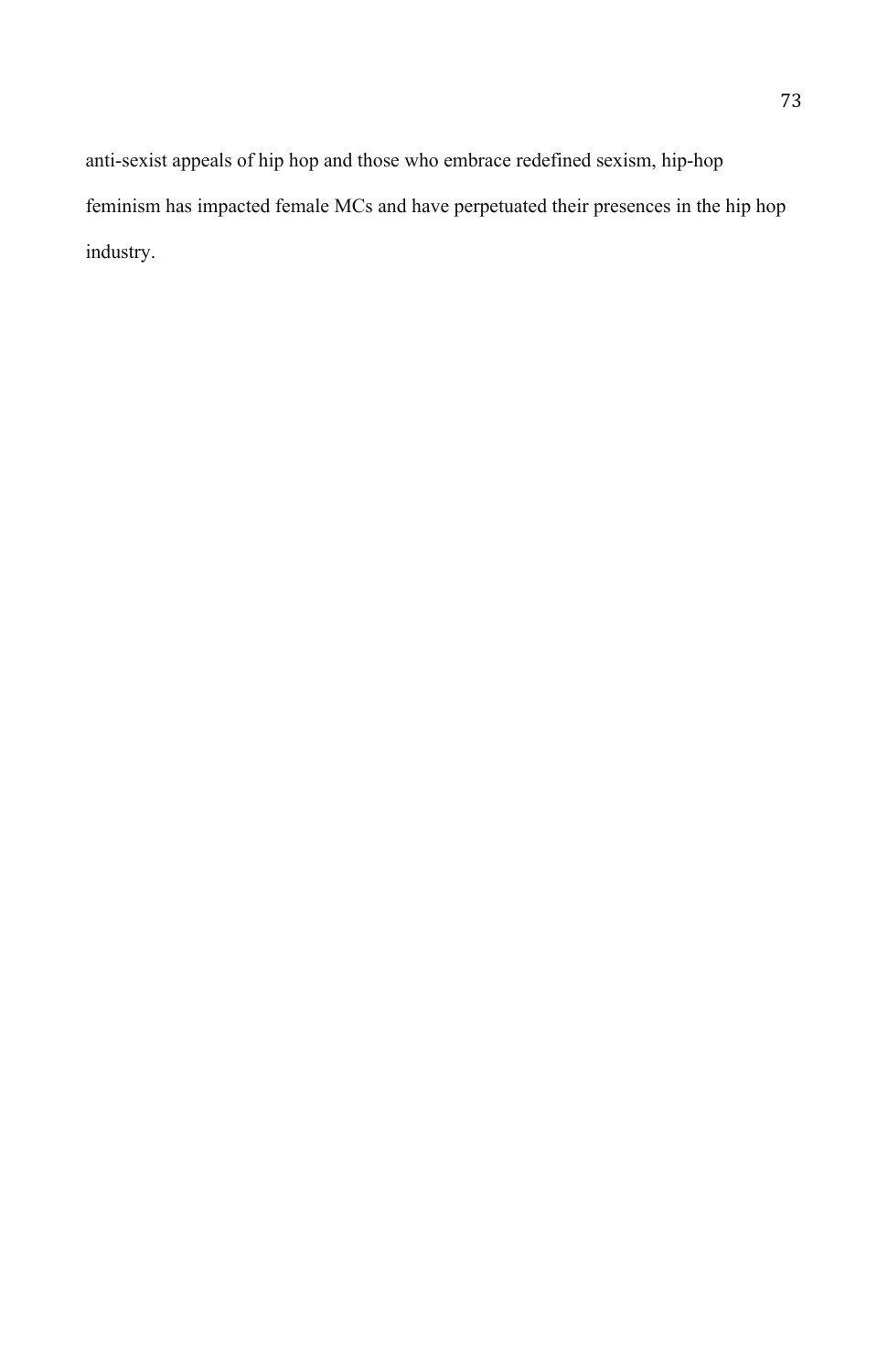## Crystal Kayiza

## *Black Solidarity and Black Liberation: A Celebration and Critique of Racial Collectivism*

 Social constructions and oppressive structures are both forms of colonial domination that operate in a symbiotic relationship. Consequently, the marginalization of groups outside of the norm occurs. It would be a misrepresentation to say "organic" collectives are formed—domination utilizes force into a state of oppression—but these groups do form into communities. Specifically, mutual experiences with the racialized system of oppression can be an intersection of understanding between individuals. Too often this understanding is thought of as a point of pain and not radical solidarity. Although many of the unifying aspects of the diaspora are rooted in tragedy, they can also be the catalyst of liberation. But this is where the complexity resides. An attachment to defending collective identity oftentimes means disregarding the vital tasks towards achieving liberation. Moreover, Black solidarity has sustained a tumultuous history while striving towards collectivity—within the US'an context and on the African continent. While striving towards a level of consciousness, many individuals within the community have found Black solidarity to mean Black liberation. The *we* transcends the *I*; meaning, individual identity gets collapsed in the collective. Throughout many of the texts and class discussions, there are various paths to achieve liberation; but to what extent does the role and impact of collectivism around racial identity support and/or impede that process.

 For those in the Americas, specifically the United States, who experienced the triangularization of their history, ethnic studies and Black culture, offers a sense of security, rest, and empowerment when navigating White supremacy. Oppression in isolation generates insanity. In Albert Memmi's "*The Colonizer and The Colonized"* he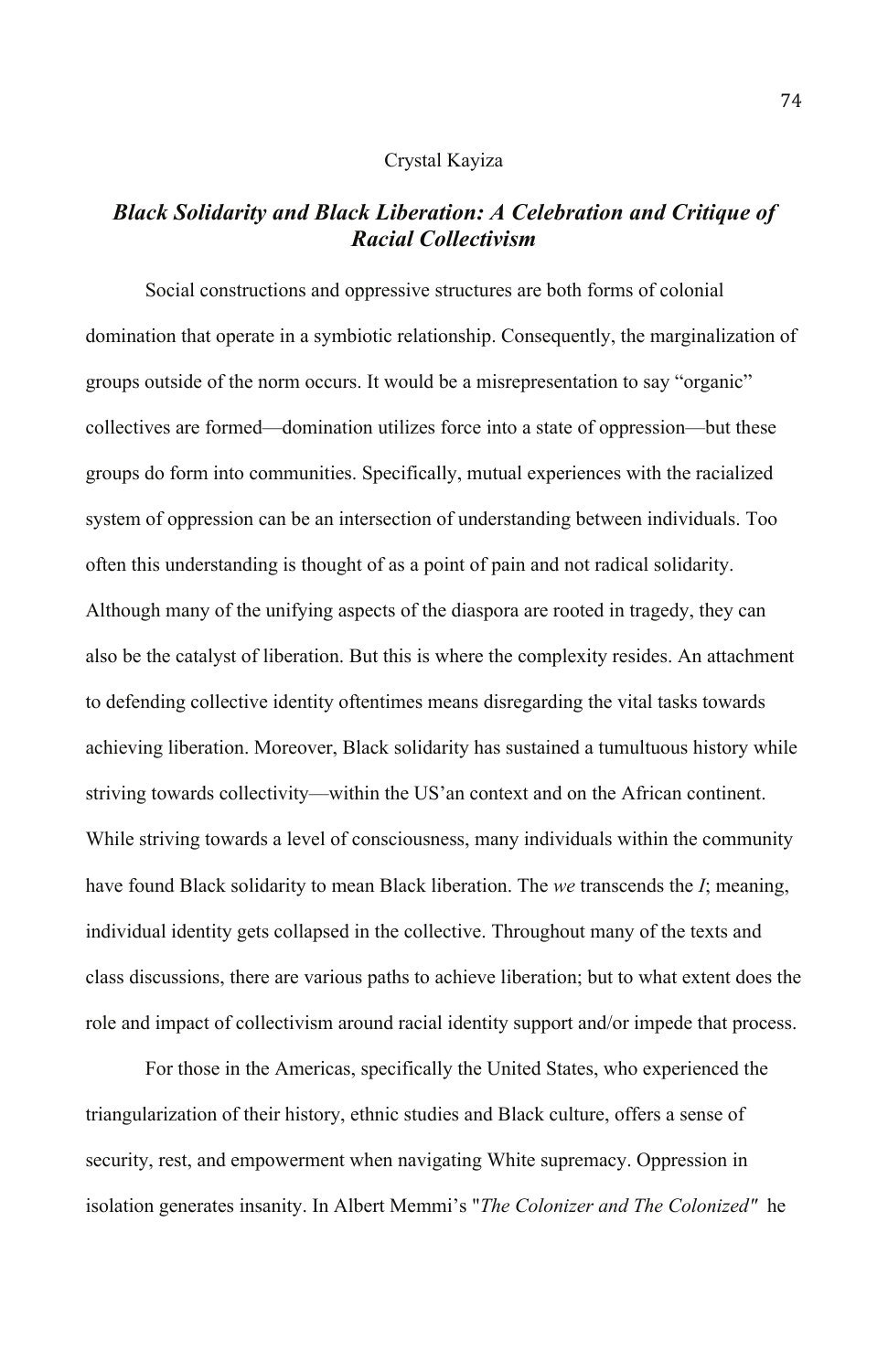"discovered that few aspects of [his] life and [his] personality were untouched by…" his status as the colonized; not only were his own thoughts, passions, and conduct impacted, but also the conduct of others towards him.<sup>128</sup> The system of racism is built to ensure that the oppressed that are aware of the colonial structure are distant from those who are ignorant to the structure but are conscious of its impact. Racism is constructed from "…three major ideological components one; the gulf between the culture of the colonialist and the colonized; two the exploitation of these differences for the benefit of the colonialist; three, the use of these supposed differences as standards of absolute fact." $^{129}$ 

 The congregation of Black communities around social injustice is the consequence of a deliberate effort to cast a shadow across the origins of oppression— White supremacy. When an oppressed individual rejects the inevitability that they will always remain below the oppressor, it is wise to turn to a community for guidance and affirmation. Solidarity is necessary to sustain the movement, but at some point this collective consciousness turns into a single narrative. This narrative—the realization of racial oppression and subsequently clinging to the "conscious" Black collective relegates many unique experiences. Black liberation depends on the actions of individuals but the Black community is continually spoken of in singularity. In a society so heavily influenced by both the brilliance and brutality of its leadership and history, how does one reconcile the emphasis of a single story within our communities? As White supremacy propagates injustice, the collective fight against oppressive and unjust social and economic punishment is vital to attain Black liberation. Although this struggle has immense value, discourses surround other colonial structures remain absent.

<sup>128</sup> Memmi, Albert. Preface. *The Colonizer and the Colonized*. New York: Orion, 1965. Viii. <sup>129</sup> Ibid., 71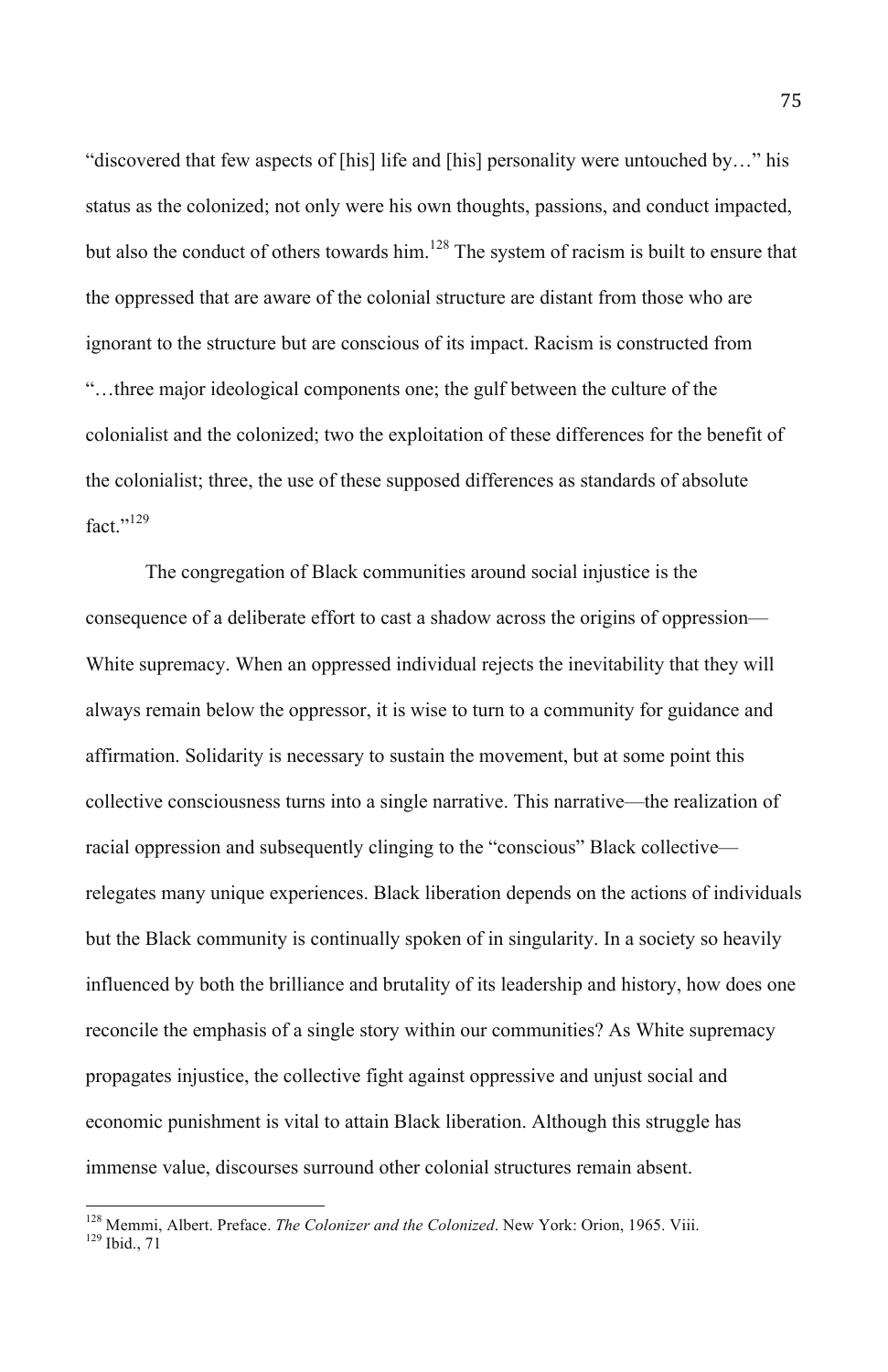Although in the post-colonial world, Blackness was used as a means to unite, it does not remove the other social constructions that have the ability to divide. As Frantz Fanon asserts,"...the colonist is right when he says he 'knows' the [colonized]. It is the colonist who *fabricated* and *continues to fabricate* the colonized subject."<sup>130</sup> And it is the colonist who minimalizes the Black existence, which promotes confusion and horizontal aggression. Throughout many movements, Black resistance plowed through the walls of injustice, and left behind many vital counternarratives. For example, the clear tension between the Black middle class and working class can be connected to intraracial stereotyping and lack of communication during the militant Black Power Movement. The marginalization of women within contemporary political agendas (i.e. prison industrial complex, affirmative action) can be linked to the overtly masculine tone of the Civil Rights Movement. Furthermore, when speaking of Black culture, collectivism becomes problematic when discussing African American and Black Africans.

The introduction of the Pan-African movement began an era when Black communities on the continent and in the diaspora took back the discussion regarding the future of Black liberation. The fight for independence from colonial oppression began at this discussion table. The attendants of this cultural movement were some of the most notable Black activist of the last century on the continent and in the diaspora, including; W.E.B. DuBoise, Marcus Garvey, Kwame Nkrumah, and Sekou Toure. But even so, one of the critiques of this unification asserts that the creation of a "Black culture" did not sustain the individual needs of nationalist movements on the continent. As Fanon describes:

<sup>130</sup> Fanon, Frantz, Jean-Paul Sartre, and Constance Farrington. *The Wretched of the Earth*. New York: Grove, 1965. 2.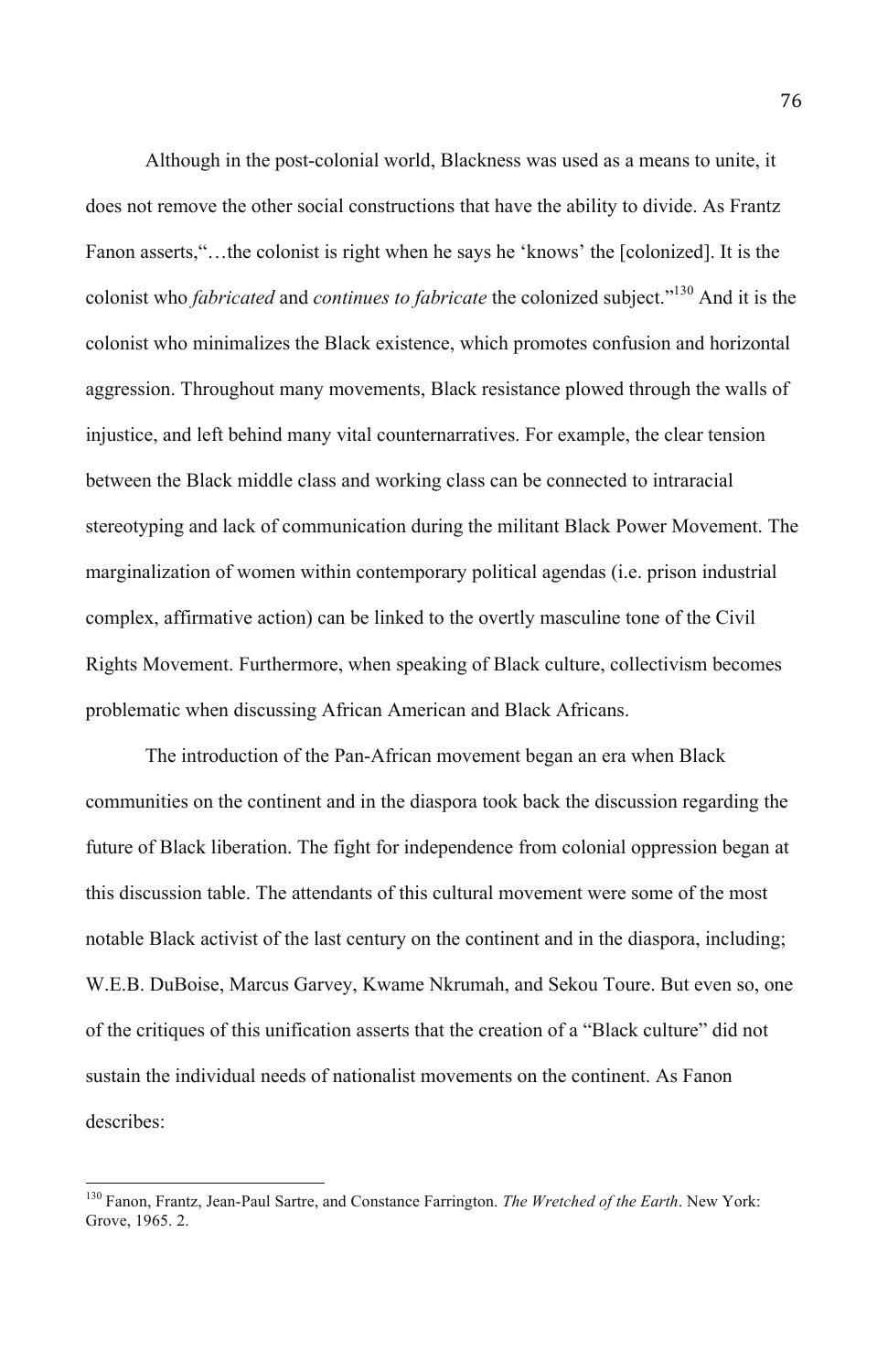*"*There can be no such thing as rigorously identical cultures. To believe one can create a black culture is to forget oddly enough that 'Negroes' are in the process of disappearing, since those who created them are witnessing the demise of their economic and cultural supremacy. There will be no such thing as black culture because no politician imagines he has the vocation to create a black republic. The problem is knowing what role these men have in store for their people, the type of social relations they will establish and their idea of the future of humanity. That is what matters. All else is hot air and mystification."<sup>131</sup>

 Fanon implies that creating inauthentic unity for the sake of maintaining Black culture is not beneficial to all aspects of the movement—in this case, nationalist African independence movements. So the desire congregate Black communities under a notion of globalized oppression may not reap its desired effect. But I believe that Black culture and Black solidarity must be separated when discussing the connections between the continent and the diaspora. The task of African independence sought solidarity with their brothers and sisters beyond the Atlantic, not a singular understanding of Black oppression. Furthermore, "…no speech, no declaration on culture will detract us from [the] fundamental tasks which is to liberate the national territory; constantly combat the new forms of colonialism; and…. stubbornly refuse to indulge in self-satisfaction at the top."<sup>132</sup> So, when discussing collectivity, it is vital to simultaneously discuss the unified experience with the diaspora in a critical way. Although, the discourse surrounding the role of the *global system* of White supremacy in regards to defining the African Diaspora is problematic, *solidarity* and *not culturalism* is vital to the *global liberation* of Black communities. To deny any understanding that can be found between those in the diaspora, is to deny the extensive and systematic nature of Black genocide.

<sup>131</sup> Fanon, Frantz, Jean-Paul Sartre, and Constance Farrington. *The Wretched of the Earth*. New York: Grove, 1965. 169.

<sup>132</sup> Freire, Paulo, and Myra Bergman. Ramos. *Pedagogy of the Oppressed*. London: Penguin, 1972. 170.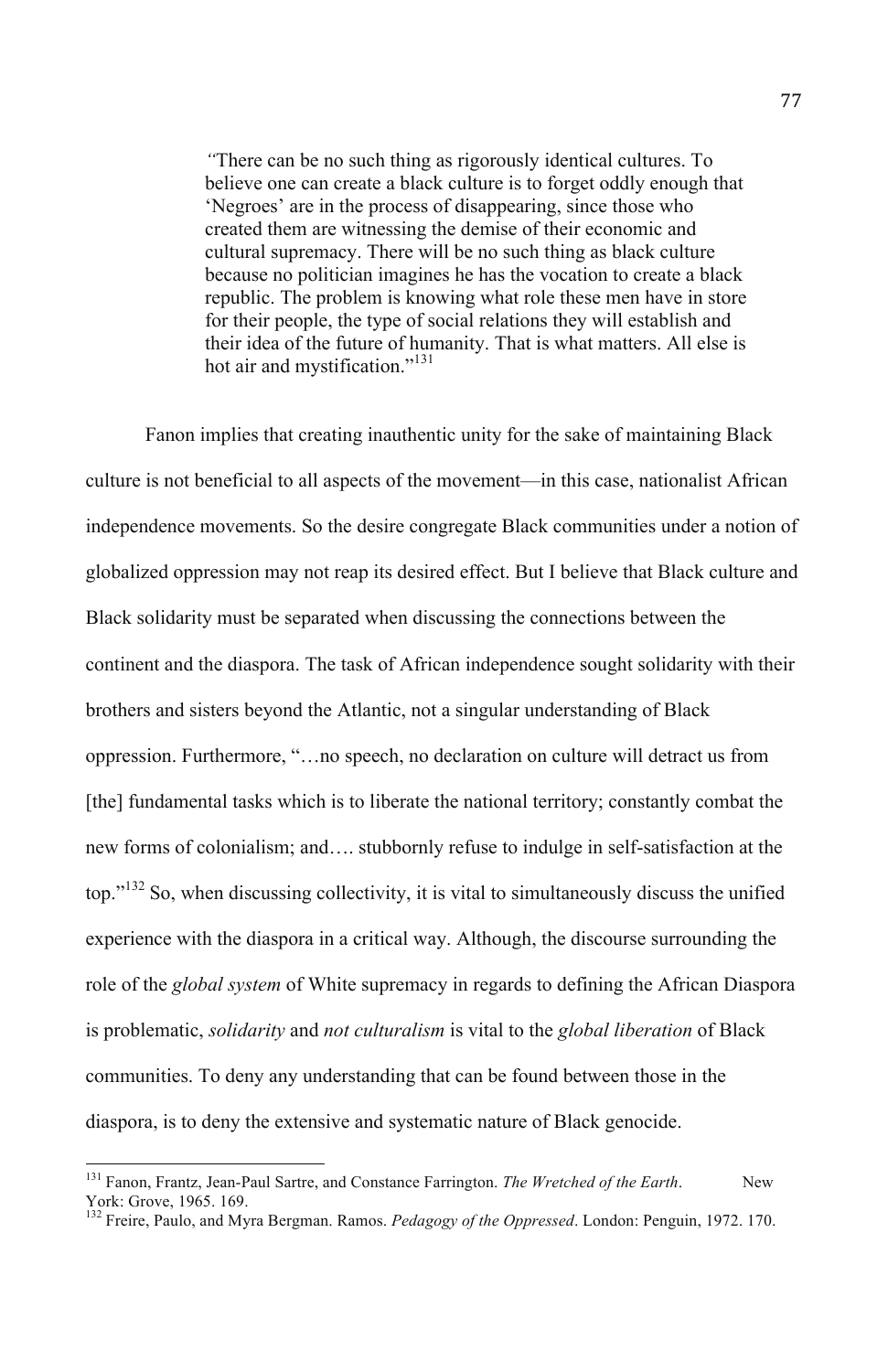Although the radicalism of the twentieth century cannot be copied, what can be rediscovered is the power of transcontinental African solidarity and resistance. African independence movements and the Black Power Movement were purposeful in their continual support and mutual respect for shared oppressive history.

The system of oppression was upheld to maintain the wealth and position of whiteness which continues the use of race as a social construct and capitalizes from oppression. The twentieth century saw a revival of cross-cultural solidarity to combat racial oppression. Although the black consciousness may not know their names or their agendas, the leaders and the movements against racial oppression in the twentieth century had an incredible impact. From Marcus Garvey and the Universal Negro Improvement Association's orientation towards black empowerment, DuBois leadership in the formation of the Pan-African Congress, Kwame Nkrumah's dream of African solidarity and independence, and the Black Panthers radical ethnocentric agenda—all of these voices had a hand in furthering Black liberation. But oftentimes, these movements "instead of being the coordinated crystallization of people's innermost aspirations, instead of being the most tangible, immediate product of popular mobilization, national consciousness is nothing but a crude, empty fragile shell. The crack in it explains how easy it is for young independent countries to switch back from nation to ethic groups and from state to tribe."<sup>133</sup>

 So although movements are vital to progress, individuals make up movements. The colonizer elded oppressive social hierarchies together, and even as he leaves, these modes of oppression and domination still exist. Memmi's depiction of the colonizer that refuses has a wide application, meaning "…it is not easy to escape mentally from a

<sup>133</sup> Freire, Paulo, and Myra Bergman. Ramos. *Pedagogy of the Oppressed*. London: Penguin, 1972. 97.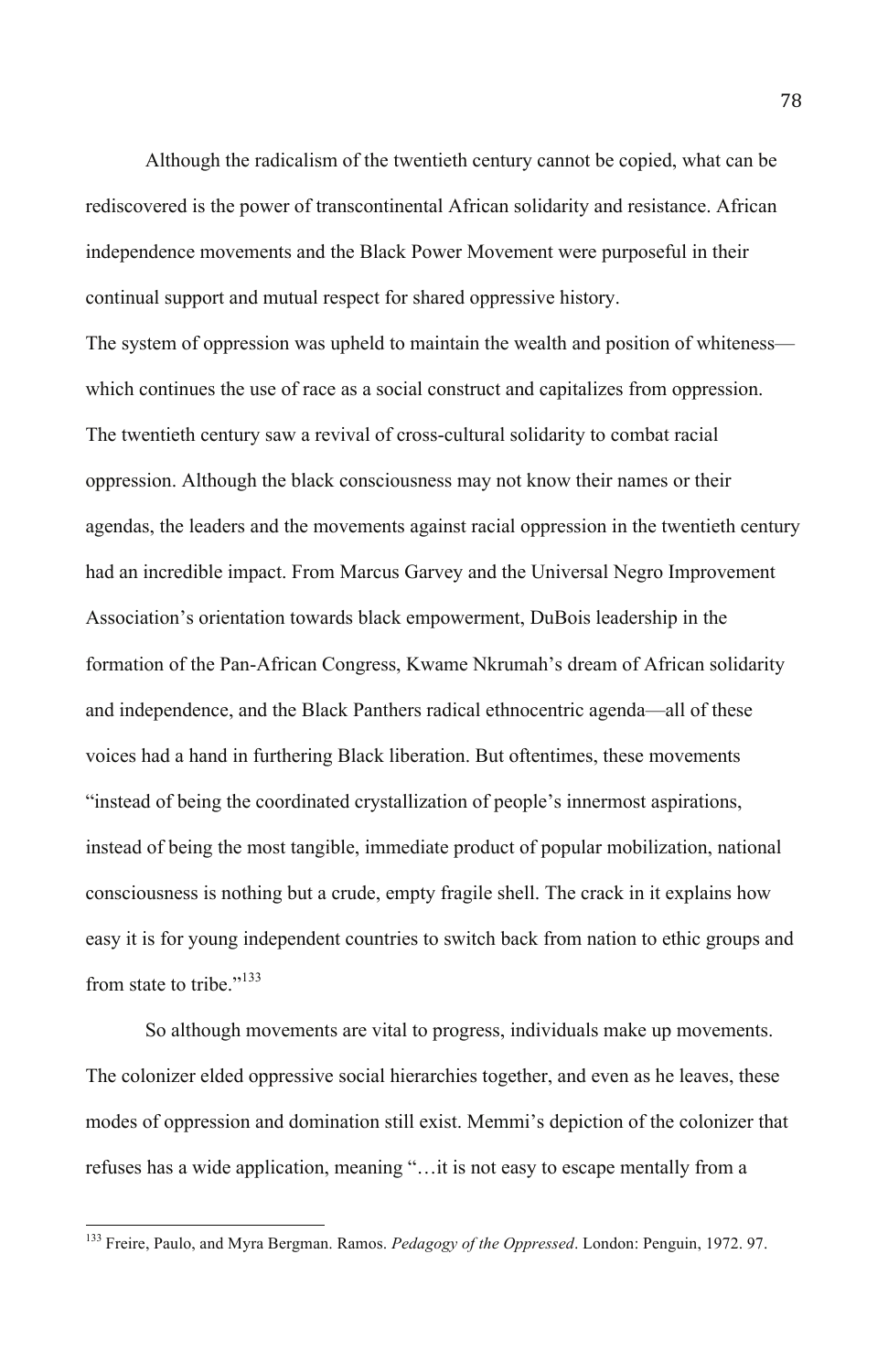concrete situation, [and] to refuse its ideology while continuing to live with its actual relationships."<sup>134</sup> So although Black solidarity exposes these relationships, on the individual level it doesn't always remove their impact. Meaning, the various intersections of an individual's identity cannot be diluted to their engagement with the agenda for Black liberation. The gendered, sexualized, economic, and ethnic experiences with the Black community are not always addressed within the collective. Black radical consciousness doesn't always speak for everyone, so why should the individual be constantly expected and agree and speak for the Black community? In Paulo Freire's, *Pedagogy of the Oppressed*, he articulates the constraining nature of the colonial structure of attaining knowledge. He also speaks to the importance of an individual outside of their expected social conditions. He states that, "…freedom to create and to construct, to wonder and to venture. Such freedom requires that the individual be active and responsible, not a well-fed cog in the machine…it is not enough that men are not slaves; if social conditions further the existence of automatons, the result will not be love of life but love of death."<sup>135</sup>

 Considering the depth and breadth of the Black experience, collectivism cannot function and meet the needs of the entire collective. Within Rana Kabbani's literature, *Imperial Fictions,* she discuses the colonizers fantasies and myths about the orient. What can be concluded is that these constructions were not only tall tales, but also colonial inventions that laid the foundation for continuous domination. "The narrative did no doubt lead to an expansion in knowledge of the world," Kabbani states, "but it was a tainted knowledge that served the colonial vision. Some of that taint is with us still

<sup>134</sup> Memmi, Albert. "Portrait of the Colonized." *The Colonizer and the Colonized*. New York: Orion, 1965. 20. <sup>135</sup> Freire, Paulo, and Myra Bergman. Ramos. *Pedagogy of the Oppressed*. London: Penguin, 1972. 50.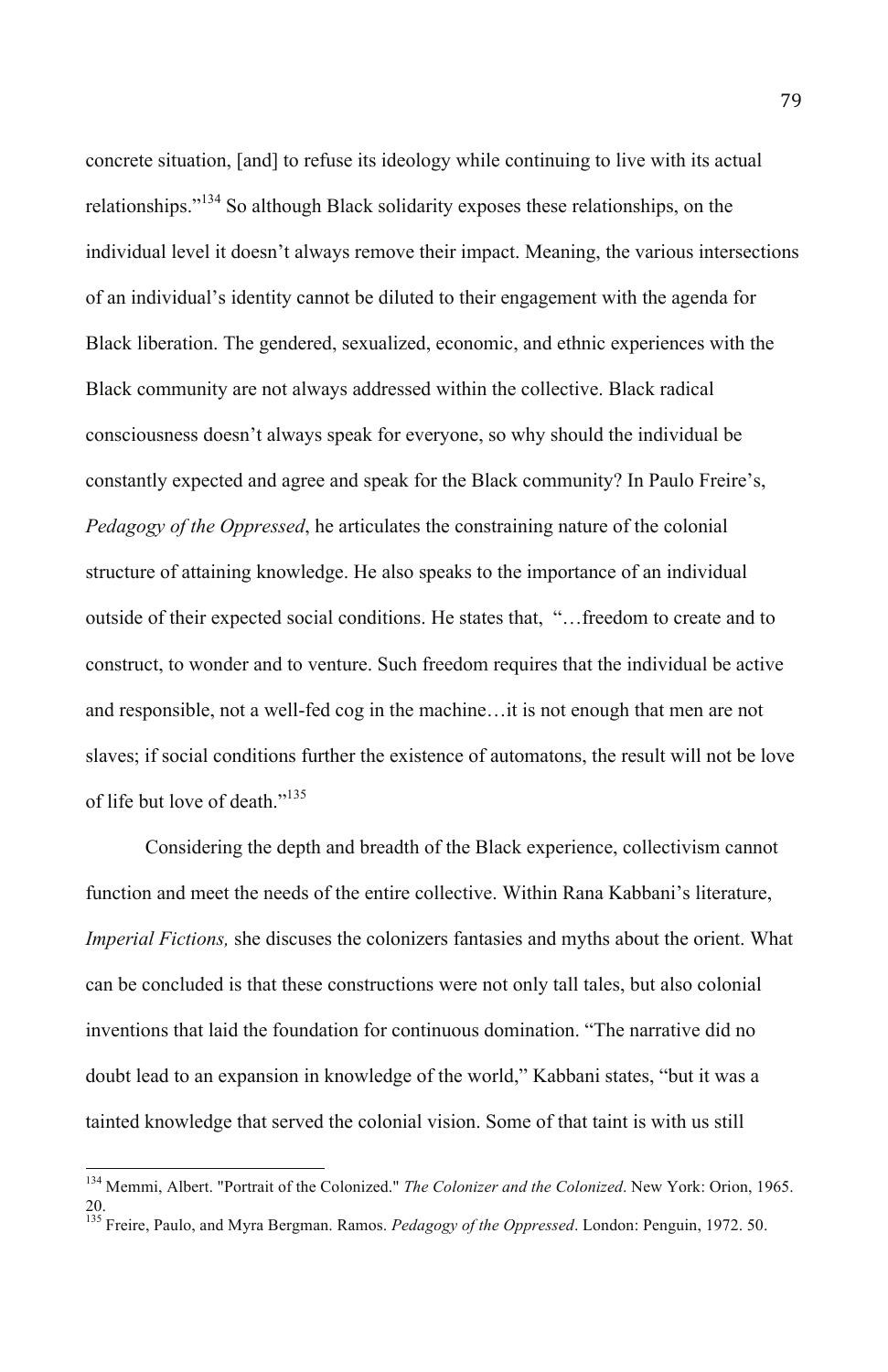despite the passing of the colonial era in its more entrenched forms."<sup>136</sup> Black solidarity offers a counternarrative to the colonial vision. Although like every form of collectivism the agenda is oftentimes problematic in its approach, these communities are necessary to deconstructing the colonial vision. "The oppressed, having internalized the image of the oppressor and adopted his guidelines, are fearful of freedom."<sup>137</sup> Solidarity offers a space to critique White supremacy and the fear of liberation from the colonial structure is replaced by empowerment.

 What I've discovered during our conversations throughout the semester is that my relationship with the colonizer is complex. Although I initially expected my understanding of racial oppression to be expanded, the literature and discussion have enabled me to expand my understanding of the colonial framework in conjunction with my racial identity. Initially when entering my undergraduate career I rejected the assumptions surrounding my status as an ALANA (African, Latino/a, Asian, Native American) student. Although my American citizenship offers assumptions about my ethnicity, my strong investment in my East African identity created a wedge between my connection between ALANA students and my understanding of myself as a Ugandan-American. Growing up in a predominantly White, middle class suburb, I didn't see it necessary to find solidarity with other students of color in order to survive my college experience. I believed that my Southern lessons in racial inequality would never compare to the "diversity" and "equal opportunity" of the North. Within a semester of my experience at Ithaca College that quickly changed; after confronting the overt racism

<sup>136</sup> Kabbani, Rana. "Lewd Saracens." *Imperial Fictions: Europe's Myths of Orient*. London: Pandora, 1994. 47. 217.

<sup>137</sup> Freire, Paulo, and Myra Bergman. Ramos. *Pedagogy of the Oppressed*. London: Penguin, 1972. 29.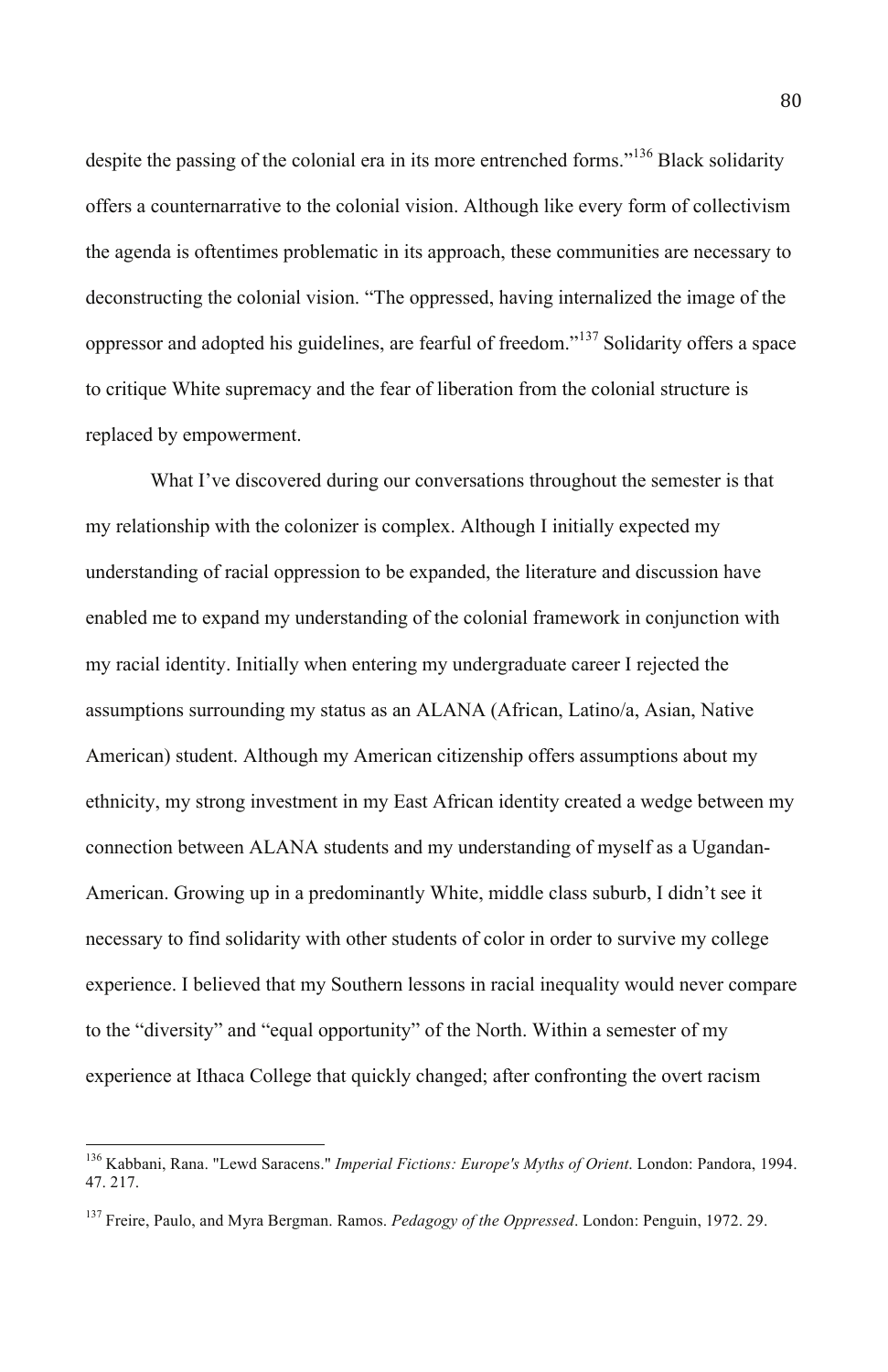labeled as liberalism I turned to the ALANA community and The Center of the Study of Culture Race Ethnicity to understand how to combat White supremacy and my own feelings of inadequacy.

 I say this to relay the fact that critiquing Black solidarity was difficult for me to do towards the beginning of the course. Black solidarity, specifically within a Pan-African context, has been the foundation of my undergraduate career. Although this collectivism shaped my experience at Ithaca College, my own attachments to defending Blackness—even when it meant blinding myself to the many intersections of my identity—consequently created a level of exhaustion and confusion over my own struggle toward liberation. This aspect of understanding imperialism has been a difficult but enlightening journey. Although I believe I wouldn't have arrived at the point without the support offered by collectivism, I do believe that it is not the only aspect of Black **liberation** 

 There is no clear answer regarding the extent Black solidarity and collectivism impacts liberation. What is clear is that it is one dimension of struggling against White domination. But within this shared experience we must "…continually question the testimony we have inherited, be it from the solider, the scholar or the traveller. In questioning those notions that we are supposed to prove how different we are as people, perhaps we may, with sympathy and effort, arrive at an understanding of how similar we are as humans in an increasingly complicated world."<sup>138</sup> Black solidarity, like oppression, should not consume ones ability to attain personal freedom. There is comfort and

<sup>138</sup> Kabbani, Rana. "Lewd Saracens." *Imperial Fictions: Europe's Myths of Orient*. London: Pandora, 1994. 47. 217.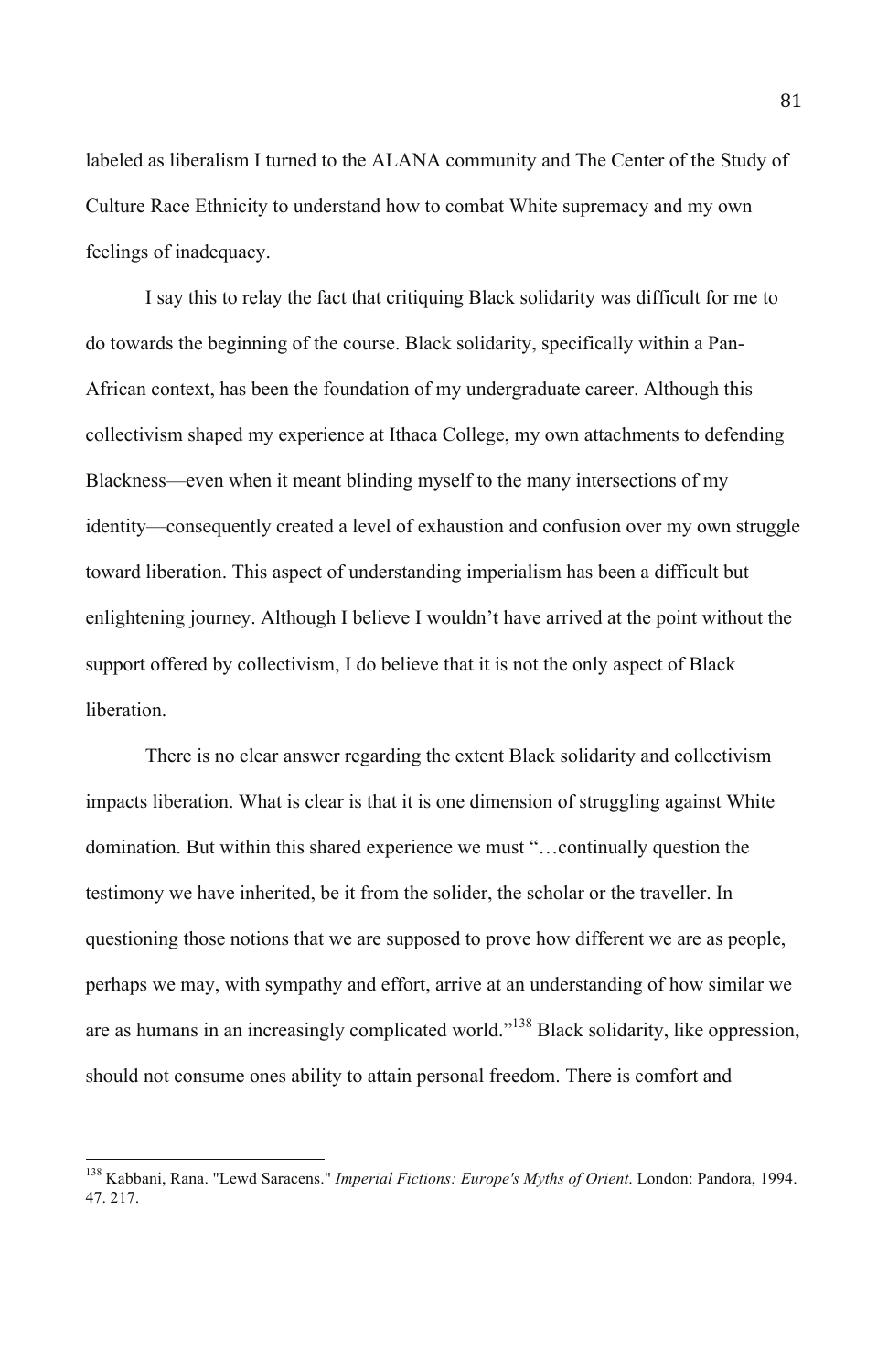confidence found in community, but the *I* is as vital to the struggle toward liberation as the *we.*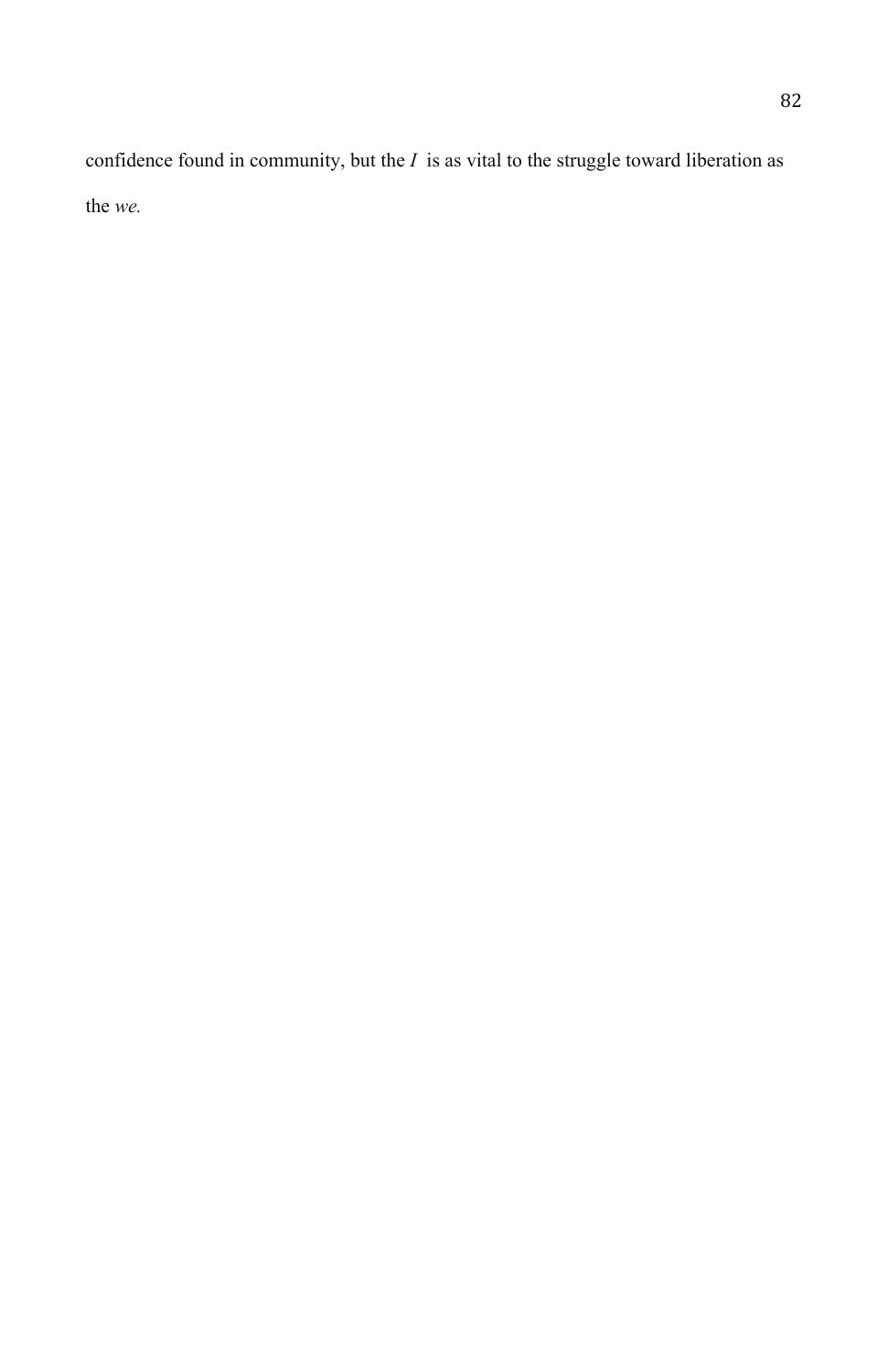## Ken Robertson

## *New World Order: NYC's Queer Hip-Hop Renaissance*

In his essay, "Hip-Hop Stole My Southern Black Boy" (originally published in *How to Kill Yourself and Others Slowly in America*), Kiese Laymon reflects on geography and ideology's effect on the development and perception of hip-hop in America. Laymon powerfully reflects on his upbringing in Mississippi, drawing connections between his personal experiences of otherness and greater musicological and sociocultural trends. In doing so, he makes several powerful assertions: "hip-hop" represents a larger system of cultural hierarchies, is geographically contingent, and that the genre has historically been defined by masculine heteronormative exclusiveness. Laymon's essay (published in 2013) is informed by and grounded in the present. However, he fails to address a recent wave of queer musicians of color that has gained cultural traction since 2010. These newcomers, including Mykki Blanco, Le1f, and Cakes da Killa, and a myriad of others, complicate, reaffirm, and reject aspects of Laymon's argument. Queer black rappers, DJ's, and artists have created an inclusive scene that aggressively confronts homophobia. While these individuals vary in style and origin, they have reaffirmed that New York remains the cultural Mecca of hip-hop. The origins of this movement can be traced back to New York City's "Ball" culture, which established the first safe environment for queer people of color (QPOC) to congregate, perform, and organize in the 1980's and early 1990's.

Laymon discusses his first meaningful exposure to rap in 1992, when he frequented the "B-Boy" bathroom in his Central Mississippi school. There, the B-Boys (black boys) gathered to freestyle in a "cipher," an exclusive brotherhood conceptually linked to the ideals of NYC lyrical-hip hop. He differentiates "hip-hop" from "rap" by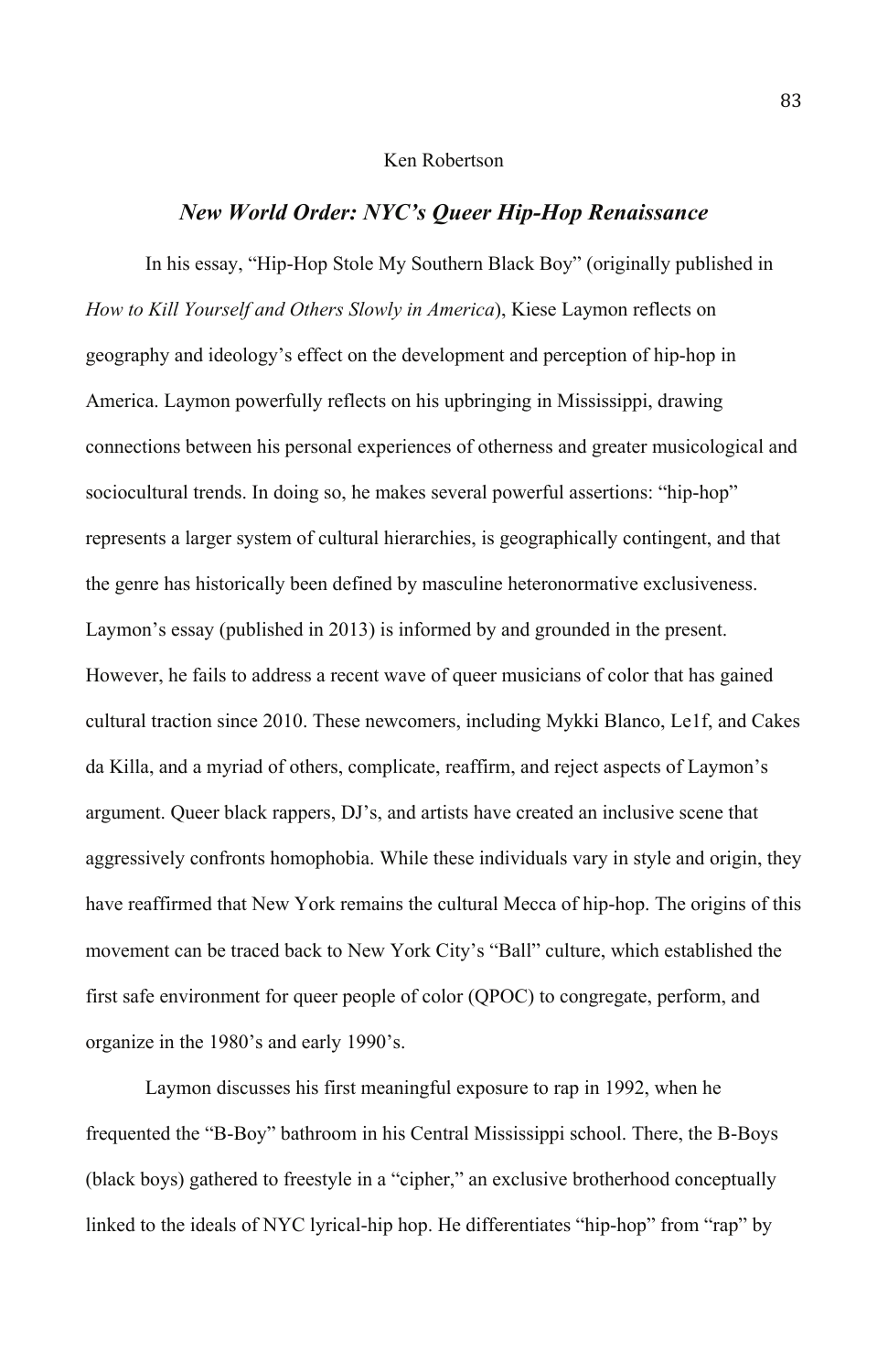recalling statements made by his friend B. Dazzle; "He said it was universal, real, filled with brothers in ciphers dropping knowledge, breaking, deejaying, graffiti writing, showing, and proving, while rap music, on the ashy black-hand side, was artistically inferior, country-sounding, and local."<sup>139</sup> Here, Laymon describes fundamental tension between Southern rap and NYC hip-hop, in that the B-Boys idealized a culture that devalued their existence. As outsiders, the B-Boys created their own space for cultural exchange yet also vehemently prohibited others from participating in it. He writes, "The black girls, white folks, Asians, and wack niggas could only consume and interrogate the sound, not the creative culture or experience from whence that sound spring. Our cipher was off limits to them." The B-Boys isolated themselves, reacting to the inaccessibility of NYC hip-hop while also replicating that culture's heteronormative and misogynistic characteristics. Laymon doesn't explicitly say that QPOC were banned from the cipher, but this is implied as he states, "The last thing on earth we admitted to wanting to be was a woman or gay man."<sup>140</sup>

In 1991, just a year before Laymon joined the Mississippi cipher, Jennie Livingston's documentary *Paris Is Burning* debuted. Livingston spent seven years filming New York City's Drag Ball scene, an underground collective of QPOC that organized themselves in "Houses" and competed through "voguing" (dance). *Paris is Burning* is heralded for capturing this subculture before it was decimated by the AIDS epidemic. The film is significant in relation to Laymon's experience in Mississippi, since it documents communal spaces that resisted, reacted, and appropriated dominant culture, much like Laymon's cipher. "Houses" functioned as pseudo-families for "children" (Ball

<sup>139</sup> Laymon, Kiese. "Hip Hop Stole My Southern Black Boy." *How to Slowly Kill Yourself and Others in America: Essays*. Evanston: Bolden, 2013. 61-72. Print.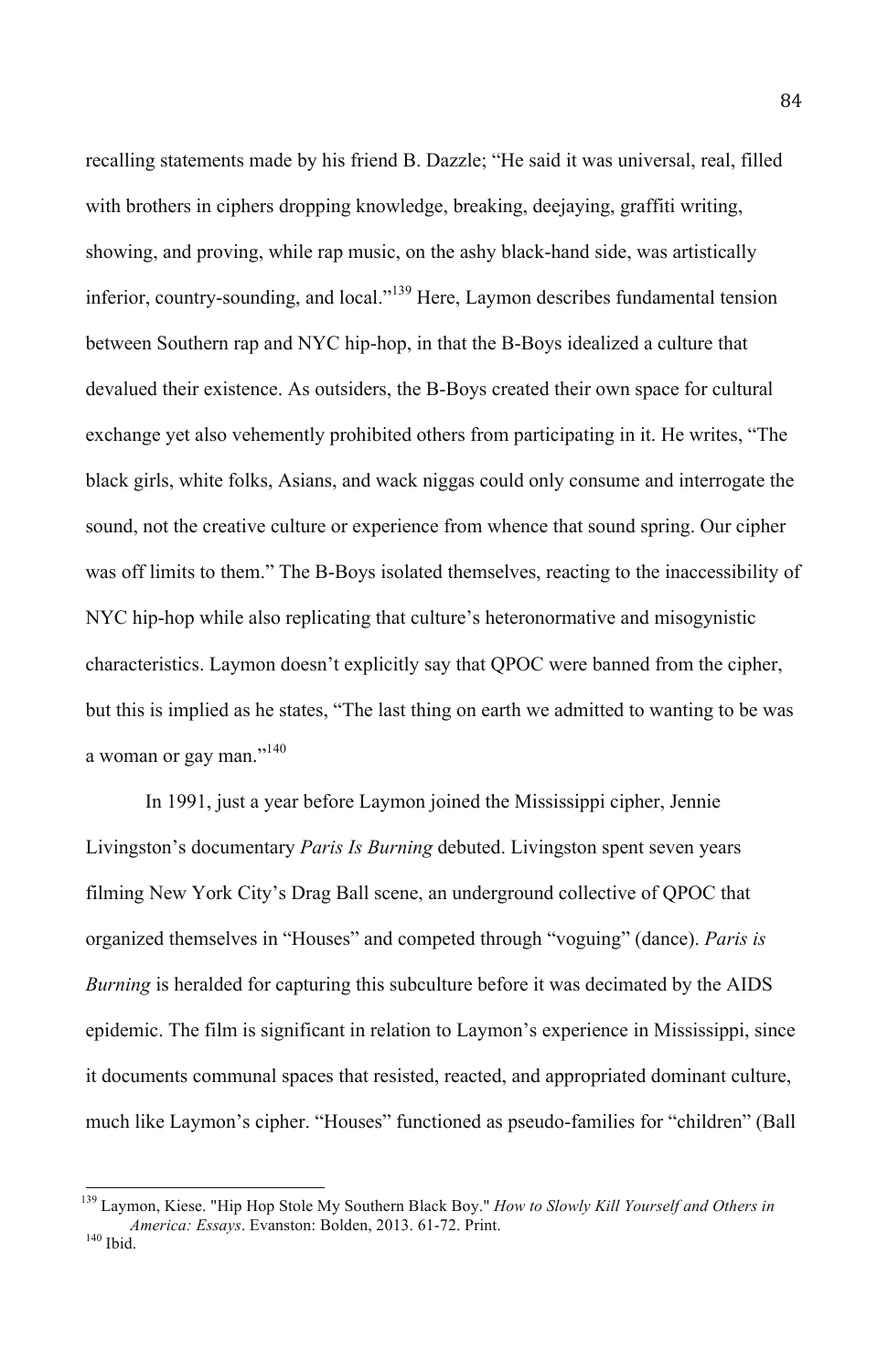performers) that had been rejected from their own families for being queer. House "mothers" and "fathers" were elected as mentors, signifying an appropriation of heteronormative familial structures. Drag Ball competitions included categories such as "Executive Realness" and "Schoolboy/Schoolgirl Realness," providing participants the opportunity to visually assert themselves as financial executives and students, respectively.<sup>141</sup> In this way, OPOC were able to become something they couldn't be in the real world due to their marginalized status. "Passing," meant the ability to covertly exist in public without being identified as gay or genderqueer. In the 1970's and 80's, passing enabled transgender people to travel safely around the city and live a "normal" life. While Balls were subversive in resisting homophobia and transphobia, they also appropriated and mimicked the very mechanisms that created the need for their existence. Laymon echoes a similar confliction in his own youthful desires, stating, "I was an unrefined, red-eyed, dirty, Mississippi Black Boy looking for both acceptance and something to resist anywhere I could find it." $142$  Decontextualized, these words seem like they could have come directly from *Paris is Burning*.

Both Ball culture and Laymon's B-Boys were defined by their exclusivity. In order to join a "House" one had to be queer. To be in the cipher, one had to be a black man. This dynamic resulted in participants' perception that they were uniquely selfconscious of their societal positions. Laymon writes, "We understood that the seven Southern Black Boys in that space were private, mysterious, and desired by folks who didn't really know how or why we did what we did. That belief made us feel more

<sup>141</sup> *Paris Is Burning*. Dir. Jennie Livingston. 1990. DVD.

<sup>142</sup> Laymon, Kiese. "Hip Hop Stole My Southern Black Boy." *How to Slowly Kill Yourself and Others in America: Essays*. Evanston: Bolden, 2013. 61-72. Print.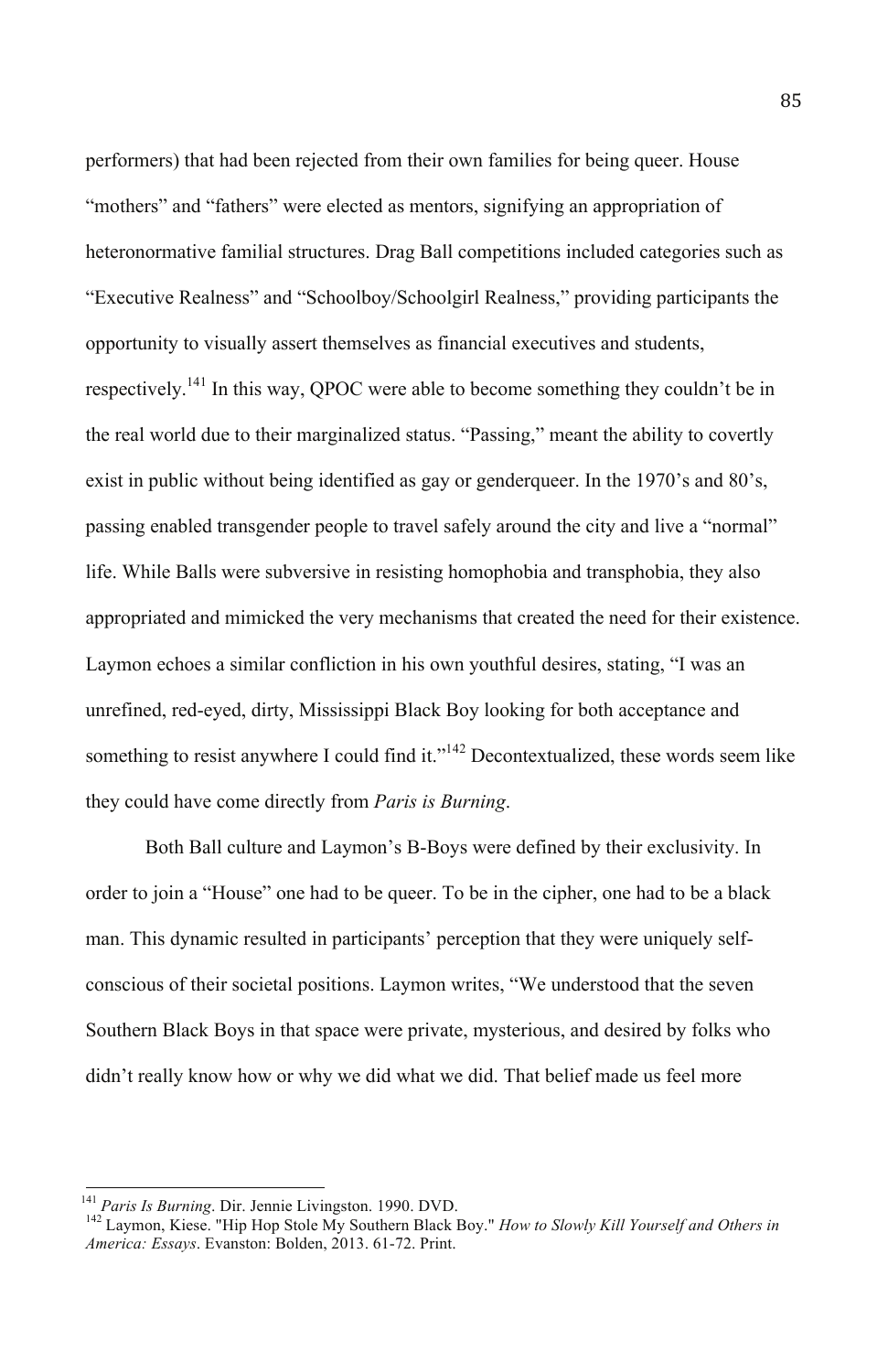powerful, possessed, closer to real hip-hop and strangely closer to New York."<sup>143</sup> Devalued and ignored by New York hip-hop, the B-Boys elevated their own sense of self. Likewise, Ball culture included awarding extravagant trophies to contestant winners and the bestowing of "Legendary" status to performers that had risen above the rest. Selfgenerated prestige aided certain Legendary Children, including Willi Ninja, to more mainstream success. Ninja (born William Roscoe Leake) modeled for Jean-Paul Gaultier and appeared in music videos including Masters At Work's "I Can't Get No Sleep" and Malcolm McLaren's "Deep in Vogue."<sup>144</sup> Additionally, *Paris is Burning* continues to be viewed by the general populous and has generated media attention and consumer interests in Ball culture. Unsurprisingly, aspects of voguing have been commoditized, decontextualized, and sold, as evidenced by Madonna's pedestrian pop song, "Vogue."<sup>145</sup>

Understanding the history of NYC Ball culture is pivotal in analyzing how contemporary queer performers are carving out a place for themselves in the already saturated world of hip-hop. Gay black male emcees such as Mykki Blanco, Cakes da Killa, Le1f, Zebra Katz, and DJ MikeQ have built upon the successes and styles of Ball culture. While most of them produce what is considered hip-hop, they all derive aspects of their sound and performativity from house music. Queer DJ's of color, such as "The Godfather of House" Frankie Knuckles, conceived this genre during the mid-1980s in Chicago. House served as the driving force behind NYC-based vogue dancers' improvised poses. Repetitive sampling, deep bass, a steady tempo (approx. 128bpm), and

<sup>!!!!!!!!!!!!!!!!!!!!!!!!!!!!!!!!!!!!!!!!!!!!!!!!!!!!!!!!</sup> <sup>143</sup> Ibid.

<sup>144</sup> Ogunnaike, Lola. "Willi Ninja, 45, Self-Created Star Who Made Vogueing Into an Art, Dies." *The New York Times*. The New York Times, 06 Sept. 2006. Web. 29 Jan. 2015.

<sup>&</sup>lt;http://www.nytimes.com/2006/09/06/arts/dance/06ninja.html>.

<sup>145</sup> Madonna. *Vogue*. Madonna. Sire, 1990. Vinyl recording.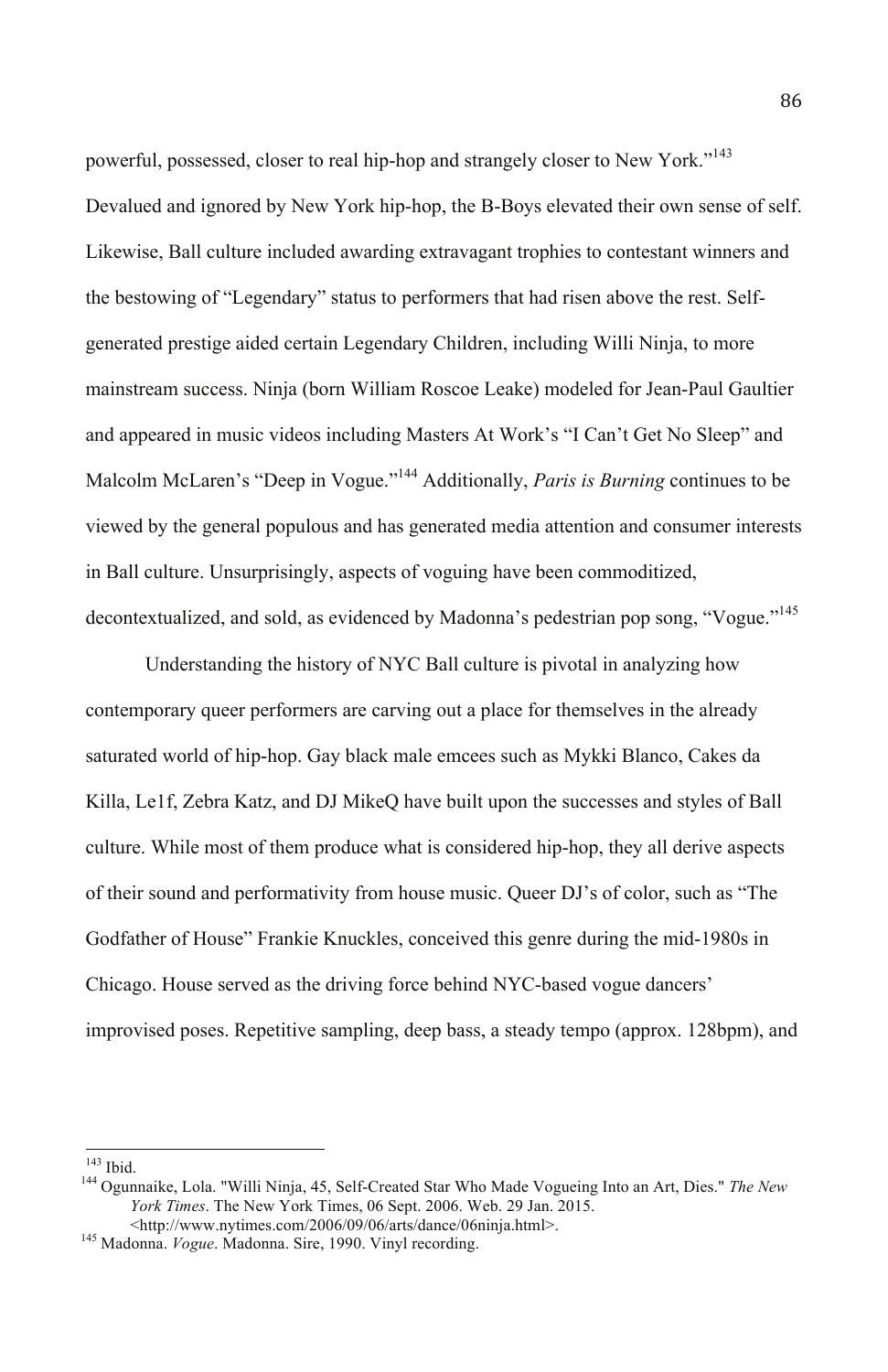a poignant "clap" sound are defining qualities of "Classic House."<sup>146</sup> Vogue dancers "dip" and "drop" according to this beat, contorting their bodies into stylized forms inspired by editorial fashion photography. Perhaps the most frequently sampled beat in House music comes from Masters at Work's 1991 classic, "The Ha Dance." Contemporary queer electronic music producers of color (including DJ MikeQ) have preserved the tradition of Ball culture by continuing to cultivate house music, using new technologies and old samples, including M.A.W.'s "Ha."<sup>147</sup> Queer black male rappers, such as Antonio Blair of the artist collective House of Ladosha and Mykki Blanco, perform in drag. However, unlike the early drag queens, their stage personas are androgynous. Additionally, their beats are stylistically rooted in House music, but they are undoubtedly rawer, louder, more punk, and less glamorous. Their public performances take place in venues ranging from small underground clubs to fine art institutions such as the Museum of Modern Art, where Blanco performed for NYC's artistic bourgeois in the fall of 2014.<sup>148</sup>

Laymon's critical analysis of hip-hop credibility sheds light on these musicians' popularity. He writes, "Hip-hop credibility had little to do with the quality of your boast, the intensity of your critique, or the passion of your confessional. Really, it was all rooted in your hip-hop aesthetic. And that aesthetic seemed to be rooted in geography. Hip-hop

<sup>146</sup> Slotnik, Daniel E. "Frankie Knuckles, 59, Pioneer House D.J., Dies." *The New York Times*. The New York Times, 02 Apr. 2014. Web. 29 Jan. 2015.  $\leq$ http://www.nytimes.com/2014/04/02/arts/music/frankie-knuckles-59-pioneer-house-di-dies.html $\geq$ .

<sup>147</sup> Cox, Michael. "Djmikeq." *SoundCloud*. Qween Beat Worldwide, n.d. Web. 29 Jan. 2015. <https://soundcloud.com/djmikeq>.

<sup>148</sup> Cooper, Anneliese. "Mykki Blanco Joins Hood By Air's MoMA Performance Piece." *Art Info*. Blouin, 27 Oct. 2014. Web. 29 Jan. 2015.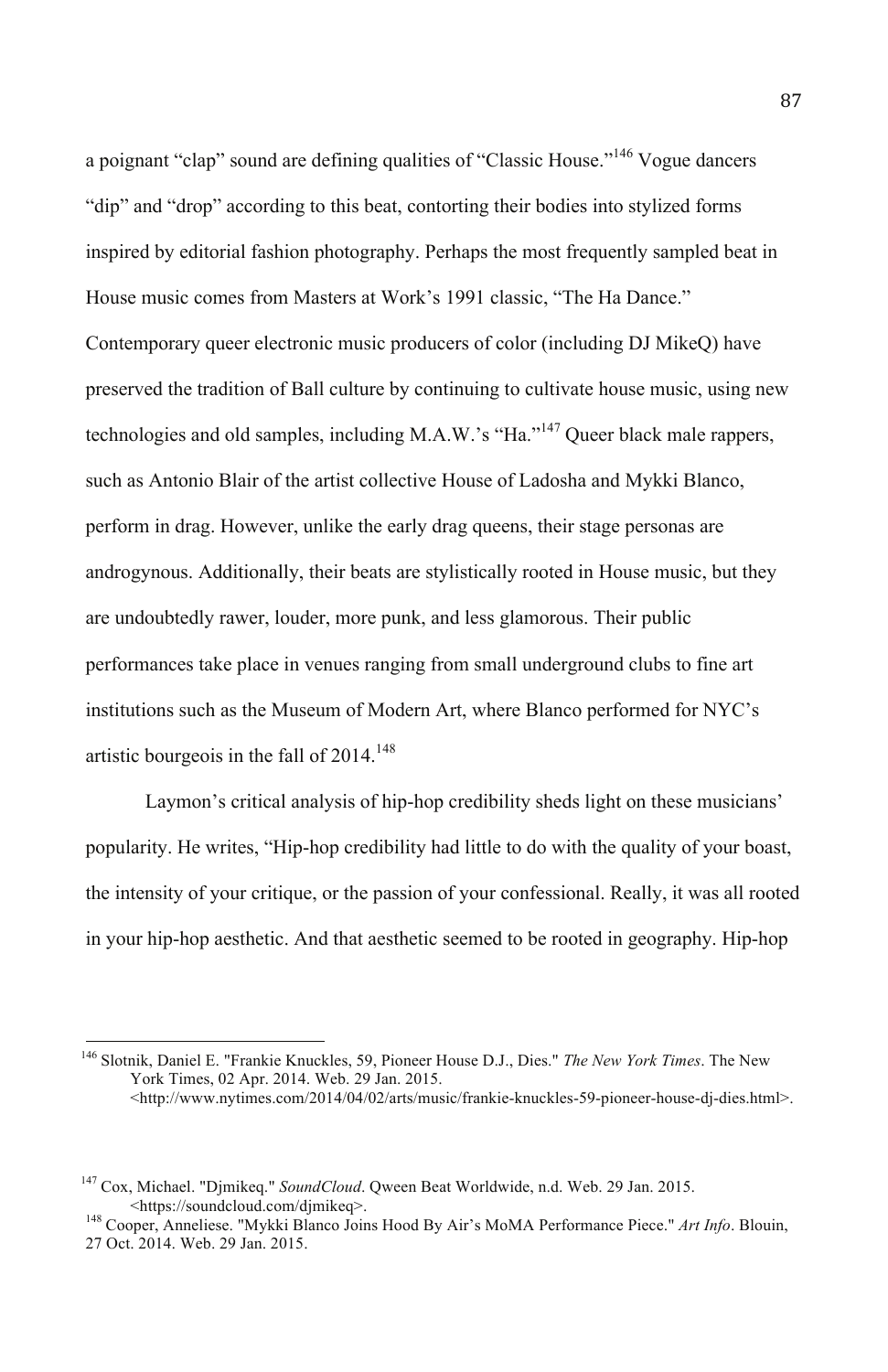and New York become unspoken adjectives."<sup>149</sup> As previously discussed, up-and-coming queer black artists have appropriated aesthetic and musical elements of Ball culture, and are therefore intrinsically connected to New York City. In doing so, they have created a sub-genre that has altered the perception and meaning of NYC hip-hop as a whole. In other words, they are queering hip-hop at its epicenter, by continuing an aesthetic tradition that was a direct product of marginalization in NYC.

While many aspects of this genre do originate in New York, it is abundantly clear that other regions have been equally as influential. Perhaps most importantly, the rhythmic and electronic elements of queer hip-hop come from Chicago. Laymon makes a parallel observation, stating, "Newish New York hip-hop created a number of young artists who actually sounded Southern." In many cases, queer NYC-based musicians of color *are* southern, such as Blanco (Michael Quattlebaum Jr.), who grew up in Raleigh, North Carolina (The Multiplicities). Blanco embodies the genre's hybridity through her lyrical prowess, performative energy, and commanding beats. Her lyrics are clever, confrontational, and aggressively anti-homophobic. In "Wavvy," Blanco exclaims, "Welcome to Hell, bitches, this is Mykki Blanco // New world order motherfucker, follow pronto… // Maybe she was born with it, maybe it was Maybelline // All white Blanco give your heathen ass a christening // Niggas so greasy in the daylight, he glistening // 'Oh this fag can rap,' yeah they saying that they listening."<sup>150</sup> Rapper Le1f (Khalif Diouf), like Blanco, favors bass-heavy rhythms and distinct claps in his songs that frequently reference his experiences as a gay man. In the song "Wut," he playfully raps, "I hate bottled water but whatever I'm pouring Evian // I'm the kind of John closet

<sup>149</sup> Laymon, Kiese. "Hip Hop Stole My Southern Black Boy." *How to Slowly Kill Yourself and Others in America: Essays*. Evanston: Bolden, 2013. 61-72. Print.

<sup>150</sup> Blanco, Mykki, perf. *Wavvy*. Mykki Blanco. Brenmar, 2012. MP3.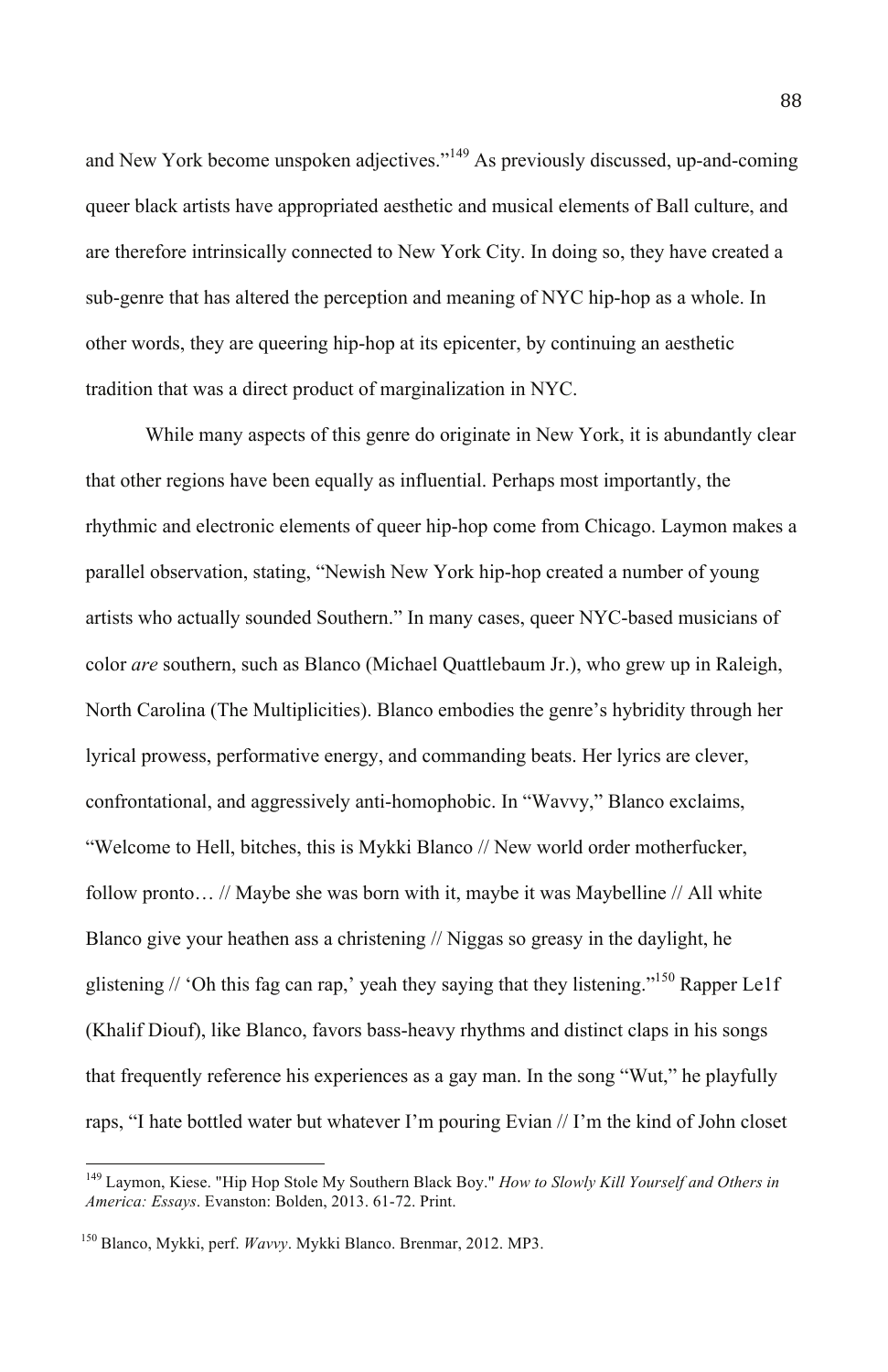dudes wanna go steady on // Toss my gems up, raise the bar, Young Phenomenon // I make a neo-Nazi-kamikaze wanna firebomb."<sup>151</sup> Blanco and Le1f's lyrics resonate with each other in that they address their elevated status in a genre that has marginalized gay people. The "young phenomenons" of this "new world order" are critically self aware of this and call out their new fans and critics, the "closet johns" and "neo-Nazi-kamakazes." While the parallels between these artists is clearly evident, it is also extremely important to recognize their artistic differences. It is too easy to homogenize QPOC. Blanco addressed this in a 2014 interview, stating, "When that whole gay rap thing happened, I kept thinking, 'I gotta find an exit and make sure people know I'm different.' I've made certain decisions in my career that maybe weren't the most popular decisions at the time to avoid that pigeonholing."<sup>152</sup> (That Was Subversive).

Laymon asserts that, "hip-hop hasn't come close to meaningfully loving, accepting, and disagreeing with black girls; it's kept their sensibilities, ears, eyes, and voices in the hallway."<sup>153</sup> Gay rappers of color and women are still "in the hallway," but this informs and propels their lyrics. In her internationally acclaimed "212," Azealia Banks raps, "Hey, I can be the answer  $//$  I'm ready to dance when the vamp up  $//$  And when I hit that dip, get your camera // You could see I been that bitch since the Pamper."<sup>154</sup> Banks, a bisexual black woman from Harlem, sees herself as "the answer" to hip-hop's hyper-masculine misogyny. She also uses the vogue dance term "dip," evoking the Ball scene that emerged in her neighborhood. Banks asserts that her music not only

<sup>151</sup> Le1f. *Wut*. Le1f. Matrixxman, 2012. MP3.

<sup>152</sup> Blanco, Mykki. "'That Was Subversive for 2012'" Interview by Ernest Wilkins. *Redeyechicago.com*. Red Eye, 22 Sept. 2014. Web. 29 Jan. 2015. <http://www.redeyechicago.com/entertainment/music/redeye-mykki-blanco-interview-redeye-20140922-story.html>.

<sup>153</sup> Laymon, Kiese. "Hip Hop Stole My Southern Black Boy." *How to Slowly Kill Yourself and Others in America: Essays*. Evanston: Bolden, 2013. 61-72. Print.

<sup>154</sup> Banks, Azealia, perf. *212*. Azealia Banks. Jef Martens, 2011. MP3.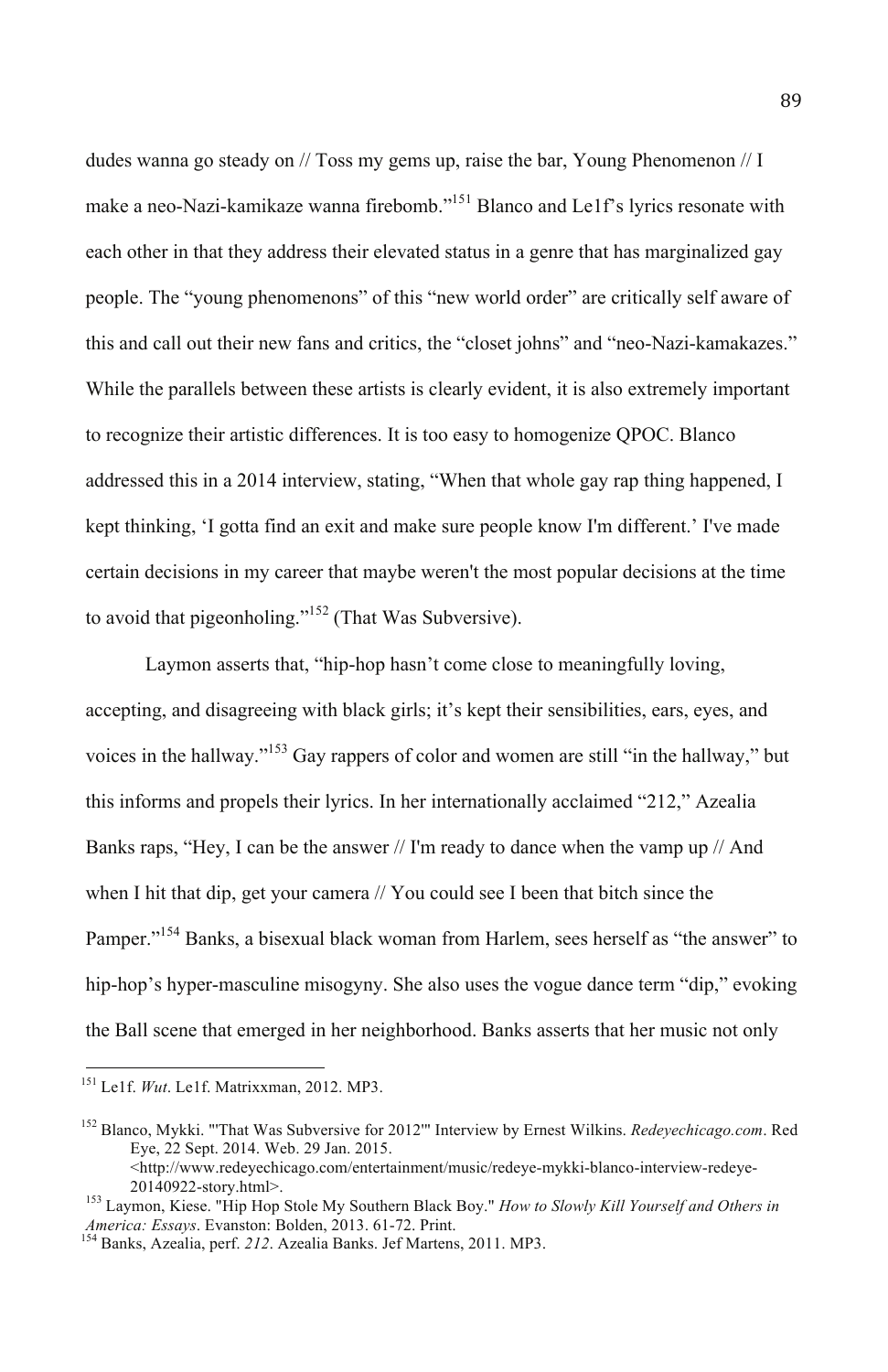valued, but also does so in a way that critically imitates hip-hop's vulgarity. "212's" chorus repeats, "I guess that cunt gettin' eaten," comically reflecting on her power as a desirable female emcee and the public's eagerness to consume her art. "212's" title references New York City's area code, reaffirming that this community of artists is confronting hip-hop at its core. Antonio Blair aptly stated, "I want House of LaDosha to completely take over New York City and be a movement," and "I want people to feel like they're part of something: a feeling, a vibe, an energy, a legit family."<sup>155</sup>

Queer hip-hop undoubtedly originated in New York, but the movement has been facilitated and disseminated via the Internet. "212" has been viewed over seventy-nine million times on YouTube. Blanco, Banks, and others communicate with their fans using Twitter and Facebook. Their music is shared on Soundcloud, Pandora, and countless other online radio streaming services. Their performances and lives are captured in photos and shared on Instagram. Digital news outlets such as *Dazed and Confused*, *XLR8R*, *Pitchfork*, and *Noisey* publicize their careers. Exposure online has generated public consumer interests. Record deals and world tours are just some of many successes queer rappers of color have achieved in a genre that has historically rejected and demonized their identities. Laymon fails to consider these accomplishments when evaluating the democratization of hip-hop. He writes, "And though it's come closer to realizing and illuminating these relationships in more considerable ways than contemporary literature, punditry, television, movies, or any mass of critical citizenry, it probably never will."<sup>156</sup> He continues, "New York and the rest of the country now has to

<sup>155</sup> "Out100: House of Ladosha." *Out*. Out Magazine, 11 Nov. 2013. Web. 29 Jan. 2015. <http://www.out.com/out-exclusives/out100-2013/2013/11/11/out100-house-ladosha>.

<sup>156</sup> Laymon, Kiese. "Hip Hop Stole My Southern Black Boy." *How to Slowly Kill Yourself and Others in America: Essays*. Evanston: Bolden, 2013. 61-72. Print.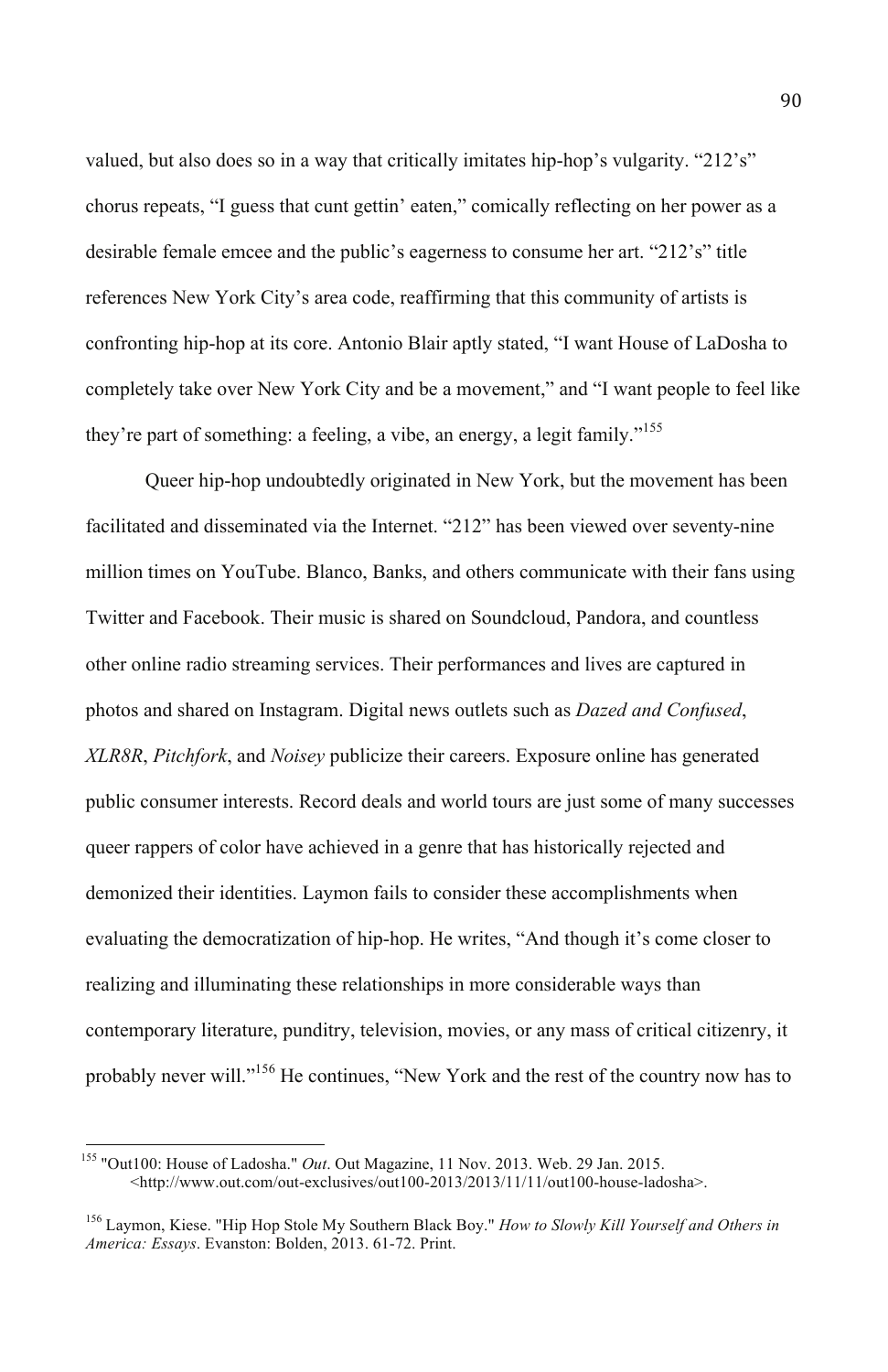listen, take note, and literally emulate us, even if they still don't fully respect or understand from whence we come."<sup>157</sup> Laymon must recognize that hip-hop is finally acknowledging and celebrating marginalized voices. And while "hip-hop" and "New York" remain idealized adjectives within ideological constructs, their meaning is more queer and less clear than ever.

<sup>157</sup> Ibid.